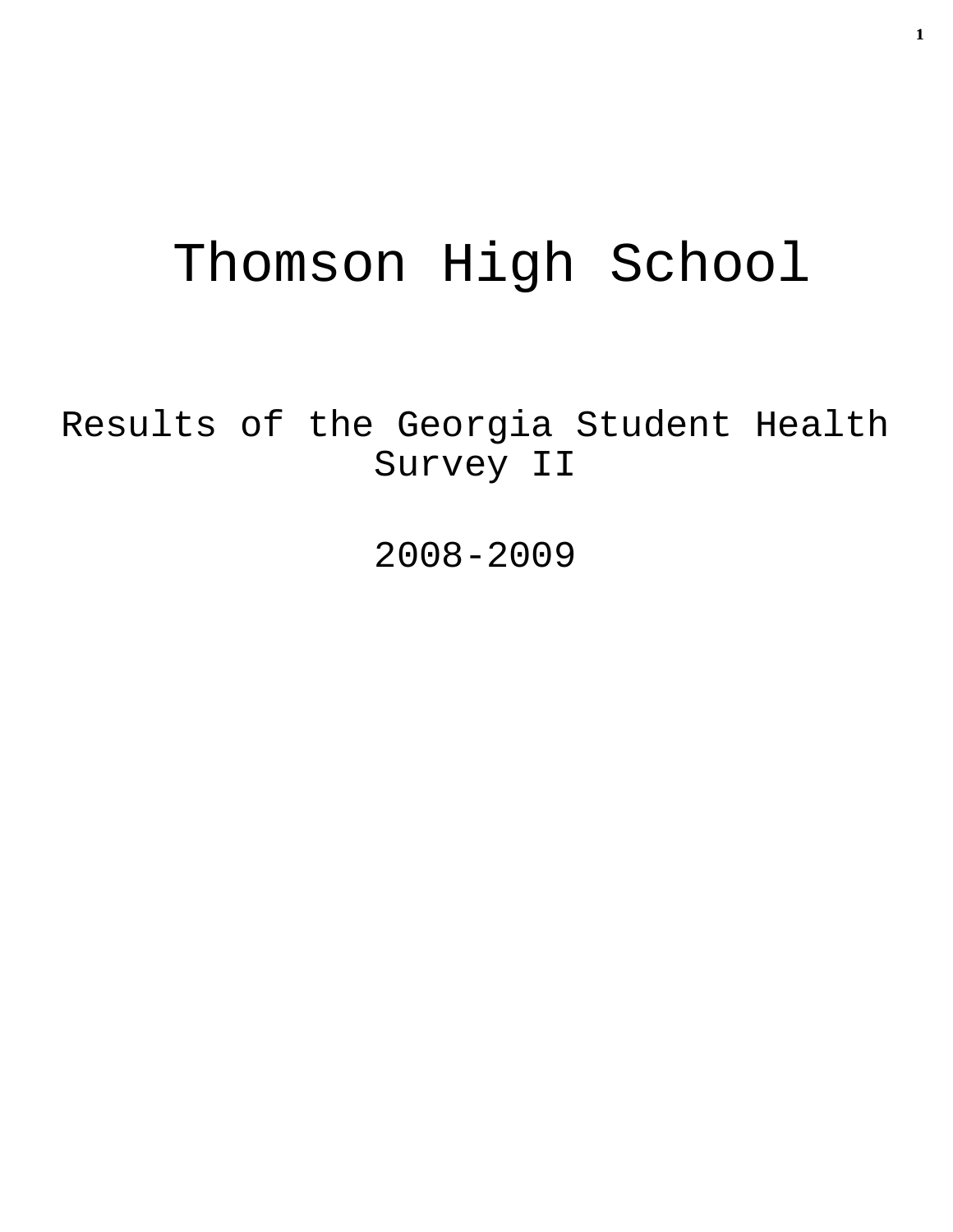# *Demographics* **2**

| Grade                    |     |  |  |
|--------------------------|-----|--|--|
| <b>Grade   Frequency</b> |     |  |  |
| 10                       | 84  |  |  |
| 12                       | 267 |  |  |

| Frequency      | <b>Table of Gender by Grade</b> |              |              |              |  |
|----------------|---------------------------------|--------------|--------------|--------------|--|
| <b>Col Pct</b> |                                 | Grade(Grade) |              |              |  |
|                | Gender(Gender)                  | 10           | 12           | <b>Total</b> |  |
|                | <b>Female</b>                   | 45<br>53.57  | 142<br>53.18 | 187          |  |
|                | <b>Male</b>                     | 39<br>46.43  | 125<br>46.82 | 164          |  |
|                | <b>Total</b>                    | 84           | 267          | 351          |  |

| <b>Frequency</b> |
|------------------|
| <b>Col Pct</b>   |

| <b>Table of Ethnicity by Grade</b> |              |              |              |  |  |  |
|------------------------------------|--------------|--------------|--------------|--|--|--|
|                                    | Grade(Grade) |              |              |  |  |  |
| <b>Ethnicity</b> (Ethnicity)       | 10           | 12           | <b>Total</b> |  |  |  |
| <b>Black</b>                       | 28<br>33.33  | 121<br>45.32 | 149          |  |  |  |
| <b>Hispanic</b>                    | 0<br>0.00    | 5<br>1.87    | 5            |  |  |  |
| White                              | 54<br>64.29  | 137<br>51.31 | 191          |  |  |  |
| <b>Other</b>                       | 2<br>2.38    | 4<br>1.50    | 6            |  |  |  |
| <b>Total</b>                       | 84           | 267          | 351          |  |  |  |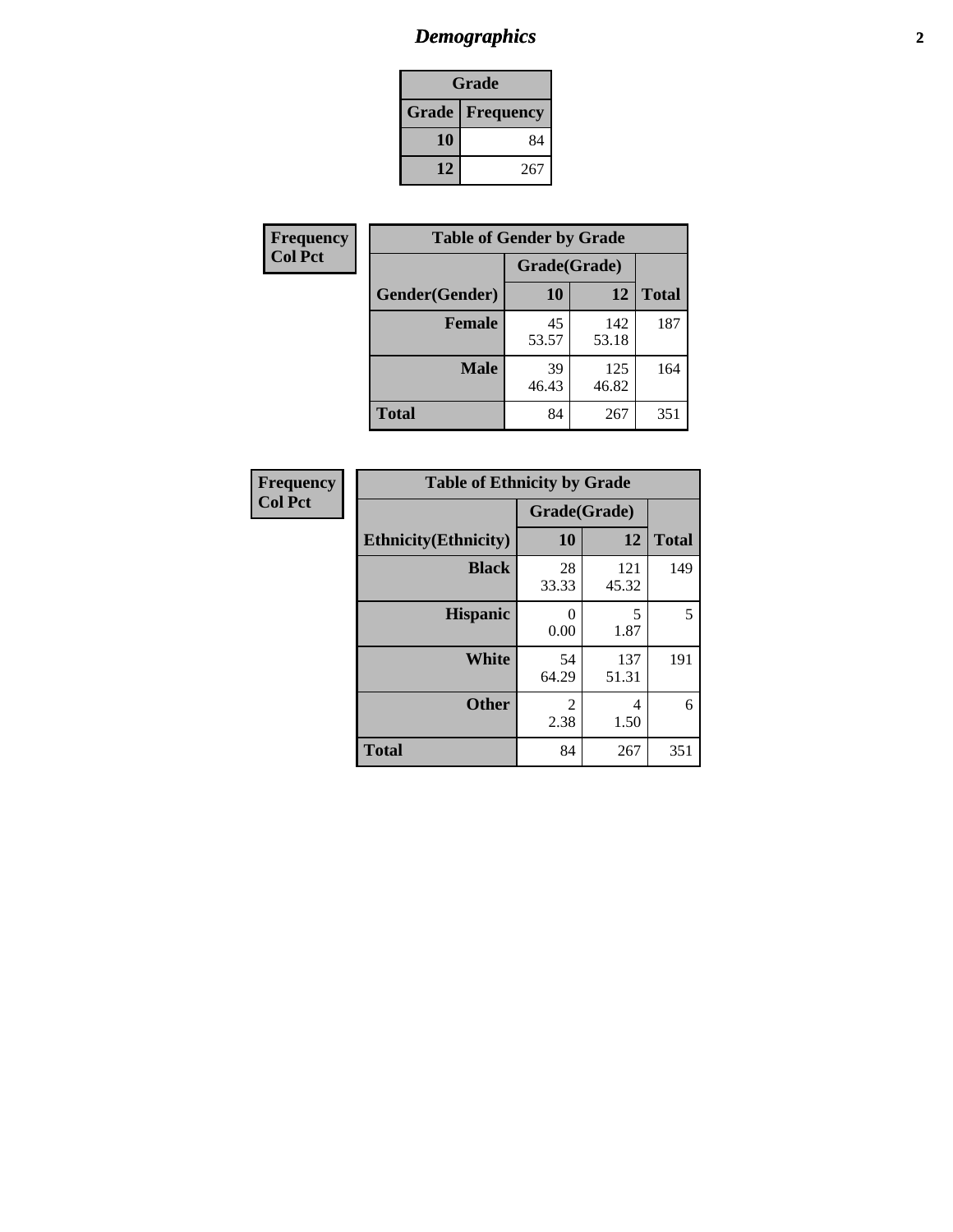#### *Title IV, Part A, Schedule A* **3** *Goal 1: Ensure that all schools are drug-free Baseline Data: Year 2008-2009 Prevalence of Drug Use*

| Frequency<br><b>Col Pct</b> | <b>Table of AlcoholAlt by Grade</b> |              |              |              |  |
|-----------------------------|-------------------------------------|--------------|--------------|--------------|--|
|                             | AlcoholAlt(Alcohol                  | Grade(Grade) |              |              |  |
|                             | use, past 30 days)                  | <b>10</b>    | 12           | <b>Total</b> |  |
|                             | Yes                                 | 18<br>21.43  | 80<br>29.96  | 98           |  |
|                             | N <sub>0</sub>                      | 66<br>78.57  | 187<br>70.04 | 253          |  |
|                             | Total                               | 84           | 267          | 351          |  |

| Frequency      | <b>Table of TobaccoAny by Grade</b> |              |              |              |  |
|----------------|-------------------------------------|--------------|--------------|--------------|--|
| <b>Col Pct</b> | <b>TobaccoAny(Tobacco</b>           | Grade(Grade) |              |              |  |
|                | use, past 30 days)                  | 10           | 12           | <b>Total</b> |  |
|                | Yes                                 | 8<br>9.52    | 80<br>29.96  | 88           |  |
|                | N <sub>0</sub>                      | 76<br>90.48  | 187<br>70.04 | 263          |  |
|                | Total                               | 84           | 267          | 351          |  |

| Frequency<br><b>Col Pct</b> | <b>Table of MarijuanaAlt by Grade</b> |              |              |              |  |
|-----------------------------|---------------------------------------|--------------|--------------|--------------|--|
|                             | MarijuanaAlt(Marijuana                | Grade(Grade) |              |              |  |
|                             | use, past 30 days)                    | 10           | 12           | <b>Total</b> |  |
|                             | <b>Yes</b>                            | 9<br>10.71   | 42<br>15.73  | 51           |  |
|                             | N <sub>0</sub>                        | 75<br>89.29  | 225<br>84.27 | 300          |  |
|                             | <b>Total</b>                          | 84           | 267          | 351          |  |

| <b>Frequency</b> | <b>Table of OtherDrugAny by Grade</b>  |              |              |              |  |
|------------------|----------------------------------------|--------------|--------------|--------------|--|
| <b>Col Pct</b>   | <b>OtherDrugAny(Other</b><br>drug use, | Grade(Grade) |              |              |  |
|                  | past 30 days)                          | 10           | 12           | <b>Total</b> |  |
|                  | Yes                                    | 3<br>3.57    | 20<br>7.49   | 23           |  |
|                  | N <sub>0</sub>                         | 81<br>96.43  | 247<br>92.51 | 328          |  |
|                  | <b>Total</b>                           | 84           | 267          | 351          |  |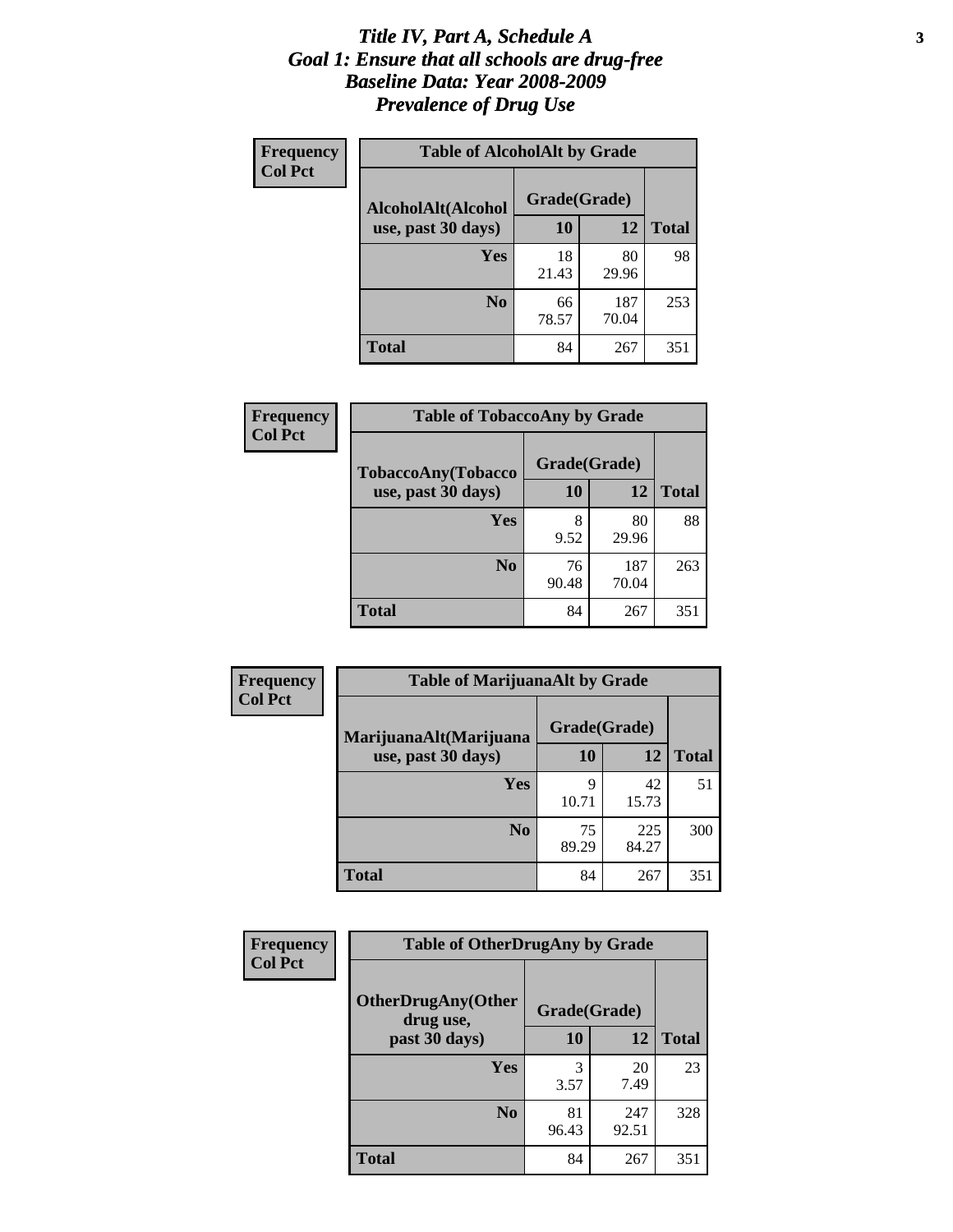#### *Average Age of Onset of Use* **4** *Results for "Average Age of Onset of Use" questions exclude students who said they did not use that substance*

| <b>Variable</b>    | Label                                                              | <b>Mean</b> |
|--------------------|--------------------------------------------------------------------|-------------|
| Alcoholinit2       | I started using alcohol when I was                                 | 14.33       |
| Cigarettesinit2    | I started smoking tobacco when I was                               | 14.62       |
| Smokelessinit2     | I started chewing tobacco when I was                               | 14.09       |
| Marijuanainit2     | I started using marijuana when I was                               | 14.60       |
| Cocaineinit2       | I started using cocaine when I was                                 | 15.10       |
| Inhalantsinit2     | I started using inhalants when I was                               | 14.22       |
| Steroidsinit2      | I started using steroids when I was                                | 15.75       |
| Ecstasyinit2       | I started using ecstasy when I was                                 | 16.33       |
| Methinit2          | I started using methamphetamines when I was                        | 14.00       |
| Hallucinogensinit2 | I started using hallucinogens when I was                           | 16.17       |
| Prescriptioninit2  | I started using prescription drugs not prescribed to me when I was | 14.29       |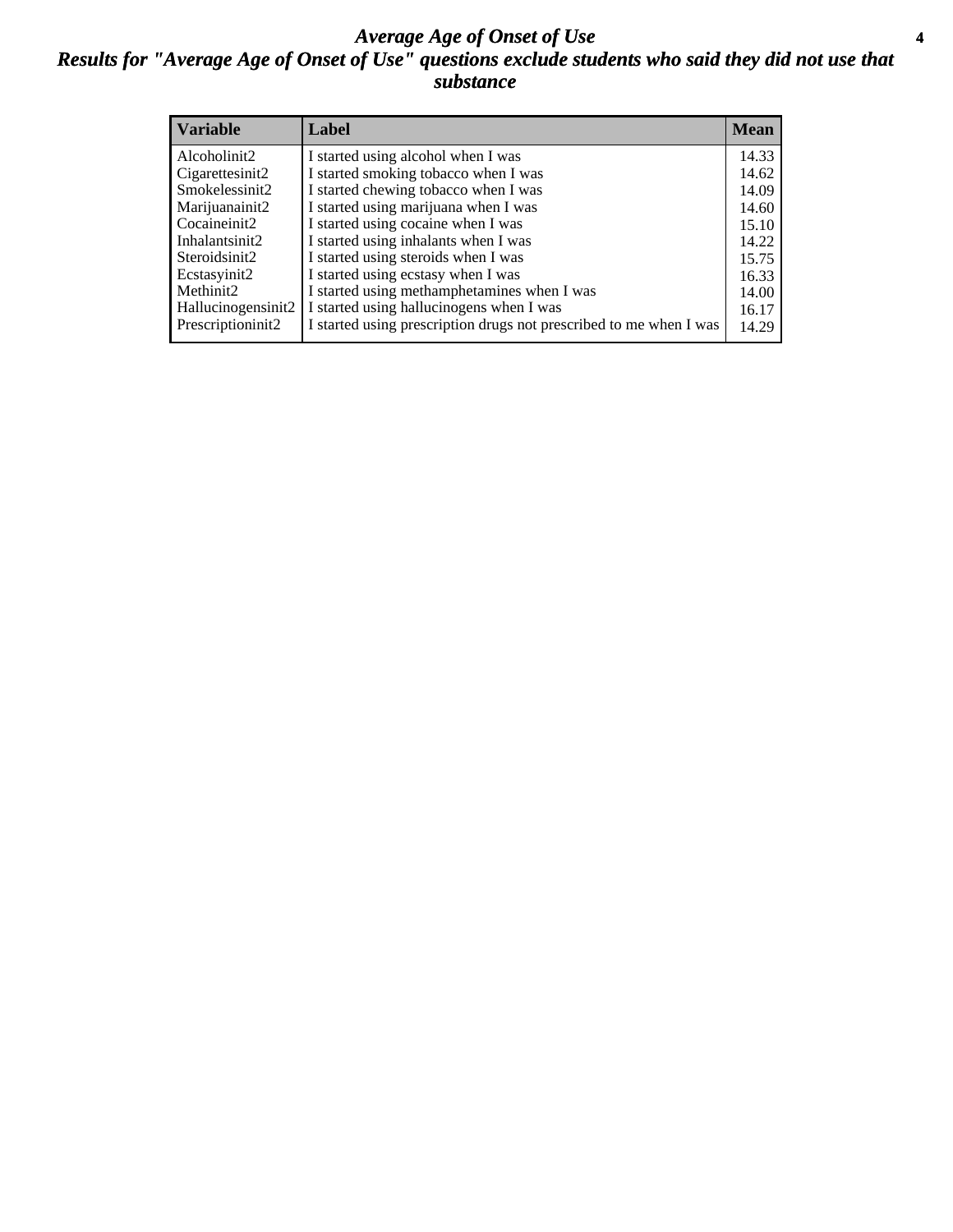# *Perception of Health Risk* **5**

| Frequency      | <b>Table of Alcoholharmdich by Grade</b> |              |              |              |
|----------------|------------------------------------------|--------------|--------------|--------------|
| <b>Col Pct</b> | Alcoholharmdich(I<br>think alcohol is    | Grade(Grade) |              |              |
|                | harmful)                                 | 10           | 12           | <b>Total</b> |
|                | Yes                                      | 70<br>83.33  | 207<br>77.53 | 277          |
|                | N <sub>0</sub>                           | 14<br>16.67  | 60<br>22.47  | 74           |
|                | <b>Total</b>                             | 84           | 267          | 351          |

| Frequency      | <b>Table of Tobaccoharmdich by Grade</b> |              |              |              |  |
|----------------|------------------------------------------|--------------|--------------|--------------|--|
| <b>Col Pct</b> | Tobaccoharmdich(I<br>think tobacco is    | Grade(Grade) |              |              |  |
|                | harmful)                                 | 10           | 12           | <b>Total</b> |  |
|                | Yes                                      | 80<br>95.24  | 250<br>93.63 | 330          |  |
|                | N <sub>0</sub>                           | 4<br>4.76    | 17<br>6.37   | 21           |  |
|                | <b>Total</b>                             | 84           | 267          | 351          |  |

| Frequency      | <b>Table of Marijuanaharmdich by Grade</b> |              |              |              |  |  |
|----------------|--------------------------------------------|--------------|--------------|--------------|--|--|
| <b>Col Pct</b> | Marijuanaharmdich(I<br>think marijuana is  | Grade(Grade) |              |              |  |  |
|                | harmful)                                   | <b>10</b>    | 12           | <b>Total</b> |  |  |
|                | Yes                                        | 72<br>85.71  | 198<br>74.16 | 270          |  |  |
|                | N <sub>0</sub>                             | 12<br>14.29  | 69<br>25.84  | 81           |  |  |
|                | <b>Total</b>                               | 84           | 267          | 351          |  |  |

| Frequency      | <b>Table of Otherdrugharmdich by Grade</b>                   |             |              |              |  |
|----------------|--------------------------------------------------------------|-------------|--------------|--------------|--|
| <b>Col Pct</b> | Otherdrugharmdich(I<br>Grade(Grade)<br>think other drugs are |             |              |              |  |
|                | harmful)                                                     | <b>10</b>   | 12           | <b>Total</b> |  |
|                | <b>Yes</b>                                                   | 81<br>96.43 | 256<br>95.88 | 337          |  |
|                | N <sub>0</sub>                                               | 3.57        | 11<br>4.12   | 14           |  |
|                | <b>Total</b>                                                 | 84          | 267          | 351          |  |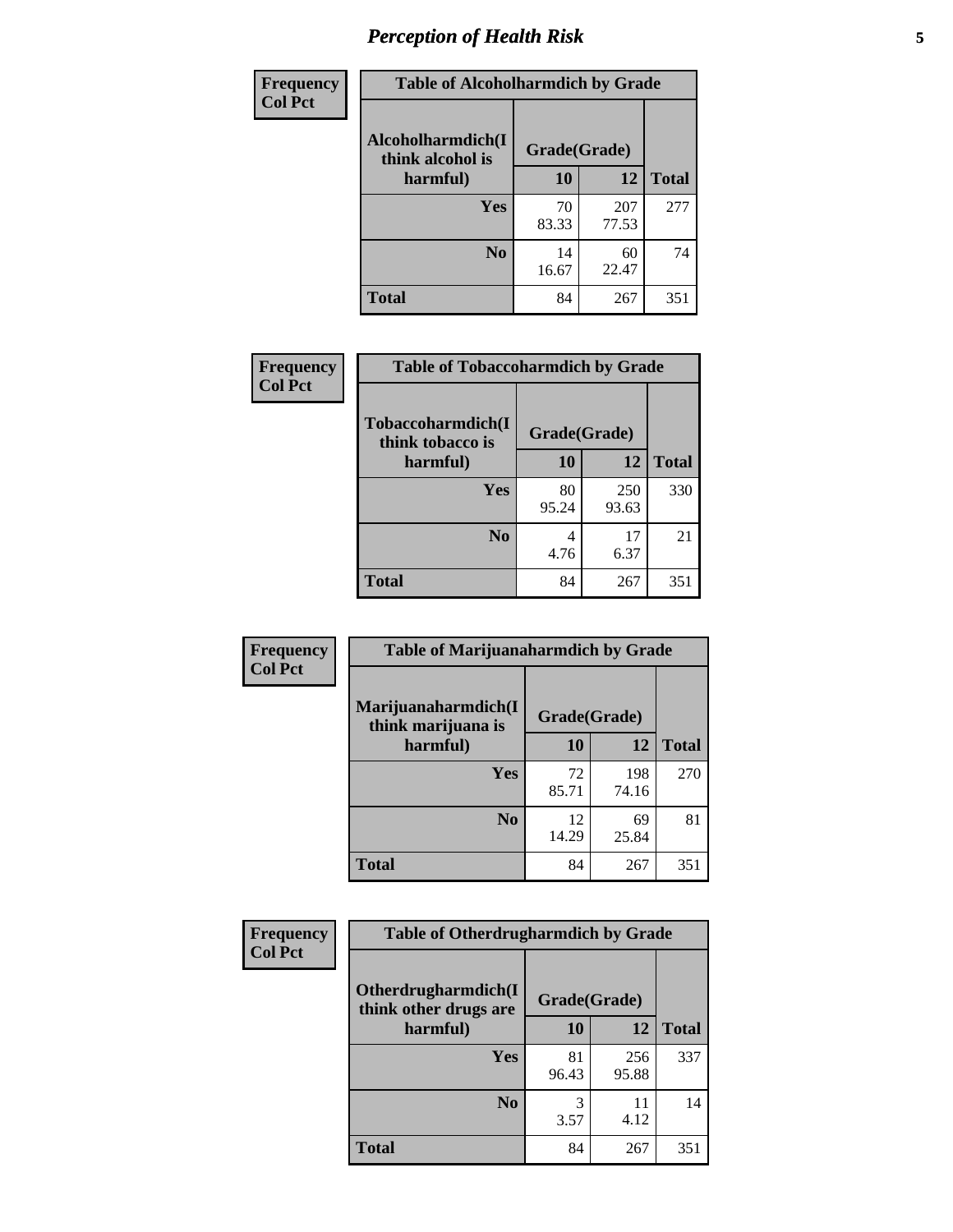### *Social Disapproval* **6**

| Frequency      | <b>Table of Alcoholpeerdich by Grade</b>                    |              |              |              |
|----------------|-------------------------------------------------------------|--------------|--------------|--------------|
| <b>Col Pct</b> | Alcoholpeerdich(My<br>friends would<br>disapprove if I used | Grade(Grade) |              |              |
|                | alcohol)                                                    |              | 12           | <b>Total</b> |
|                | <b>Yes</b>                                                  | 45<br>53.57  | 111<br>41.57 | 156          |
|                | N <sub>0</sub>                                              | 39<br>46.43  | 156<br>58.43 | 195          |
|                | <b>Total</b>                                                | 84           | 267          | 351          |

| <b>Frequency</b> |
|------------------|
| <b>Col Pct</b>   |

| <b>Table of Tobaccopeerdich by Grade</b>                            |              |              |              |  |  |
|---------------------------------------------------------------------|--------------|--------------|--------------|--|--|
| <b>Tobaccopeerdich</b> (My<br>friends would<br>disapprove if I used | Grade(Grade) |              |              |  |  |
| tobacco)                                                            | 10           | 12           | <b>Total</b> |  |  |
| Yes                                                                 | 56<br>66.67  | 136<br>50.94 | 192          |  |  |
| N <sub>0</sub>                                                      | 28<br>33.33  | 131<br>49.06 | 159          |  |  |
| <b>Total</b>                                                        | 84           | 267          | 351          |  |  |

| Frequency      | <b>Table of Marijuanapeerdich by Grade</b>                    |              |              |              |  |  |
|----------------|---------------------------------------------------------------|--------------|--------------|--------------|--|--|
| <b>Col Pct</b> | Marijuanapeerdich(My<br>friends would<br>disapprove if I used | Grade(Grade) |              |              |  |  |
|                | marijuana)                                                    | 10           | 12           | <b>Total</b> |  |  |
|                | <b>Yes</b>                                                    | 61<br>72.62  | 159<br>59.55 | 220          |  |  |
|                | N <sub>0</sub>                                                | 23<br>27.38  | 108<br>40.45 | 131          |  |  |
|                | <b>Total</b>                                                  | 84           | 267          | 351          |  |  |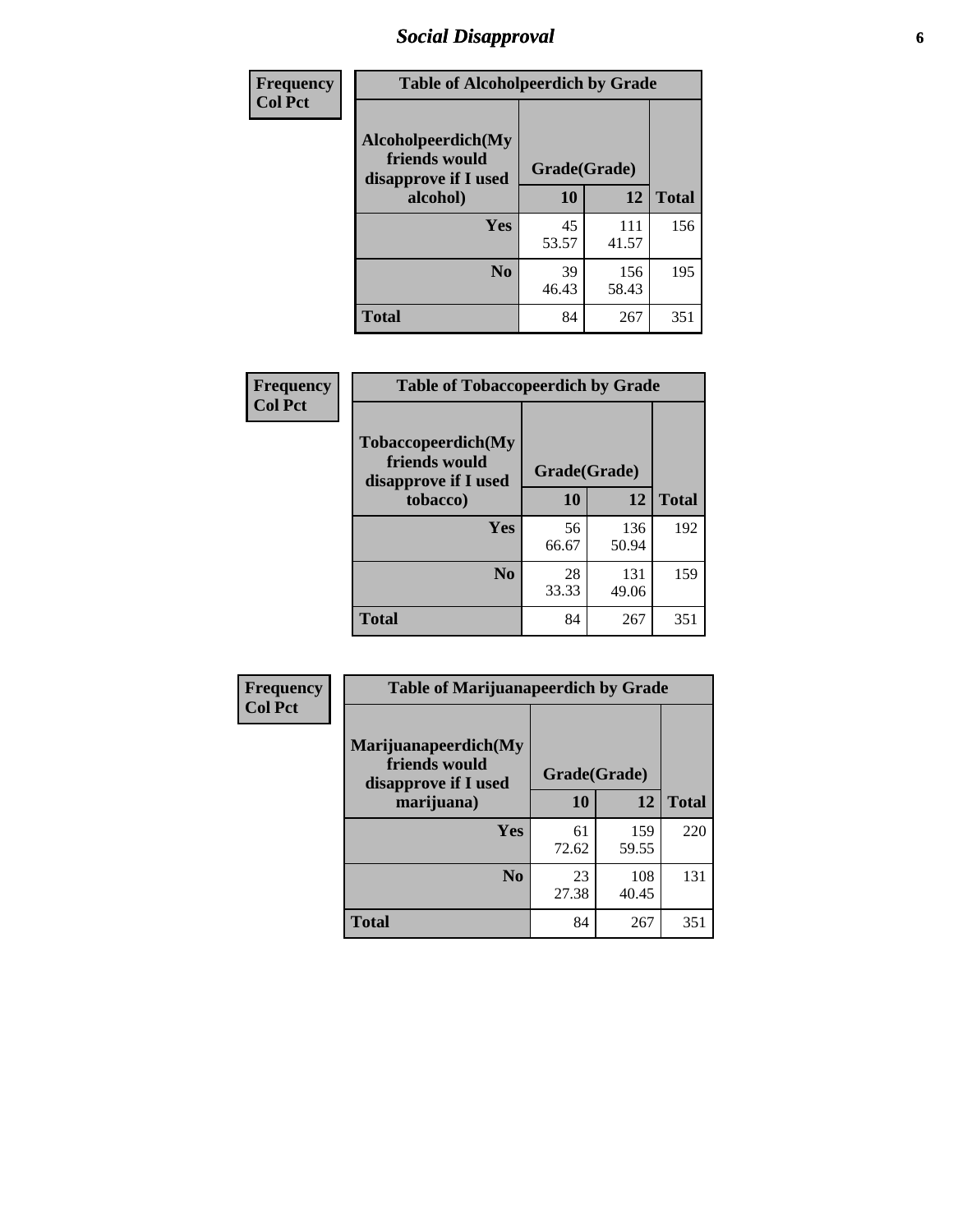### *Social Disapproval* **7**

| Frequency      | <b>Table of Otherdrugpeerdich by Grade</b>                    |              |              |              |  |
|----------------|---------------------------------------------------------------|--------------|--------------|--------------|--|
| <b>Col Pct</b> | Otherdrugpeerdich(My<br>friends would<br>disapprove if I used | Grade(Grade) |              |              |  |
|                | other drugs)                                                  | 10           | 12           | <b>Total</b> |  |
|                | Yes                                                           | 75<br>89.29  | 209<br>78.28 | 284          |  |
|                | N <sub>0</sub>                                                | 9<br>10.71   | 58<br>21.72  | 67           |  |
|                | <b>Total</b>                                                  | 84           | 267          | 351          |  |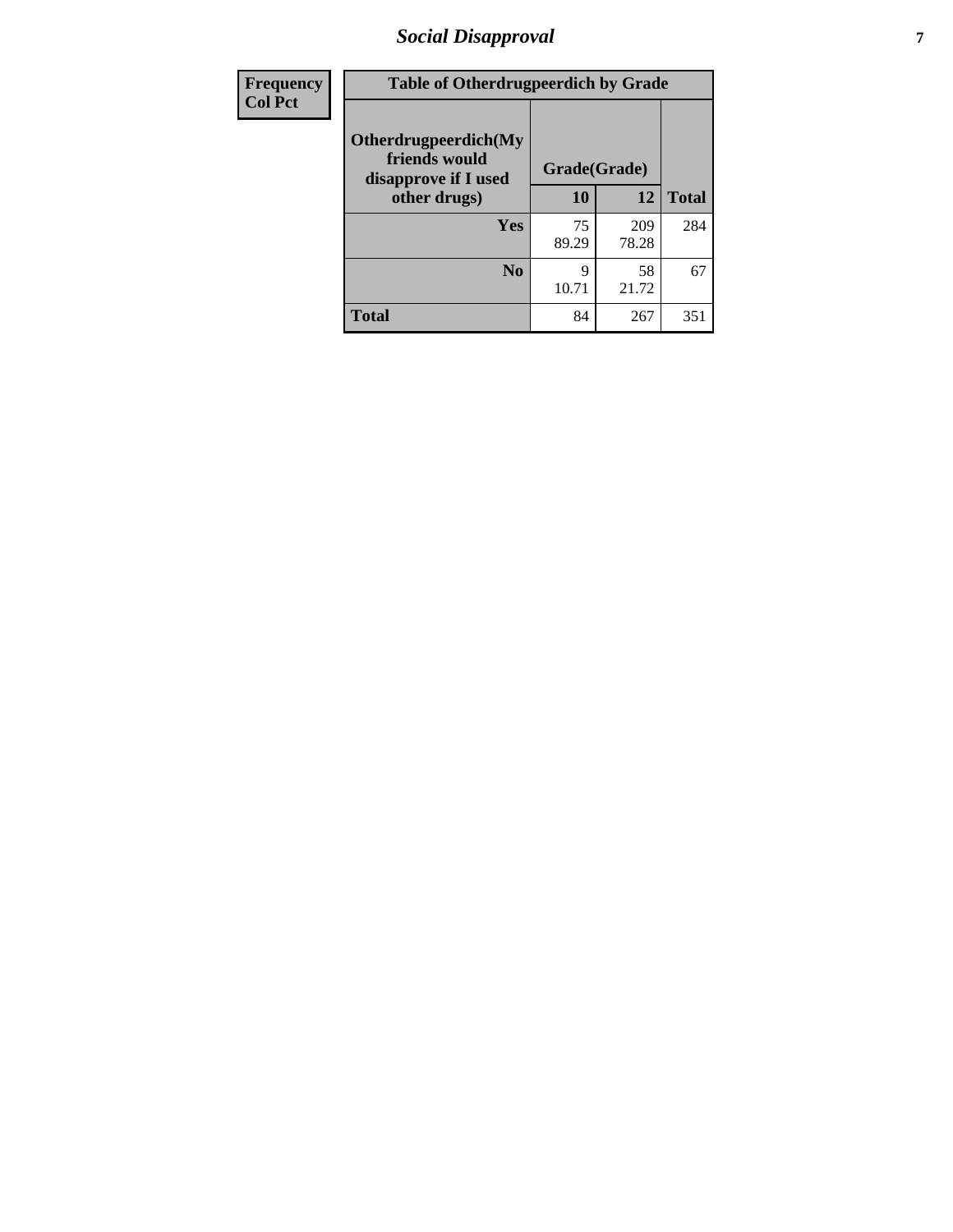#### Title IV, Part A, Schedule A **8** *Goal 2: To help ensure that all schools are safe and disciplined Baseline Data: Year 2008-2009 Student Involvement in Gang Activity*

| Frequency      | <b>Table of Gangself by Grade</b>                                                                 |                    |              |              |
|----------------|---------------------------------------------------------------------------------------------------|--------------------|--------------|--------------|
| <b>Col Pct</b> | Gangself(I<br>have<br>participated<br>in illegal<br>gang<br>activities in<br>the past 30<br>days) | Grade(Grade)<br>10 | 12           | <b>Total</b> |
|                | Yes                                                                                               | 3<br>3.57          | 17<br>6.37   | 20           |
|                | N <sub>0</sub>                                                                                    | 81<br>96.43        | 250<br>93.63 | 331          |
|                | <b>Total</b>                                                                                      | 84                 | 267          | 351          |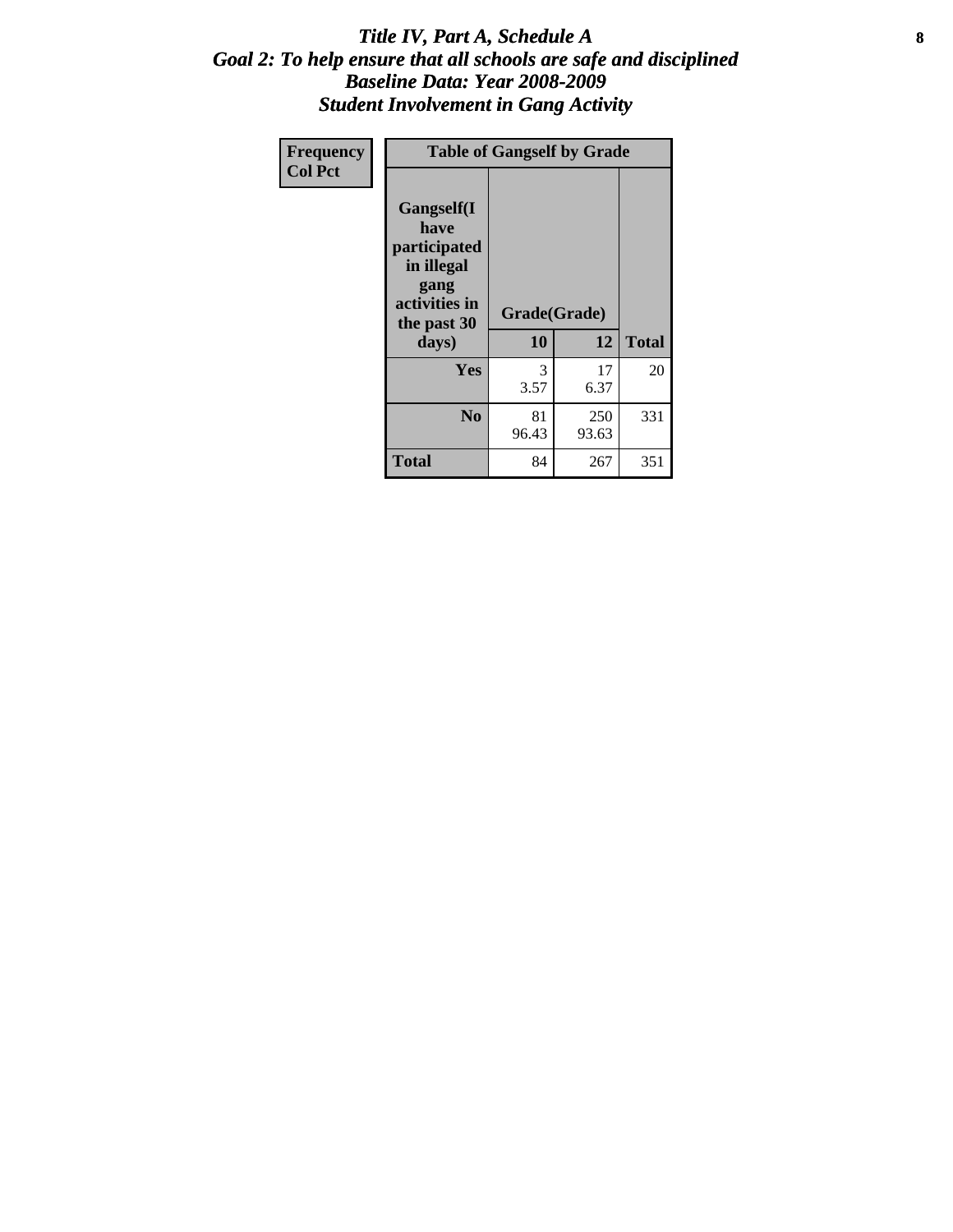# *Student Perception of School Safety* **9**

| <b>Frequency</b><br>Row Pct |
|-----------------------------|
|                             |

| <b>Table of Grade by Safeschool</b> |                                                                                                                                           |                                                        |             |             |     |  |  |
|-------------------------------------|-------------------------------------------------------------------------------------------------------------------------------------------|--------------------------------------------------------|-------------|-------------|-----|--|--|
|                                     |                                                                                                                                           | Safeschool (School is a place at which I feel<br>safe) |             |             |     |  |  |
| Grade(Grade)                        | <b>Somewhat</b><br><b>Somewhat</b><br><b>Strongly</b><br><b>Strongly</b><br><b>Disagree</b><br>Agree<br>Disagree<br><b>Total</b><br>Agree |                                                        |             |             |     |  |  |
| 10                                  | 19<br>22.62                                                                                                                               | 41<br>48.81                                            | 17<br>20.24 | 8.33        | 84  |  |  |
| 12                                  | 42<br>15.73                                                                                                                               | 146<br>54.68                                           | 43<br>16.10 | 36<br>13.48 | 267 |  |  |
| <b>Total</b>                        | 61                                                                                                                                        | 187                                                    | 60          | 43          | 351 |  |  |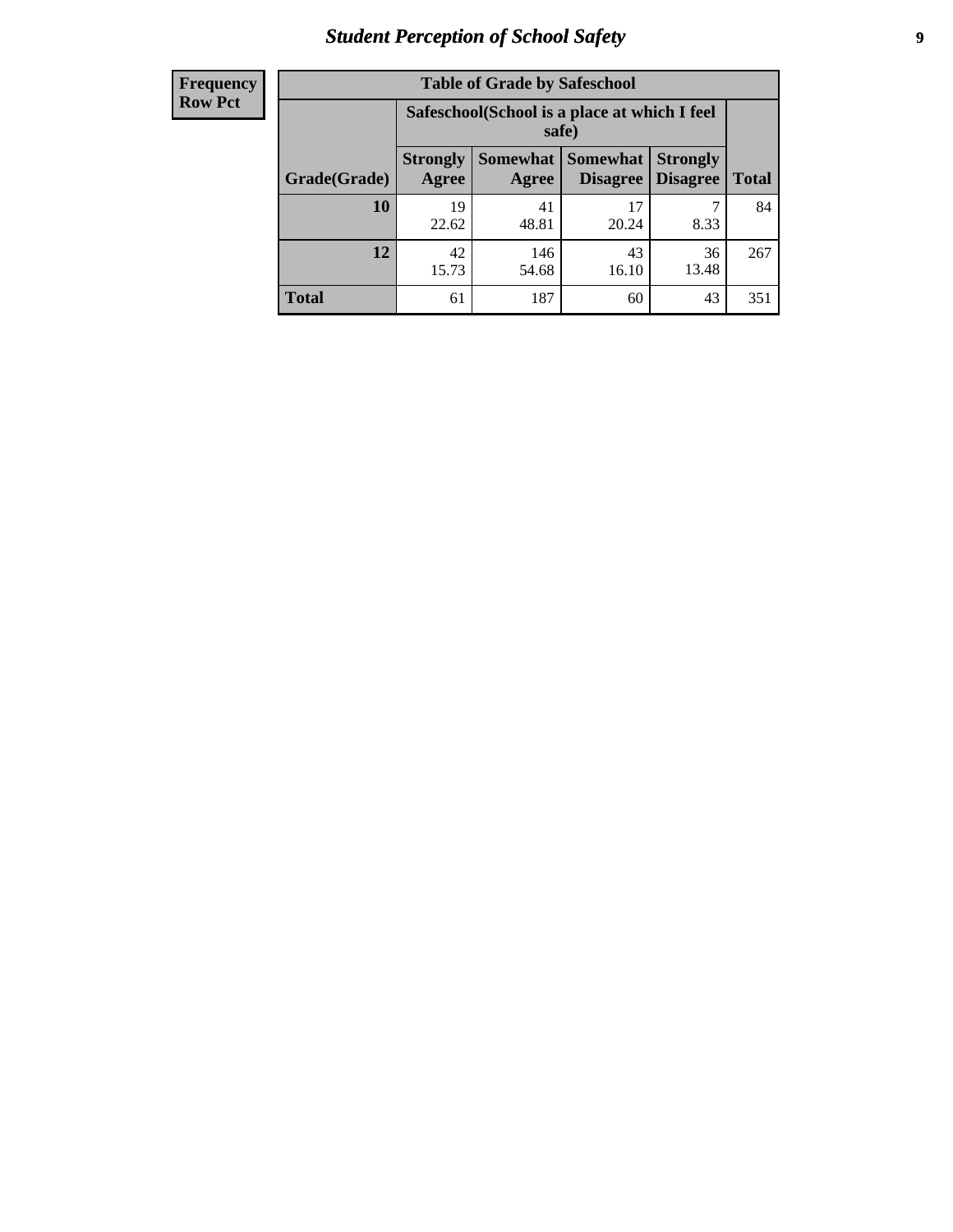#### *Students Who Have Been Bullied* **10**

| <b>Frequency</b> | <b>Table of Grade by Bullied</b> |                                                                               |                       |                 |           |                                     |                       |              |
|------------------|----------------------------------|-------------------------------------------------------------------------------|-----------------------|-----------------|-----------|-------------------------------------|-----------------------|--------------|
| <b>Row Pct</b>   |                                  | <b>Bullied</b> (I have been bullied by other<br>students in the past 30 days) |                       |                 |           |                                     |                       |              |
|                  |                                  | $\mathbf{0}$                                                                  | 1 or<br>2             | 3 <sub>to</sub> | 6 to<br>g | <b>10</b><br>to<br>19               | <b>20</b><br>to<br>29 |              |
|                  | Grade(Grade)                     | <b>Days</b>                                                                   | days                  | days            | days      | days                                | days                  | <b>Total</b> |
|                  | 10                               | 79<br>94.05                                                                   | $\mathcal{R}$<br>3.57 | 1.19            | 0<br>0.00 | 1.19                                | $\Omega$<br>0.00      | 84           |
|                  | 12                               | 245<br>91.76                                                                  | 11<br>4.12            | 4<br>1.50       | 0.37      | $\mathcal{D}_{\mathcal{L}}$<br>0.75 | 4<br>1.50             | 267          |
|                  | <b>Total</b>                     | 324                                                                           | 14                    | 5               |           | 3                                   | $\overline{4}$        | 351          |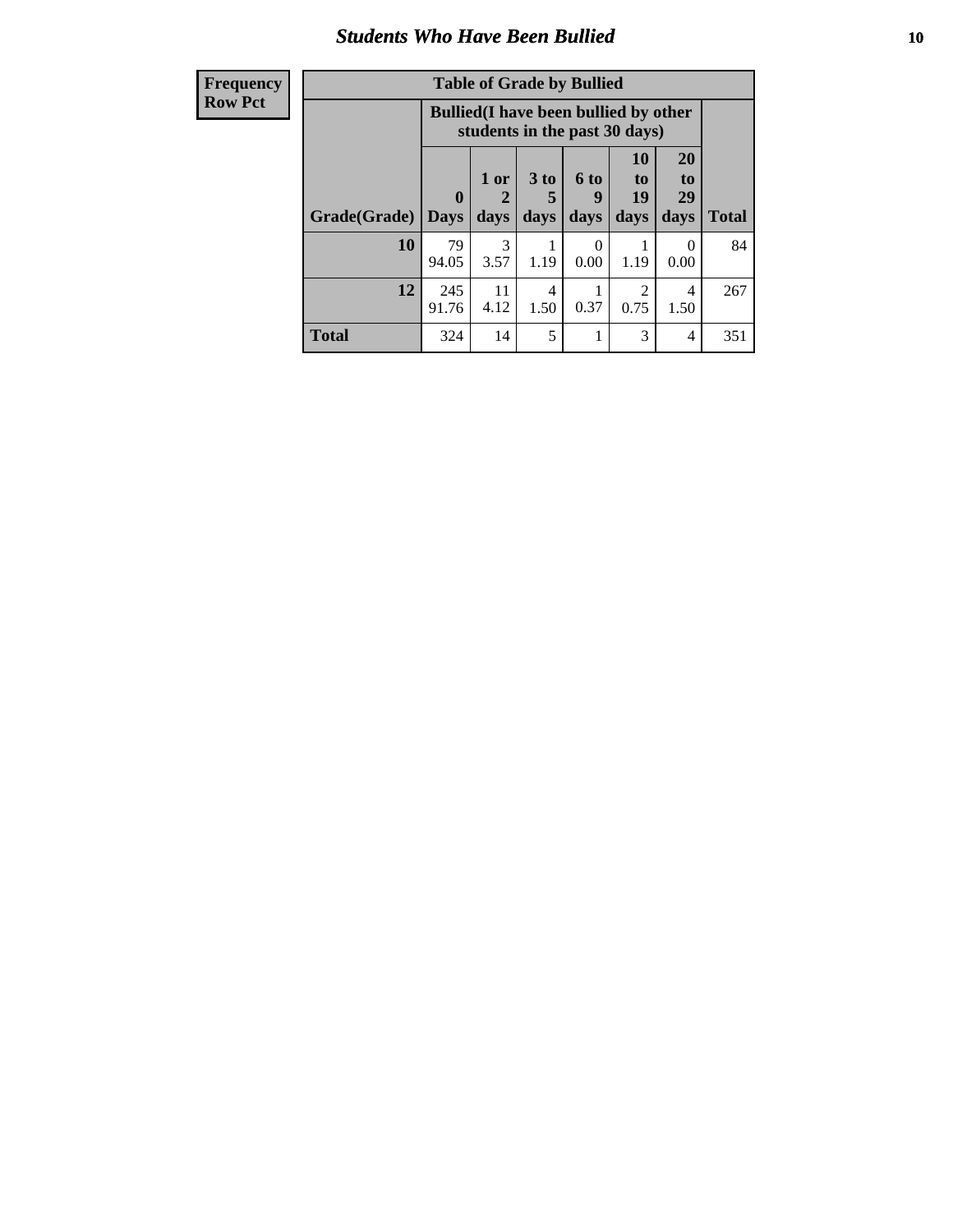#### *School Climate* **11**

| Frequency      | <b>Table of SchoolClimate1 by Grade</b> |                    |              |              |  |  |
|----------------|-----------------------------------------|--------------------|--------------|--------------|--|--|
| <b>Col Pct</b> | SchoolClimate1(I<br>like school)        | Grade(Grade)<br>10 | 12           | <b>Total</b> |  |  |
|                | <b>Strongly Agree</b>                   | 23<br>27.38        | 37<br>13.86  | 60           |  |  |
|                | <b>Somewhat Agree</b>                   | 55<br>65.48        | 160<br>59.93 | 215          |  |  |
|                | <b>Somewhat Disagree</b>                | 5<br>5.95          | 41<br>15.36  | 46           |  |  |
|                | <b>Strongly Disagree</b>                | 1.19               | 29<br>10.86  | 30           |  |  |
|                | <b>Total</b>                            | 84                 | 267          | 351          |  |  |

| Frequency      | <b>Table of SchoolClimate2 by Grade</b>           |                    |              |              |
|----------------|---------------------------------------------------|--------------------|--------------|--------------|
| <b>Col Pct</b> | SchoolClimate2(I<br>feel successful at<br>school) | Grade(Grade)<br>10 | 12           | <b>Total</b> |
|                | <b>Strongly Agree</b>                             | 32<br>38.10        | 80<br>29.96  | 112          |
|                | <b>Somewhat Agree</b>                             | 50<br>59.52        | 160<br>59.93 | 210          |
|                | <b>Somewhat Disagree</b>                          | 1.19               | 19<br>7.12   | 20           |
|                | <b>Strongly Disagree</b>                          | 1.19               | 8<br>3.00    | 9            |
|                | <b>Total</b>                                      | 84                 | 267          | 351          |

| Frequency | <b>Table of SchoolClimate3 by Grade</b>                      |              |              |              |
|-----------|--------------------------------------------------------------|--------------|--------------|--------------|
| Col Pct   | <b>SchoolClimate3(My</b><br>school has high<br>standards for | Grade(Grade) |              |              |
|           | achievement)                                                 | <b>10</b>    | 12           | <b>Total</b> |
|           | <b>Strongly Agree</b>                                        | 38<br>45.24  | 121<br>45.32 | 159          |
|           | <b>Somewhat Agree</b>                                        | 39<br>46.43  | 101<br>37.83 | 140          |
|           | <b>Somewhat Disagree</b>                                     | 6<br>7.14    | 35<br>13.11  | 41           |
|           | <b>Strongly Disagree</b>                                     | 1.19         | 10<br>3.75   | 11           |
|           | Total                                                        | 84           | 267          | 351          |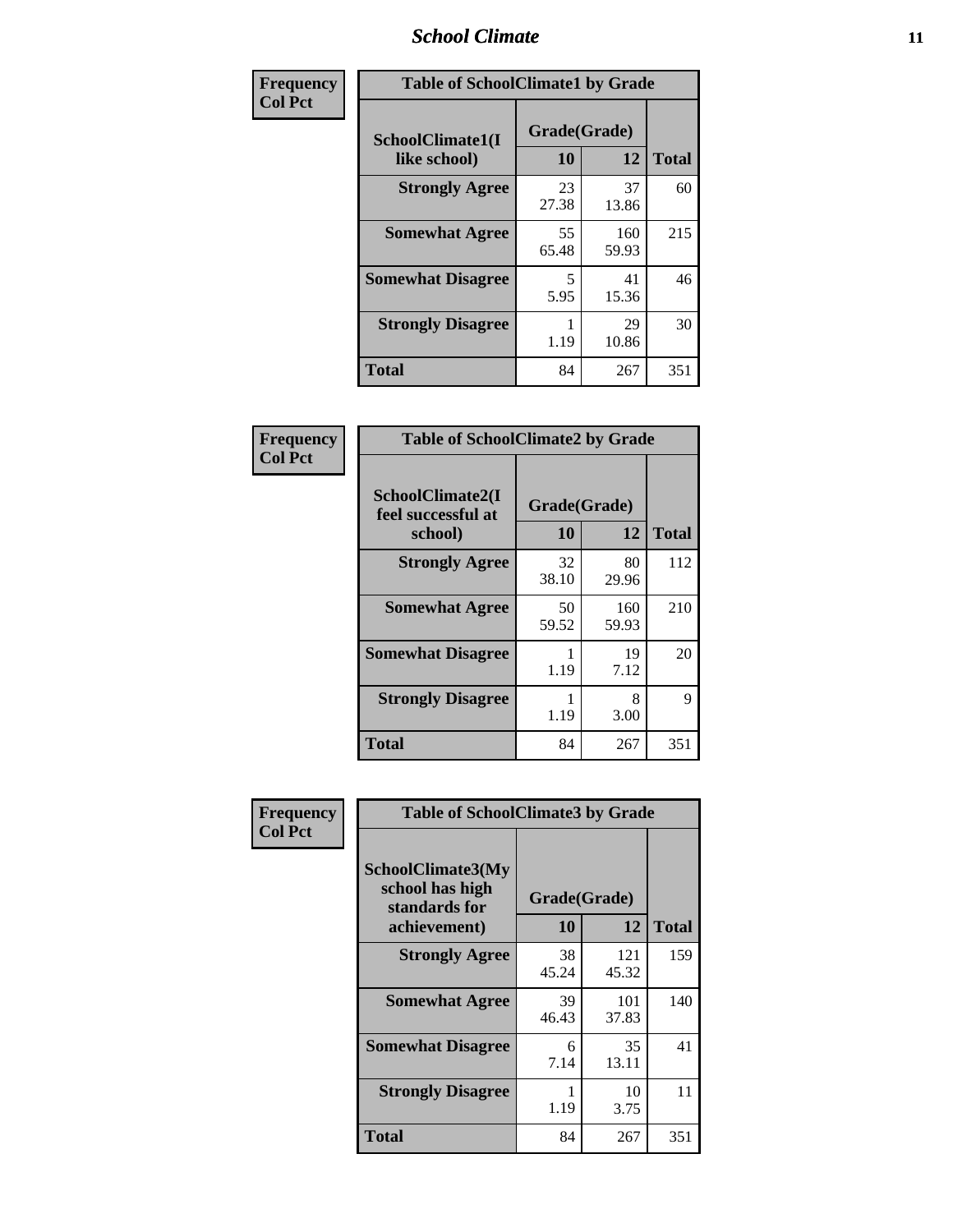#### *School Climate* **12**

| Frequency      | <b>Table of SchoolClimate4 by Grade</b>                       |                    |              |              |
|----------------|---------------------------------------------------------------|--------------------|--------------|--------------|
| <b>Col Pct</b> | SchoolClimate4(My<br>school sets clear<br>rules for behavior) | Grade(Grade)<br>10 | 12           | <b>Total</b> |
|                | <b>Strongly Agree</b>                                         | 62<br>73.81        | 157<br>58.80 | 219          |
|                | <b>Somewhat Agree</b>                                         | 15<br>17.86        | 80<br>29.96  | 95           |
|                | <b>Somewhat Disagree</b>                                      | 7<br>8.33          | 19<br>7.12   | 26           |
|                | <b>Strongly Disagree</b>                                      | 0<br>0.00          | 11<br>4.12   | 11           |
|                | <b>Total</b>                                                  | 84                 | 267          | 351          |

| <b>Table of SchoolClimate5 by Grade</b>                   |              |              |              |  |  |
|-----------------------------------------------------------|--------------|--------------|--------------|--|--|
| SchoolClimate5(I<br>know what to do in<br>an emergency at | Grade(Grade) |              |              |  |  |
| school)                                                   | 10           | 12           | <b>Total</b> |  |  |
| <b>Strongly Agree</b>                                     | 53<br>63.10  | 139<br>52.06 | 192          |  |  |
| <b>Somewhat Agree</b>                                     | 27<br>32.14  | 101<br>37.83 | 128          |  |  |
| <b>Somewhat Disagree</b>                                  | 4<br>4.76    | 18<br>6.74   | 22           |  |  |
| <b>Strongly Disagree</b>                                  | 0<br>0.00    | 9<br>3.37    | 9            |  |  |
| <b>Total</b>                                              | 84           | 267          | 351          |  |  |

| Frequency      | <b>Table of SchoolClimate6 by Grade</b>                  |                    |              |              |
|----------------|----------------------------------------------------------|--------------------|--------------|--------------|
| <b>Col Pct</b> | <b>SchoolClimate6(Teachers</b><br>treat me with respect) | Grade(Grade)<br>10 | 12           | <b>Total</b> |
|                | <b>Strongly Agree</b>                                    | 33<br>39.29        | 74<br>27.72  | 107          |
|                | <b>Somewhat Agree</b>                                    | 37<br>44.05        | 130<br>48.69 | 167          |
|                | <b>Somewhat Disagree</b>                                 | 13<br>15.48        | 45<br>16.85  | 58           |
|                | <b>Strongly Disagree</b>                                 | 1.19               | 18<br>6.74   | 19           |
|                | <b>Total</b>                                             | 84                 | 267          | 351          |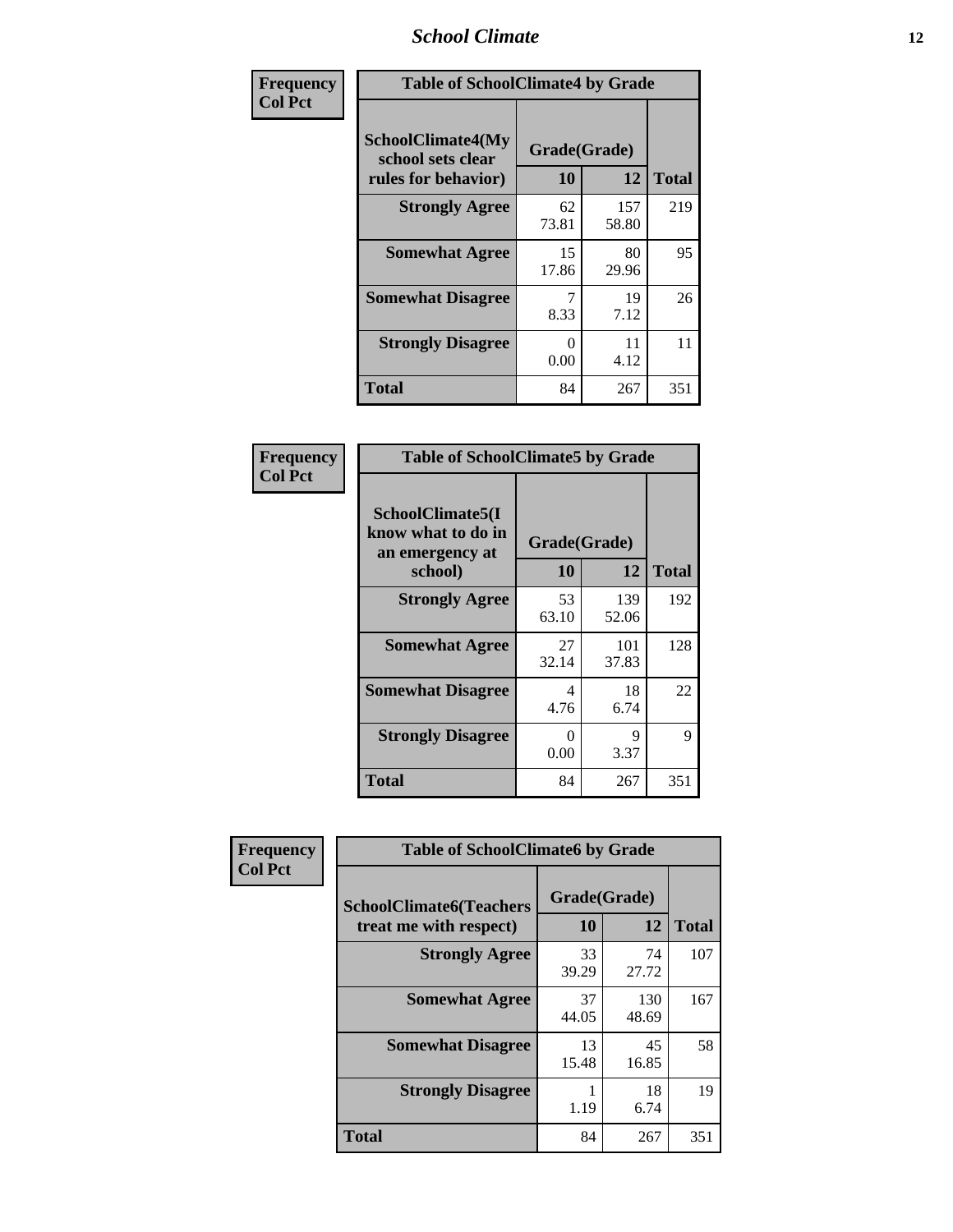#### *School Climate* **13**

| Frequency      | <b>Table of SchoolClimate7 by Grade</b>                                       |                        |              |              |
|----------------|-------------------------------------------------------------------------------|------------------------|--------------|--------------|
| <b>Col Pct</b> | <b>SchoolClimate7(Behaviors</b><br>in my class allow the<br>teacher to teach) | Grade(Grade)<br>10     | 12           | <b>Total</b> |
|                | <b>Strongly Agree</b>                                                         | 26<br>30.95            | 69<br>25.84  | 95           |
|                | <b>Somewhat Agree</b>                                                         | 44<br>52.38            | 142<br>53.18 | 186          |
|                | <b>Somewhat Disagree</b>                                                      | 12<br>14.29            | 44<br>16.48  | 56           |
|                | <b>Strongly Disagree</b>                                                      | $\mathfrak{D}$<br>2.38 | 12<br>4.49   | 14           |
|                | <b>Total</b>                                                                  | 84                     | 267          | 351          |

| Frequency      | <b>Table of SchoolClimate8 by Grade</b>                                              |                    |              |              |
|----------------|--------------------------------------------------------------------------------------|--------------------|--------------|--------------|
| <b>Col Pct</b> | <b>SchoolClimate8(Students</b><br>are frequently<br>recognized for good<br>behavior) | Grade(Grade)<br>10 | 12           | <b>Total</b> |
|                | <b>Strongly Agree</b>                                                                | 34<br>40.48        | 87<br>32.58  | 121          |
|                | <b>Somewhat Agree</b>                                                                | 28<br>33.33        | 101<br>37.83 | 129          |
|                | <b>Somewhat Disagree</b>                                                             | 14<br>16.67        | 54<br>20.22  | 68           |
|                | <b>Strongly Disagree</b>                                                             | 8<br>9.52          | 25<br>9.36   | 33           |
|                | <b>Total</b>                                                                         | 84                 | 267          | 351          |

| Frequency      | <b>Table of SchoolClimate9 by Grade</b>                                                  |                    |              |              |
|----------------|------------------------------------------------------------------------------------------|--------------------|--------------|--------------|
| <b>Col Pct</b> | <b>SchoolClimate9(School</b><br>counselor would be<br>helpful if I needed<br>assistance) | Grade(Grade)<br>10 | 12           | <b>Total</b> |
|                | <b>Strongly Agree</b>                                                                    | 55<br>65.48        | 156<br>58.43 | 211          |
|                | <b>Somewhat Agree</b>                                                                    | 21<br>25.00        | 76<br>28.46  | 97           |
|                | <b>Somewhat Disagree</b>                                                                 | 6<br>7.14          | 25<br>9.36   | 31           |
|                | <b>Strongly Disagree</b>                                                                 | 2<br>2.38          | 10<br>3.75   | 12           |
|                | Total                                                                                    | 84                 | 267          | 351          |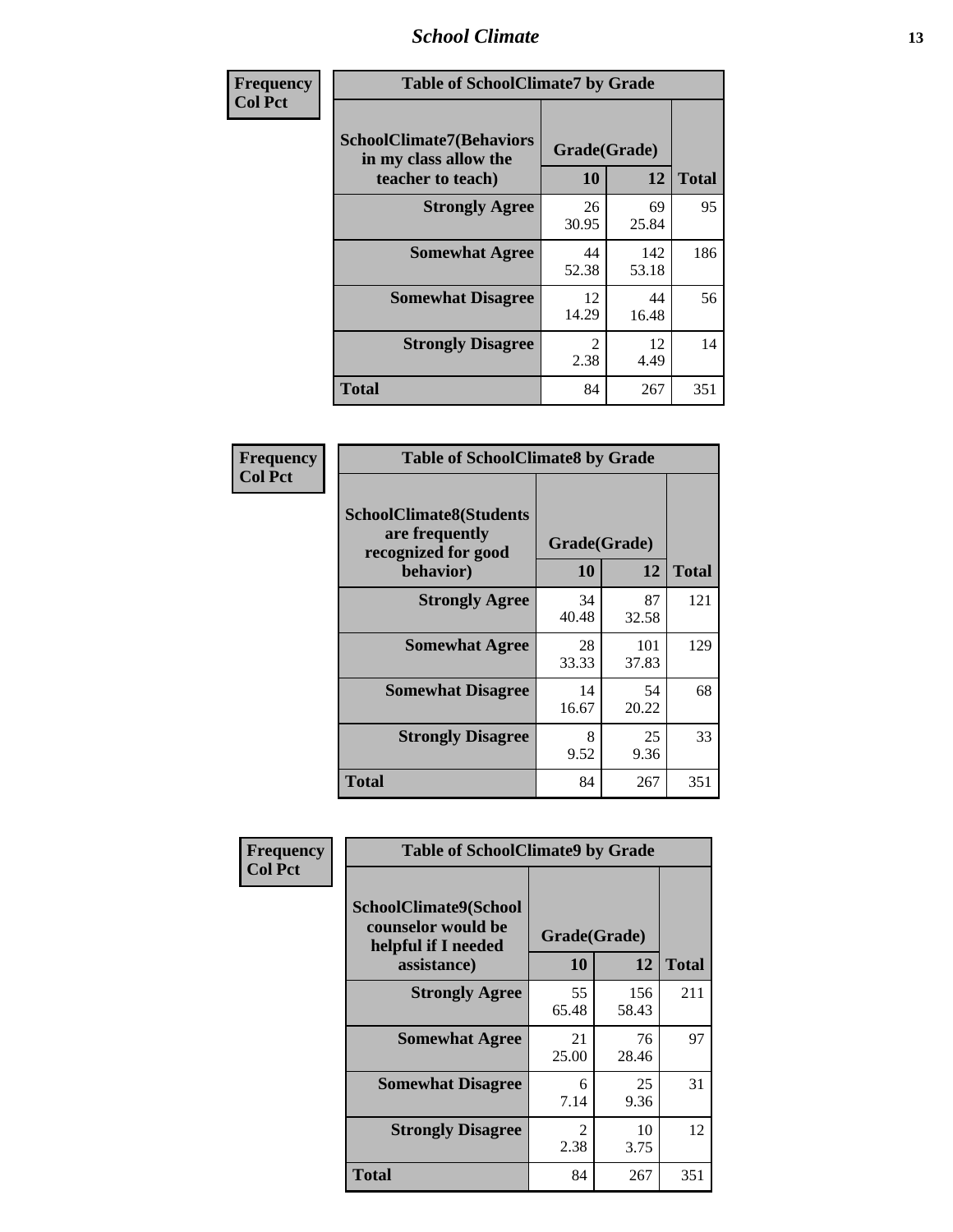### *Reasons for Dropping Out* **14**

| Frequency      | <b>Table of Dropoutreason by Grade</b>                                   |                        |              |              |
|----------------|--------------------------------------------------------------------------|------------------------|--------------|--------------|
| <b>Col Pct</b> | Dropoutreason(If<br>I dropped out the<br>reason would<br>most likely be) | Grade(Grade)<br>10     | 12           | <b>Total</b> |
|                | Won't Drop out                                                           | 59<br>70.24            | 132<br>49.44 | 191          |
|                | <b>Bored</b>                                                             | 15<br>17.86            | 55<br>20.60  | 70           |
|                | <b>Family Reasons</b>                                                    | $\mathfrak{D}$<br>2.38 | 21<br>7.87   | 23           |
|                | <b>Being Bullied</b>                                                     | 1<br>1.19              | 3<br>1.12    | 4            |
|                | <b>Other</b>                                                             | 7<br>8.33              | 56<br>20.97  | 63           |
|                | <b>Total</b>                                                             | 84                     | 267          | 351          |

| Frequency<br><b>Col Pct</b> | <b>Table of Dropout by Grade</b>                                       |                    |              |              |  |
|-----------------------------|------------------------------------------------------------------------|--------------------|--------------|--------------|--|
|                             | Dropout(I<br>have<br>thought<br>about<br>dropping<br>out of<br>school) | Grade(Grade)<br>10 | 12           | <b>Total</b> |  |
|                             | <b>Yes</b>                                                             | 23<br>27.38        | 113<br>42.32 | 136          |  |
|                             | N <sub>0</sub>                                                         | 61<br>72.62        | 154<br>57.68 | 215          |  |
|                             | <b>Total</b>                                                           | 84                 | 267          | 351          |  |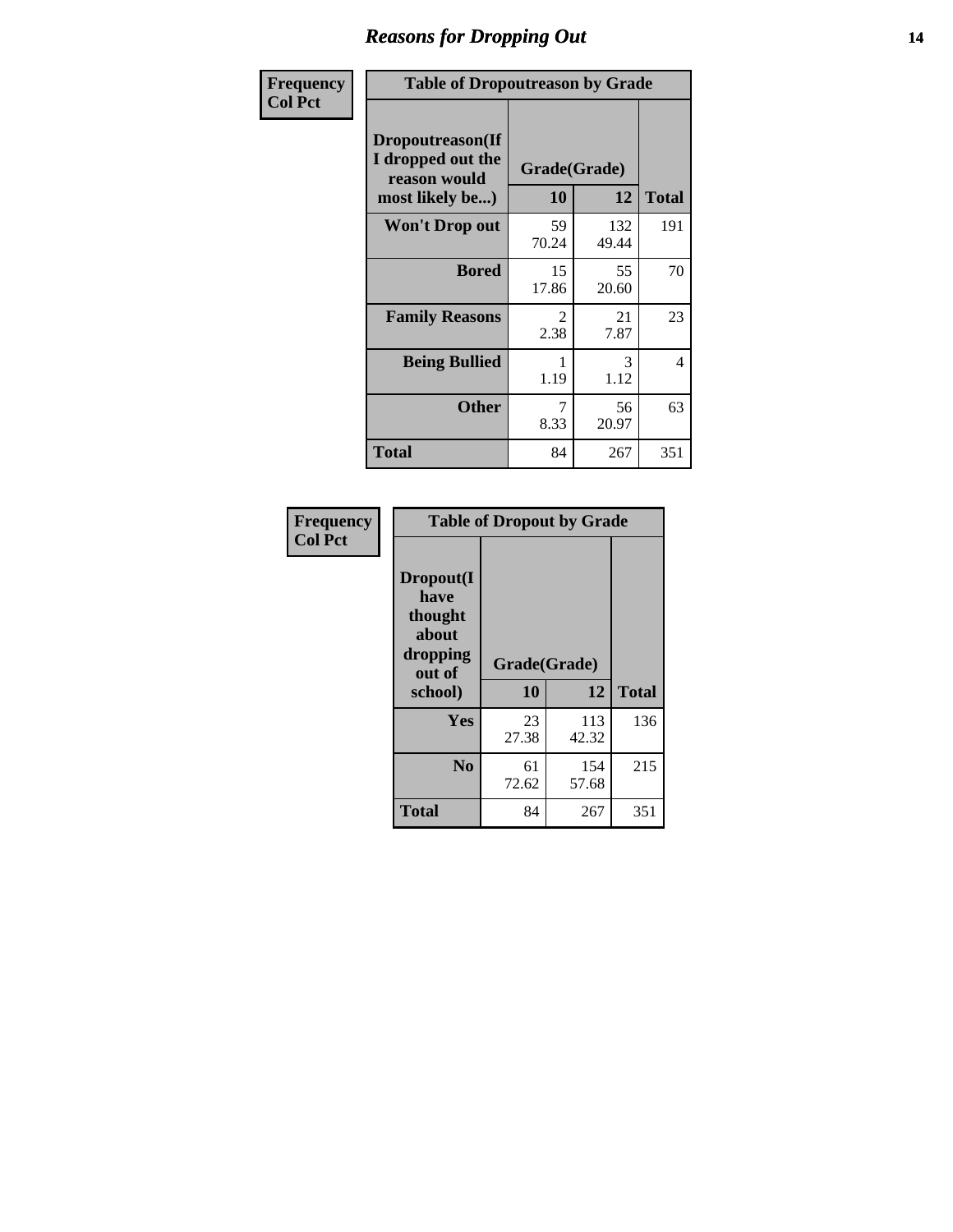*School Safety* **15**

| Frequency      | <b>Table of Gangself by Grade</b>                                                        |              |              |              |
|----------------|------------------------------------------------------------------------------------------|--------------|--------------|--------------|
| <b>Col Pct</b> | Gangself(I<br>have<br>participated<br>in illegal<br>gang<br>activities in<br>the past 30 | Grade(Grade) |              |              |
|                | days)                                                                                    | 10           | 12           | <b>Total</b> |
|                | Yes                                                                                      | 3<br>3.57    | 17<br>6.37   | 20           |
|                | N <sub>0</sub>                                                                           | 81<br>96.43  | 250<br>93.63 | 331          |
|                | Total                                                                                    | 84           | 267          | 351          |

| Frequency<br><b>Col Pct</b> | <b>Table of Gangpeers by Grade</b>                                                                                             |                    |              |              |
|-----------------------------|--------------------------------------------------------------------------------------------------------------------------------|--------------------|--------------|--------------|
|                             | <b>Gangpeers</b> (I<br>have friends<br>who have<br>participated<br>in illegal<br>gang<br>activities in<br>the past 30<br>days) | Grade(Grade)<br>10 | 12           | <b>Total</b> |
|                             | <b>Yes</b>                                                                                                                     | 24<br>28.57        | 75<br>28.09  | 99           |
|                             | N <sub>0</sub>                                                                                                                 | 60<br>71.43        | 192<br>71.91 | 252          |
|                             | <b>Total</b>                                                                                                                   | 84                 | 267          | 351          |

| Frequency<br><b>Col Pct</b>                                        | <b>Table of Pickedon by Grade</b> |              |             |              |
|--------------------------------------------------------------------|-----------------------------------|--------------|-------------|--------------|
| <b>Pickedon(I have</b><br>been picked on or<br>teased at school in |                                   | Grade(Grade) |             |              |
|                                                                    | the past 30 days)                 | 10           | 12          | <b>Total</b> |
|                                                                    | <b>Strongly Agree</b>             | 12<br>14.29  | 22<br>8.24  | 34           |
|                                                                    | <b>Somewhat Agree</b>             | 14<br>16.67  | 45<br>16.85 | 59           |
|                                                                    | <b>Somewhat Disagree</b>          | 15<br>17.86  | 37<br>13.86 | 52           |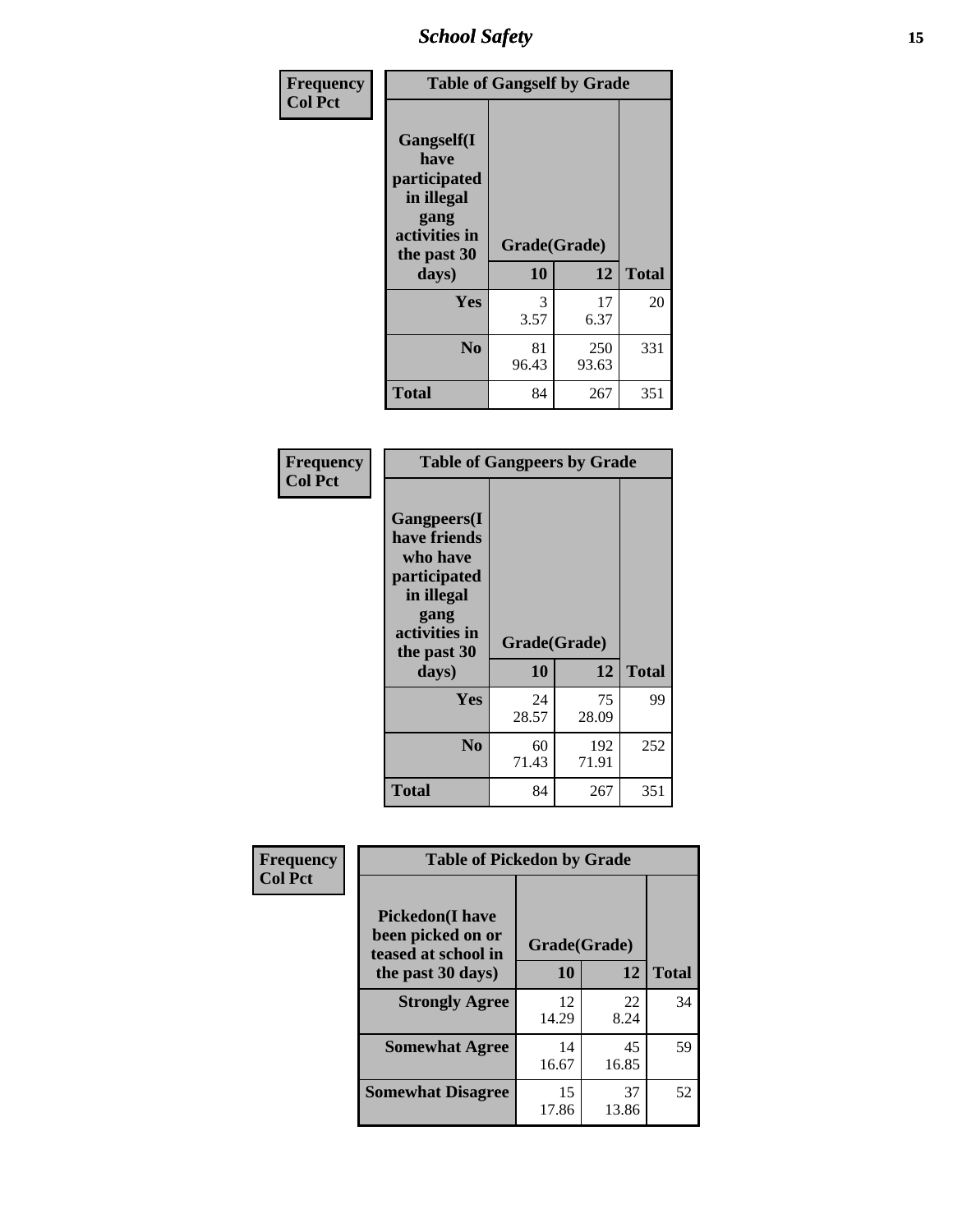*School Safety* **16**

| <b>Frequency</b> | <b>Table of Pickedon by Grade</b>                                                        |                    |              |              |  |  |  |  |  |  |
|------------------|------------------------------------------------------------------------------------------|--------------------|--------------|--------------|--|--|--|--|--|--|
| <b>Col Pct</b>   | <b>Pickedon</b> (I have<br>been picked on or<br>teased at school in<br>the past 30 days) | Grade(Grade)<br>10 | 12           | <b>Total</b> |  |  |  |  |  |  |
|                  | <b>Strongly Disagree</b>                                                                 | 43<br>51.19        | 163<br>61.05 | 206          |  |  |  |  |  |  |
|                  | Total                                                                                    | 84                 | 267          | 351          |  |  |  |  |  |  |

| <b>Frequency</b> | <b>Table of Safeschool by Grade</b>        |              |              |              |
|------------------|--------------------------------------------|--------------|--------------|--------------|
| <b>Col Pct</b>   | Safeschool(School<br>is a place at which I | Grade(Grade) |              |              |
|                  | feel safe)                                 | 10           | 12           | <b>Total</b> |
|                  | <b>Strongly Agree</b>                      | 19<br>22.62  | 42<br>15.73  | 61           |
|                  | <b>Somewhat Agree</b>                      | 41<br>48.81  | 146<br>54.68 | 187          |
|                  | <b>Somewhat Disagree</b>                   | 17<br>20.24  | 43<br>16.10  | 60           |
|                  | <b>Strongly Disagree</b>                   | 7<br>8.33    | 36<br>13.48  | 43           |
|                  | <b>Total</b>                               | 84           | 267          | 351          |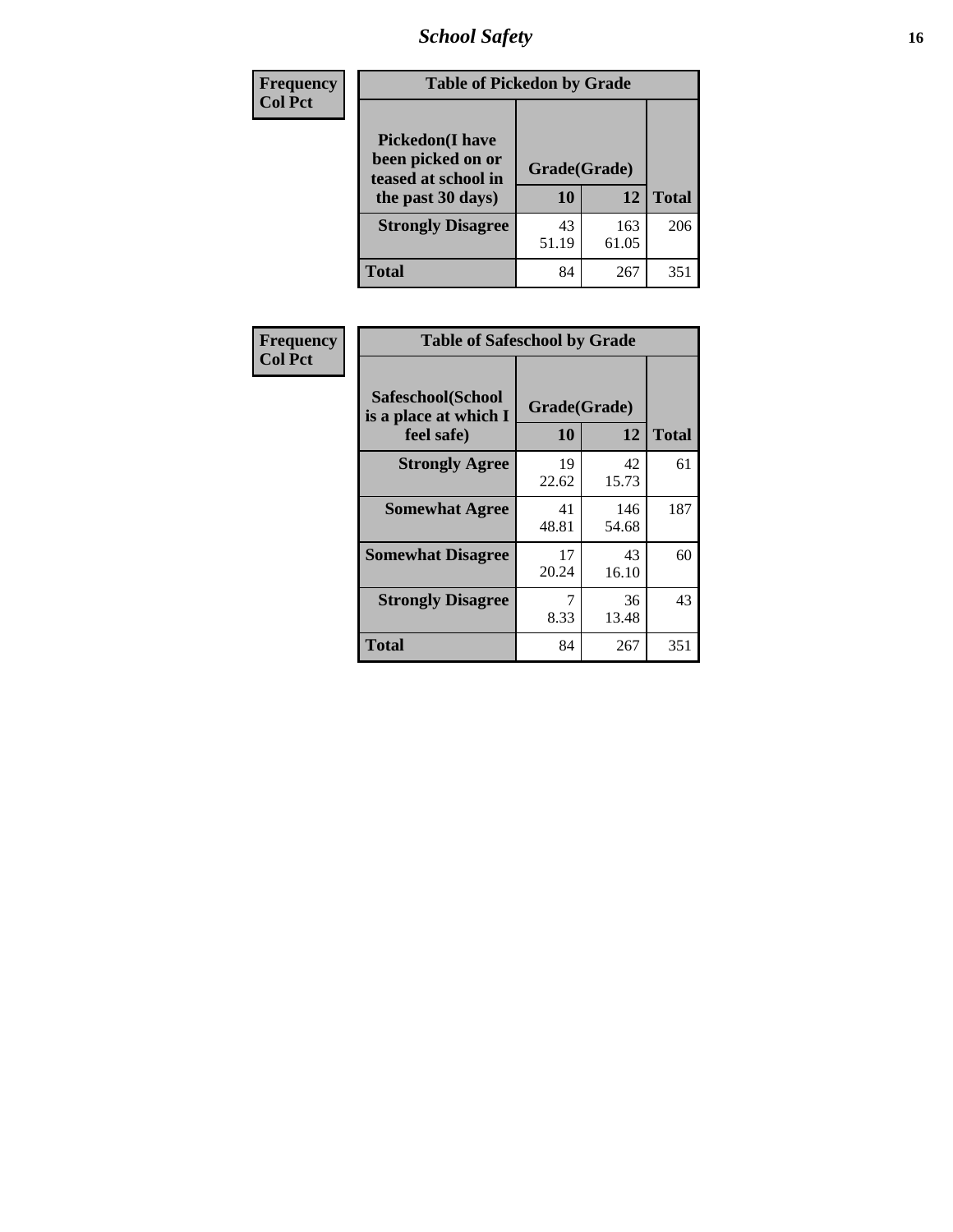*School Safety* **17**

| <b>Frequency</b> |                     |                                                                               | <b>Table of Grade by Bullied</b> |                              |                   |                        |                        |              |
|------------------|---------------------|-------------------------------------------------------------------------------|----------------------------------|------------------------------|-------------------|------------------------|------------------------|--------------|
| <b>Row Pct</b>   |                     | <b>Bullied</b> (I have been bullied by other<br>students in the past 30 days) |                                  |                              |                   |                        |                        |              |
|                  | Grade(Grade)   Days | $\mathbf 0$                                                                   | 1 or<br>days                     | 3 <sub>to</sub><br>5<br>days | 6 to<br>9<br>days | 10<br>to<br>19<br>days | 20<br>to<br>29<br>days | <b>Total</b> |
|                  | 10                  | 79<br>94.05                                                                   | 3<br>3.57                        | 1.19                         | 0<br>0.00         | 1.19                   | $\Omega$<br>0.00       | 84           |
|                  | 12                  | 245<br>91.76                                                                  | 11<br>4.12                       | 4<br>1.50                    | 0.37              | 2<br>0.75              | 4<br>1.50              | 267          |
|                  | <b>Total</b>        | 324                                                                           | 14                               | 5                            |                   | 3                      | 4                      | 351          |

| Frequency      |                     | <b>Table of Grade by Bulliedothers</b> |                                                                |              |                          |                               |                        |              |  |
|----------------|---------------------|----------------------------------------|----------------------------------------------------------------|--------------|--------------------------|-------------------------------|------------------------|--------------|--|
| <b>Row Pct</b> |                     |                                        | <b>Bulliedothers</b> (I bullied others in the<br>past 30 days) |              |                          |                               |                        |              |  |
|                | Grade(Grade)   Days | $\bf{0}$                               | 1 or<br>days                                                   | 3 to<br>days | <b>6 to</b><br>9<br>days | <b>10</b><br>to<br>19<br>days | All<br>30<br>days      | <b>Total</b> |  |
|                | 10                  | 82<br>97.62                            | $\Omega$<br>0.00                                               | 1.19         | 1.19                     | 0<br>0.00                     | 0<br>0.00              | 84           |  |
|                | 12                  | 243<br>91.01                           | 14<br>5.24                                                     | 5<br>1.87    | $\mathfrak{D}$<br>0.75   | 0.37                          | $\overline{2}$<br>0.75 | 267          |  |
|                | <b>Total</b>        | 325                                    | 14                                                             | 6            | 3                        |                               | $\overline{2}$         | 351          |  |

| Frequency      | <b>Table of Grade by Weaponschool</b> |                                                                        |                   |                              |                        |              |  |  |  |  |
|----------------|---------------------------------------|------------------------------------------------------------------------|-------------------|------------------------------|------------------------|--------------|--|--|--|--|
| <b>Row Pct</b> |                                       | <b>Weaponschool</b> (I<br>brought a weapon to<br>school in the past 30 |                   |                              |                        |              |  |  |  |  |
|                | Grade(Grade)                          | 0<br><b>Days</b>                                                       | 1 or<br>2<br>days | 3 <sub>to</sub><br>5<br>days | 10<br>to<br>19<br>days | <b>Total</b> |  |  |  |  |
|                | 10                                    | 84<br>100.00                                                           | $\Omega$<br>0.00  | $\theta$<br>0.00             | $\theta$<br>0.00       | 84           |  |  |  |  |
|                | 12                                    | 259<br>97.00                                                           | 3<br>1.12         | 3<br>1.12                    | $\overline{2}$<br>0.75 | 267          |  |  |  |  |
|                | <b>Total</b>                          | 343                                                                    | 3                 | 3                            | $\overline{2}$         | 351          |  |  |  |  |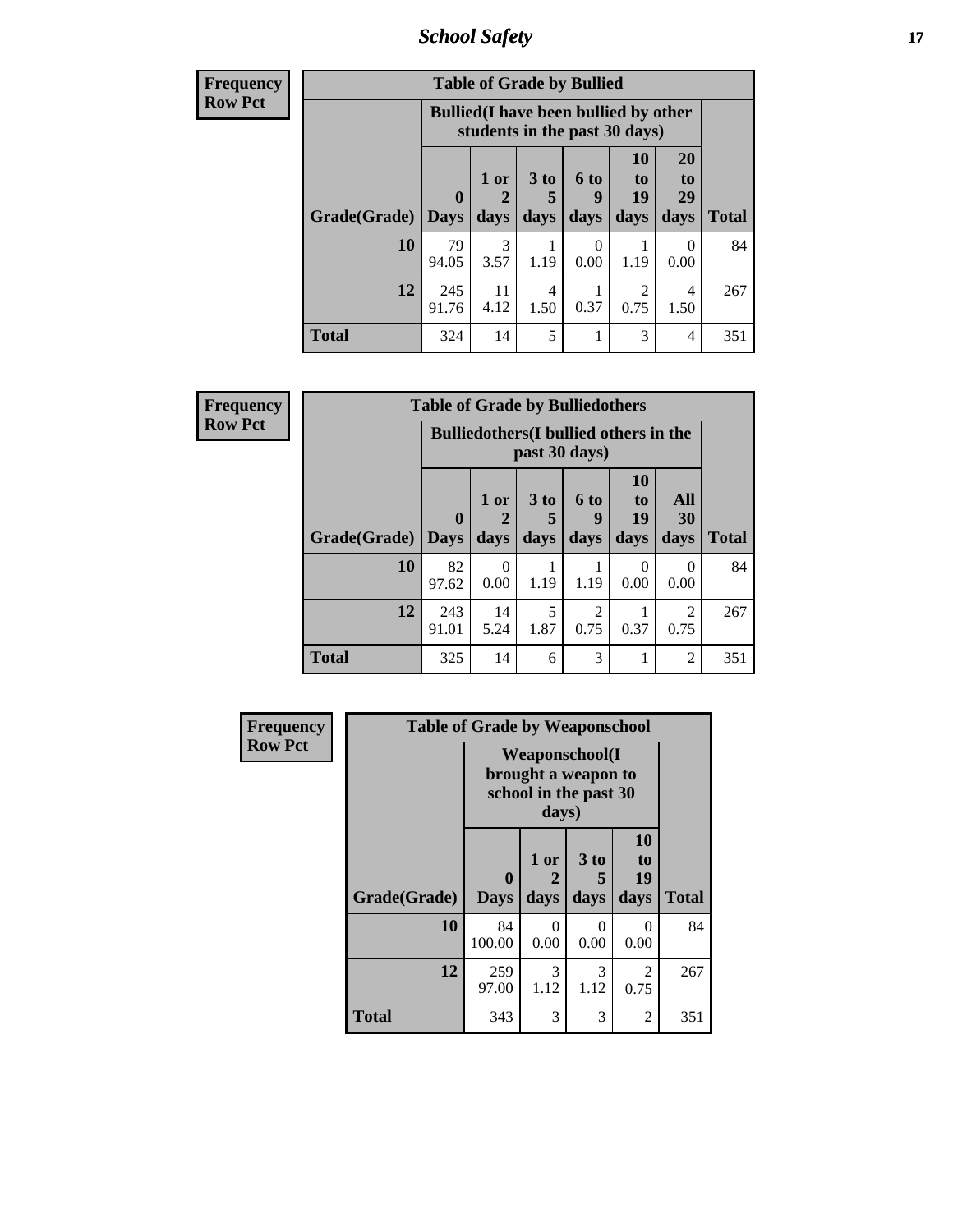*School Safety* **18**

| <b>Frequency</b> | <b>Table of Grade by Absentunsafe</b> |                             |                                                                                              |                   |                        |              |  |  |  |  |  |
|------------------|---------------------------------------|-----------------------------|----------------------------------------------------------------------------------------------|-------------------|------------------------|--------------|--|--|--|--|--|
| <b>Row Pct</b>   |                                       |                             | <b>Absentunsafe(I have</b><br>missed school because I<br>felt unsafe in the past<br>30 days) |                   |                        |              |  |  |  |  |  |
|                  | Grade(Grade)                          | $\mathbf{0}$<br><b>Days</b> | 1 or<br>2<br>days                                                                            | 3 to<br>5<br>days | 10<br>to<br>19<br>days | <b>Total</b> |  |  |  |  |  |
|                  | <b>10</b>                             | 83<br>98.81                 | 1.19                                                                                         | $\Omega$<br>0.00  | 0<br>0.00              | 84           |  |  |  |  |  |
|                  | 12                                    | 263<br>98.50                | 0.37                                                                                         | 1<br>0.37         | 2<br>0.75              | 267          |  |  |  |  |  |
|                  | <b>Total</b>                          | 346                         | $\overline{2}$                                                                               | 1                 | $\overline{2}$         | 351          |  |  |  |  |  |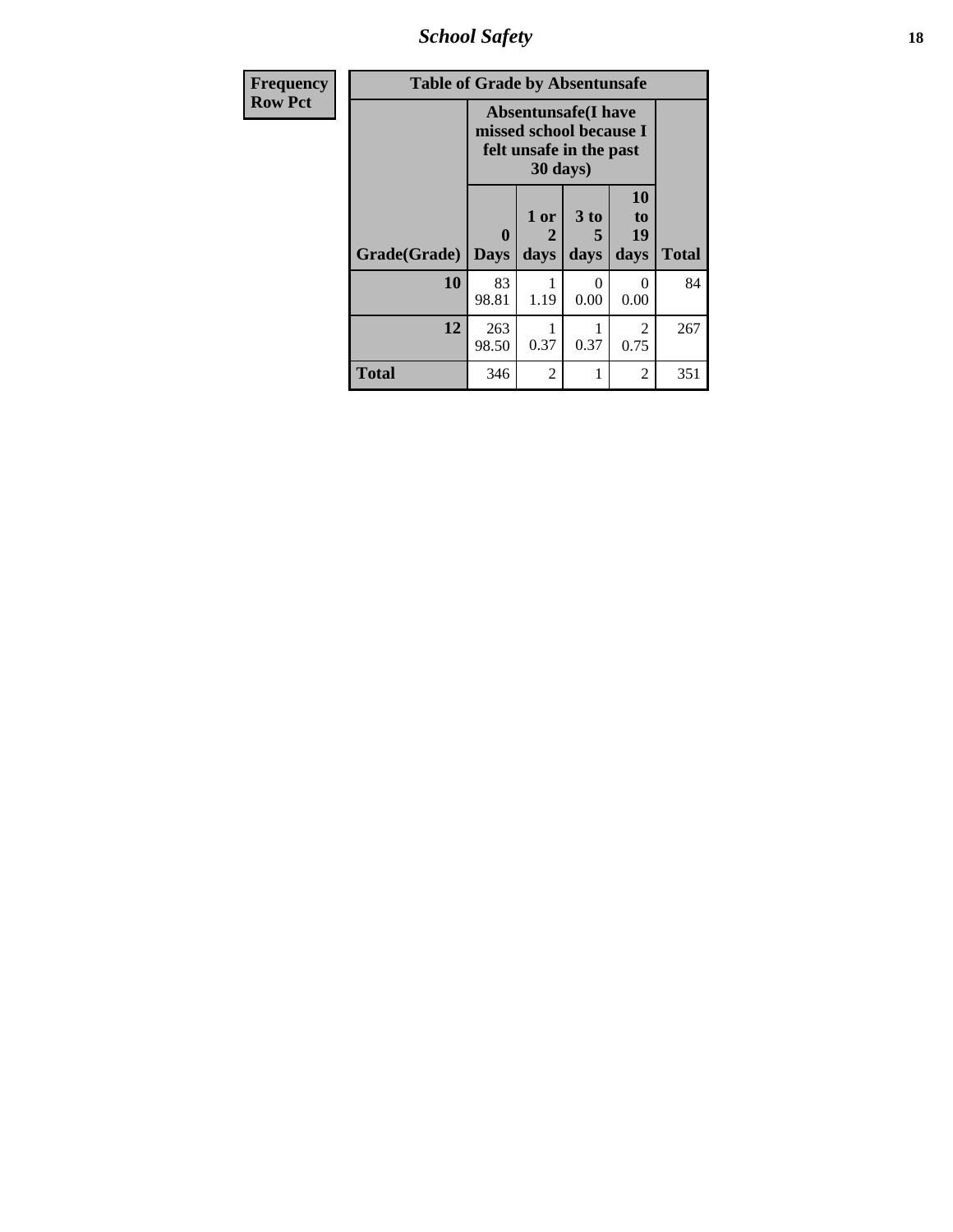### *Drug Use During Last 30 Days* **19**

#### **Frequency Row Pct**

| <b>Table of Grade by Alcohol</b> |                          |                                    |                 |               |                 |                        |                  |       |  |  |
|----------------------------------|--------------------------|------------------------------------|-----------------|---------------|-----------------|------------------------|------------------|-------|--|--|
|                                  |                          | Alcohol(Alcohol use, past 30 days) |                 |               |                 |                        |                  |       |  |  |
| Grade(Grade)                     | <b>Did</b><br>not<br>use | $1-2$<br>days                      | $3 - 5$<br>days | $6-9$<br>days | $10-19$<br>days | 20-29<br>days          | Every<br>day     | Total |  |  |
| 10                               | 66<br>78.57              | 10<br>11.90                        | 6<br>7.14       | 1.19          | 1.19            | $\Omega$<br>0.00       | $\theta$<br>0.00 | 84    |  |  |
| 12                               | 187<br>70.04             | 31<br>11.61                        | 23<br>8.61      | 6<br>2.25     | 13<br>4.87      | $\overline{2}$<br>0.75 | 5<br>1.87        | 267   |  |  |
| <b>Total</b>                     | 253                      | 41                                 | 29              | 7             | 14              | $\overline{2}$         | 5                | 351   |  |  |

#### **Frequency Row Pct**

| <b>Table of Grade by Cigarettes</b> |                                                                                                                                                                |                                                   |                        |                  |            |            |            |     |  |  |
|-------------------------------------|----------------------------------------------------------------------------------------------------------------------------------------------------------------|---------------------------------------------------|------------------------|------------------|------------|------------|------------|-----|--|--|
|                                     |                                                                                                                                                                | Cigarettes (Smoking tobacco use,<br>past 30 days) |                        |                  |            |            |            |     |  |  |
| Grade(Grade)                        | <b>Did</b><br>$10-19$<br>$6-9$<br>$20 - 29$<br>$3 - 5$<br>$1 - 2$<br><b>Every</b><br>not<br>Total<br>days<br>days<br>days<br>days<br>day<br>days<br><b>use</b> |                                                   |                        |                  |            |            |            |     |  |  |
| 10                                  | 76<br>90.48                                                                                                                                                    | 4<br>4.76                                         | $\overline{2}$<br>2.38 | $\theta$<br>0.00 | 1.19       | 1.19       | 0<br>0.00  | 84  |  |  |
| 12                                  | 192<br>71.91                                                                                                                                                   | 21<br>7.87                                        | 10<br>3.75             | 3<br>1.12        | 13<br>4.87 | 10<br>3.75 | 18<br>6.74 | 267 |  |  |
| <b>Total</b>                        | 268                                                                                                                                                            | 25                                                | 12                     | 3                | 14         | 11         | 18         | 351 |  |  |

**Frequency Row Pct**

| <b>Table of Grade by Smokeless</b> |                                                                                                                                                    |                                                                                         |                |           |                |           |     |  |  |
|------------------------------------|----------------------------------------------------------------------------------------------------------------------------------------------------|-----------------------------------------------------------------------------------------|----------------|-----------|----------------|-----------|-----|--|--|
|                                    |                                                                                                                                                    | <b>Smokeless</b> (Chewing tobaccouse,<br>past 30 days)                                  |                |           |                |           |     |  |  |
| Grade(Grade)                       | <b>Did</b><br>$10-19$<br>$20 - 29$<br>$1-2$<br>$3 - 5$<br><b>Every</b><br>not<br>days<br>days<br>days<br><b>Total</b><br>day<br>days<br><b>use</b> |                                                                                         |                |           |                |           |     |  |  |
| 10                                 | 83<br>98.81                                                                                                                                        | 1.19                                                                                    | 0<br>0.00      | 0<br>0.00 | 0<br>0.00      | 0<br>0.00 | 84  |  |  |
| 12                                 | 244<br>91.39                                                                                                                                       | 5<br>3<br>$\mathfrak{D}$<br>$\mathcal{D}$<br>11<br>1.87<br>4.12<br>0.75<br>0.75<br>1.12 |                |           |                |           |     |  |  |
| <b>Total</b>                       | 327                                                                                                                                                | 12                                                                                      | $\overline{2}$ | 5         | $\overline{c}$ | 3         | 351 |  |  |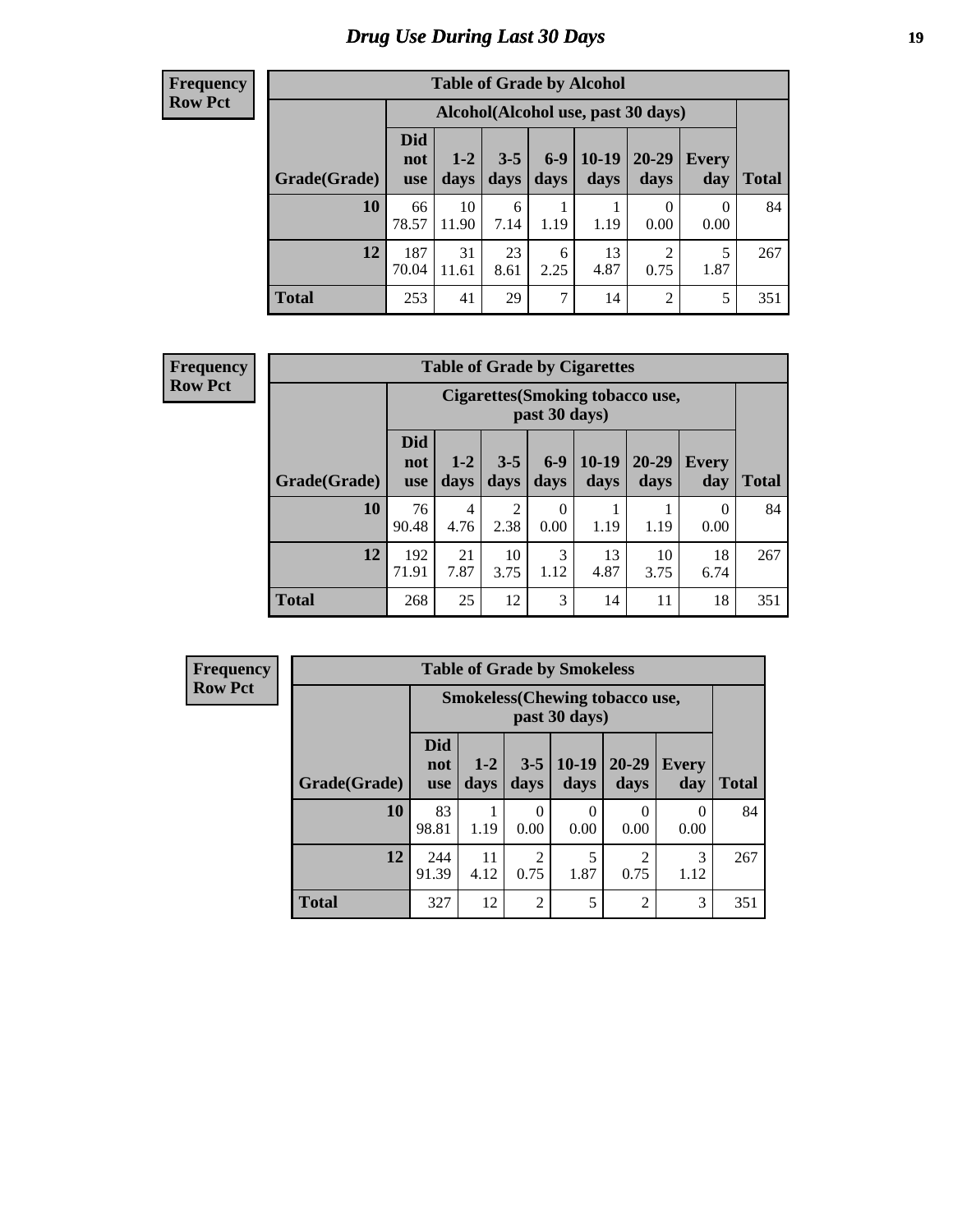#### **Frequency Row Pct**

| <b>Table of Grade by Marijuana</b> |                          |                                         |                        |               |                 |                   |                     |       |  |  |
|------------------------------------|--------------------------|-----------------------------------------|------------------------|---------------|-----------------|-------------------|---------------------|-------|--|--|
|                                    |                          | Marijuana (Marijuana use, past 30 days) |                        |               |                 |                   |                     |       |  |  |
| Grade(Grade)                       | Did<br>not<br><b>use</b> | $1 - 2$<br>days                         | $3 - 5$<br>days        | $6-9$<br>days | $10-19$<br>days | $20 - 29$<br>days | <b>Every</b><br>day | Total |  |  |
| 10                                 | 75<br>89.29              | 4<br>4.76                               | $\mathfrak{D}$<br>2.38 | 0<br>0.00     | 1.19            | 0.00              | 2<br>2.38           | 84    |  |  |
| 12                                 | 225<br>84.27             | 8<br>3.00                               | 2.62                   | 3<br>1.12     | 4<br>1.50       | 12<br>4.49        | 8<br>3.00           | 267   |  |  |
| <b>Total</b>                       | 300                      | 12                                      | 9                      | 3             | 5               | 12                | 10                  | 351   |  |  |

| Frequency      |              | <b>Table of Grade by Cocaine</b> |                 |                  |                   |                     |              |  |  |  |
|----------------|--------------|----------------------------------|-----------------|------------------|-------------------|---------------------|--------------|--|--|--|
| <b>Row Pct</b> |              | Cocaine (Cocaine use,            |                 |                  |                   |                     |              |  |  |  |
|                | Grade(Grade) | Did<br>not<br><b>use</b>         | $3 - 5$<br>days | $10-19$<br>days  | $20 - 29$<br>days | <b>Every</b><br>day | <b>Total</b> |  |  |  |
|                | 10           | 84<br>100.00                     | 0<br>0.00       | $\Omega$<br>0.00 | $\Omega$<br>0.00  | 0<br>0.00           | 84           |  |  |  |
|                | 12           | 263<br>98.50                     | 0.37            | 0.37             | 0.37              | 0.37                | 267          |  |  |  |
|                | <b>Total</b> | 347                              |                 |                  | 1                 |                     | 351          |  |  |  |

| <b>Frequency</b> |              | <b>Table of Grade by Inhalants</b>               |                  |                 |                     |              |  |  |  |
|------------------|--------------|--------------------------------------------------|------------------|-----------------|---------------------|--------------|--|--|--|
| <b>Row Pct</b>   |              | <b>Inhalants</b> (Inhalant use,<br>past 30 days) |                  |                 |                     |              |  |  |  |
|                  | Grade(Grade) | <b>Did</b><br>not<br>use                         | $1 - 2$<br>days  | $3 - 5$<br>days | <b>Every</b><br>day | <b>Total</b> |  |  |  |
|                  | 10           | 84<br>100.00                                     | $\Omega$<br>0.00 | 0<br>0.00       | 0<br>0.00           | 84           |  |  |  |
|                  | 12           | 261<br>97.75                                     | 4<br>1.50        | 0.37            | 0.37                | 267          |  |  |  |
|                  | <b>Total</b> | 345                                              | 4                |                 |                     | 351          |  |  |  |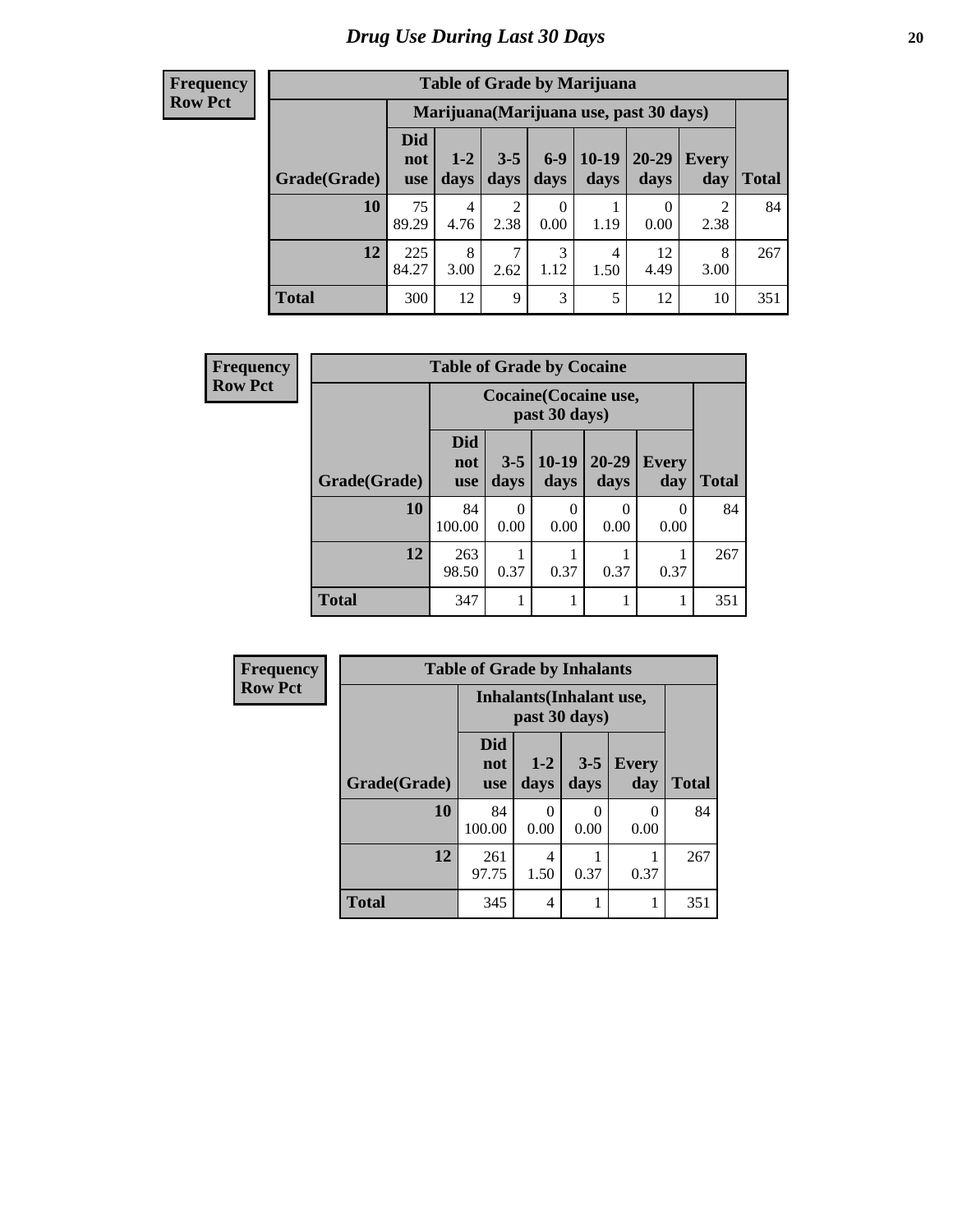# *Drug Use During Last 30 Days* **21**

| <b>Frequency</b> | <b>Table of Grade by Steroids</b> |                                                |                 |                   |                     |              |  |
|------------------|-----------------------------------|------------------------------------------------|-----------------|-------------------|---------------------|--------------|--|
| <b>Row Pct</b>   |                                   | <b>Steroids</b> (Steroid use,<br>past 30 days) |                 |                   |                     |              |  |
|                  | Grade(Grade)                      | Did<br>not<br><b>use</b>                       | $3 - 5$<br>days | $20 - 29$<br>days | <b>Every</b><br>day | <b>Total</b> |  |
|                  | 10                                | 84<br>100.00                                   | 0<br>0.00       | 0<br>0.00         | $\Omega$<br>0.00    | 84           |  |
|                  | 12                                | 264<br>98.88                                   | 0.37            | 0.37              | 0.37                | 267          |  |
|                  | <b>Total</b>                      | 348                                            |                 |                   |                     | 351          |  |

| <b>Frequency</b> | <b>Table of Grade by Ecstasy</b> |                                 |                  |                        |                   |              |              |  |
|------------------|----------------------------------|---------------------------------|------------------|------------------------|-------------------|--------------|--------------|--|
| <b>Row Pct</b>   |                                  |                                 |                  |                        |                   |              |              |  |
|                  | Grade(Grade)                     | <b>Did</b><br>not<br><b>use</b> | $1 - 2$<br>days  | $10-19$<br>days        | $20 - 29$<br>days | Every<br>day | <b>Total</b> |  |
|                  | <b>10</b>                        | 83<br>98.81                     | $\Omega$<br>0.00 | 0<br>0.00              | $\Omega$<br>0.00  | 1.19         | 84           |  |
|                  | 12                               | 258<br>96.63                    | 4<br>1.50        | $\overline{2}$<br>0.75 | 0.37              | 2<br>0.75    | 267          |  |
|                  | <b>Total</b>                     | 341                             | $\overline{4}$   | $\overline{2}$         |                   | 3            | 351          |  |

| <b>Frequency</b> | <b>Table of Grade by Meth</b> |                                 |                  |                   |                     |              |
|------------------|-------------------------------|---------------------------------|------------------|-------------------|---------------------|--------------|
| <b>Row Pct</b>   |                               | Meth (Methamphetamine use,      |                  |                   |                     |              |
|                  | Grade(Grade)                  | <b>Did</b><br>not<br><b>use</b> | $6-9$<br>days    | $20 - 29$<br>days | <b>Every</b><br>day | <b>Total</b> |
|                  | 10                            | 84<br>100.00                    | $\Omega$<br>0.00 | 0<br>0.00         | 0.00                | 84           |
|                  | 12                            | 264<br>98.88                    | 0.37             | 0.37              | 0.37                | 267          |
|                  | <b>Total</b>                  | 348                             |                  |                   |                     | 351          |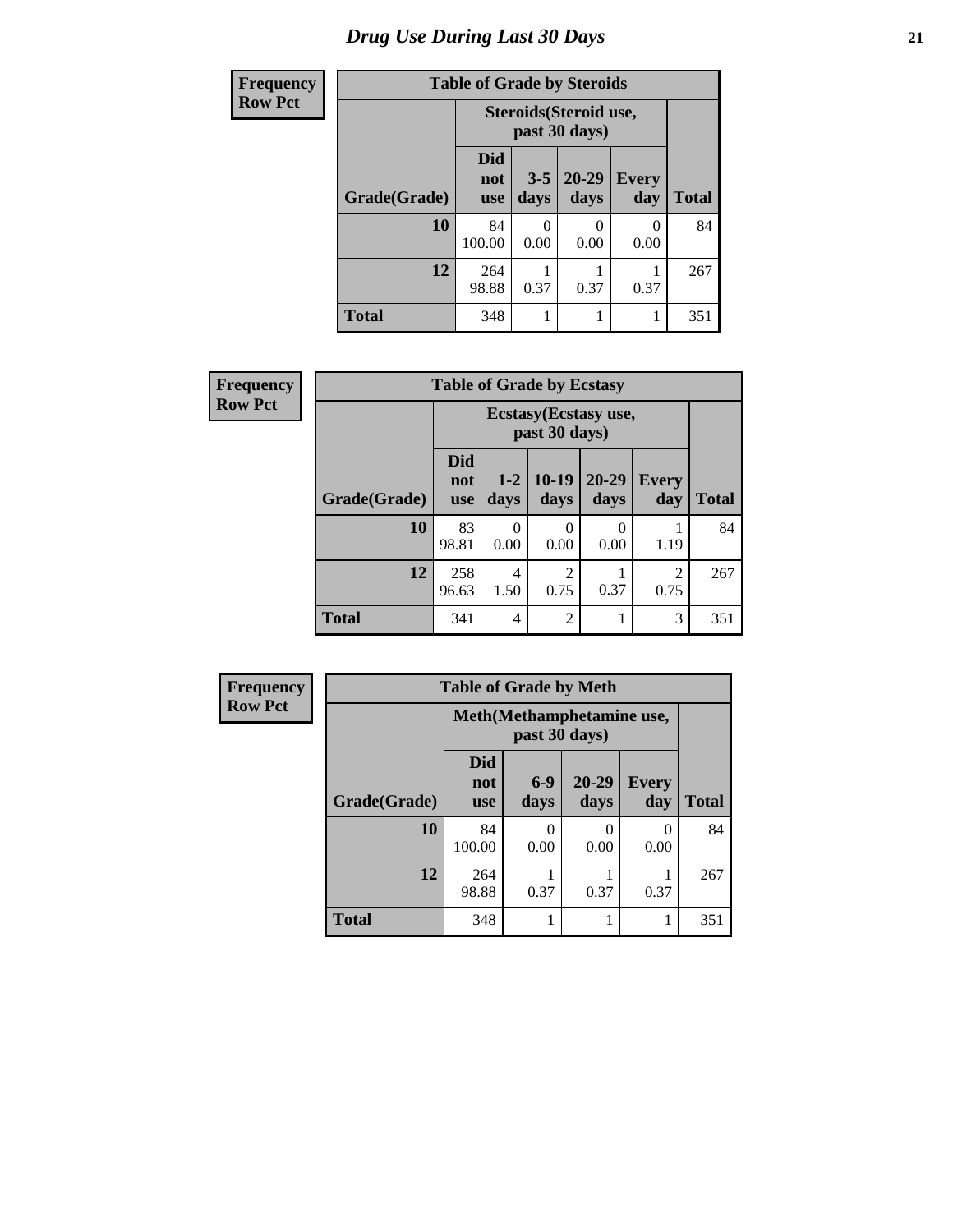# *Drug Use During Last 30 Days* **22**

| <b>Frequency</b> | <b>Table of Grade by Hallucinogens</b> |                                  |                  |                 |                   |                     |              |
|------------------|----------------------------------------|----------------------------------|------------------|-----------------|-------------------|---------------------|--------------|
| <b>Row Pct</b>   |                                        | Hallucinogens (Hallucinogen use, |                  |                 |                   |                     |              |
|                  | Grade(Grade)                           | <b>Did</b><br>not<br><b>use</b>  | $1-2$<br>days    | $3 - 5$<br>days | $20 - 29$<br>days | <b>Every</b><br>day | <b>Total</b> |
|                  | 10                                     | 84<br>100.00                     | $\theta$<br>0.00 | 0<br>0.00       | 0<br>0.00         | 0<br>0.00           | 84           |
|                  | 12                                     | 263<br>98.50                     | 0.37             | 0.37            | 0.37              | 0.37                | 267          |
|                  | <b>Total</b>                           | 347                              |                  |                 | 1                 |                     | 351          |

| Frequency      | <b>Table of Grade by Prescription</b> |                                 |                        |                 |                |                                 |                                             |                     |              |
|----------------|---------------------------------------|---------------------------------|------------------------|-----------------|----------------|---------------------------------|---------------------------------------------|---------------------|--------------|
| <b>Row Pct</b> |                                       |                                 |                        |                 |                | prescribed to me, past 30 days) | <b>Prescription</b> (Prescription drugs not |                     |              |
|                | Grade(Grade)                          | <b>Did</b><br>not<br><b>use</b> | $1 - 2$<br>days        | $3 - 5$<br>days | $6-9$<br>days  | $10-19$<br>days                 | $20 - 29$<br>days                           | <b>Every</b><br>day | <b>Total</b> |
|                | 10                                    | 82<br>97.62                     | 1.19                   | 0<br>0.00       | 1.19           | 0<br>0.00                       | 0.00                                        | $\Omega$<br>0.00    | 84           |
|                | 12                                    | 251<br>94.01                    | $\mathfrak{D}$<br>0.75 | 3<br>1.12       | 3<br>1.12      | $\overline{2}$<br>0.75          | 3<br>1.12                                   | 3<br>1.12           | 267          |
|                | <b>Total</b>                          | 333                             | 3                      | 3               | $\overline{4}$ | $\overline{2}$                  | 3                                           | 3                   | 351          |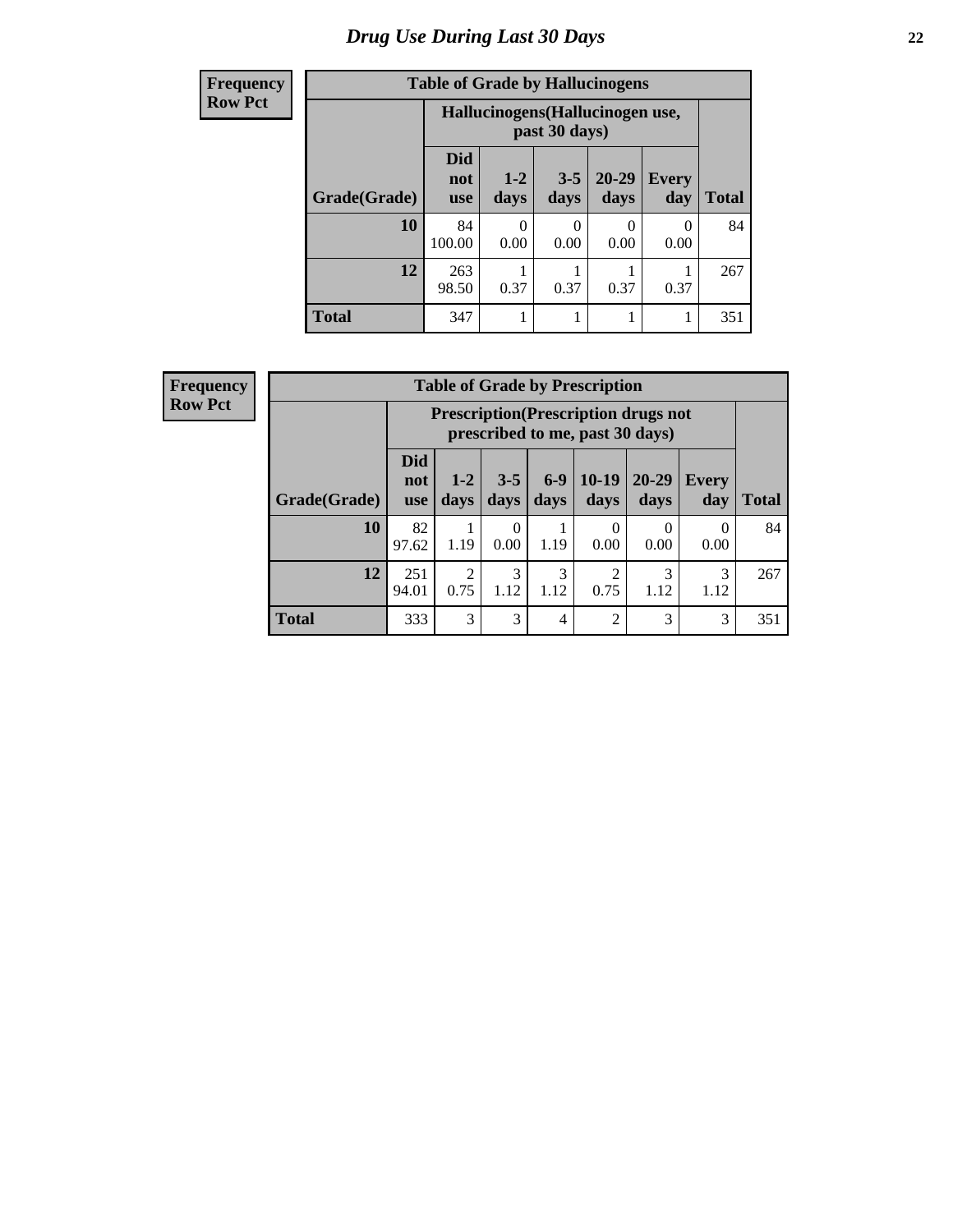| Frequency      | <b>Table of Alcoholease by Grade</b>              |                    |             |              |  |  |
|----------------|---------------------------------------------------|--------------------|-------------|--------------|--|--|
| <b>Col Pct</b> | <b>Alcoholease</b> (It is<br>easy to get alcohol) | Grade(Grade)<br>10 | 12          | <b>Total</b> |  |  |
|                | <b>Strongly Agree</b>                             | 21<br>25.00        | 96<br>35.96 | 117          |  |  |
|                | <b>Somewhat Agree</b>                             | 42<br>50.00        | 95<br>35.58 | 137          |  |  |
|                | <b>Somewhat Disagree</b>                          | 9<br>10.71         | 30<br>11.24 | 39           |  |  |
|                | <b>Strongly Disagree</b>                          | 12<br>14.29        | 46<br>17.23 | 58           |  |  |
|                | <b>Total</b>                                      | 84                 | 267         | 351          |  |  |

| <b>Frequency</b> |
|------------------|
| <b>Col Pct</b>   |

| <b>Table of Cigarettesease by Grade</b>                 |                    |              |              |  |  |  |
|---------------------------------------------------------|--------------------|--------------|--------------|--|--|--|
| Cigarettesease(It is<br>easy to get smoking<br>tobacco) | Grade(Grade)<br>10 | 12           | <b>Total</b> |  |  |  |
| <b>Strongly Agree</b>                                   | 26<br>30.95        | 138<br>51.69 | 164          |  |  |  |
| <b>Somewhat Agree</b>                                   | 32<br>38.10        | 72<br>26.97  | 104          |  |  |  |
| <b>Somewhat Disagree</b>                                | 15<br>17.86        | 15<br>5.62   | 30           |  |  |  |
| <b>Strongly Disagree</b>                                | 11<br>13.10        | 42<br>15.73  | 53           |  |  |  |
| Total                                                   | 84                 | 267          | 351          |  |  |  |

| Frequency      | <b>Table of Smokelessease by Grade</b>             |             |              |              |  |
|----------------|----------------------------------------------------|-------------|--------------|--------------|--|
| <b>Col Pct</b> | <b>Smokelessease</b> (It is<br>easy to get chewing |             | Grade(Grade) |              |  |
|                | tobacco)                                           | 10          | 12           | <b>Total</b> |  |
|                | <b>Strongly Agree</b>                              | 27<br>32.14 | 123<br>46.07 | 150          |  |
|                | <b>Somewhat Agree</b>                              | 28<br>33.33 | 66<br>24.72  | 94           |  |
|                | <b>Somewhat Disagree</b>                           | 15<br>17.86 | 21<br>7.87   | 36           |  |
|                | <b>Strongly Disagree</b>                           | 14<br>16.67 | 57<br>21.35  | 71           |  |
|                | <b>Total</b>                                       | 84          | 267          | 351          |  |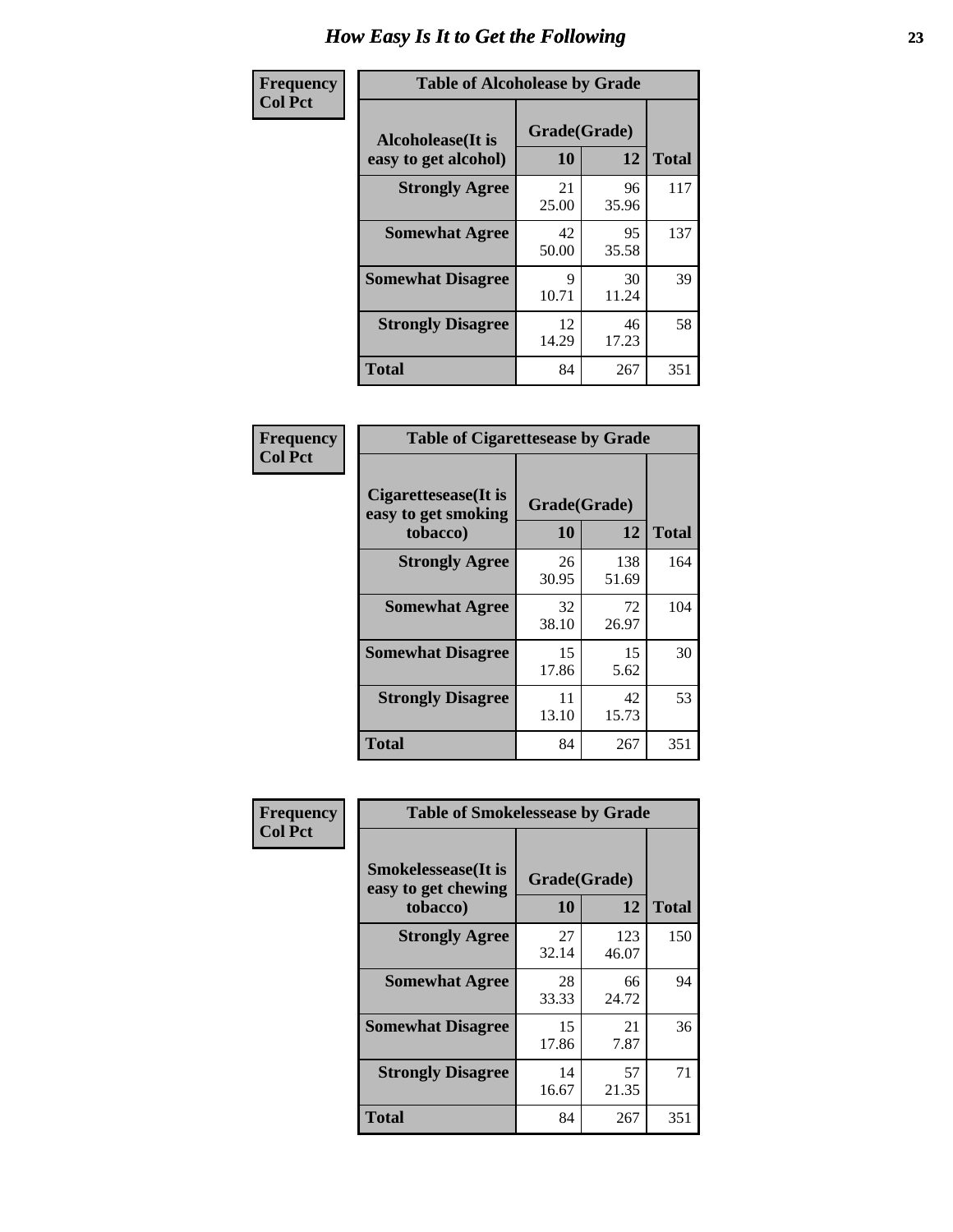| Frequency      | <b>Table of Marijuanaease by Grade</b>           |                           |              |              |  |
|----------------|--------------------------------------------------|---------------------------|--------------|--------------|--|
| <b>Col Pct</b> | Marijuanaease(It is<br>easy to get<br>marijuana) | Grade(Grade)<br><b>10</b> | 12           | <b>Total</b> |  |
|                | <b>Strongly Agree</b>                            | 28<br>33.33               | 117<br>43.82 | 145          |  |
|                | <b>Somewhat Agree</b>                            | 27<br>32.14               | 77<br>28.84  | 104          |  |
|                | <b>Somewhat Disagree</b>                         | 9<br>10.71                | 25<br>9.36   | 34           |  |
|                | <b>Strongly Disagree</b>                         | 20<br>23.81               | 48<br>17.98  | 68           |  |
|                | <b>Total</b>                                     | 84                        | 267          | 351          |  |

| <b>Table of Cocaineease by Grade</b>              |                    |              |     |  |  |  |  |
|---------------------------------------------------|--------------------|--------------|-----|--|--|--|--|
| <b>Cocaineease</b> (It is<br>easy to get cocaine) | Grade(Grade)<br>10 | <b>Total</b> |     |  |  |  |  |
| <b>Strongly Agree</b>                             | 9<br>10.71         | 55<br>20.60  | 64  |  |  |  |  |
| <b>Somewhat Agree</b>                             | 23<br>27.38        | 67<br>25.09  | 90  |  |  |  |  |
| <b>Somewhat Disagree</b>                          | 22<br>26.19        | 58<br>21.72  | 80  |  |  |  |  |
| <b>Strongly Disagree</b>                          | 30<br>35.71        | 87<br>32.58  | 117 |  |  |  |  |
| <b>Total</b>                                      | 84                 | 267          | 351 |  |  |  |  |

| Frequency      | <b>Table of Inhalantsease by Grade</b>                   |                    |              |              |
|----------------|----------------------------------------------------------|--------------------|--------------|--------------|
| <b>Col Pct</b> | <b>Inhalantsease</b> (It is<br>easy to get<br>inhalants) | Grade(Grade)<br>10 | 12           | <b>Total</b> |
|                | <b>Strongly Agree</b>                                    | 35<br>41.67        | 112<br>41.95 | 147          |
|                | <b>Somewhat Agree</b>                                    | 16<br>19.05        | 64<br>23.97  | 80           |
|                | <b>Somewhat Disagree</b>                                 | 13<br>15.48        | 29<br>10.86  | 42           |
|                | <b>Strongly Disagree</b>                                 | 20<br>23.81        | 62<br>23.22  | 82           |
|                | Total                                                    | 84                 | 267          | 351          |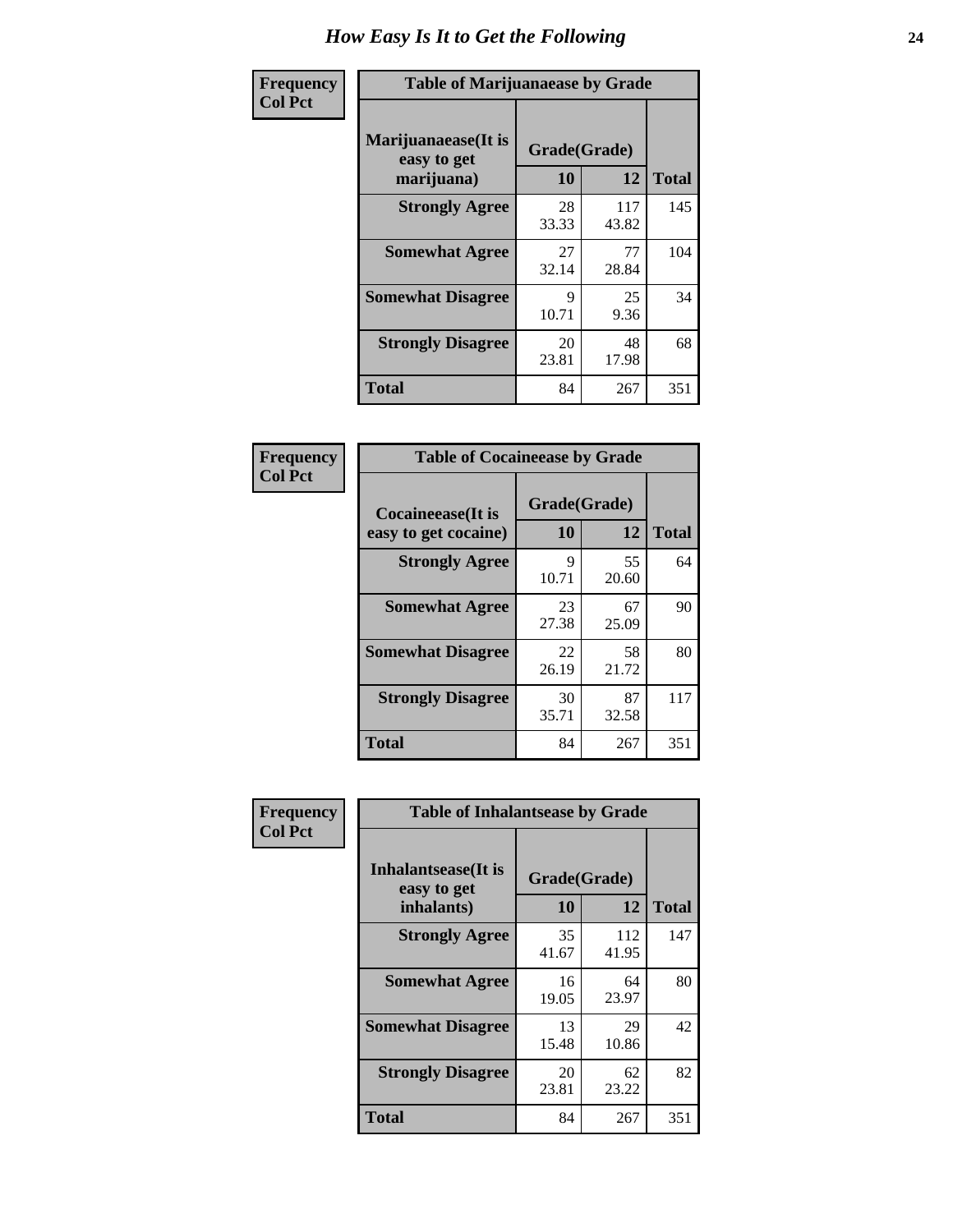| Frequency      | <b>Table of Steroidsease by Grade</b>               |                    |             |              |  |  |  |  |  |  |  |
|----------------|-----------------------------------------------------|--------------------|-------------|--------------|--|--|--|--|--|--|--|
| <b>Col Pct</b> | <b>Steroidsease</b> (It is<br>easy to get steroids) | Grade(Grade)<br>10 | 12          | <b>Total</b> |  |  |  |  |  |  |  |
|                | <b>Strongly Agree</b>                               | 10<br>11.90        | 46<br>17.23 | 56           |  |  |  |  |  |  |  |
|                | <b>Somewhat Agree</b>                               | 15<br>17.86        | 72<br>26.97 | 87           |  |  |  |  |  |  |  |
|                | <b>Somewhat Disagree</b>                            | 33<br>39.29        | 54<br>20.22 | 87           |  |  |  |  |  |  |  |
|                | <b>Strongly Disagree</b>                            | 26<br>30.95        | 95<br>35.58 | 121          |  |  |  |  |  |  |  |
|                | <b>Total</b>                                        | 84                 | 267         | 351          |  |  |  |  |  |  |  |

| Frequency      | <b>Table of Ecstasyease by Grade</b>              |                    |              |     |  |  |  |  |  |  |
|----------------|---------------------------------------------------|--------------------|--------------|-----|--|--|--|--|--|--|
| <b>Col Pct</b> | <b>Ecstasyease</b> (It is<br>easy to get ecstasy) | Grade(Grade)<br>10 | <b>Total</b> |     |  |  |  |  |  |  |
|                | <b>Strongly Agree</b>                             | 4<br>4.76          | 58<br>21.72  | 62  |  |  |  |  |  |  |
|                | <b>Somewhat Agree</b>                             | 22<br>26.19        | 61<br>22.85  | 83  |  |  |  |  |  |  |
|                | <b>Somewhat Disagree</b>                          | 21<br>25.00        | 54<br>20.22  | 75  |  |  |  |  |  |  |
|                | <b>Strongly Disagree</b>                          | 37<br>44.05        | 94<br>35.21  | 131 |  |  |  |  |  |  |
|                | <b>Total</b>                                      | 84                 | 267          | 351 |  |  |  |  |  |  |

| Frequency      | <b>Table of Methease by Grade</b>                          |                    |              |     |
|----------------|------------------------------------------------------------|--------------------|--------------|-----|
| <b>Col Pct</b> | <b>Methease</b> (It is easy<br>to get<br>methamphetamines) | Grade(Grade)<br>10 | <b>Total</b> |     |
|                | <b>Strongly Agree</b>                                      | 9<br>10.71         | 49<br>18.35  | 58  |
|                | <b>Somewhat Agree</b>                                      | 17<br>20.24        | 58<br>21.72  | 75  |
|                | <b>Somewhat Disagree</b>                                   | 26<br>30.95        | 61<br>22.85  | 87  |
|                | <b>Strongly Disagree</b>                                   | 32<br>38.10        | 99<br>37.08  | 131 |
|                | <b>Total</b>                                               | 84                 | 267          | 351 |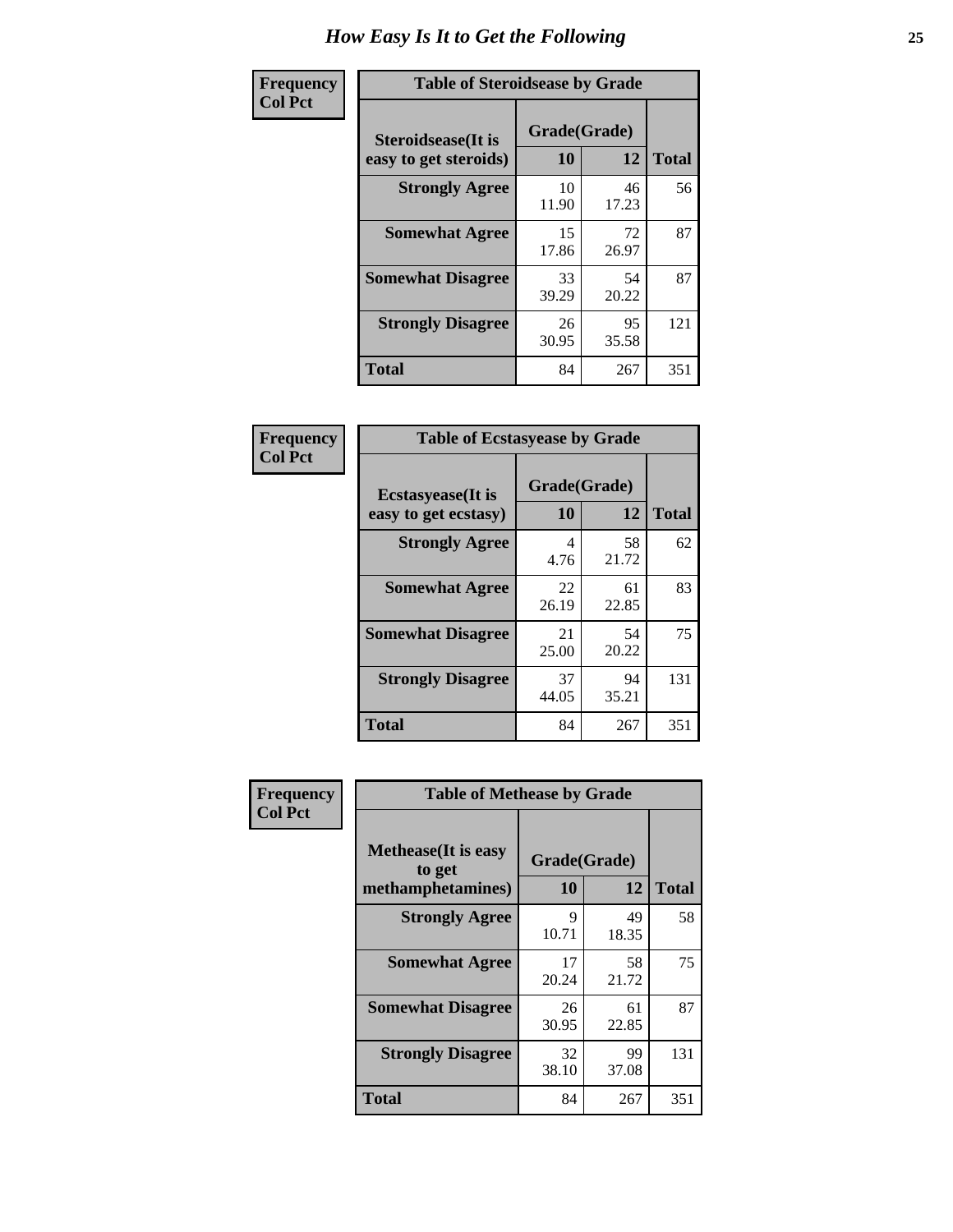| <b>Frequency</b> | <b>Table of Hallucinogensease by Grade</b>               |                    |              |              |
|------------------|----------------------------------------------------------|--------------------|--------------|--------------|
| <b>Col Pct</b>   | Hallucinogensease(It<br>is easy to get<br>hallucinogens) | Grade(Grade)<br>10 | 12           | <b>Total</b> |
|                  | <b>Strongly Agree</b>                                    | 5<br>5.95          | 41<br>15.36  | 46           |
|                  | <b>Somewhat Agree</b>                                    | 21<br>25.00        | 54<br>20.22  | 75           |
|                  | <b>Somewhat Disagree</b>                                 | 24<br>28.57        | 57<br>21.35  | 81           |
|                  | <b>Strongly Disagree</b>                                 | 34<br>40.48        | 115<br>43.07 | 149          |
|                  | <b>Total</b>                                             | 84                 | 267          | 351          |

| Frequency<br>Col Pct |
|----------------------|
|                      |

| <b>Table of Prescriptionease by Grade</b>                                                |              |              |              |  |  |  |  |  |  |  |
|------------------------------------------------------------------------------------------|--------------|--------------|--------------|--|--|--|--|--|--|--|
| <b>Prescriptionease</b> (It<br>is easy to get<br>prescription drugs<br>not prescribed to | Grade(Grade) |              |              |  |  |  |  |  |  |  |
| me)                                                                                      | 10           | 12           | <b>Total</b> |  |  |  |  |  |  |  |
| <b>Strongly Agree</b>                                                                    | 33<br>39.29  | 105<br>39.33 | 138          |  |  |  |  |  |  |  |
| <b>Somewhat Agree</b>                                                                    | 22<br>26.19  | 75<br>28.09  | 97           |  |  |  |  |  |  |  |
| <b>Somewhat Disagree</b>                                                                 | 14<br>16.67  | 25<br>9.36   | 39           |  |  |  |  |  |  |  |
| <b>Strongly Disagree</b>                                                                 | 15<br>17.86  | 62<br>23.22  | 77           |  |  |  |  |  |  |  |
| <b>Total</b>                                                                             | 84           | 267          | 351          |  |  |  |  |  |  |  |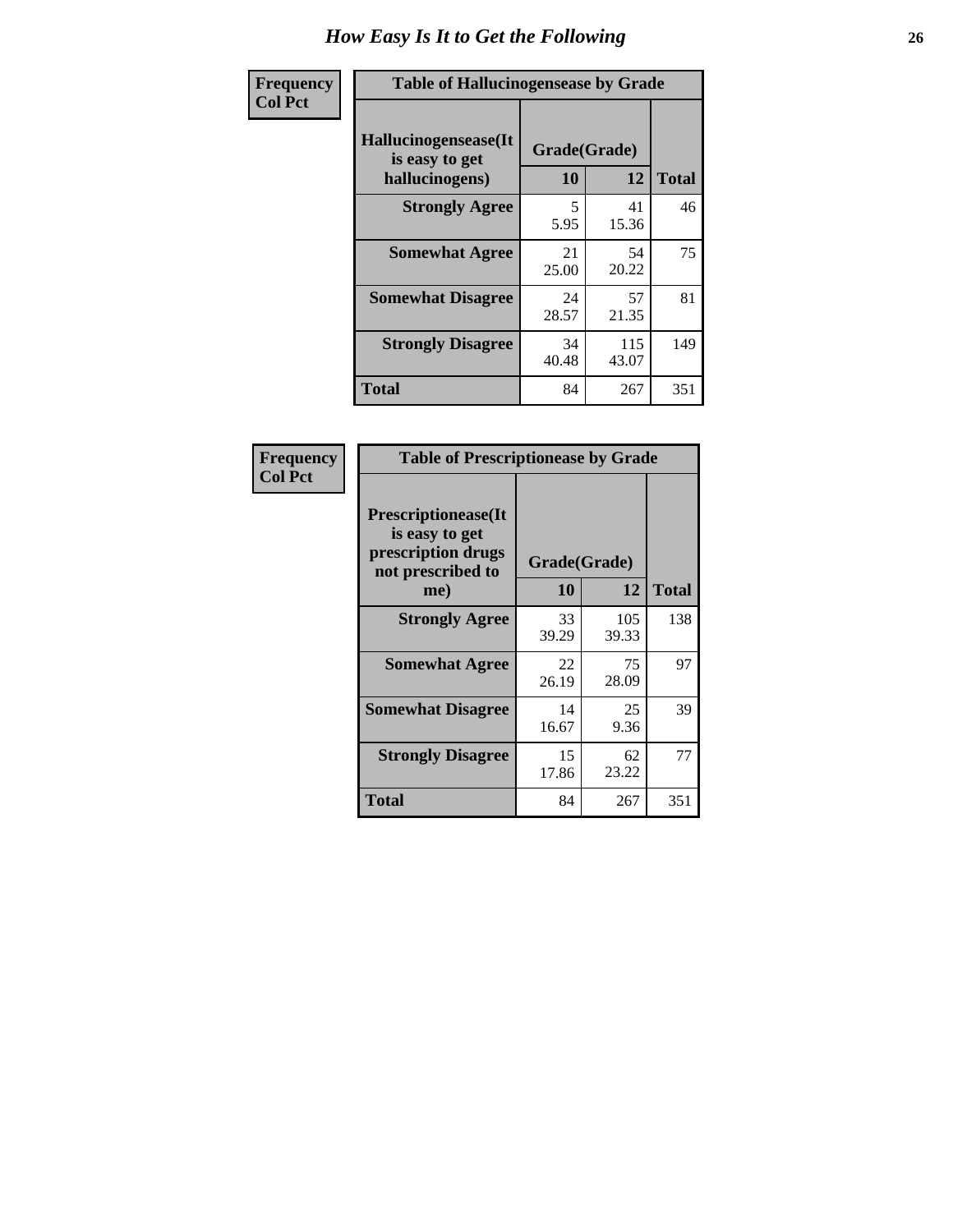*Age at Onset of Use* **27** *Results for "Age at Onset of Use" questions exclude students who said they did not use that substance*

| <b>Frequency</b> | <b>Table of Grade by Alcoholinit</b> |                        |                                                 |                       |               |           |                           |             |             |             |             |                       |              |
|------------------|--------------------------------------|------------------------|-------------------------------------------------|-----------------------|---------------|-----------|---------------------------|-------------|-------------|-------------|-------------|-----------------------|--------------|
| <b>Row Pct</b>   |                                      |                        | Alcoholinit(I started using alcohol when I was) |                       |               |           |                           |             |             |             |             |                       |              |
|                  | Grade(Grade)                         | <b>8</b> or<br>younger | 9                                               | <b>10</b>             | 11            | 12        | 13                        | 14          | 15          | 16          | 17          | <b>18 or</b><br>older | <b>Total</b> |
|                  | 10                                   | ◠<br>7.41              | 3.70                                            |                       | $7.41$   3.70 | 2<br>7.41 | 25.93                     | 3<br>11.11  | 7<br>25.93  | 3.70        | 3.70        | 0.00                  | 27           |
|                  | 12                                   | 6<br>4.72              | 0.79                                            | $\mathcal{E}$<br>2.36 | 2<br>1.57     | 9<br>7.09 | 16<br>12.60               | 16<br>12.60 | 17<br>13.39 | 29<br>22.83 | 16<br>12.60 | 12<br>9.45            | 127          |
|                  | <b>Total</b>                         | 8                      | $\overline{2}$                                  | 5                     | 3             | 11        | 23                        | 19          | 24          | 30          | 17          | 12                    | 154          |
|                  |                                      |                        |                                                 |                       |               |           | Frequency Missing $= 197$ |             |             |             |             |                       |              |

| <b>Frequency</b> |
|------------------|
| <b>Row Pct</b>   |

| <b>Table of Grade by Cigarettesinit</b> |                                                       |           |           |                  |                                |             |             |             |             |                       |              |  |  |
|-----------------------------------------|-------------------------------------------------------|-----------|-----------|------------------|--------------------------------|-------------|-------------|-------------|-------------|-----------------------|--------------|--|--|
|                                         | Cigarettesinit (I started smoking tobacco when I was) |           |           |                  |                                |             |             |             |             |                       |              |  |  |
| Grade(Grade)   younger                  | 8 or                                                  | <b>10</b> | -11       | <b>12</b>        | 13                             | <b>14</b>   | <b>15</b>   | <b>16</b>   | 17          | <b>18 or</b><br>older | <b>Total</b> |  |  |
| 10                                      | 7.14                                                  | 7.14      | 7.14      | $\theta$<br>0.00 | 7.14                           | 4<br>28.57  | 5<br>35.71  | 7.14        | 0.00        | 0.00                  | 14           |  |  |
| 12                                      | 4<br>4.17                                             | 3<br>3.13 | 4<br>4.17 | 1.04             | 12<br>12.50                    | 12<br>12.50 | 16<br>16.67 | 20<br>20.83 | 15<br>15.63 | q<br>9.38             | 96           |  |  |
| <b>Total</b>                            | 5                                                     | 4         | 5         | 1                | 13                             | 16          | 21          | 21          | 15          | 9                     | 110          |  |  |
|                                         |                                                       |           |           |                  | <b>Frequency Missing = 241</b> |             |             |             |             |                       |              |  |  |

**Frequency Row Pct**

|              | <b>Table of Grade by Smokelessinit</b> |                                                      |                  |                  |                                |           |            |                  |           |                       |               |  |  |
|--------------|----------------------------------------|------------------------------------------------------|------------------|------------------|--------------------------------|-----------|------------|------------------|-----------|-----------------------|---------------|--|--|
|              |                                        | Smokelessinit (I started chewing tobacco when I was) |                  |                  |                                |           |            |                  |           |                       |               |  |  |
| Grade(Grade) | 8 or<br>younger                        | 9                                                    | 11               | 12               | 13                             | <b>14</b> | 15         | <b>16</b>        | 17        | <b>18 or</b><br>older | <b>Total</b>  |  |  |
| 10           | 33.33                                  | $\Omega$<br>0.00                                     | $\theta$<br>0.00 | $\Omega$<br>0.00 | 33.33                          | 33.33     | 0.00       | $\Omega$<br>0.00 | 0<br>0.00 | 0.00                  | $\mathcal{F}$ |  |  |
| 12           | 3.13                                   | 6.25                                                 | 3.13             | 3.13             | 6<br>18.75                     | 3<br>9.38 | 8<br>25.00 | 3<br>9.38        | 15.63     | 6.25                  | 32            |  |  |
| <b>Total</b> | $\mathfrak{D}$                         | $\overline{2}$                                       |                  |                  | 7                              | 4         | 8          | 3                |           | $\overline{c}$        | 35            |  |  |
|              |                                        |                                                      |                  |                  | <b>Frequency Missing = 316</b> |           |            |                  |           |                       |               |  |  |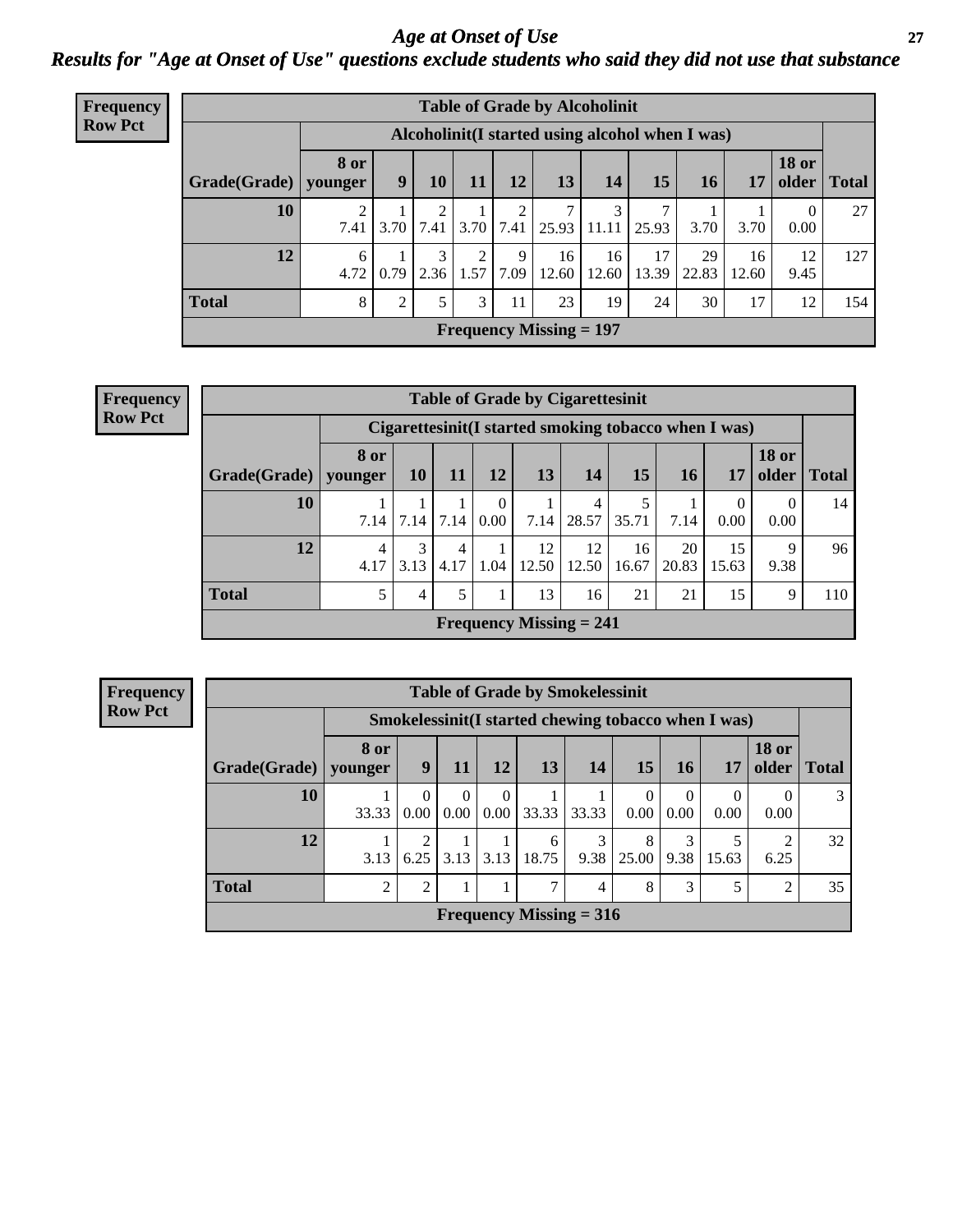#### *Age at Onset of Use* **28**

*Results for "Age at Onset of Use" questions exclude students who said they did not use that substance*

| Frequency      | <b>Table of Grade by Marijuanainit</b>               |                        |      |           |                |                           |            |             |             |             |                               |    |  |  |
|----------------|------------------------------------------------------|------------------------|------|-----------|----------------|---------------------------|------------|-------------|-------------|-------------|-------------------------------|----|--|--|
| <b>Row Pct</b> | Marijuanainit (I started using marijuana when I was) |                        |      |           |                |                           |            |             |             |             |                               |    |  |  |
|                | Grade(Grade)                                         | <b>8 or</b><br>vounger | 9    | 11        | 12             | 13                        | 14         | 15          | <b>16</b>   | 17          | <b>18 or</b><br>older   Total |    |  |  |
|                | 10                                                   | 0<br>0.00              | 0.00 | 6.25      | 12.50          | 0<br>0.00                 | 31.25      | 31.25       | 18.75       | 0<br>0.00   | $\theta$<br>0.00              | 16 |  |  |
|                | 12                                                   | 3<br>4.41              | 1.47 | 3<br>4.41 | 2.94           | 11<br>16.18               | 8<br>11.76 | 10<br>14.71 | 13<br>19.12 | 11<br>16.18 | 6<br>8.82                     | 68 |  |  |
|                | <b>Total</b>                                         | 3                      |      | 4         | $\overline{4}$ | 11                        | 13         | 15          | 16          | 11          | 6                             | 84 |  |  |
|                |                                                      |                        |      |           |                | Frequency Missing $= 267$ |            |             |             |             |                               |    |  |  |

| <b>Frequency</b> | <b>Table of Grade by Cocaineinit</b> |                                      |                                                     |                           |                 |           |                       |              |  |  |  |  |
|------------------|--------------------------------------|--------------------------------------|-----------------------------------------------------|---------------------------|-----------------|-----------|-----------------------|--------------|--|--|--|--|
| <b>Row Pct</b>   |                                      |                                      | Cocaineinit (I started using cocaine<br>when I was) |                           |                 |           |                       |              |  |  |  |  |
|                  | Grade(Grade)                         | <b>12</b>                            | 14                                                  | <b>15</b>                 | 16 <sup>1</sup> | 17        | <b>18 or</b><br>older | <b>Total</b> |  |  |  |  |
|                  | 10                                   | 0<br>0.00                            | 0<br>0.00                                           | 100.00                    | 0<br>0.00       | 0<br>0.00 | $\left($<br>0.00      |              |  |  |  |  |
|                  | 12                                   | $\mathcal{D}_{\mathcal{L}}$<br>22.22 | 11.11                                               | 11.11                     | 3<br>33.33      | 11.11     | 11.11                 | $\mathbf Q$  |  |  |  |  |
|                  | <b>Total</b>                         | $\overline{2}$                       | 1                                                   | $\overline{2}$            | 3               |           |                       | 10           |  |  |  |  |
|                  |                                      |                                      |                                                     | Frequency Missing $= 341$ |                 |           |                       |              |  |  |  |  |

| <b>Frequency</b> | <b>Table of Grade by Inhalantsinit</b> |          |           |                           |               |       |           |                                                     |                       |              |
|------------------|----------------------------------------|----------|-----------|---------------------------|---------------|-------|-----------|-----------------------------------------------------|-----------------------|--------------|
| <b>Row Pct</b>   |                                        |          |           |                           |               |       |           | Inhalantsinit(I started using inhalants when I was) |                       |              |
|                  | Grade(Grade)                           | 9        | <b>10</b> | <b>12</b>                 | 14            | 15    | <b>16</b> | 17                                                  | <b>18 or</b><br>older | <b>Total</b> |
|                  | 10                                     | $\Omega$ | $\theta$  | 0                         | $\Omega$<br>٠ | 0     | $\theta$  | $\Omega$                                            |                       |              |
|                  | 12                                     | 11.11    |           | 11 11                     | 11.11         | 11.11 | 11.11     | ◠<br>22.22                                          | 11.11                 | $\mathbf Q$  |
|                  | <b>Total</b><br>◠                      |          |           |                           |               |       |           |                                                     | q                     |              |
|                  |                                        |          |           | Frequency Missing $= 342$ |               |       |           |                                                     |                       |              |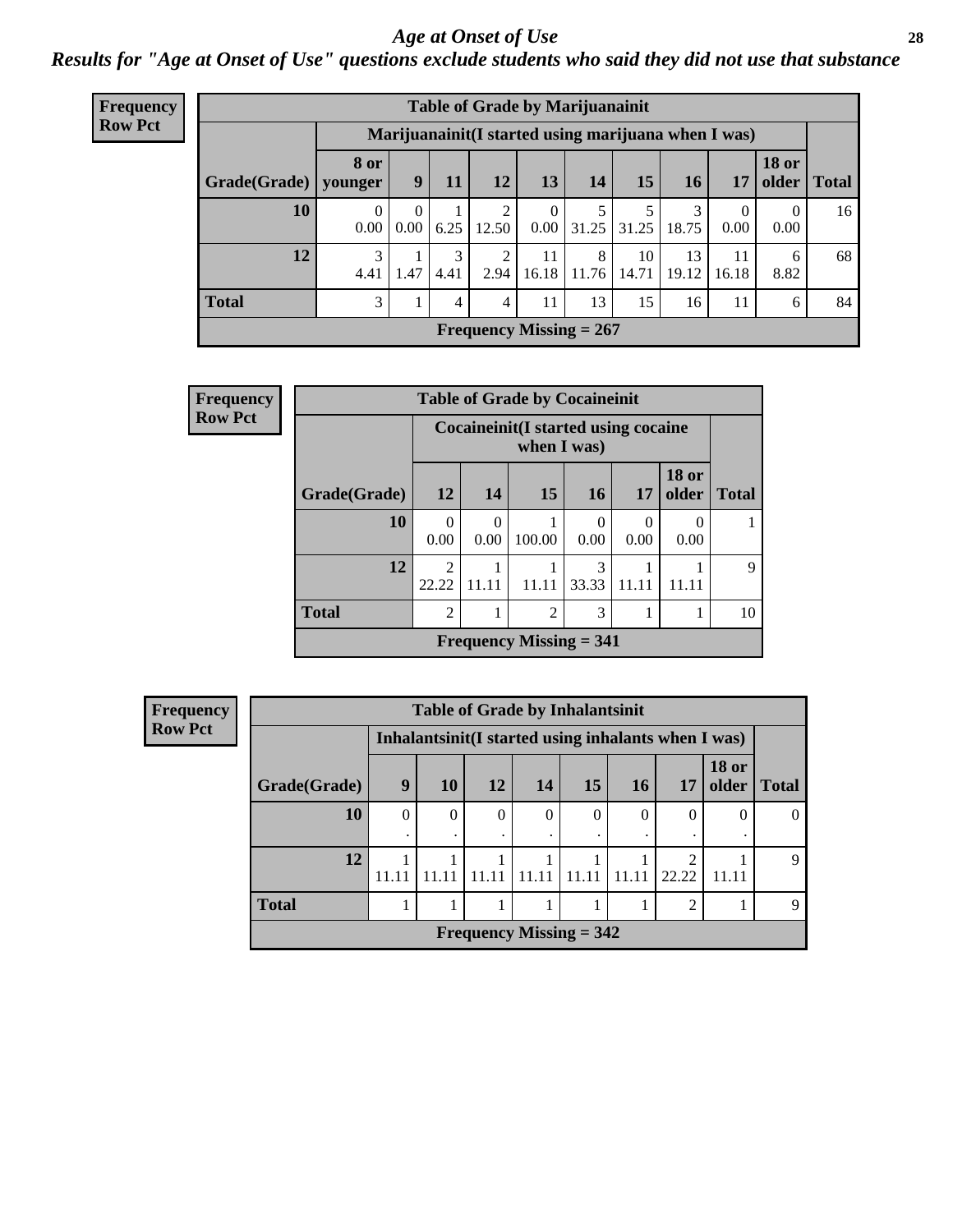#### *Age at Onset of Use* **29**

*Results for "Age at Onset of Use" questions exclude students who said they did not use that substance*

| Frequency      | <b>Table of Grade by Steroidsinit</b> |       |                                                                |       |                       |              |  |  |  |
|----------------|---------------------------------------|-------|----------------------------------------------------------------|-------|-----------------------|--------------|--|--|--|
| <b>Row Pct</b> |                                       |       | <b>Steroidsinit(I started</b><br>using steroids when I<br>was) |       |                       |              |  |  |  |
|                | Grade(Grade)                          | 13    | 15                                                             | 17    | <b>18 or</b><br>older | <b>Total</b> |  |  |  |
|                | 10                                    | 0     | $\Omega$                                                       | 0     | 0                     |              |  |  |  |
|                | 12                                    | 25.00 | 25.00                                                          | 25.00 | 25.00                 | 4            |  |  |  |
|                | <b>Total</b>                          |       |                                                                |       |                       | 4            |  |  |  |
|                | Frequency Missing $=$ 347             |       |                                                                |       |                       |              |  |  |  |

| Frequency      | <b>Table of Grade by Ecstasyinit</b> |           |                                                            |                       |                       |              |  |  |
|----------------|--------------------------------------|-----------|------------------------------------------------------------|-----------------------|-----------------------|--------------|--|--|
| <b>Row Pct</b> |                                      |           | <b>Ecstasyinit</b> (I started<br>using ecstasy when I was) |                       |                       |              |  |  |
|                | Grade(Grade)                         | 14        | 15                                                         | 17                    | <b>18 or</b><br>older | <b>Total</b> |  |  |
|                | 10                                   | 0<br>0.00 | 100.00                                                     | $\mathcal{O}$<br>0.00 | 0.00                  |              |  |  |
|                | 12                                   | 12.50     | 12.50                                                      | 5<br>62.50            | 12.50                 | 8            |  |  |
|                | <b>Total</b>                         | 1         | $\overline{2}$                                             | 5                     |                       | 9            |  |  |
|                | Frequency Missing $=$ 342            |           |                                                            |                       |                       |              |  |  |

| <b>Frequency</b> |              | <b>Table of Grade by Methinit</b> |                                                                     |          |       |              |
|------------------|--------------|-----------------------------------|---------------------------------------------------------------------|----------|-------|--------------|
| <b>Row Pct</b>   |              |                                   | <b>Methinit</b> (I started using<br>methamphetamines<br>when I was) |          |       |              |
|                  | Grade(Grade) | 10                                | 13                                                                  | 16       | 17    | <b>Total</b> |
|                  | 10           | 0                                 | 0                                                                   | $\theta$ | 0     |              |
|                  | 12           | 25.00                             | 25.00                                                               | 25.00    | 25.00 |              |
|                  | <b>Total</b> |                                   |                                                                     |          |       | 4            |
|                  |              | Frequency Missing $=$ 347         |                                                                     |          |       |              |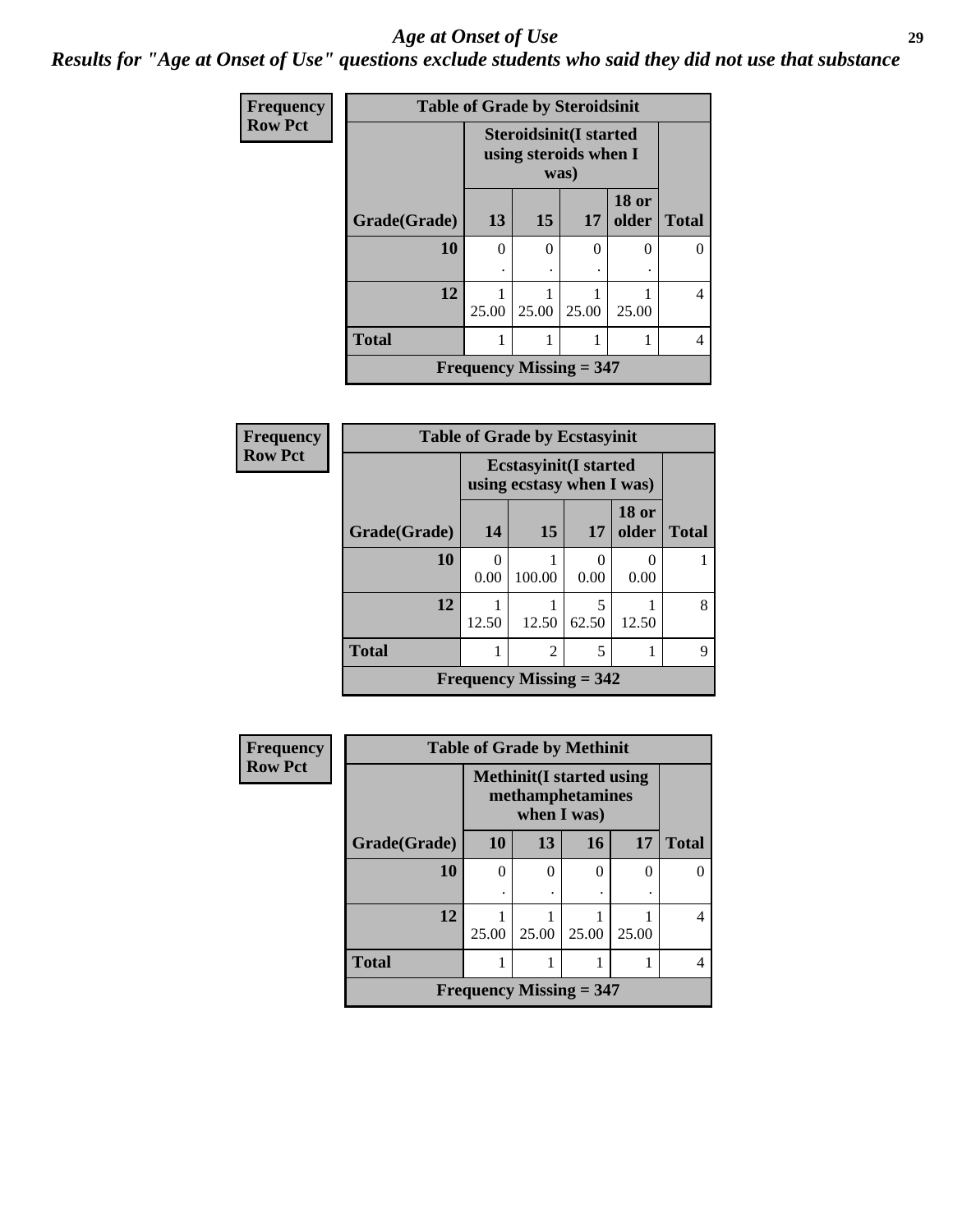#### Age at Onset of Use **30**

*Results for "Age at Onset of Use" questions exclude students who said they did not use that substance*

| <b>Frequency</b> | <b>Table of Grade by Hallucinogensinit</b> |                                                                      |                  |                      |                       |              |  |  |
|------------------|--------------------------------------------|----------------------------------------------------------------------|------------------|----------------------|-----------------------|--------------|--|--|
| <b>Row Pct</b>   |                                            | Hallucinogensinit(I<br>started using<br>hallucinogens when I<br>was) |                  |                      |                       |              |  |  |
|                  | Grade(Grade)                               | 14                                                                   | <b>16</b>        | 17                   | <b>18 or</b><br>older | <b>Total</b> |  |  |
|                  | 10                                         | 100.00                                                               | $\Omega$<br>0.00 | $\mathbf{0}$<br>0.00 | $\mathbf{0}$<br>0.00  |              |  |  |
|                  | 12                                         | 0<br>0.00                                                            | 3<br>60.00       | 20.00                | 20.00                 | 5            |  |  |
|                  | <b>Total</b>                               | 1                                                                    | 6                |                      |                       |              |  |  |
|                  |                                            | Frequency Missing $=$ 345                                            |                  |                      |                       |              |  |  |

| <b>Frequency</b> |                                                                                                 | <b>Table of Grade by Prescriptioninit</b> |                        |                                     |                |                 |            |            |               |
|------------------|-------------------------------------------------------------------------------------------------|-------------------------------------------|------------------------|-------------------------------------|----------------|-----------------|------------|------------|---------------|
| <b>Row Pct</b>   | <b>Prescriptioninit (I started using prescription</b><br>drugs not prescribed to me when I was) |                                           |                        |                                     |                |                 |            |            |               |
|                  | Grade(Grade)   younger                                                                          | 8 or                                      | 12                     | 13                                  | 14             | 15 <sup>1</sup> | 16         | 17         | <b>Total</b>  |
|                  | 10                                                                                              | $\left( \right)$<br>0.00                  | $\Omega$<br>0.00       | 33.33                               | 33.33          | 0.00            | 33.33      | 0.00       | $\mathcal{R}$ |
|                  | 12                                                                                              | 3<br>12.00                                | $\overline{2}$<br>8.00 | $\mathcal{D}_{\mathcal{A}}$<br>8.00 | 4.00           | 6<br>24.00      | 8<br>32.00 | 3<br>12.00 | 25            |
|                  | <b>Total</b>                                                                                    | 3                                         | $\overline{2}$         | 3                                   | $\overline{2}$ | 6               | 9          | 3          | 28            |
|                  |                                                                                                 |                                           |                        | Frequency Missing $=$ 323           |                |                 |            |            |               |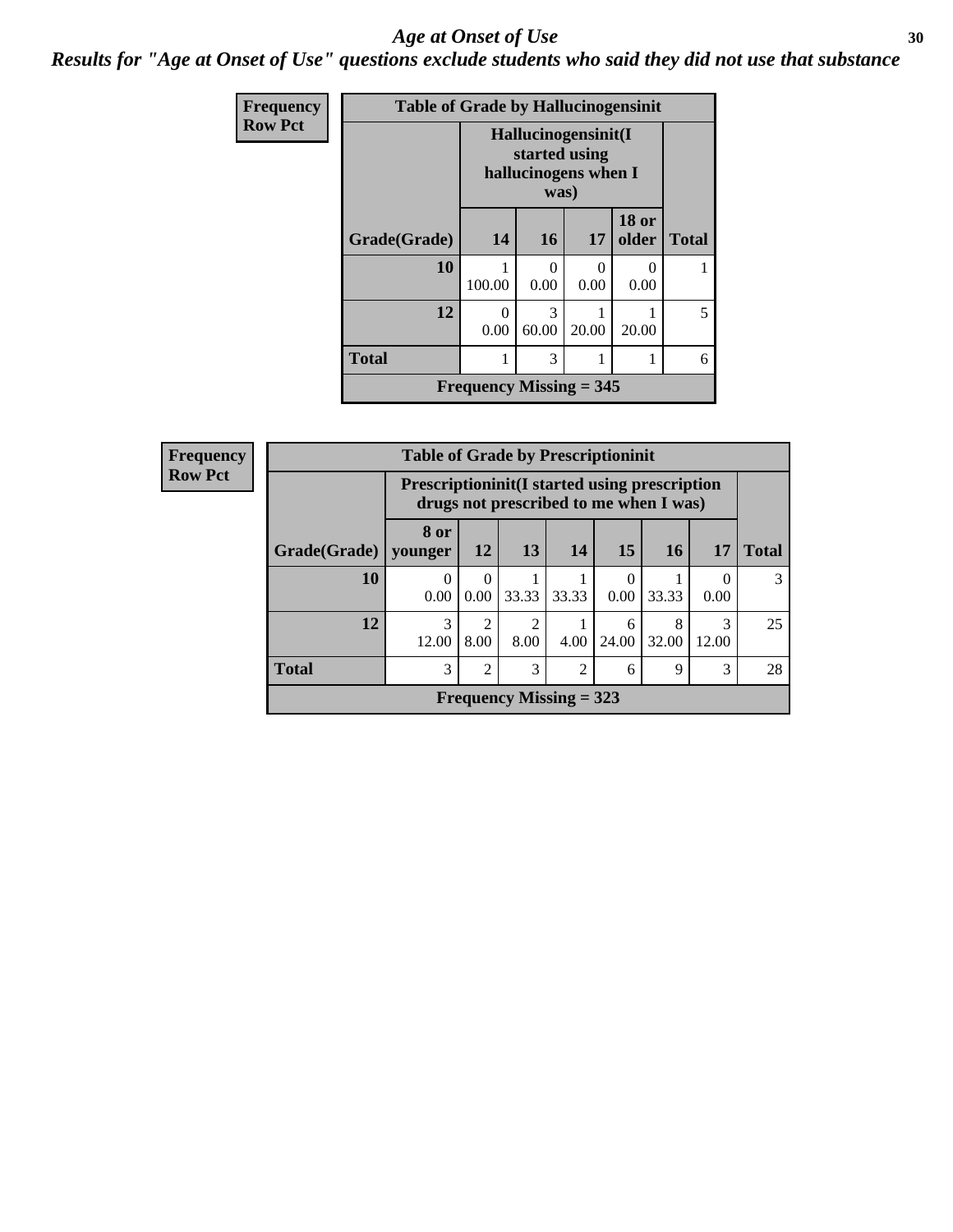| Frequency      | <b>Table of Alcoholharm by Grade</b>          |                           |              |              |  |  |
|----------------|-----------------------------------------------|---------------------------|--------------|--------------|--|--|
| <b>Col Pct</b> | Alcoholharm(I<br>think alcohol is<br>harmful) | Grade(Grade)<br><b>10</b> | 12           | <b>Total</b> |  |  |
|                | <b>Strongly Agree</b>                         | 44<br>52.38               | 139<br>52.06 | 183          |  |  |
|                | <b>Somewhat Agree</b>                         | 26<br>30.95               | 68<br>25.47  | 94           |  |  |
|                | <b>Somewhat Disagree</b>                      | 8<br>9.52                 | 33<br>12.36  | 41           |  |  |
|                | <b>Strongly Disagree</b>                      | 6<br>7.14                 | 27<br>10.11  | 33           |  |  |
|                | <b>Total</b>                                  | 84                        | 267          | 351          |  |  |

| <b>Table of Cigarettesharm by Grade</b>                  |                    |              |              |  |  |  |
|----------------------------------------------------------|--------------------|--------------|--------------|--|--|--|
| Cigarettesharm(I<br>think smoking<br>tobacco is harmful) | Grade(Grade)<br>10 | 12           | <b>Total</b> |  |  |  |
| <b>Strongly Agree</b>                                    | 67<br>79.76        | 197<br>73.78 | 264          |  |  |  |
| <b>Somewhat Agree</b>                                    | 10<br>11.90        | 45<br>16.85  | 55           |  |  |  |
| <b>Somewhat Disagree</b>                                 | 3<br>3.57          | 10<br>3.75   | 13           |  |  |  |
| <b>Strongly Disagree</b>                                 | 4<br>4.76          | 15<br>5.62   | 19           |  |  |  |
| <b>Total</b>                                             | 84                 | 267          | 351          |  |  |  |

| Frequency      |                                                         | <b>Table of Smokelessharm by Grade</b> |              |              |  |  |  |
|----------------|---------------------------------------------------------|----------------------------------------|--------------|--------------|--|--|--|
| <b>Col Pct</b> | Smokelessharm(I<br>think chewing<br>tobacco is harmful) | Grade(Grade)<br>12<br><b>10</b>        |              | <b>Total</b> |  |  |  |
|                | <b>Strongly Agree</b>                                   | 65<br>77.38                            | 208<br>77.90 | 273          |  |  |  |
|                | <b>Somewhat Agree</b>                                   | 14<br>16.67                            | 39<br>14.61  | 53           |  |  |  |
|                | <b>Somewhat Disagree</b>                                | 2<br>2.38                              | 5<br>1.87    | 7            |  |  |  |
|                | <b>Strongly Disagree</b>                                | 3<br>3.57                              | 15<br>5.62   | 18           |  |  |  |
|                | <b>Total</b>                                            | 84                                     | 267          | 351          |  |  |  |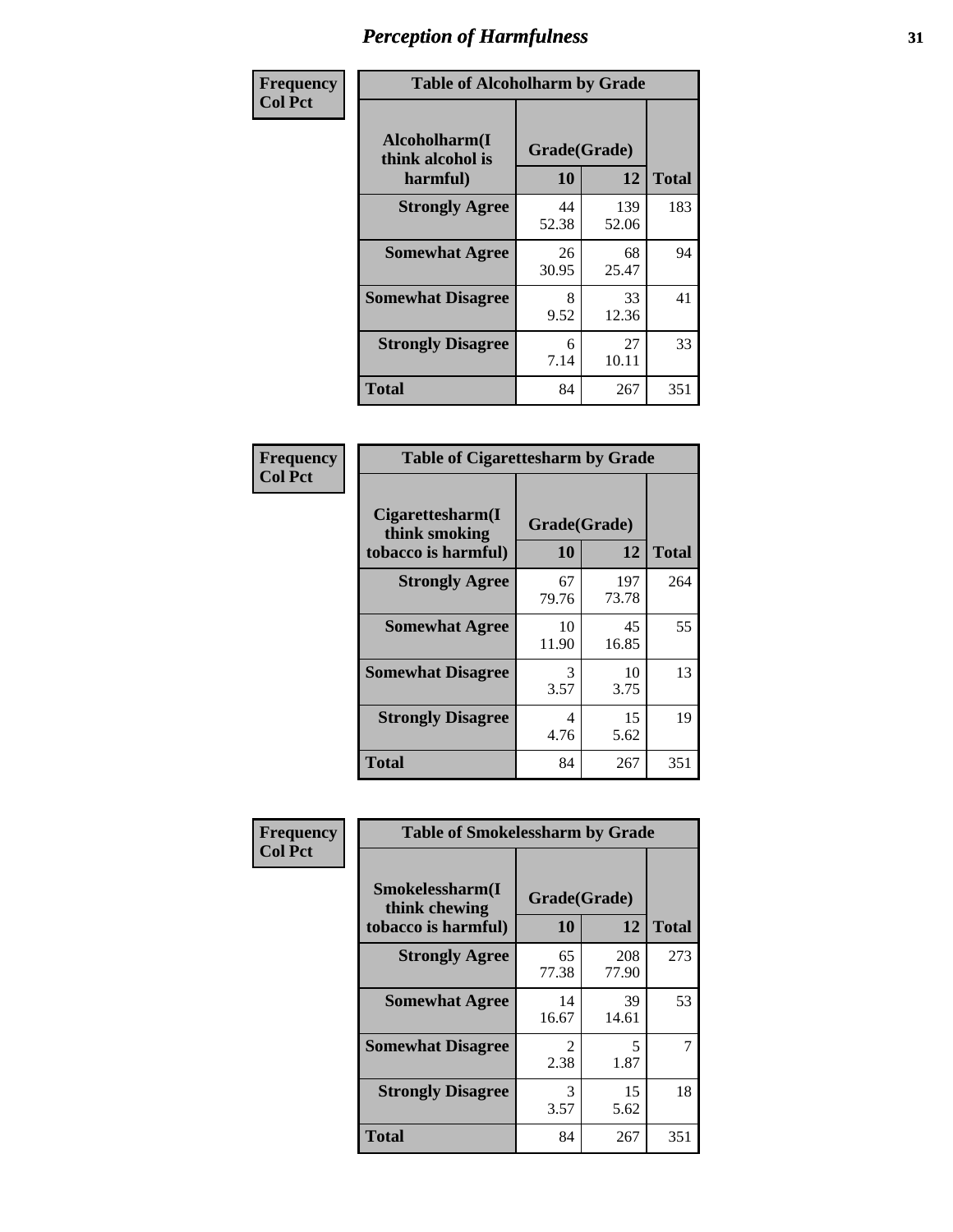| Frequency      |                                                   | <b>Table of Marijuanaharm by Grade</b> |              |              |  |  |
|----------------|---------------------------------------------------|----------------------------------------|--------------|--------------|--|--|
| <b>Col Pct</b> | Marijuanaharm(I<br>think marijuana is<br>harmful) | Grade(Grade)<br>10                     | 12           | <b>Total</b> |  |  |
|                | <b>Strongly Agree</b>                             | 62<br>73.81                            | 164<br>61.42 | 226          |  |  |
|                | <b>Somewhat Agree</b>                             | 10<br>11.90                            | 34<br>12.73  | 44           |  |  |
|                | <b>Somewhat Disagree</b>                          | 4<br>4.76                              | 30<br>11.24  | 34           |  |  |
|                | <b>Strongly Disagree</b>                          | 8<br>9.52                              | 39<br>14.61  | 47           |  |  |
|                | <b>Total</b>                                      | 84                                     | 267          | 351          |  |  |

|                                               | <b>Table of Cocaineharm by Grade</b> |              |     |  |  |  |  |
|-----------------------------------------------|--------------------------------------|--------------|-----|--|--|--|--|
| Cocaineharm(I<br>think cocaine is<br>harmful) | Grade(Grade)<br>10                   | <b>Total</b> |     |  |  |  |  |
| <b>Strongly Agree</b>                         | 79<br>94.05                          | 236<br>88.39 | 315 |  |  |  |  |
| <b>Somewhat Agree</b>                         | $\mathfrak{D}$<br>2.38               | 16<br>5.99   | 18  |  |  |  |  |
| <b>Somewhat Disagree</b>                      | $\mathbf{\Omega}$<br>0.00            | 4<br>1.50    | 4   |  |  |  |  |
| <b>Strongly Disagree</b>                      | 3<br>3.57                            | 11<br>4.12   | 14  |  |  |  |  |
| Total                                         | 84                                   | 267          | 351 |  |  |  |  |

| Frequency      | <b>Table of Inhalantsharm by Grade</b>             |                    |              |              |  |  |
|----------------|----------------------------------------------------|--------------------|--------------|--------------|--|--|
| <b>Col Pct</b> | Inhalantsharm(I<br>think inhalants are<br>harmful) | Grade(Grade)<br>10 | 12           | <b>Total</b> |  |  |
|                | <b>Strongly Agree</b>                              | 74<br>88.10        | 230<br>86.14 | 304          |  |  |
|                | <b>Somewhat Agree</b>                              | 6<br>7.14          | 22<br>8.24   | 28           |  |  |
|                | <b>Somewhat Disagree</b>                           | 1.19               | 4<br>1.50    | 5            |  |  |
|                | <b>Strongly Disagree</b>                           | 3<br>3.57          | 11<br>4.12   | 14           |  |  |
|                | <b>Total</b>                                       | 84                 | 267          | 351          |  |  |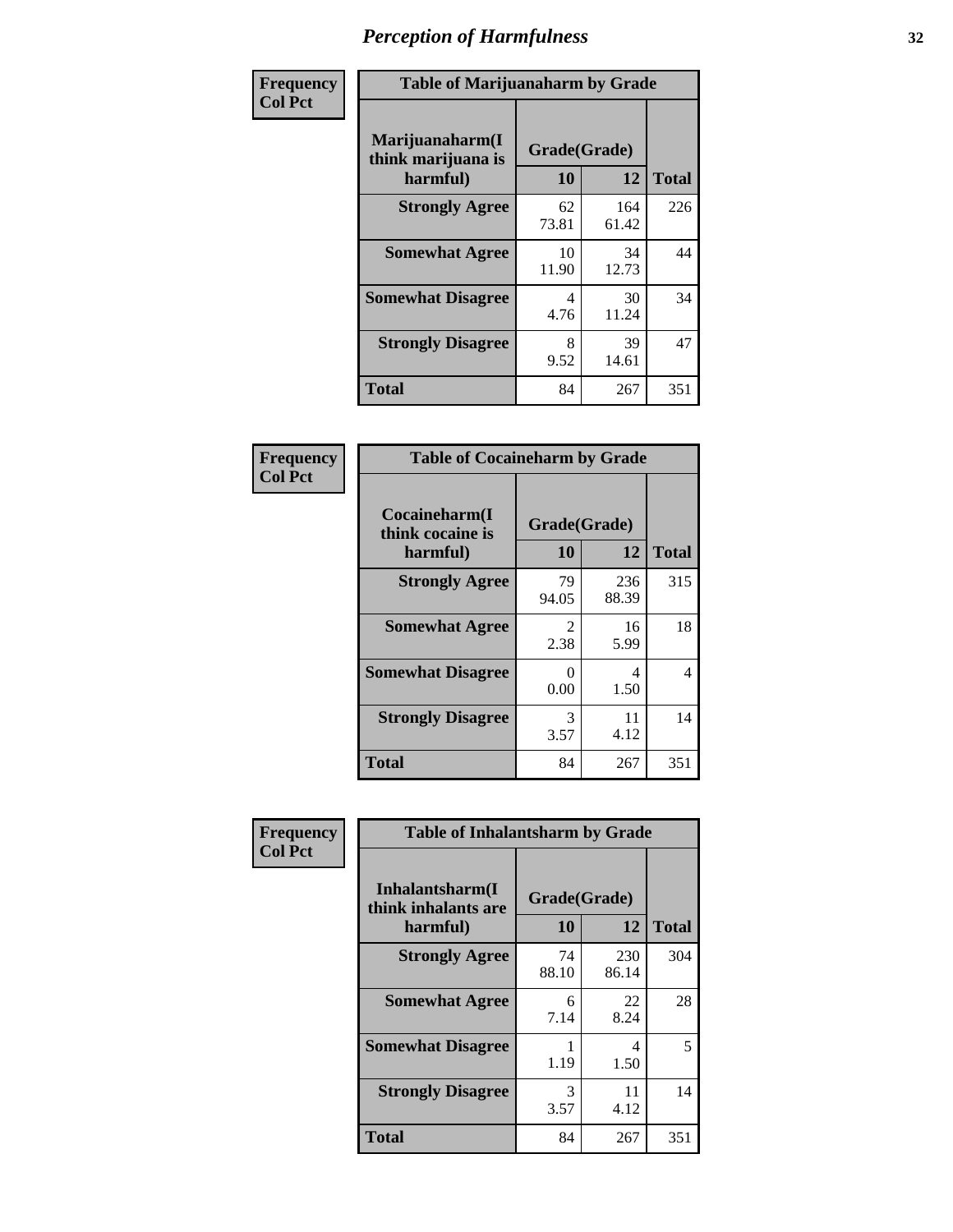| Frequency      | <b>Table of Steroidsharm by Grade</b>            |                                  |              |              |
|----------------|--------------------------------------------------|----------------------------------|--------------|--------------|
| <b>Col Pct</b> | Steroidsharm(I<br>think steroids are<br>harmful) | Grade(Grade)<br>10               | 12           | <b>Total</b> |
|                | <b>Strongly Agree</b>                            | 70<br>83.33                      | 228<br>85.39 | 298          |
|                | <b>Somewhat Agree</b>                            | 6<br>7.14                        | 23<br>8.61   | 29           |
|                | <b>Somewhat Disagree</b>                         | 4<br>4.76                        | 4<br>1.50    | 8            |
|                | <b>Strongly Disagree</b>                         | $\overline{\mathcal{A}}$<br>4.76 | 12<br>4.49   | 16           |
|                | <b>Total</b>                                     | 84                               | 267          | 351          |

| <b>Table of Ecstasyharm by Grade</b>          |                    |              |     |  |  |
|-----------------------------------------------|--------------------|--------------|-----|--|--|
| Ecstasyharm(I<br>think ecstasy is<br>harmful) | Grade(Grade)<br>10 | <b>Total</b> |     |  |  |
| <b>Strongly Agree</b>                         | 73<br>86.90        | 232<br>86.89 | 305 |  |  |
| <b>Somewhat Agree</b>                         | 7<br>8.33          | 20<br>7.49   | 27  |  |  |
| <b>Somewhat Disagree</b>                      | 1<br>1.19          | 3<br>1.12    | 4   |  |  |
| <b>Strongly Disagree</b>                      | 3<br>3.57          | 12<br>4.49   | 15  |  |  |
| <b>Total</b>                                  | 84                 | 267          | 351 |  |  |

| Frequency      | <b>Table of Methharm by Grade</b>                            |                        |              |              |
|----------------|--------------------------------------------------------------|------------------------|--------------|--------------|
| <b>Col Pct</b> | <b>Methharm</b> (I think<br>methamphetamines<br>are harmful) | Grade(Grade)<br>10     | 12           | <b>Total</b> |
|                | <b>Strongly Agree</b>                                        | 79<br>94.05            | 240<br>89.89 | 319          |
|                | <b>Somewhat Agree</b>                                        | $\mathfrak{D}$<br>2.38 | 15<br>5.62   | 17           |
|                | <b>Somewhat Disagree</b>                                     | 0<br>0.00              | 0.37         |              |
|                | <b>Strongly Disagree</b>                                     | 3<br>3.57              | 11<br>4.12   | 14           |
|                | <b>Total</b>                                                 | 84                     | 267          | 351          |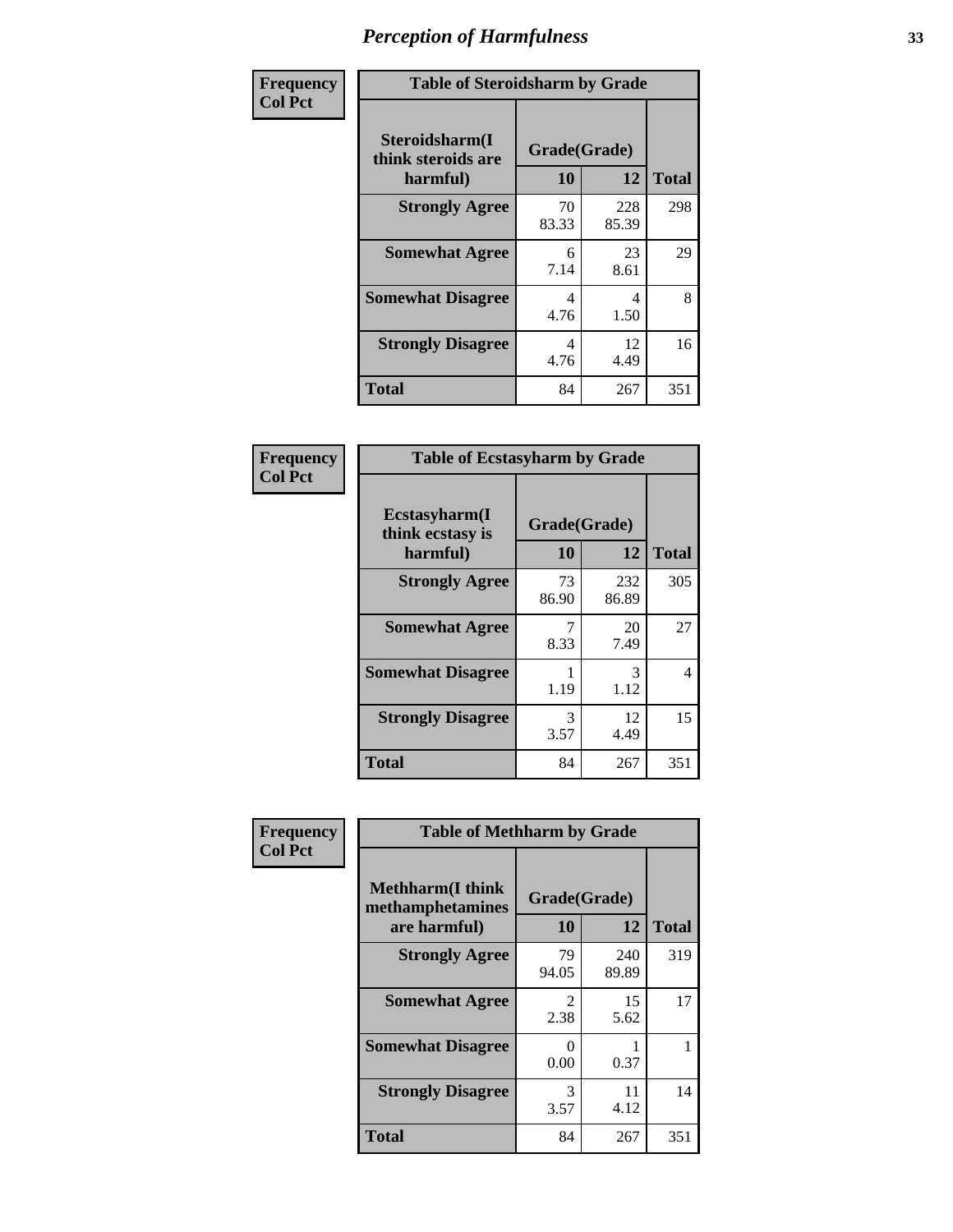| Frequency | <b>Table of Hallucinogensharm by Grade</b>                 |                    |              |              |
|-----------|------------------------------------------------------------|--------------------|--------------|--------------|
| Col Pct   | Hallucinogensharm(I<br>think hallucinogens<br>are harmful) | Grade(Grade)<br>10 | 12           | <b>Total</b> |
|           | <b>Strongly Agree</b>                                      | 74<br>88.10        | 237<br>88.76 | 311          |
|           | <b>Somewhat Agree</b>                                      | 4<br>4.76          | 14<br>5.24   | 18           |
|           | <b>Somewhat Disagree</b>                                   | 3<br>3.57          | 3<br>1.12    | 6            |
|           | <b>Strongly Disagree</b>                                   | 3<br>3.57          | 13<br>4.87   | 16           |
|           | <b>Total</b>                                               | 84                 | 267          | 351          |

| <b>Table of Prescriptionharm by Grade</b>                                         |              |              |              |  |
|-----------------------------------------------------------------------------------|--------------|--------------|--------------|--|
| <b>Prescriptionharm(I)</b><br>think prescription<br>drugs not<br>prescribed to me | Grade(Grade) |              |              |  |
| are harmful)                                                                      | 10           | 12           | <b>Total</b> |  |
| <b>Strongly Agree</b>                                                             | 63<br>75.00  | 209<br>78.28 | 272          |  |
| <b>Somewhat Agree</b>                                                             | 11<br>13.10  | 32<br>11.99  | 43           |  |
| <b>Somewhat Disagree</b>                                                          | 8.33         | 13<br>4.87   | 20           |  |
| <b>Strongly Disagree</b>                                                          | 3<br>3.57    | 13<br>4.87   | 16           |  |
| <b>Total</b>                                                                      | 84           | 267          | 351          |  |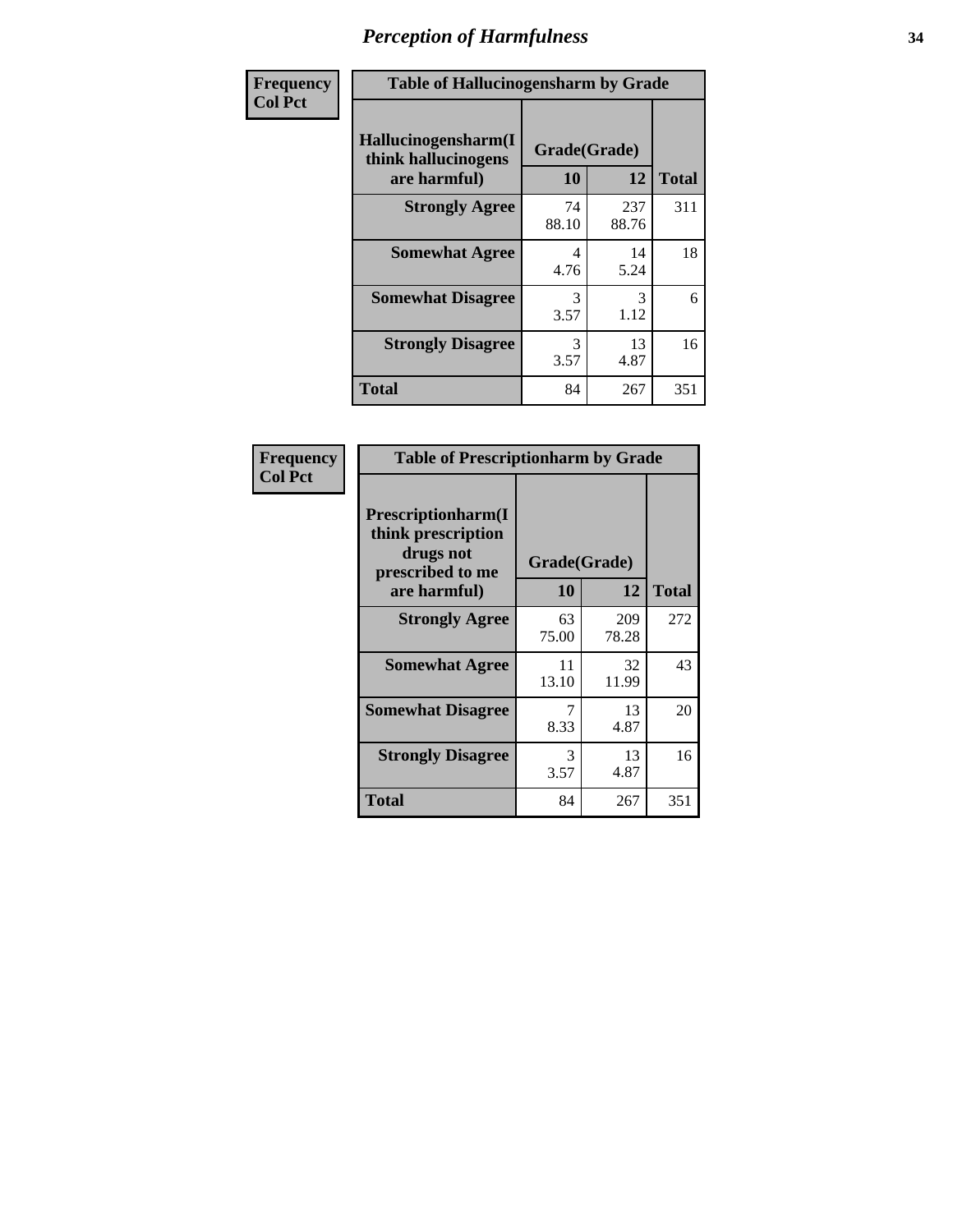### *Disapproval by Adults* **35**

| Frequency      | <b>Table of Alcoholadult by Grade</b>                                 |                    |              |              |
|----------------|-----------------------------------------------------------------------|--------------------|--------------|--------------|
| <b>Col Pct</b> | <b>Alcoholadult</b> (Adults<br>would disapprove if<br>I used alcohol) | Grade(Grade)<br>10 | 12           | <b>Total</b> |
|                | <b>Strongly Agree</b>                                                 | 48<br>57.14        | 131<br>49.06 | 179          |
|                | <b>Somewhat Agree</b>                                                 | 20<br>23.81        | 59<br>22.10  | 79           |
|                | <b>Somewhat Disagree</b>                                              | 12<br>14.29        | 51<br>19.10  | 63           |
|                | <b>Strongly Disagree</b>                                              | 4<br>4.76          | 26<br>9.74   | 30           |
|                | <b>Total</b>                                                          | 84                 | 267          | 351          |

| <b>Table of Tobaccoadult by Grade</b>                                 |                    |              |     |  |
|-----------------------------------------------------------------------|--------------------|--------------|-----|--|
| <b>Tobaccoadult</b> (Adults<br>would disapprove if<br>I used tobacco) | Grade(Grade)<br>10 | <b>Total</b> |     |  |
| <b>Strongly Agree</b>                                                 | 65<br>77.38        | 162<br>60.67 | 227 |  |
| <b>Somewhat Agree</b>                                                 | 12<br>14.29        | 49<br>18.35  | 61  |  |
| <b>Somewhat Disagree</b>                                              | 3<br>3.57          | 30<br>11.24  | 33  |  |
| <b>Strongly Disagree</b>                                              | 4<br>4.76          | 26<br>9.74   | 30  |  |
| <b>Total</b>                                                          | 84                 | 267          | 351 |  |

| Frequency      | <b>Table of Marijuanaadult by Grade</b>                           |                    |              |              |
|----------------|-------------------------------------------------------------------|--------------------|--------------|--------------|
| <b>Col Pct</b> | Marijuanaadult(Adults<br>would disapprove if I<br>used marijuana) | Grade(Grade)<br>10 | 12           | <b>Total</b> |
|                | <b>Strongly Agree</b>                                             | 75<br>89.29        | 195<br>73.03 | 270          |
|                | <b>Somewhat Agree</b>                                             | 3<br>3.57          | 44<br>16.48  | 47           |
|                | <b>Somewhat Disagree</b>                                          | 3<br>3.57          | 9<br>3.37    | 12           |
|                | <b>Strongly Disagree</b>                                          | 3<br>3.57          | 19<br>7.12   | 22           |
|                | <b>Total</b>                                                      | 84                 | 267          | 351          |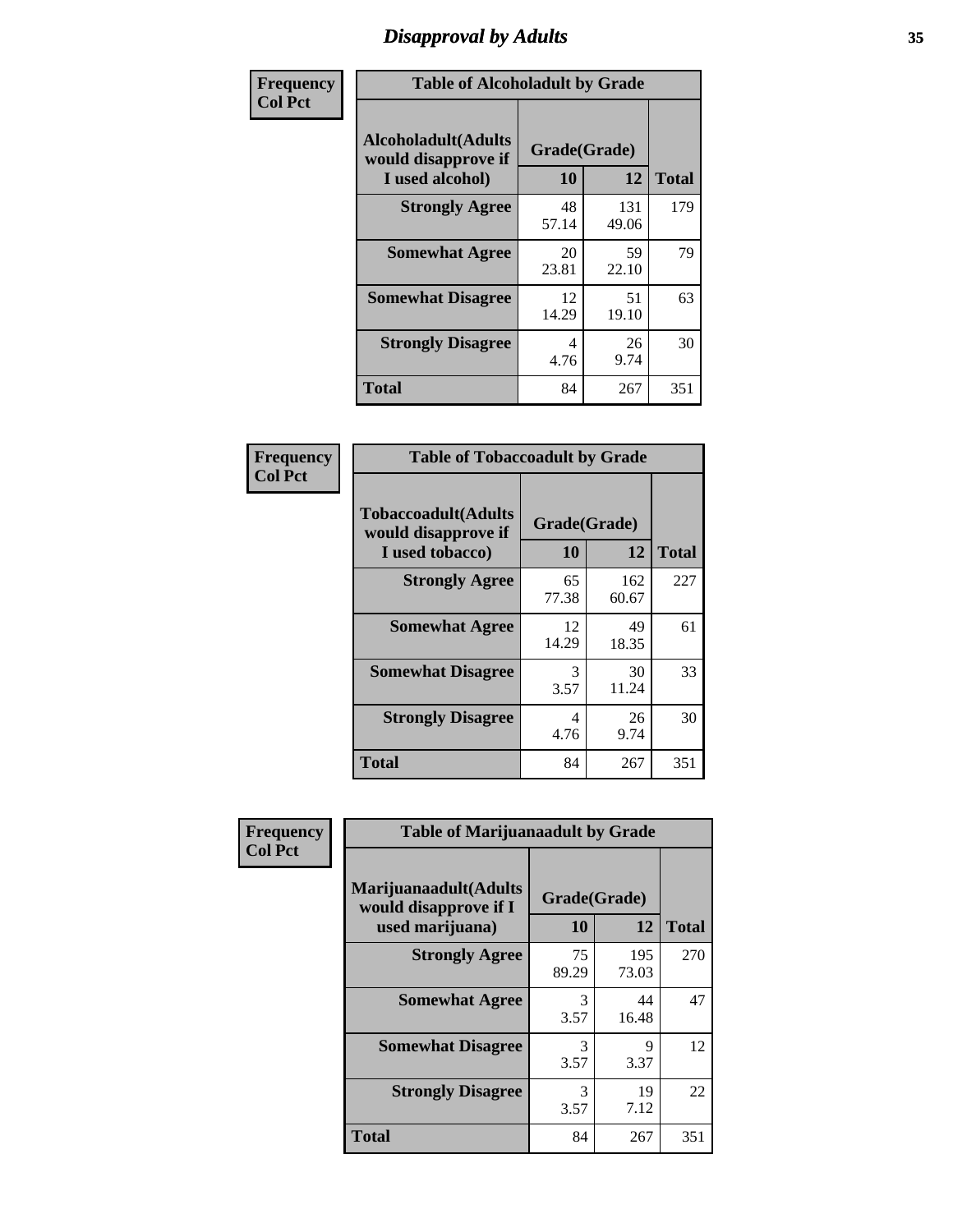### *Disapproval by Adults* **36**

| Frequency      | <b>Table of Otherdrugadult by Grade</b>                                     |                       |              |              |
|----------------|-----------------------------------------------------------------------------|-----------------------|--------------|--------------|
| <b>Col Pct</b> | <b>Otherdrugadult</b> (Adults<br>would disapprove if I<br>used other drugs) | Grade(Grade)<br>10    | 12           | <b>Total</b> |
|                | <b>Strongly Agree</b>                                                       | 77<br>91.67           | 227<br>85.02 | 304          |
|                | <b>Somewhat Agree</b>                                                       | 3<br>3.57             | 22<br>8.24   | 25           |
|                | <b>Somewhat Disagree</b>                                                    | 1.19                  | 3<br>1.12    | 4            |
|                | <b>Strongly Disagree</b>                                                    | $\mathcal{R}$<br>3.57 | 15<br>5.62   | 18           |
|                | <b>Total</b>                                                                | 84                    | 267          | 351          |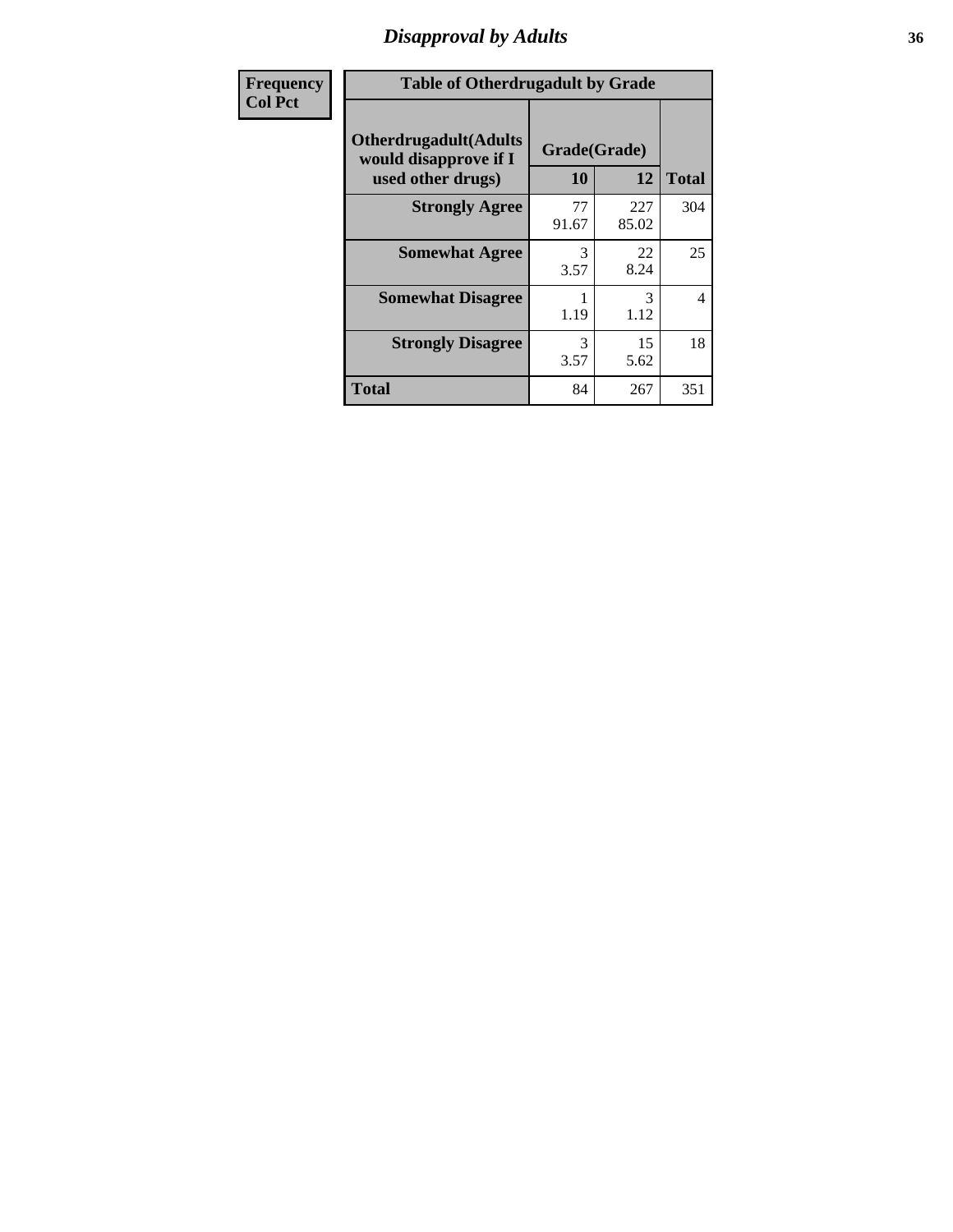# *Disapproval by Peers* **37**

| Frequency      | <b>Table of Alcoholpeer by Grade</b>                    |              |             |              |  |
|----------------|---------------------------------------------------------|--------------|-------------|--------------|--|
| <b>Col Pct</b> | Alcoholpeer(My<br>friends would<br>disapprove if I used | Grade(Grade) |             |              |  |
|                | alcohol)                                                | 10           | 12          | <b>Total</b> |  |
|                | <b>Strongly Agree</b>                                   | 24<br>28.57  | 59<br>22.10 | 83           |  |
|                | <b>Somewhat Agree</b>                                   | 21<br>25.00  | 52<br>19.48 | 73           |  |
|                | <b>Somewhat Disagree</b>                                | 20<br>23.81  | 73<br>27.34 | 93           |  |
|                | <b>Strongly Disagree</b>                                | 19<br>22.62  | 83<br>31.09 | 102          |  |
|                | Total                                                   | 84           | 267         | 351          |  |

| Frequency      | <b>Table of Tobaccopeer by Grade</b>                                |                    |             |              |
|----------------|---------------------------------------------------------------------|--------------------|-------------|--------------|
| <b>Col Pct</b> | Tobaccopeer(My<br>friends would<br>disapprove if I used<br>tobacco) | Grade(Grade)<br>10 | 12          | <b>Total</b> |
|                | <b>Strongly Agree</b>                                               | 39<br>46.43        | 85<br>31.84 | 124          |
|                | <b>Somewhat Agree</b>                                               | 17<br>20.24        | 51<br>19.10 | 68           |
|                | <b>Somewhat Disagree</b>                                            | 15<br>17.86        | 60<br>22.47 | 75           |
|                | <b>Strongly Disagree</b>                                            | 13<br>15.48        | 71<br>26.59 | 84           |
|                | Total                                                               | 84                 | 267         | 351          |

| Frequency      | <b>Table of Marijuanapeer by Grade</b>                    |              |              |              |
|----------------|-----------------------------------------------------------|--------------|--------------|--------------|
| <b>Col Pct</b> | Marijuanapeer(My<br>friends would<br>disapprove if I used | Grade(Grade) |              |              |
|                | marijuana)                                                | 10           | 12           | <b>Total</b> |
|                | <b>Strongly Agree</b>                                     | 51<br>60.71  | 100<br>37.45 | 151          |
|                | <b>Somewhat Agree</b>                                     | 10<br>11.90  | 59<br>22.10  | 69           |
|                | <b>Somewhat Disagree</b>                                  | 11<br>13.10  | 49<br>18.35  | 60           |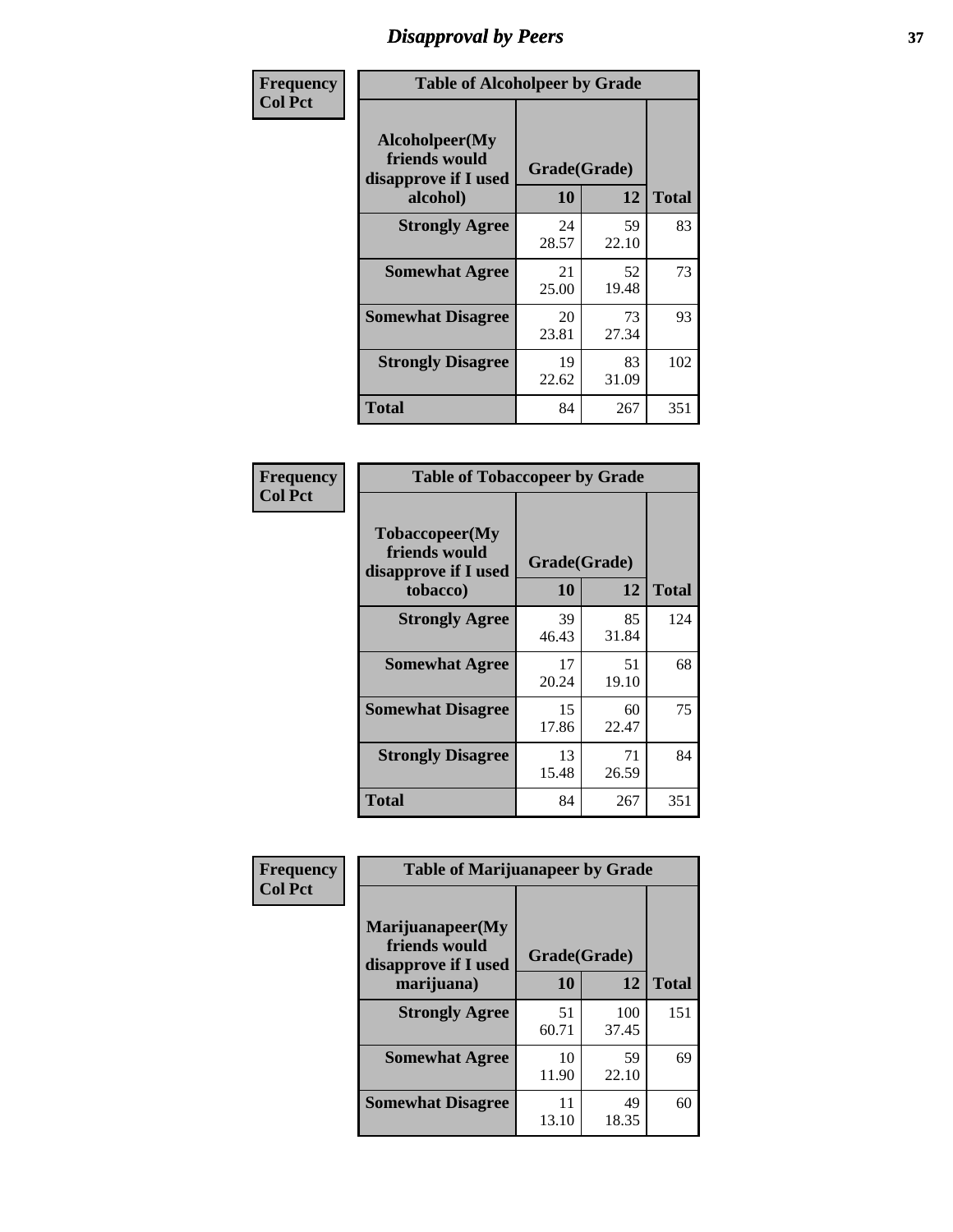# *Disapproval by Peers* **38**

| Frequency<br><b>Col Pct</b> | <b>Table of Marijuanapeer by Grade</b>                                  |             |                    |     |
|-----------------------------|-------------------------------------------------------------------------|-------------|--------------------|-----|
|                             | Marijuanapeer(My<br>friends would<br>disapprove if I used<br>marijuana) | 10          | Grade(Grade)<br>12 |     |
|                             | <b>Strongly Disagree</b>                                                | 12<br>14.29 | 59<br>22.10        | 71  |
|                             | Total                                                                   | 84          | 267                | 351 |

| Frequency      | <b>Table of Otherdrugpeer by Grade</b>                                    |                    |             |              |
|----------------|---------------------------------------------------------------------------|--------------------|-------------|--------------|
| <b>Col Pct</b> | Otherdrugpeer(My<br>friends would<br>disapprove if I used<br>other drugs) | Grade(Grade)<br>10 | 12          | <b>Total</b> |
|                | <b>Strongly Agree</b>                                                     | 64                 | 155         | 219          |
|                |                                                                           | 76.19              | 58.05       |              |
|                | <b>Somewhat Agree</b>                                                     | 11<br>13.10        | 54<br>20.22 | 65           |
|                | <b>Somewhat Disagree</b>                                                  | 5<br>5.95          | 22<br>8.24  | 27           |
|                | <b>Strongly Disagree</b>                                                  | 4<br>4.76          | 36<br>13.48 | 40           |
|                | Total                                                                     | 84                 | 267         | 351          |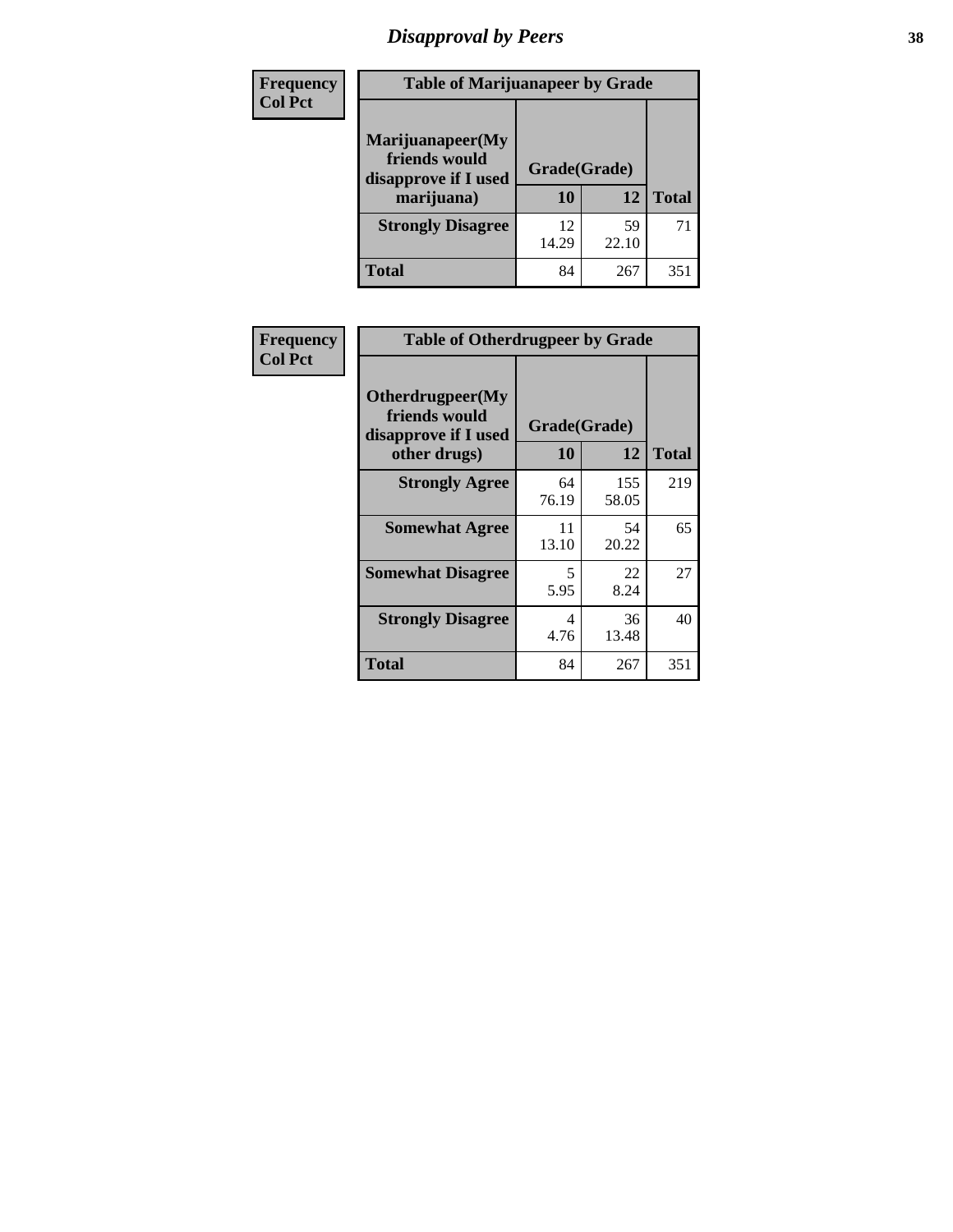| Frequency<br><b>Col Pct</b> | <b>Table of Alcohollocation1 by Grade</b> |              |              |              |
|-----------------------------|-------------------------------------------|--------------|--------------|--------------|
|                             | <b>Alcohollocation1(Places</b>            | Grade(Grade) |              |              |
|                             | <b>Friends Use Alcohol)</b>               | 10           | 12           | <b>Total</b> |
|                             |                                           | 58<br>69.05  | 191<br>71.54 | 249          |
|                             | Do Not Use                                | 26<br>30.95  | 76<br>28.46  | 102          |
|                             | <b>Total</b>                              | 84           | 267          | 351          |

| <b>Frequency</b> | <b>Table of Alcohollocation2 by Grade</b>                     |                           |              |              |
|------------------|---------------------------------------------------------------|---------------------------|--------------|--------------|
| <b>Col Pct</b>   | <b>Alcohollocation2(Places</b><br><b>Friends Use Alcohol)</b> | Grade(Grade)<br><b>10</b> | 12           | <b>Total</b> |
|                  |                                                               | 52<br>61.90               | 141<br>52.81 | 193          |
|                  | Home                                                          | 32<br>38.10               | 126<br>47.19 | 158          |
|                  | <b>Total</b>                                                  | 84                        | 267          | 351          |

| Frequency<br><b>Col Pct</b> | <b>Table of Alcohollocation 3 by Grade</b>                    |                        |              |              |  |
|-----------------------------|---------------------------------------------------------------|------------------------|--------------|--------------|--|
|                             | <b>Alcohollocation3(Places</b><br><b>Friends Use Alcohol)</b> | Grade(Grade)<br>10     | 12           | <b>Total</b> |  |
|                             |                                                               |                        |              |              |  |
|                             |                                                               | 82<br>97.62            | 238<br>89.14 | 320          |  |
|                             | <b>School</b>                                                 | $\mathfrak{D}$<br>2.38 | 29<br>10.86  | 31           |  |
|                             | <b>Total</b>                                                  | 84                     | 267          | 351          |  |

| <b>Frequency</b> | <b>Table of Alcohollocation4 by Grade</b> |              |              |              |  |
|------------------|-------------------------------------------|--------------|--------------|--------------|--|
| <b>Col Pct</b>   | <b>Alcohollocation4(Places</b>            | Grade(Grade) |              |              |  |
|                  | <b>Friends Use Alcohol)</b>               | 10           | 12           | <b>Total</b> |  |
|                  |                                           | 77<br>91.67  | 222<br>83.15 | 299          |  |
|                  | Car                                       | 8.33         | 45<br>16.85  | 52           |  |
|                  | <b>Total</b>                              | 84           | 267          | 351          |  |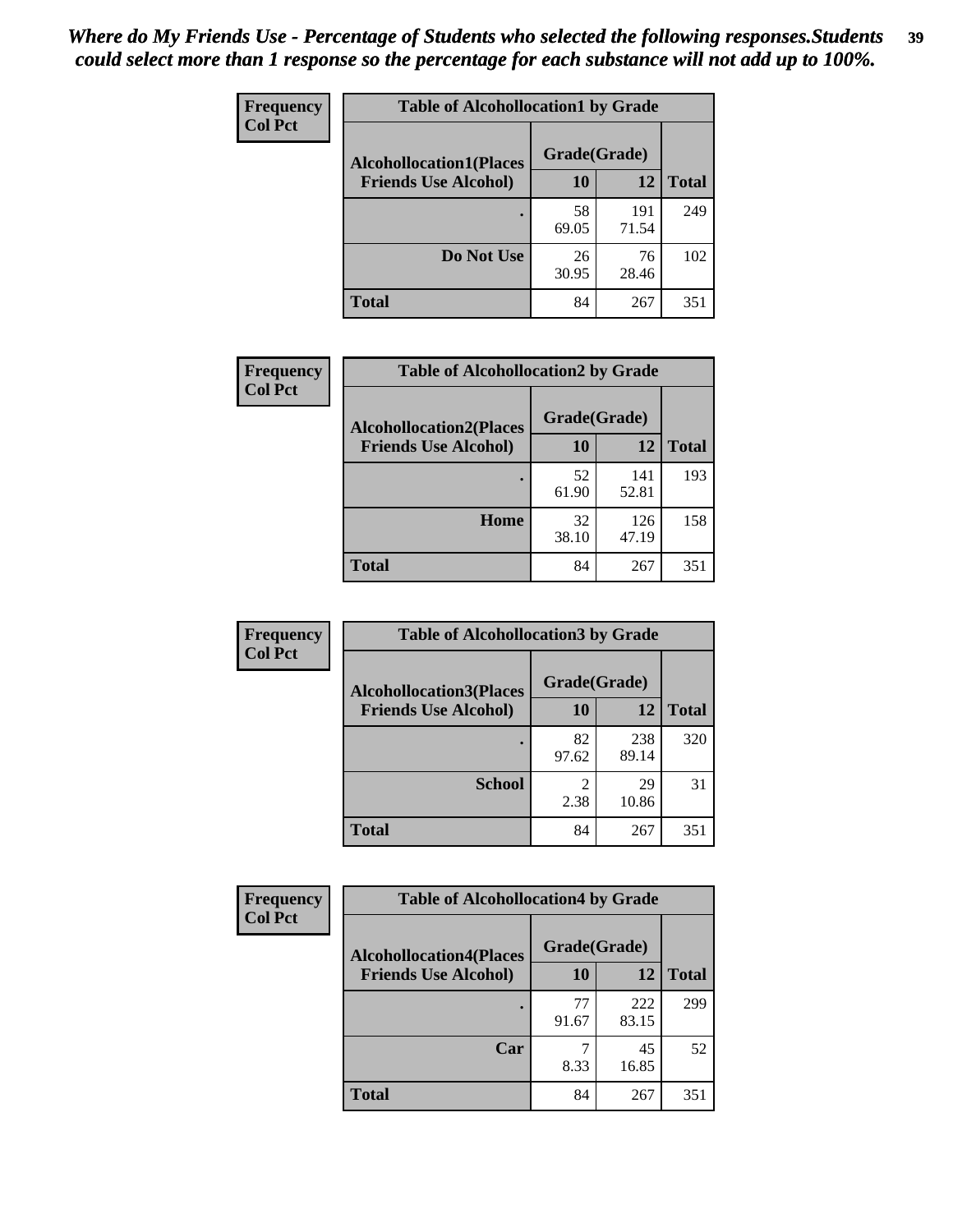| Frequency<br><b>Col Pct</b> | <b>Table of Alcohollocation5 by Grade</b>      |             |              |              |  |
|-----------------------------|------------------------------------------------|-------------|--------------|--------------|--|
|                             | Grade(Grade)<br><b>Alcohollocation5(Places</b> |             |              |              |  |
|                             | <b>Friends Use Alcohol)</b>                    | 10          | 12           | <b>Total</b> |  |
|                             |                                                | 50<br>59.52 | 114<br>42.70 | 164          |  |
|                             | <b>Friend's House</b>                          | 34<br>40.48 | 153<br>57.30 | 187          |  |
|                             | <b>Total</b>                                   | 84          | 267          | 351          |  |

| Frequency      | <b>Table of Alcohollocation6 by Grade</b>                     |                    |              |              |
|----------------|---------------------------------------------------------------|--------------------|--------------|--------------|
| <b>Col Pct</b> | <b>Alcohollocation6(Places</b><br><b>Friends Use Alcohol)</b> | Grade(Grade)<br>10 | 12           | <b>Total</b> |
|                |                                                               |                    |              |              |
|                |                                                               | 56<br>66.67        | 177<br>66.29 | 233          |
|                | <b>Other</b>                                                  | 28<br>33.33        | 90<br>33.71  | 118          |
|                | <b>Total</b>                                                  | 84                 | 267          | 351          |

| Frequency      | <b>Table of Tobaccolocation1 by Grade</b> |              |              |              |
|----------------|-------------------------------------------|--------------|--------------|--------------|
| <b>Col Pct</b> | <b>Tobaccolocation1(Places</b>            | Grade(Grade) |              |              |
|                | <b>Friends Use Tobacco)</b>               | 10           | 12           | <b>Total</b> |
|                |                                           | 39<br>46.43  | 159<br>59.55 | 198          |
|                | Do Not Use                                | 45<br>53.57  | 108<br>40.45 | 153          |
|                | <b>Total</b>                              | 84           | 267          | 351          |

| <b>Frequency</b> | <b>Table of Tobaccolocation2 by Grade</b> |              |              |              |  |
|------------------|-------------------------------------------|--------------|--------------|--------------|--|
| <b>Col Pct</b>   | <b>Tobaccolocation2(Places</b>            | Grade(Grade) |              |              |  |
|                  | <b>Friends Use Tobacco)</b>               | 10           | 12           | <b>Total</b> |  |
|                  |                                           | 56<br>66.67  | 143<br>53.56 | 199          |  |
|                  | Home                                      | 28<br>33.33  | 124<br>46.44 | 152          |  |
|                  | <b>Total</b>                              | 84           | 267          | 351          |  |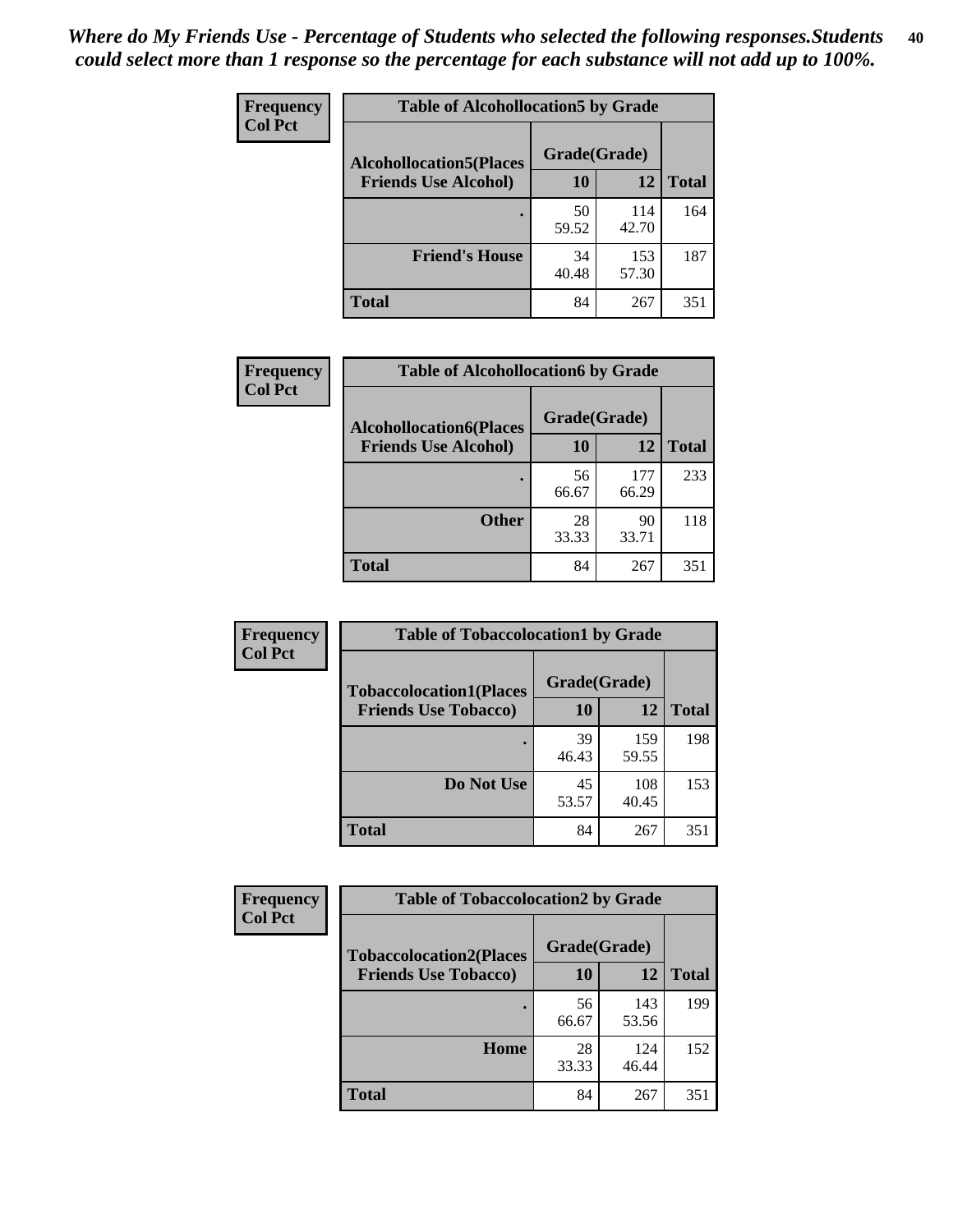| Frequency      | <b>Table of Tobaccolocation 3 by Grade</b> |              |              |              |  |
|----------------|--------------------------------------------|--------------|--------------|--------------|--|
| <b>Col Pct</b> | <b>Tobaccolocation3(Places</b>             | Grade(Grade) |              |              |  |
|                | <b>Friends Use Tobacco)</b>                | 10           | 12           | <b>Total</b> |  |
|                |                                            | 76<br>90.48  | 203<br>76.03 | 279          |  |
|                | <b>School</b>                              | 8<br>9.52    | 64<br>23.97  | 72           |  |
|                | <b>Total</b>                               | 84           | 267          | 351          |  |

| Frequency      | <b>Table of Tobaccolocation4 by Grade</b> |              |              |              |
|----------------|-------------------------------------------|--------------|--------------|--------------|
| <b>Col Pct</b> | <b>Tobaccolocation4(Places</b>            | Grade(Grade) |              |              |
|                | <b>Friends Use Tobacco)</b>               | 10           | 12           | <b>Total</b> |
|                |                                           | 65<br>77.38  | 149<br>55.81 | 214          |
|                | Car                                       | 19<br>22.62  | 118<br>44.19 | 137          |
|                | <b>Total</b>                              | 84           | 267          | 351          |

| Frequency<br><b>Col Pct</b> | <b>Table of Tobaccolocation5 by Grade</b>                     |                    |              |              |
|-----------------------------|---------------------------------------------------------------|--------------------|--------------|--------------|
|                             | <b>Tobaccolocation5(Places</b><br><b>Friends Use Tobacco)</b> | Grade(Grade)<br>10 | 12           | <b>Total</b> |
|                             |                                                               | 62<br>73.81        | 139<br>52.06 | 201          |
|                             | <b>Friend's House</b>                                         | 22<br>26.19        | 128<br>47.94 | 150          |
|                             | <b>Total</b>                                                  | 84                 | 267          | 351          |

| <b>Frequency</b> | <b>Table of Tobaccolocation6 by Grade</b> |              |              |              |  |
|------------------|-------------------------------------------|--------------|--------------|--------------|--|
| <b>Col Pct</b>   | <b>Tobaccolocation6(Places</b>            | Grade(Grade) |              |              |  |
|                  | <b>Friends Use Tobacco)</b>               | 10           | 12           | <b>Total</b> |  |
|                  |                                           | 69<br>82.14  | 167<br>62.55 | 236          |  |
|                  | <b>Other</b>                              | 15<br>17.86  | 100<br>37.45 | 115          |  |
|                  | <b>Total</b>                              | 84           | 267          | 351          |  |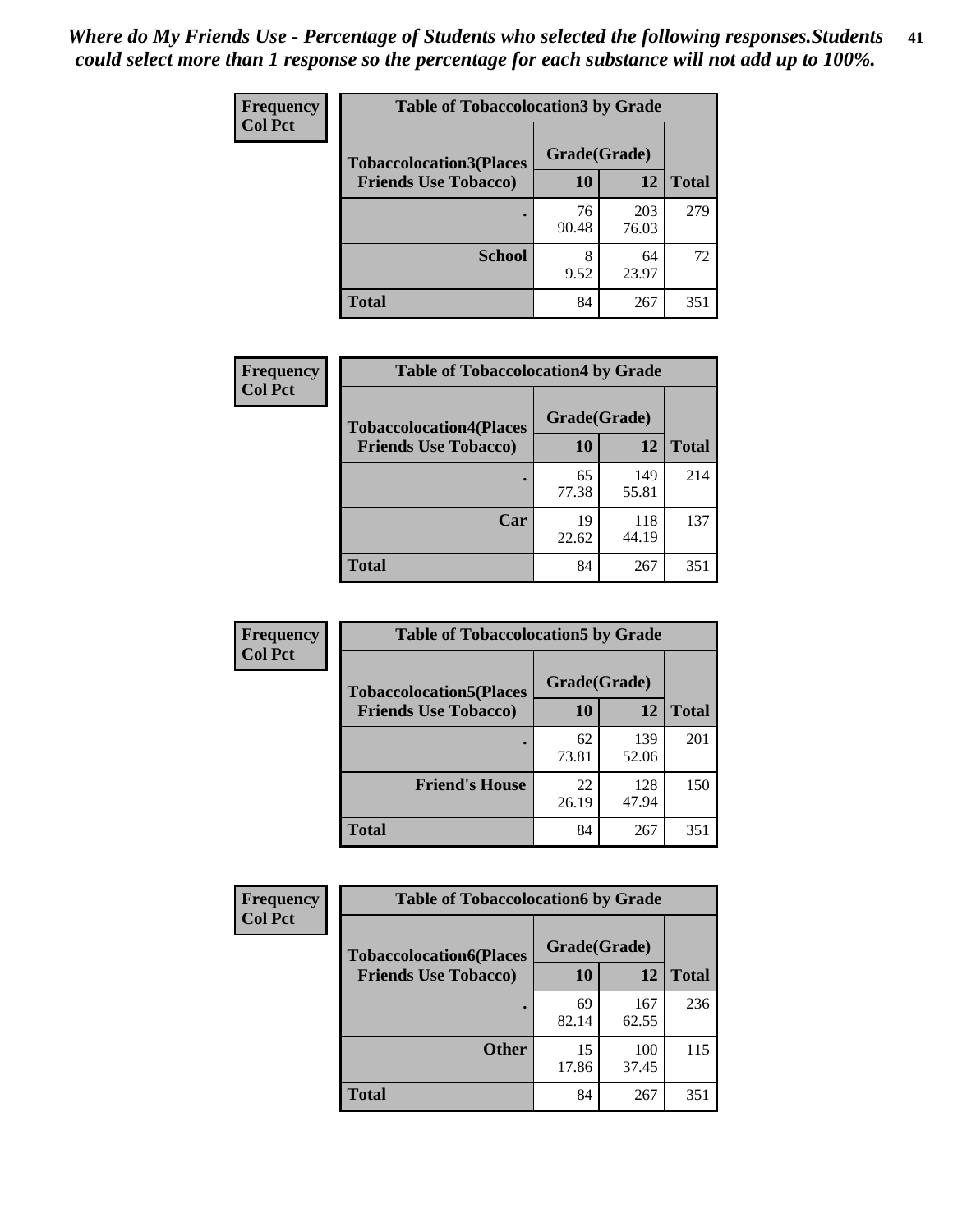| <b>Frequency</b> | <b>Table of Marijuanalocation1 by Grade</b> |              |              |              |
|------------------|---------------------------------------------|--------------|--------------|--------------|
| <b>Col Pct</b>   | <b>Marijuanalocation1(Places</b>            | Grade(Grade) |              |              |
|                  | <b>Friends Use Marijuana</b> )              | 10           | 12           | <b>Total</b> |
|                  |                                             | 37<br>44.05  | 154<br>57.68 | 191          |
|                  | Do Not Use                                  | 47<br>55.95  | 113<br>42.32 | 160          |
|                  | <b>Total</b>                                | 84           | 267          | 351          |

| <b>Frequency</b> | <b>Table of Marijuanalocation2 by Grade</b>                        |                    |              |              |
|------------------|--------------------------------------------------------------------|--------------------|--------------|--------------|
| <b>Col Pct</b>   | <b>Marijuanalocation2(Places</b><br><b>Friends Use Marijuana</b> ) | Grade(Grade)<br>10 | 12           | <b>Total</b> |
|                  |                                                                    | 69<br>82.14        | 163<br>61.05 | 232          |
|                  | Home                                                               | 15<br>17.86        | 104<br>38.95 | 119          |
|                  | <b>Total</b>                                                       | 84                 | 267          | 351          |

| Frequency<br><b>Col Pct</b> | <b>Table of Marijuanalocation3 by Grade</b> |              |              |              |
|-----------------------------|---------------------------------------------|--------------|--------------|--------------|
|                             | <b>Marijuanalocation3</b> (Places           | Grade(Grade) |              |              |
|                             | <b>Friends Use Marijuana</b> )              | <b>10</b>    | 12           | <b>Total</b> |
|                             |                                             | 77<br>91.67  | 239<br>89.51 | 316          |
|                             | <b>School</b>                               | 8.33         | 28<br>10.49  | 35           |
|                             | <b>Total</b>                                | 84           | 267          | 351          |

| <b>Frequency</b> | <b>Table of Marijuanalocation4 by Grade</b> |              |              |              |  |
|------------------|---------------------------------------------|--------------|--------------|--------------|--|
| <b>Col Pct</b>   | <b>Marijuanalocation4(Places</b>            | Grade(Grade) |              |              |  |
|                  | <b>Friends Use Marijuana</b> )              | <b>10</b>    | 12           | <b>Total</b> |  |
|                  |                                             | 64<br>76.19  | 172<br>64.42 | 236          |  |
|                  | Car                                         | 20<br>23.81  | 95<br>35.58  | 115          |  |
|                  | <b>Total</b>                                | 84           | 267          | 351          |  |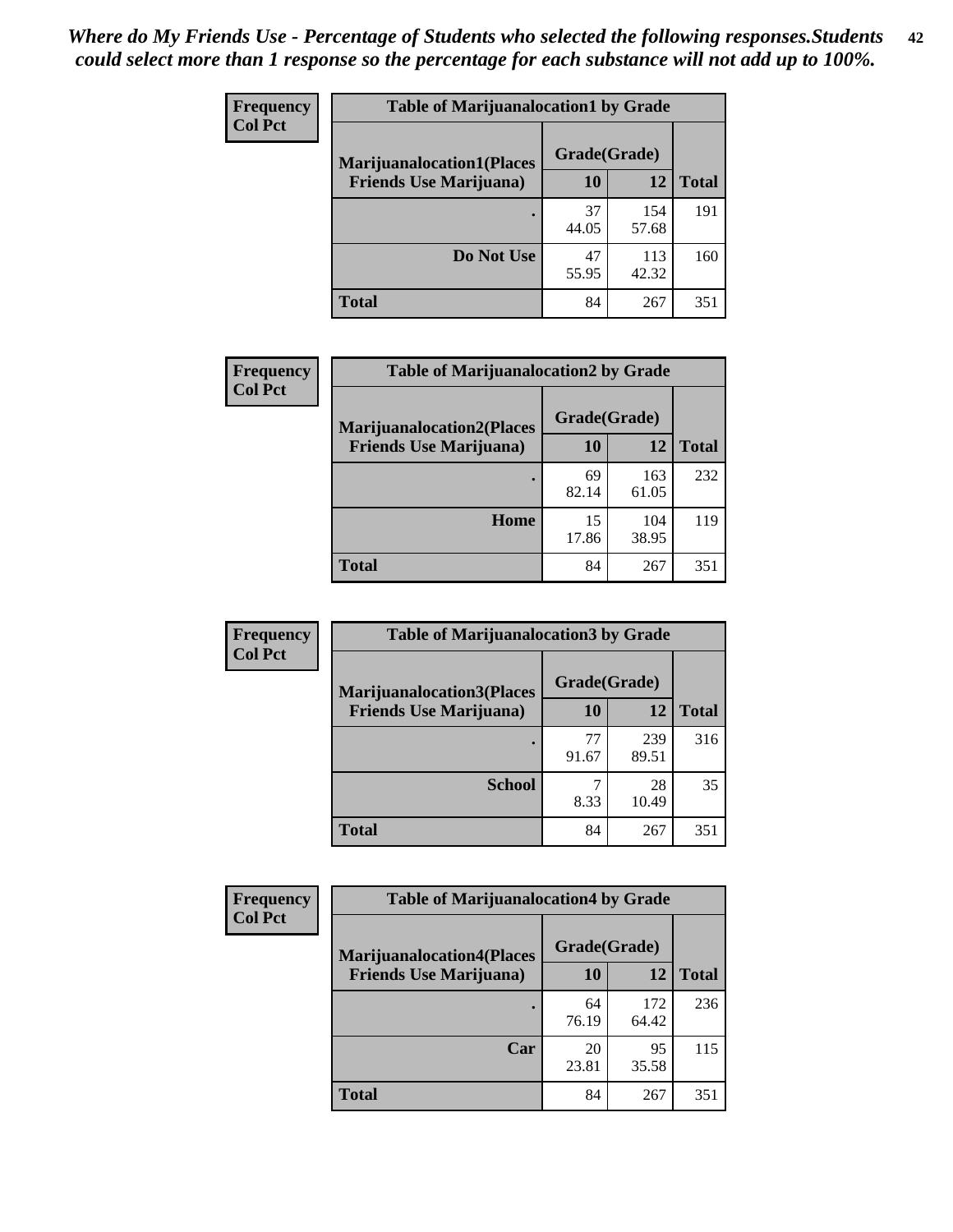| <b>Frequency</b> | <b>Table of Marijuanalocation5 by Grade</b> |              |              |              |
|------------------|---------------------------------------------|--------------|--------------|--------------|
| <b>Col Pct</b>   | <b>Marijuanalocation5</b> (Places           | Grade(Grade) |              |              |
|                  | <b>Friends Use Marijuana</b> )              | 10           | 12           | <b>Total</b> |
|                  |                                             | 60<br>71.43  | 145<br>54.31 | 205          |
|                  | <b>Friend's House</b>                       | 24<br>28.57  | 122<br>45.69 | 146          |
|                  | <b>Total</b>                                | 84           | 267          | 351          |

| <b>Frequency</b> | <b>Table of Marijuanalocation6 by Grade</b>                        |                           |              |              |
|------------------|--------------------------------------------------------------------|---------------------------|--------------|--------------|
| <b>Col Pct</b>   | <b>Marijuanalocation6(Places</b><br><b>Friends Use Marijuana</b> ) | Grade(Grade)<br><b>10</b> | 12           | <b>Total</b> |
|                  |                                                                    | 61<br>72.62               | 172<br>64.42 | 233          |
|                  | <b>Other</b>                                                       | 23<br>27.38               | 95<br>35.58  | 118          |
|                  | <b>Total</b>                                                       | 84                        | 267          | 351          |

| Frequency      | <b>Table of Otherdruglocation1 by Grade</b>                          |              |              |              |
|----------------|----------------------------------------------------------------------|--------------|--------------|--------------|
| <b>Col Pct</b> | <b>Otherdruglocation1(Places</b><br><b>Friends Use Other Illegal</b> | Grade(Grade) |              |              |
|                | Drugs)                                                               | 10           | 12           | <b>Total</b> |
|                |                                                                      | 17<br>20.24  | 90<br>33.71  | 107          |
|                | Do Not Use                                                           | 67<br>79.76  | 177<br>66.29 | 244          |
|                | <b>Total</b>                                                         | 84           | 267          | 351          |

| Frequency      | <b>Table of Otherdruglocation2 by Grade</b>                          |             |              |              |
|----------------|----------------------------------------------------------------------|-------------|--------------|--------------|
| <b>Col Pct</b> | <b>Otherdruglocation2(Places</b><br><b>Friends Use Other Illegal</b> |             | Grade(Grade) |              |
|                | Drugs)                                                               | 10          | 12           | <b>Total</b> |
|                |                                                                      | 75<br>89.29 | 209<br>78.28 | 284          |
|                | Home                                                                 | Q<br>10.71  | 58<br>21.72  | 67           |
|                | <b>Total</b>                                                         | 84          | 267          | 351          |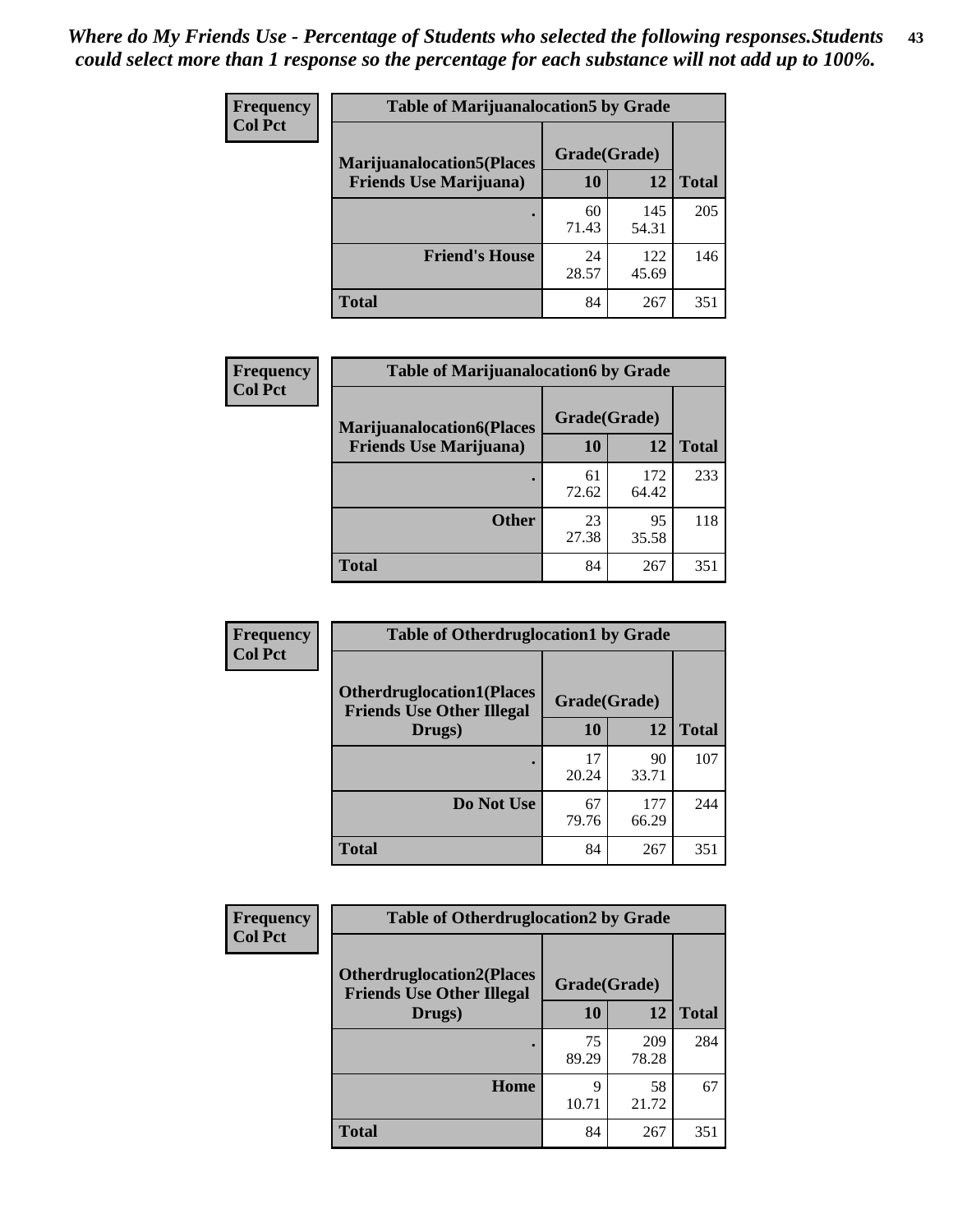| <b>Frequency</b> | <b>Table of Otherdruglocation 3 by Grade</b>                         |              |              |              |
|------------------|----------------------------------------------------------------------|--------------|--------------|--------------|
| <b>Col Pct</b>   | <b>Otherdruglocation3(Places</b><br><b>Friends Use Other Illegal</b> | Grade(Grade) |              |              |
|                  | Drugs)                                                               | 10           | 12           | <b>Total</b> |
|                  |                                                                      | 81<br>96.43  | 239<br>89.51 | 320          |
|                  | <b>School</b>                                                        | 3<br>3.57    | 28<br>10.49  | 31           |
|                  | Total                                                                | 84           | 267          | 351          |

| <b>Frequency</b> | <b>Table of Otherdruglocation4 by Grade</b>                          |              |              |              |
|------------------|----------------------------------------------------------------------|--------------|--------------|--------------|
| <b>Col Pct</b>   | <b>Otherdruglocation4(Places</b><br><b>Friends Use Other Illegal</b> | Grade(Grade) |              |              |
|                  | Drugs)                                                               | <b>10</b>    | 12           | <b>Total</b> |
|                  |                                                                      | 79<br>94.05  | 220<br>82.40 | 299          |
|                  | Car                                                                  | 5.95         | 47<br>17.60  | 52           |
|                  | <b>Total</b>                                                         | 84           | 267          | 351          |

| Frequency      | <b>Table of Otherdruglocation5 by Grade</b>                          |              |              |              |
|----------------|----------------------------------------------------------------------|--------------|--------------|--------------|
| <b>Col Pct</b> | <b>Otherdruglocation5(Places</b><br><b>Friends Use Other Illegal</b> | Grade(Grade) |              |              |
|                | Drugs)                                                               | 10           | 12           | <b>Total</b> |
|                |                                                                      | 79<br>94.05  | 206<br>77.15 | 285          |
|                | <b>Friend's House</b>                                                | 5.95         | 61<br>22.85  | 66           |
|                | <b>Total</b>                                                         | 84           | 267          | 351          |

| <b>Frequency</b> | <b>Table of Otherdruglocation6 by Grade</b>                          |              |              |              |
|------------------|----------------------------------------------------------------------|--------------|--------------|--------------|
| <b>Col Pct</b>   | <b>Otherdruglocation6(Places</b><br><b>Friends Use Other Illegal</b> | Grade(Grade) |              |              |
|                  | Drugs)                                                               | <b>10</b>    | 12           | <b>Total</b> |
|                  |                                                                      | 74<br>88.10  | 207<br>77.53 | 281          |
|                  | <b>Other</b>                                                         | 10<br>11.90  | 60<br>22.47  | 70           |
|                  | <b>Total</b>                                                         | 84           | 267          | 351          |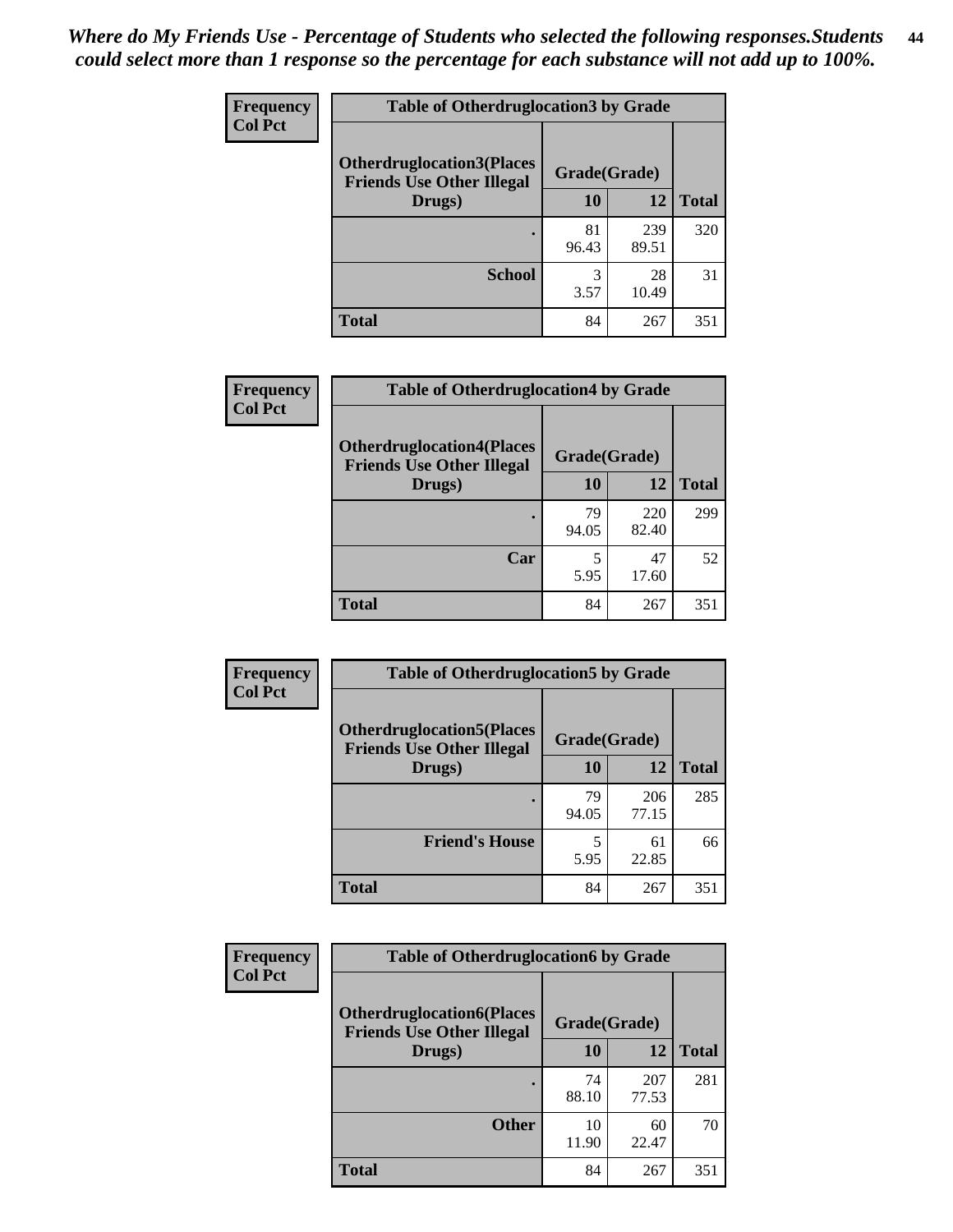| Frequency      | <b>Table of Alcoholtime1 by Grade</b>           |              |              |              |
|----------------|-------------------------------------------------|--------------|--------------|--------------|
| <b>Col Pct</b> | <b>Alcoholtime1(Times</b><br><b>Friends Use</b> | Grade(Grade) |              |              |
|                | Alcohol)                                        | <b>10</b>    | 12           | <b>Total</b> |
|                |                                                 | 59<br>70.24  | 183<br>68.54 | 242          |
|                | Do Not Use                                      | 25<br>29.76  | 84<br>31.46  | 109          |
|                | <b>Total</b>                                    | 84           | 267          | 351          |

| <b>Frequency</b> | <b>Table of Alcoholtime2 by Grade</b>           |              |              |              |
|------------------|-------------------------------------------------|--------------|--------------|--------------|
| <b>Col Pct</b>   | <b>Alcoholtime2(Times</b><br><b>Friends Use</b> | Grade(Grade) |              |              |
|                  | <b>Alcohol</b> )                                | 10           | <b>12</b>    | <b>Total</b> |
|                  |                                                 | 81<br>96.43  | 240<br>89.89 | 321          |
|                  | <b>On Way to School</b>                         | 3<br>3.57    | 27<br>10.11  | 30           |
|                  | <b>Total</b>                                    | 84           | 267          | 351          |

| Frequency<br><b>Col Pct</b> |                                                 | <b>Table of Alcoholtime3 by Grade</b> |              |              |  |
|-----------------------------|-------------------------------------------------|---------------------------------------|--------------|--------------|--|
|                             | <b>Alcoholtime3(Times</b><br><b>Friends Use</b> | Grade(Grade)                          |              |              |  |
|                             | <b>Alcohol</b> )                                | 10                                    | 12           | <b>Total</b> |  |
|                             |                                                 | 81<br>96.43                           | 249<br>93.26 | 330          |  |
|                             | <b>During School</b>                            | 3<br>3.57                             | 18<br>6.74   | 21           |  |
|                             | Total                                           | 84                                    | 267          | 351          |  |

| <b>Frequency</b><br><b>Col Pct</b> | <b>Table of Alcoholtime4 by Grade</b> |              |              |              |
|------------------------------------|---------------------------------------|--------------|--------------|--------------|
|                                    | <b>Alcoholtime4(Times</b>             | Grade(Grade) |              |              |
|                                    | <b>Friends Use Alcohol)</b>           | 10           | 12           | <b>Total</b> |
|                                    |                                       | 81<br>96.43  | 239<br>89.51 | 320          |
|                                    | <b>On Way Home From School</b>        | 3<br>3.57    | 28<br>10.49  | 31           |
|                                    | <b>Total</b>                          | 84           | 267          | 351          |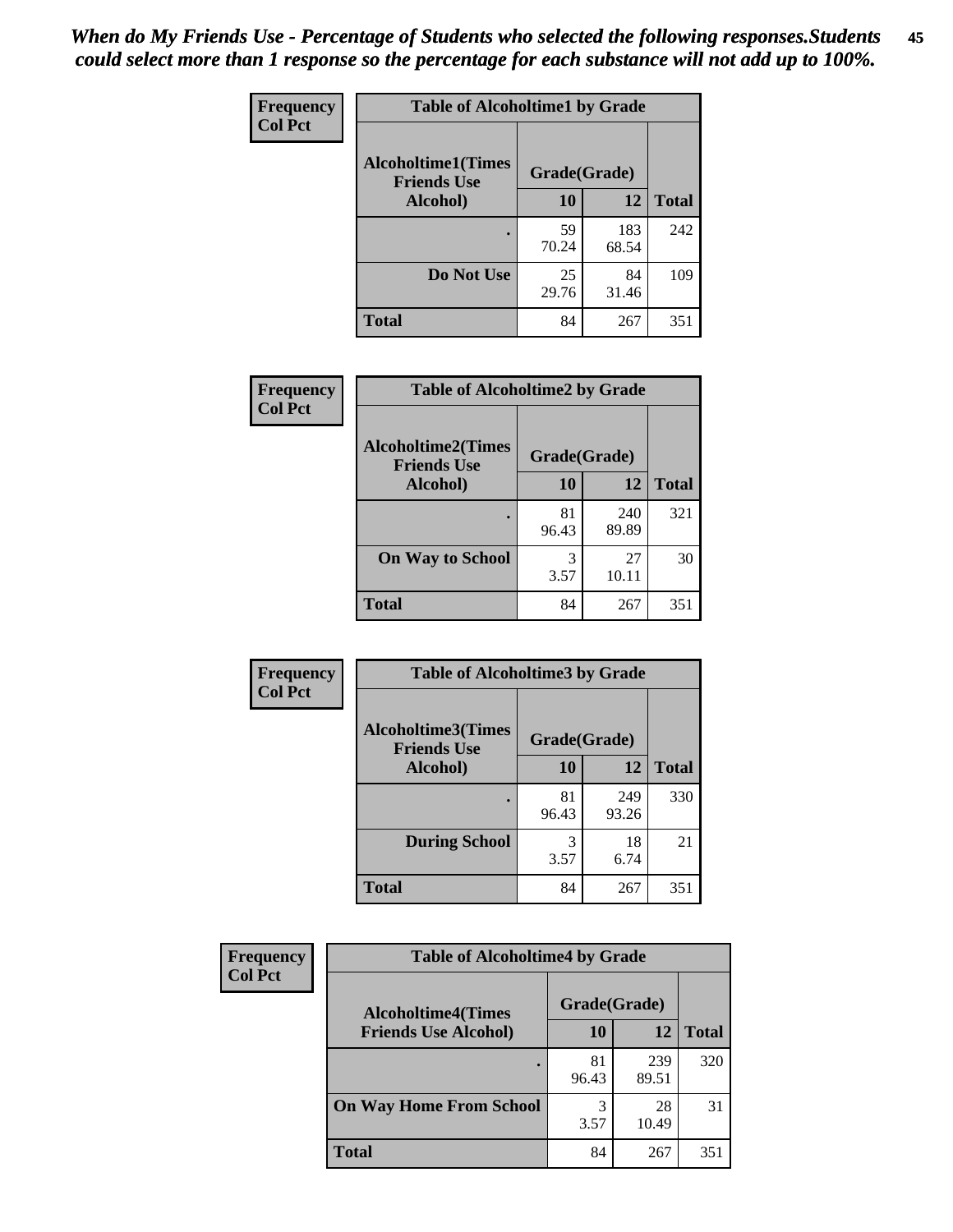*When do My Friends Use - Percentage of Students who selected the following responses.Students could select more than 1 response so the percentage for each substance will not add up to 100%.* **46**

| <b>Frequency</b> | <b>Table of Alcoholtime5 by Grade</b>            |              |              |              |
|------------------|--------------------------------------------------|--------------|--------------|--------------|
| <b>Col Pct</b>   | <b>Alcoholtime5</b> (Times<br><b>Friends Use</b> | Grade(Grade) |              |              |
|                  | Alcohol)                                         | 10           | 12           | <b>Total</b> |
|                  |                                                  | 76<br>90.48  | 187<br>70.04 | 263          |
|                  | Weeknights                                       | 8<br>9.52    | 80<br>29.96  | 88           |
|                  | <b>Total</b>                                     | 84           | 267          | 351          |

| Frequency      | <b>Table of Alcoholtime6 by Grade</b>                           |             |              |              |
|----------------|-----------------------------------------------------------------|-------------|--------------|--------------|
| <b>Col Pct</b> | <b>Alcoholtime6(Times</b><br>Grade(Grade)<br><b>Friends Use</b> |             |              |              |
|                | Alcohol)                                                        | 10          | 12           | <b>Total</b> |
|                |                                                                 | 23<br>27.38 | 73<br>27.34  | 96           |
|                | Weekends                                                        | 61<br>72.62 | 194<br>72.66 | 255          |
|                | <b>Total</b>                                                    | 84          | 267          | 351          |

| Frequency      | <b>Table of Tobaccotime1 by Grade</b>           |              |              |              |
|----------------|-------------------------------------------------|--------------|--------------|--------------|
| <b>Col Pct</b> | <b>Tobaccotime1(Times</b><br><b>Friends Use</b> | Grade(Grade) |              |              |
|                | <b>Tobacco</b> )                                | 10           | 12           | <b>Total</b> |
|                | ٠                                               | 43<br>51.19  | 158<br>59.18 | 201          |
|                | Do Not Use                                      | 41<br>48.81  | 109<br>40.82 | 150          |
|                | <b>Total</b>                                    | 84           | 267          | 351          |

| Frequency      | <b>Table of Tobaccotime2 by Grade</b>           |              |              |              |
|----------------|-------------------------------------------------|--------------|--------------|--------------|
| <b>Col Pct</b> | <b>Tobaccotime2(Times</b><br><b>Friends Use</b> | Grade(Grade) |              |              |
|                | <b>Tobacco</b> )                                | 10           | 12           | <b>Total</b> |
|                |                                                 | 68<br>80.95  | 160<br>59.93 | 228          |
|                | <b>On Way to School</b>                         | 16<br>19.05  | 107<br>40.07 | 123          |
|                | <b>Total</b>                                    | 84           | 267          | 351          |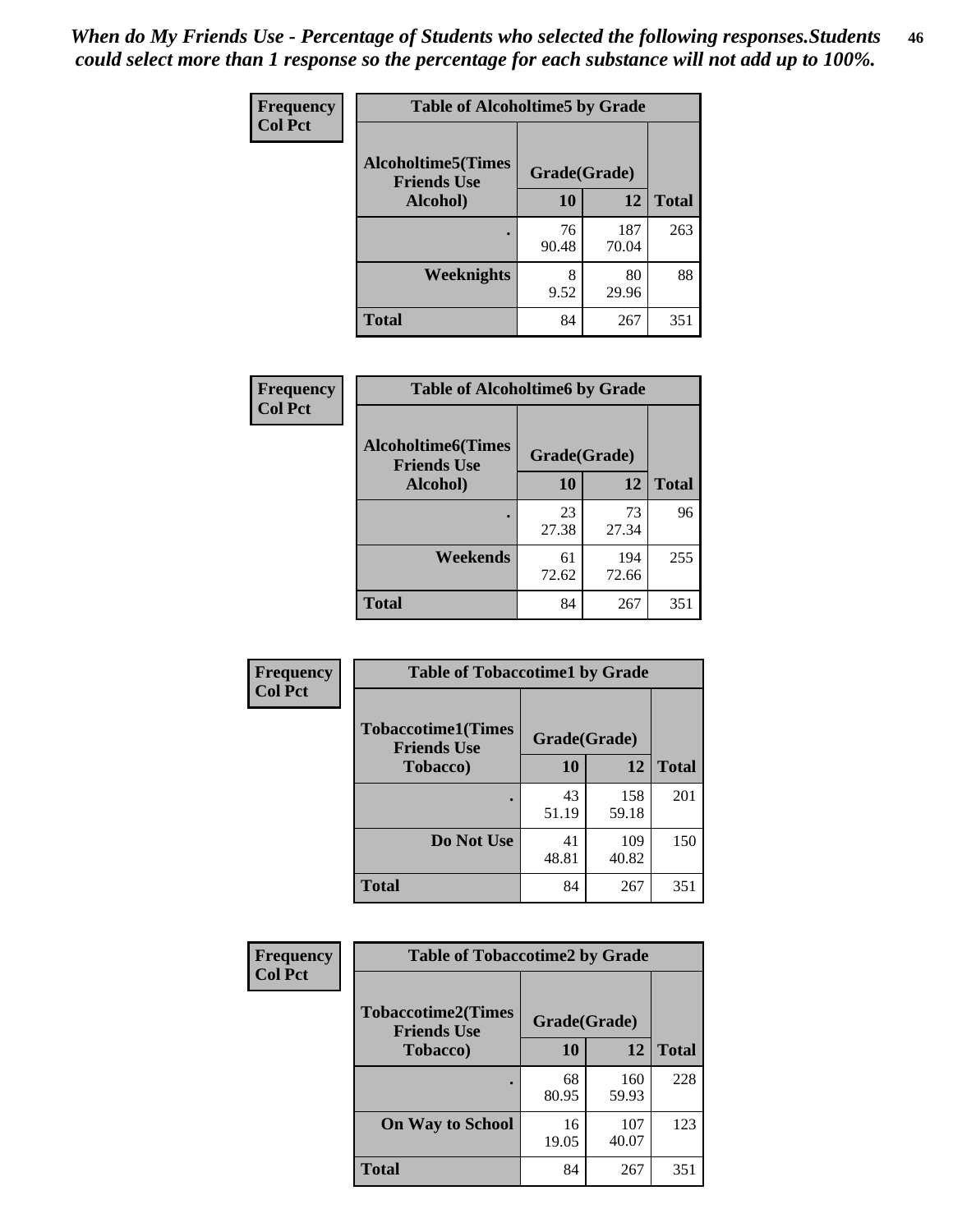*When do My Friends Use - Percentage of Students who selected the following responses.Students could select more than 1 response so the percentage for each substance will not add up to 100%.* **47**

| <b>Frequency</b> | <b>Table of Tobaccotime3 by Grade</b>           |              |              |              |  |
|------------------|-------------------------------------------------|--------------|--------------|--------------|--|
| <b>Col Pct</b>   | <b>Tobaccotime3(Times</b><br><b>Friends Use</b> | Grade(Grade) |              |              |  |
|                  | <b>Tobacco</b> )                                | 10           | 12           | <b>Total</b> |  |
|                  |                                                 | 78<br>92.86  | 219<br>82.02 | 297          |  |
|                  | <b>During School</b>                            | 6<br>7.14    | 48<br>17.98  | 54           |  |
|                  | <b>Total</b>                                    | 84           | 267          | 351          |  |

| <b>Frequency</b> | <b>Table of Tobaccotime4 by Grade</b> |              |              |              |
|------------------|---------------------------------------|--------------|--------------|--------------|
| <b>Col Pct</b>   | <b>Tobaccotime4(Times</b>             | Grade(Grade) |              |              |
|                  | <b>Friends Use Tobacco)</b>           | 10           | 12           | <b>Total</b> |
|                  |                                       | 81<br>96.43  | 239<br>89.51 | 320          |
|                  | <b>On Way Home From School</b>        | 3<br>3.57    | 28<br>10.49  | 31           |
|                  | <b>Total</b>                          | 84           | 267          | 351          |

| <b>Frequency</b> | <b>Table of Tobaccotime5 by Grade</b>           |              |              |              |
|------------------|-------------------------------------------------|--------------|--------------|--------------|
| <b>Col Pct</b>   | <b>Tobaccotime5(Times</b><br><b>Friends Use</b> | Grade(Grade) |              |              |
|                  | <b>Tobacco</b> )                                | 10           | 12           | <b>Total</b> |
|                  |                                                 | 62<br>73.81  | 132<br>49.44 | 194          |
|                  | Weeknights                                      | 22<br>26.19  | 135<br>50.56 | 157          |
|                  | <b>Total</b>                                    | 84           | 267          | 351          |

| Frequency      | <b>Table of Tobaccotime6 by Grade</b>           |              |              |              |
|----------------|-------------------------------------------------|--------------|--------------|--------------|
| <b>Col Pct</b> | <b>Tobaccotime6(Times</b><br><b>Friends Use</b> | Grade(Grade) |              |              |
|                | <b>Tobacco</b> )                                | 10           | 12           | <b>Total</b> |
|                | ٠                                               | 49<br>58.33  | 114<br>42.70 | 163          |
|                | Weekends                                        | 35<br>41.67  | 153<br>57.30 | 188          |
|                | <b>Total</b>                                    | 84           | 267          | 351          |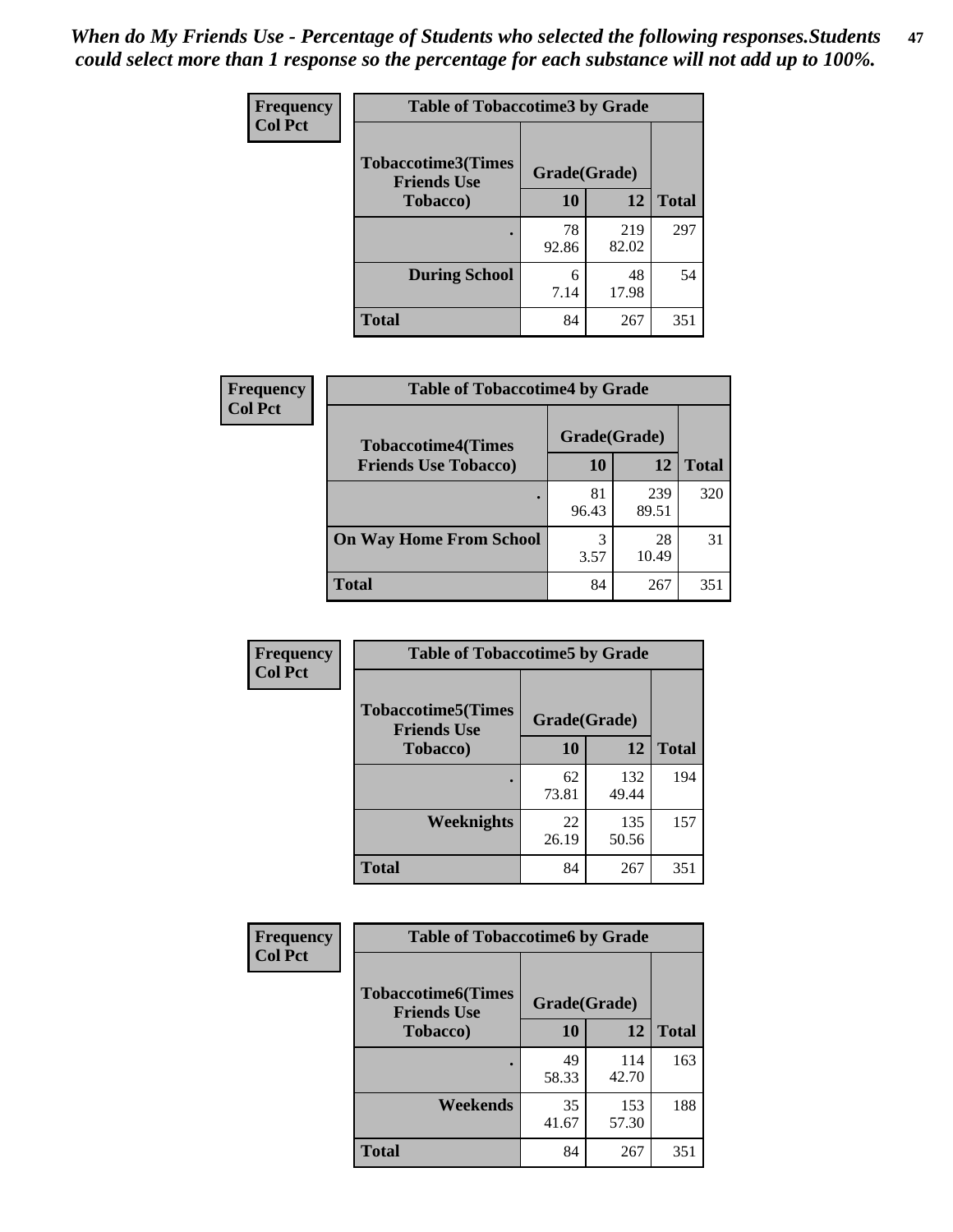| Frequency      | <b>Table of Marijuanatime1 by Grade</b>           |              |              |              |
|----------------|---------------------------------------------------|--------------|--------------|--------------|
| <b>Col Pct</b> | <b>Marijuanatime1(Times</b><br><b>Friends Use</b> | Grade(Grade) |              |              |
|                | Marijuana)                                        | 10           | 12           | <b>Total</b> |
|                |                                                   | 39<br>46.43  | 148<br>55.43 | 187          |
|                | Do Not Use                                        | 45<br>53.57  | 119<br>44.57 | 164          |
|                | <b>Total</b>                                      | 84           | 267          | 351          |

| Frequency      | <b>Table of Marijuanatime2 by Grade</b>           |              |              |              |
|----------------|---------------------------------------------------|--------------|--------------|--------------|
| <b>Col Pct</b> | <b>Marijuanatime2(Times</b><br><b>Friends Use</b> | Grade(Grade) |              |              |
|                | Marijuana)                                        | 10           | 12           | <b>Total</b> |
|                | $\bullet$                                         | 72<br>85.71  | 190<br>71.16 | 262          |
|                | <b>On Way to School</b>                           | 12<br>14.29  | 77<br>28.84  | 89           |
|                | <b>Total</b>                                      | 84           | 267          | 351          |

| Frequency      | <b>Table of Marijuanatime3 by Grade</b>    |              |              |              |
|----------------|--------------------------------------------|--------------|--------------|--------------|
| <b>Col Pct</b> | Marijuanatime3(Times<br><b>Friends Use</b> | Grade(Grade) |              |              |
|                | Marijuana)                                 | 10           | 12           | <b>Total</b> |
|                |                                            | 79<br>94.05  | 235<br>88.01 | 314          |
|                | <b>During School</b>                       | 5<br>5.95    | 32<br>11.99  | 37           |
|                | <b>Total</b>                               | 84           | 267          | 351          |

| Frequency      | <b>Table of Marijuanatime4 by Grade</b> |              |              |       |
|----------------|-----------------------------------------|--------------|--------------|-------|
| <b>Col Pct</b> | <b>Marijuanatime4</b> (Times            | Grade(Grade) |              |       |
|                | <b>Friends Use Marijuana</b> )          | 10           | 12           | Total |
|                |                                         | 74<br>88.10  | 191<br>71.54 | 265   |
|                | <b>On Way Home From School</b>          | 10<br>11.90  | 76<br>28.46  | 86    |
|                | <b>Total</b>                            | 84           | 267          | 351   |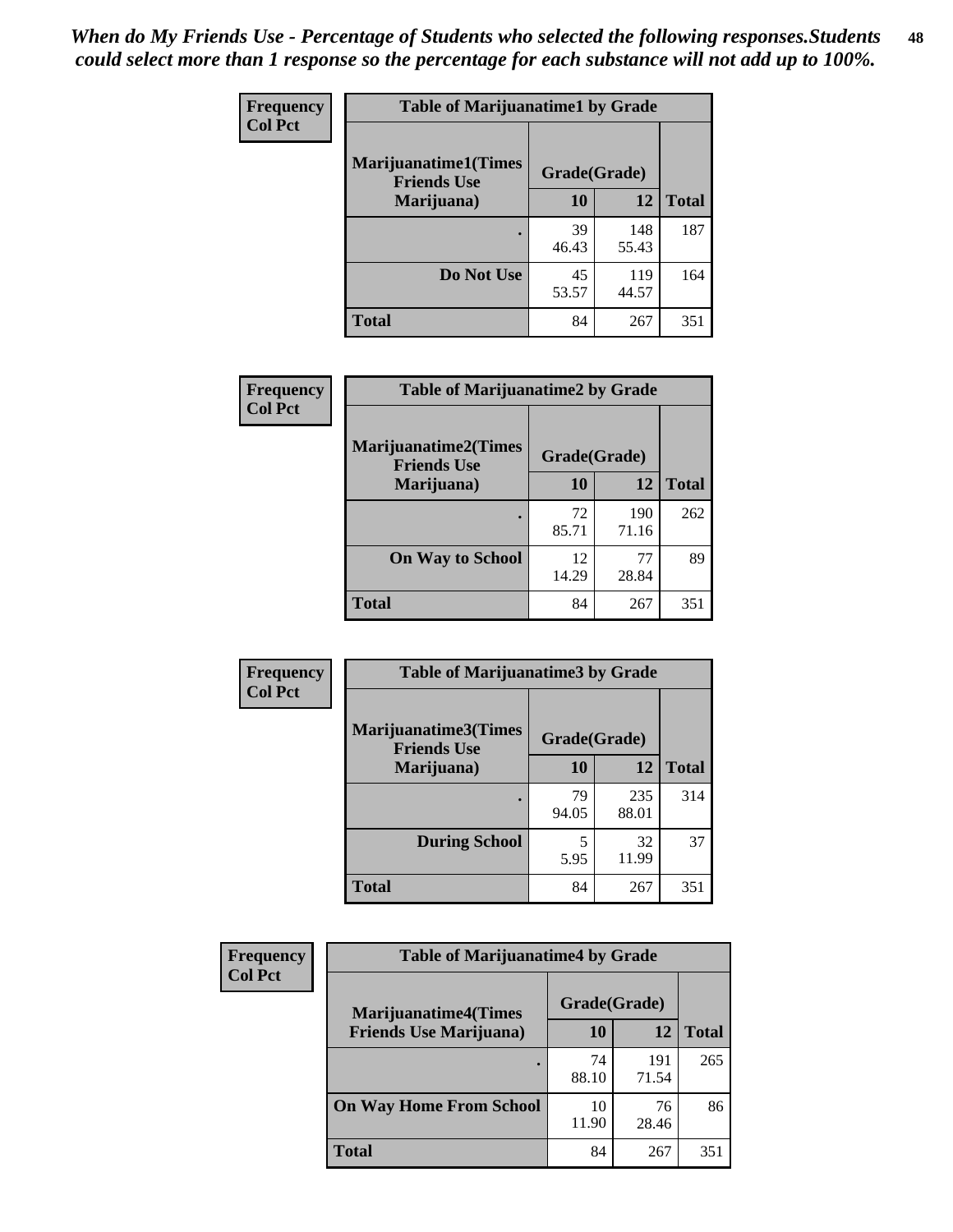| Frequency      | <b>Table of Marijuanatime5 by Grade</b>            |              |              |              |  |
|----------------|----------------------------------------------------|--------------|--------------|--------------|--|
| <b>Col Pct</b> | <b>Marijuanatime5</b> (Times<br><b>Friends Use</b> | Grade(Grade) |              |              |  |
|                | Marijuana)                                         | 10           | 12           | <b>Total</b> |  |
|                |                                                    | 63<br>75.00  | 155<br>58.05 | 218          |  |
|                | Weeknights                                         | 21<br>25.00  | 112<br>41.95 | 133          |  |
|                | <b>Total</b>                                       | 84           | 267          | 351          |  |

| Frequency      | <b>Table of Marijuanatime6 by Grade</b>           |              |              |              |
|----------------|---------------------------------------------------|--------------|--------------|--------------|
| <b>Col Pct</b> | <b>Marijuanatime6(Times</b><br><b>Friends Use</b> | Grade(Grade) |              |              |
|                | Marijuana)                                        | 10           | 12           | <b>Total</b> |
|                |                                                   | 43<br>51.19  | 116<br>43.45 | 159          |
|                | Weekends                                          | 41<br>48.81  | 151<br>56.55 | 192          |
|                | <b>Total</b>                                      | 84           | 267          | 351          |

| <b>Frequency</b> | <b>Table of Otherdrugtime1 by Grade</b>                 |              |              |              |
|------------------|---------------------------------------------------------|--------------|--------------|--------------|
| <b>Col Pct</b>   | <b>Otherdrugtime1(Times</b><br><b>Friends Use Other</b> | Grade(Grade) |              |              |
|                  | <b>Illegal Drugs</b> )                                  | 10           | 12           | <b>Total</b> |
|                  |                                                         | 11<br>13.10  | 75<br>28.09  | 86           |
|                  | Do Not Use                                              | 73<br>86.90  | 192<br>71.91 | 265          |
|                  | <b>Total</b>                                            | 84           | 267          | 351          |

| Frequency      | <b>Table of Otherdrugtime2 by Grade</b>                 |                                  |              |              |  |  |
|----------------|---------------------------------------------------------|----------------------------------|--------------|--------------|--|--|
| <b>Col Pct</b> | <b>Otherdrugtime2(Times</b><br><b>Friends Use Other</b> | Grade(Grade)                     |              |              |  |  |
|                | <b>Illegal Drugs</b> )                                  | 10                               | 12           | <b>Total</b> |  |  |
|                |                                                         | 82<br>97.62                      | 233<br>87.27 | 315          |  |  |
|                | <b>On Way to School</b>                                 | $\overline{\mathcal{L}}$<br>2.38 | 34<br>12.73  | 36           |  |  |
|                | Total                                                   | 84                               | 267          | 351          |  |  |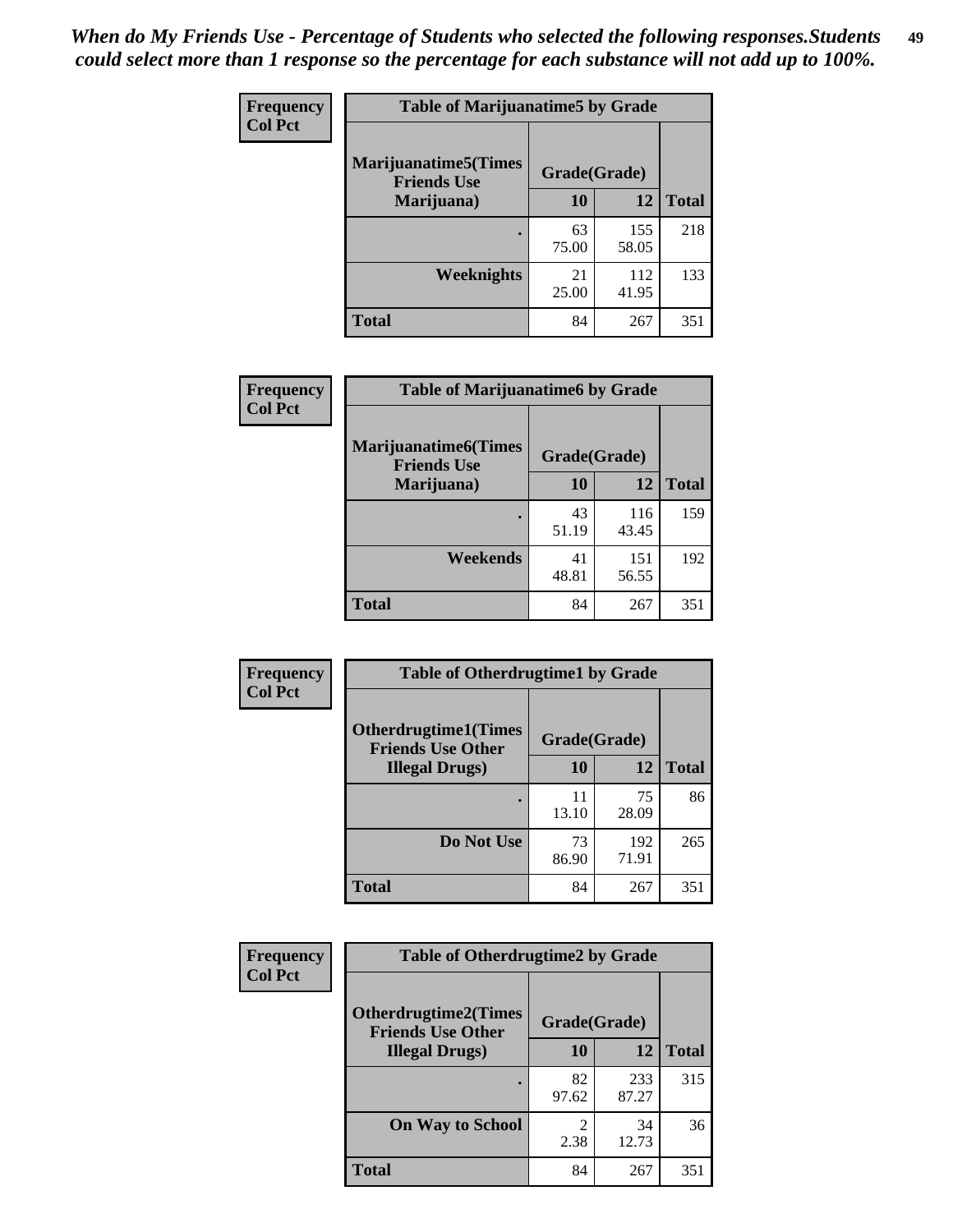| <b>Frequency</b><br><b>Col Pct</b> | <b>Table of Otherdrugtime3 by Grade</b>                 |                        |              |              |  |  |
|------------------------------------|---------------------------------------------------------|------------------------|--------------|--------------|--|--|
|                                    | <b>Otherdrugtime3(Times</b><br><b>Friends Use Other</b> | Grade(Grade)           |              |              |  |  |
|                                    | <b>Illegal Drugs</b> )                                  | 10                     | 12           | <b>Total</b> |  |  |
|                                    |                                                         | 82<br>97.62            | 238<br>89.14 | 320          |  |  |
|                                    | <b>During School</b>                                    | $\overline{2}$<br>2.38 | 29<br>10.86  | 31           |  |  |
|                                    | <b>Total</b>                                            | 84                     | 267          | 351          |  |  |

| <b>Frequency</b> | <b>Table of Otherdrugtime4 by Grade</b>                         |              |              |              |  |
|------------------|-----------------------------------------------------------------|--------------|--------------|--------------|--|
| <b>Col Pct</b>   | <b>Otherdrugtime4(Times</b><br><b>Friends Use Other Illegal</b> | Grade(Grade) |              |              |  |
|                  | Drugs)                                                          | 10           | 12           | <b>Total</b> |  |
|                  | $\bullet$                                                       | 81<br>96.43  | 230<br>86.14 | 311          |  |
|                  | <b>On Way Home From School</b>                                  | 3<br>3.57    | 37<br>13.86  | 40           |  |
|                  | <b>Total</b>                                                    | 84           | 267          | 351          |  |

| <b>Frequency</b><br><b>Col Pct</b> | <b>Table of Otherdrugtime5 by Grade</b>                  |              |              |              |  |  |
|------------------------------------|----------------------------------------------------------|--------------|--------------|--------------|--|--|
|                                    | <b>Otherdrugtime5</b> (Times<br><b>Friends Use Other</b> | Grade(Grade) |              |              |  |  |
|                                    | <b>Illegal Drugs</b> )                                   | 10           | 12           | <b>Total</b> |  |  |
|                                    |                                                          | 80<br>95.24  | 208<br>77.90 | 288          |  |  |
|                                    | Weeknights                                               | 4<br>4.76    | 59<br>22.10  | 63           |  |  |
|                                    | Total                                                    | 84           | 267          | 351          |  |  |

| Frequency      | <b>Table of Otherdrugtime6 by Grade</b>                 |              |              |              |  |  |
|----------------|---------------------------------------------------------|--------------|--------------|--------------|--|--|
| <b>Col Pct</b> | <b>Otherdrugtime6(Times</b><br><b>Friends Use Other</b> | Grade(Grade) |              |              |  |  |
|                | <b>Illegal Drugs</b> )                                  | 10           | 12           | <b>Total</b> |  |  |
|                |                                                         | 70<br>83.33  | 192<br>71.91 | 262          |  |  |
|                | Weekends                                                | 14<br>16.67  | 75<br>28.09  | 89           |  |  |
|                | Total                                                   | 84           | 267          | 351          |  |  |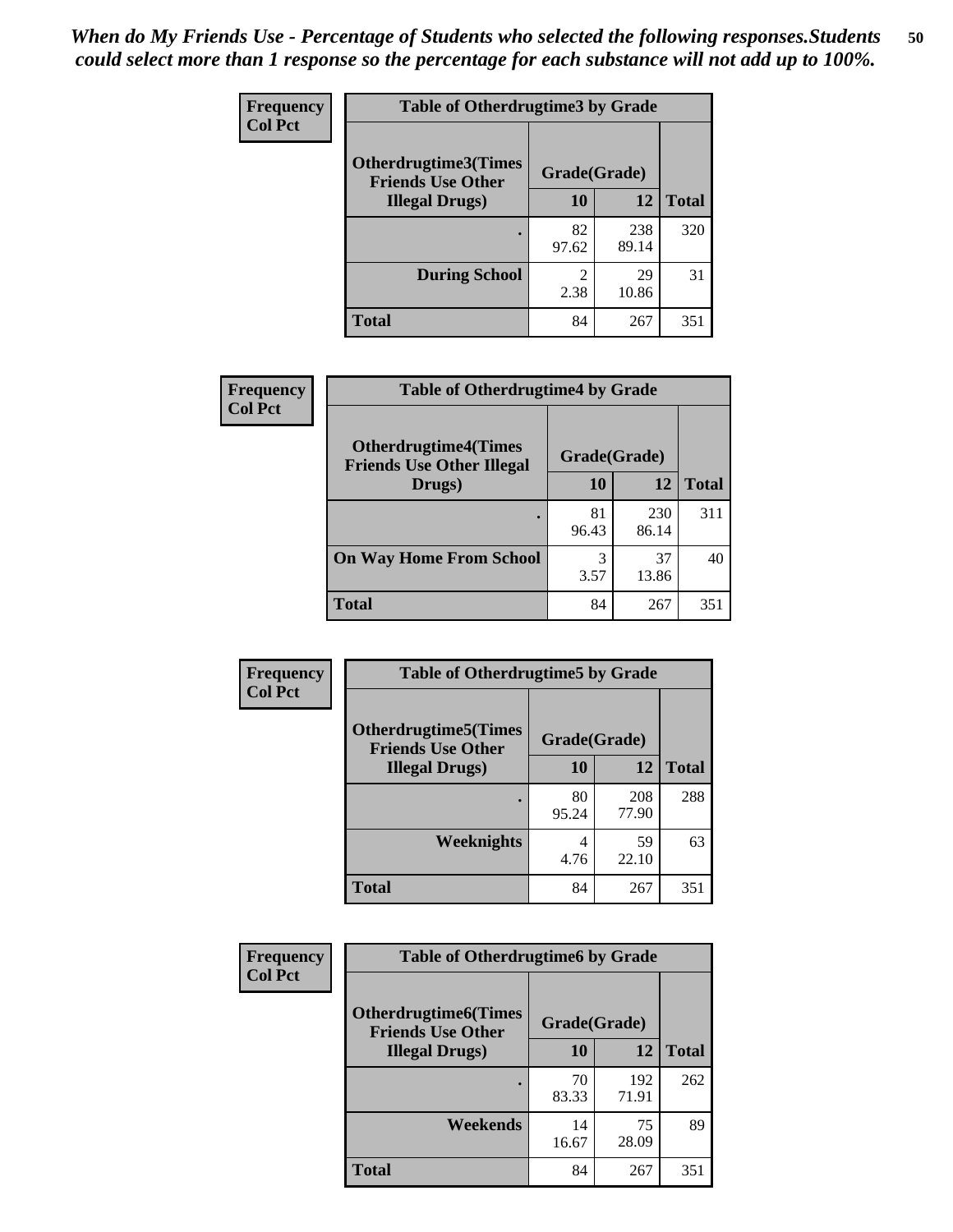| Frequency      | <b>Table of Educationalcohol by Grade</b>                                                                  |              |              |              |  |
|----------------|------------------------------------------------------------------------------------------------------------|--------------|--------------|--------------|--|
| <b>Col Pct</b> | Educationalcohol(I<br>have been taught<br>about alcohol,<br>tobacco,<br>and other drugs<br>within the last | Grade(Grade) |              |              |  |
|                | year at school)                                                                                            | 10           | 12           | <b>Total</b> |  |
|                | <b>Yes</b>                                                                                                 | 79<br>94.05  | 168<br>62.92 | 247          |  |
|                | N <sub>0</sub>                                                                                             | 5<br>5.95    | 99<br>37.08  | 104          |  |
|                | <b>Total</b>                                                                                               | 84           | 267          | 351          |  |

| Frequency      | <b>Table of Eversmoked by Grade</b>         |             |              |              |  |  |
|----------------|---------------------------------------------|-------------|--------------|--------------|--|--|
| <b>Col Pct</b> | Eversmoked(I<br>Grade(Grade)<br>have smoked |             |              |              |  |  |
|                | a cigarette)                                | 10          | 12           | <b>Total</b> |  |  |
|                | <b>Yes</b>                                  | 20<br>23.81 | 104<br>38.95 | 124          |  |  |
|                | N <sub>0</sub>                              | 64<br>76.19 | 163<br>61.05 | 227          |  |  |
|                | <b>Total</b>                                | 84          | 267          | 351          |  |  |

| Frequency<br><b>Col Pct</b> | <b>Table of Drovedrinking by Grade</b>                                                                              |                          |              |              |  |  |
|-----------------------------|---------------------------------------------------------------------------------------------------------------------|--------------------------|--------------|--------------|--|--|
|                             | Drovedrinking(In<br>the past 30 days I<br>have driven a car<br>or other vehicle<br>while I was<br>drinking alcohol) | Grade(Grade)<br>10<br>12 |              | <b>Total</b> |  |  |
|                             | Yes                                                                                                                 | 0<br>0.00                | 21<br>7.87   | 21           |  |  |
|                             | N <sub>0</sub>                                                                                                      | 84<br>100.00             | 246<br>92.13 | 330          |  |  |
|                             | <b>Total</b>                                                                                                        | 84                       | 267          | 351          |  |  |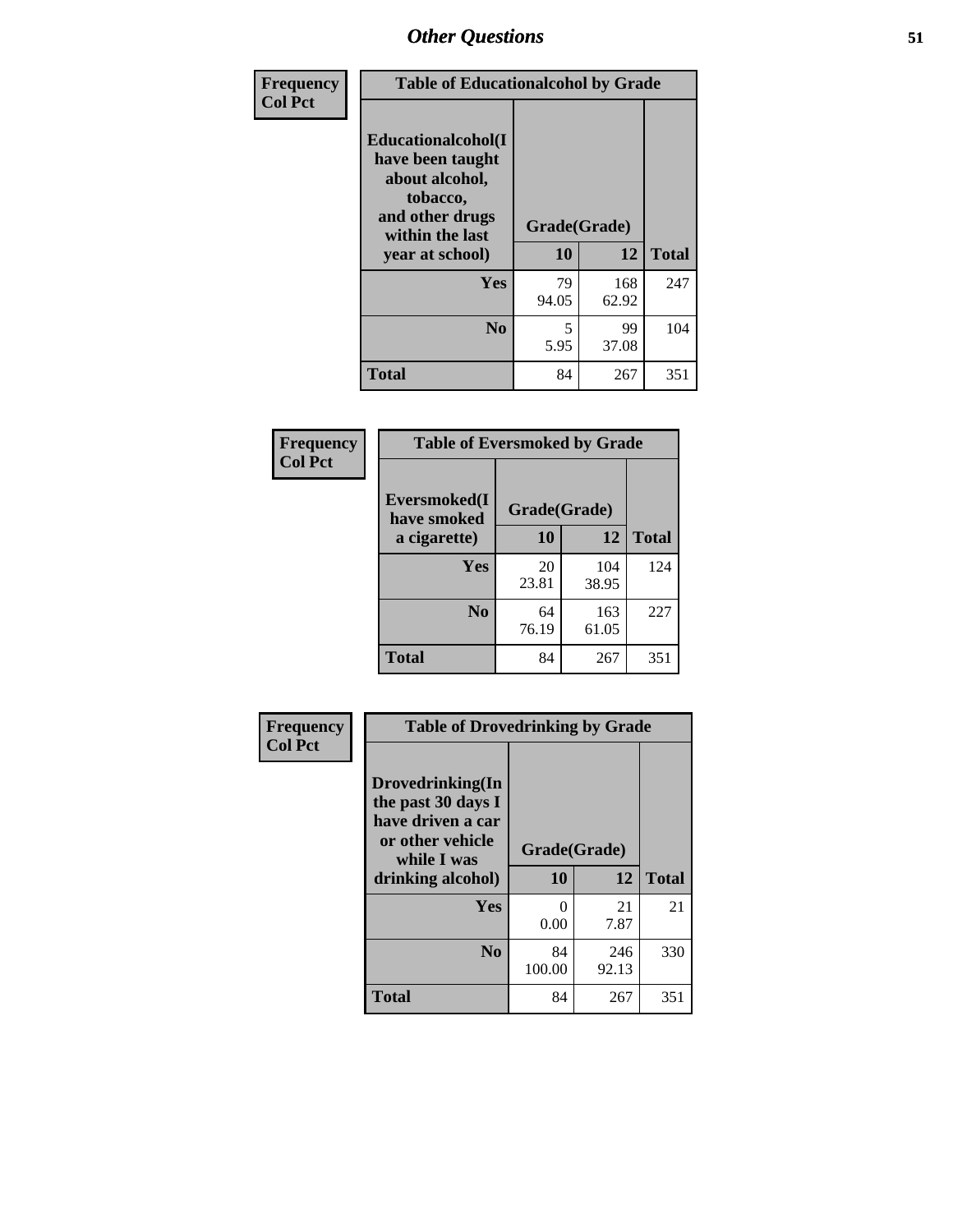| Frequency<br><b>Col Pct</b> | <b>Table of Rodedrinking by Grade</b>                                                                                  |                          |              |              |  |  |
|-----------------------------|------------------------------------------------------------------------------------------------------------------------|--------------------------|--------------|--------------|--|--|
|                             | Rodedrinking(In<br>the past 30 days<br>I have ridden in<br>a car with a<br>driver who had<br>been drinking<br>alcohol) | Grade(Grade)<br>10<br>12 |              | <b>Total</b> |  |  |
|                             | Yes                                                                                                                    | 10<br>11.90              | 47<br>17.60  | 57           |  |  |
|                             | N <sub>0</sub>                                                                                                         | 74<br>88.10              | 220<br>82.40 | 294          |  |  |
|                             | <b>Total</b>                                                                                                           | 84                       | 267          | 351          |  |  |

### **Frequency Col Pct**

| <b>Table of Drugsschool by Grade</b>                                                                                      |              |              |              |  |  |  |
|---------------------------------------------------------------------------------------------------------------------------|--------------|--------------|--------------|--|--|--|
| <b>Drugsschool</b> (During<br>the past 12 months,<br>I have been offered,<br>sold,<br>or given illegal<br>drugs on school | Grade(Grade) |              |              |  |  |  |
| property)                                                                                                                 | 10           | 12           | <b>Total</b> |  |  |  |
| Yes                                                                                                                       | 16<br>19.05  | 56<br>20.97  | 72           |  |  |  |
|                                                                                                                           |              |              |              |  |  |  |
| N <sub>0</sub>                                                                                                            | 68<br>80.95  | 211<br>79.03 | 279          |  |  |  |

| Frequency      | <b>Table of Helpbullied by Grade</b>                                   |                    |              |              |  |  |  |
|----------------|------------------------------------------------------------------------|--------------------|--------------|--------------|--|--|--|
| <b>Col Pct</b> | $Helpb$ ullied $(I$<br>would help<br>someone who was<br>being bullied) | Grade(Grade)<br>10 | 12           | <b>Total</b> |  |  |  |
|                | <b>Strongly Agree</b>                                                  | 41<br>48.81        | 142<br>53.18 | 183          |  |  |  |
|                | <b>Somewhat Agree</b>                                                  | 33<br>39.29        | 98<br>36.70  | 131          |  |  |  |
|                | <b>Somewhat Disagree</b>                                               | 6<br>7.14          | 23<br>8.61   | 29           |  |  |  |
|                | <b>Strongly Disagree</b>                                               | 4<br>4.76          | 4<br>1.50    | 8            |  |  |  |
|                | <b>Total</b>                                                           | 84                 | 267          | 351          |  |  |  |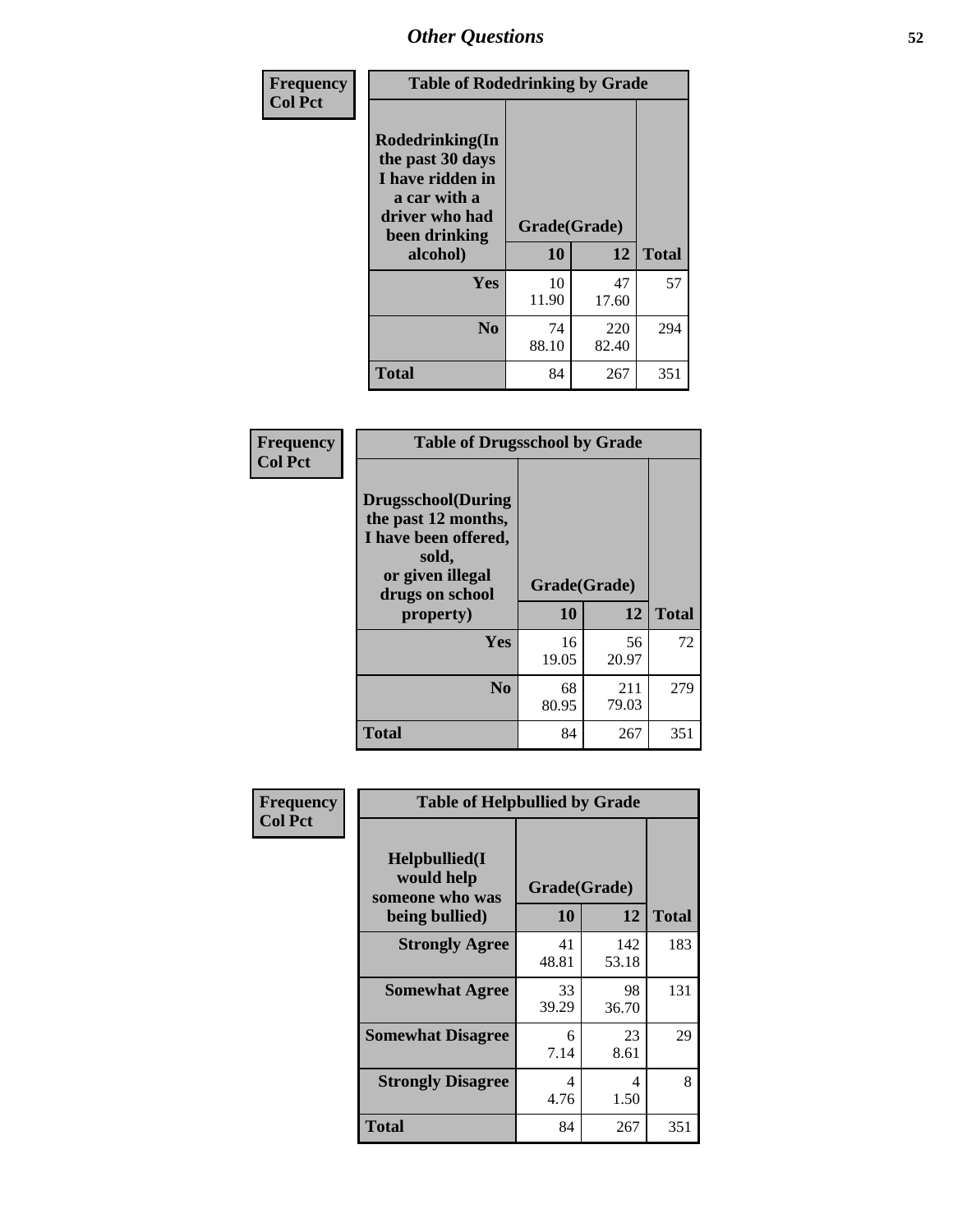*Other Questions* **53**

| <b>Frequency</b> | <b>Table of Grade by Bingedrinking</b> |                            |                                                                             |                     |                             |                        |                   |              |
|------------------|----------------------------------------|----------------------------|-----------------------------------------------------------------------------|---------------------|-----------------------------|------------------------|-------------------|--------------|
| <b>Row Pct</b>   |                                        |                            | Bingedrinking(I have drunk five or<br>more drinks of alcohol at one sitting |                     | during the last 30 days)    |                        |                   |              |
|                  | Grade(Grade)                           | $\mathbf 0$<br><b>Days</b> | $1$ or<br>2<br>days                                                         | $3$ to<br>5<br>days | $6 \text{ to}$<br>9<br>days | 10<br>to<br>19<br>days | All<br>30<br>days | <b>Total</b> |
|                  | 10                                     | 78<br>92.86                | 0<br>0.00                                                                   | 4<br>4.76           | 2<br>2.38                   | $\Omega$<br>0.00       | $\Omega$<br>0.00  | 84           |
|                  | 12                                     | 224<br>83.90               | 17<br>6.37                                                                  | 13<br>4.87          | 4<br>1.50                   | 7<br>2.62              | 2<br>0.75         | 267          |
|                  | <b>Total</b>                           | 302                        | 17                                                                          | 17                  | 6                           | 7                      | $\overline{2}$    | 351          |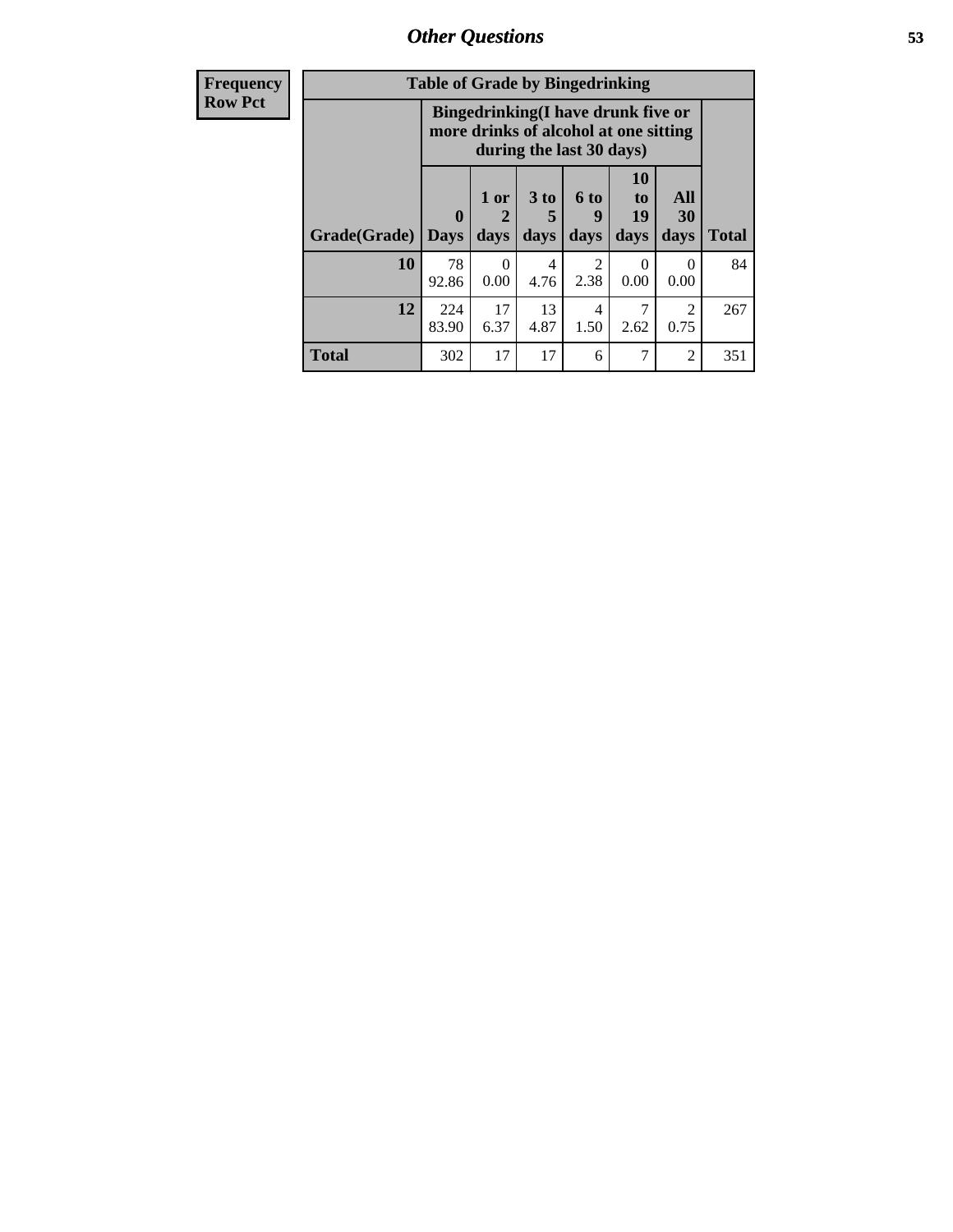## *Nutrition* **54**

| <b>Frequency</b><br>Row Pct |
|-----------------------------|
|                             |

| <b>Table of Grade by Dairy</b> |                          |                                                                 |                                    |                                    |              |  |
|--------------------------------|--------------------------|-----------------------------------------------------------------|------------------------------------|------------------------------------|--------------|--|
|                                |                          | Dairy (I eat at least 3 servings of dairy<br>products each day) |                                    |                                    |              |  |
| Grade(Grade)                   | <b>Strongly</b><br>Agree | Somewhat<br>Agree                                               | <b>Somewhat</b><br><b>Disagree</b> | <b>Strongly</b><br><b>Disagree</b> | <b>Total</b> |  |
| 10                             | 19<br>22.62              | 34<br>40.48                                                     | 20<br>23.81                        | 11<br>13.10                        | 84           |  |
| 12                             | 59<br>22.10              | 94<br>35.21                                                     | 67<br>25.09                        | 47<br>17.60                        | 267          |  |
| <b>Total</b>                   | 78                       | 128                                                             | 87                                 | 58                                 | 351          |  |

| <b>Frequency</b> |  |
|------------------|--|
| <b>Row Pct</b>   |  |

| <b>Table of Grade by Fruitveg</b> |                          |                                                                          |                             |                                    |              |  |
|-----------------------------------|--------------------------|--------------------------------------------------------------------------|-----------------------------|------------------------------------|--------------|--|
|                                   |                          | Fruitveg(I eat at least 5 servings of fruits<br>and vegetables each day) |                             |                                    |              |  |
| Grade(Grade)                      | <b>Strongly</b><br>Agree | Somewhat  <br>Agree                                                      | <b>Somewhat</b><br>Disagree | <b>Strongly</b><br><b>Disagree</b> | <b>Total</b> |  |
| 10                                | 9<br>10.71               | 21<br>25.00                                                              | 32<br>38.10                 | 22<br>26.19                        | 84           |  |
| 12                                | 16<br>5.99               | 95<br>35.58                                                              | 89<br>33.33                 | 67<br>25.09                        | 267          |  |
| <b>Total</b>                      | 25                       | 116                                                                      | 121                         | 89                                 | 351          |  |

| <b>Frequency</b> | <b>Table of Grade by Cafeteriahealthy</b> |                          |                                                                       |                 |                                    |              |
|------------------|-------------------------------------------|--------------------------|-----------------------------------------------------------------------|-----------------|------------------------------------|--------------|
| <b>Row Pct</b>   |                                           |                          | Cafeteriahealthy (School meals in my<br>school cafeteria are healthy) |                 |                                    |              |
|                  | Grade(Grade)                              | <b>Strongly</b><br>Agree | Somewhat Somewhat<br>Agree                                            | <b>Disagree</b> | <b>Strongly</b><br><b>Disagree</b> | <b>Total</b> |
|                  | 10                                        | 8.33                     | 37<br>44.05                                                           | 24<br>28.57     | 16<br>19.05                        | 84           |
|                  | 12                                        | 26<br>9.74               | 83<br>31.09                                                           | 66<br>24.72     | 92<br>34.46                        | 267          |
|                  | Total                                     | 33                       | 120                                                                   | 90              | 108                                | 351          |

| <b>Frequency</b> |
|------------------|
| <b>Row Pct</b>   |

| <b>Table of Grade by Cafeterianutrition</b> |                          |                                                                                           |                             |                                    |              |  |
|---------------------------------------------|--------------------------|-------------------------------------------------------------------------------------------|-----------------------------|------------------------------------|--------------|--|
|                                             |                          | <b>Cafeterianutrition</b> (Facts about nutrition<br>are available in my school cafeteria) |                             |                                    |              |  |
| Grade(Grade)                                | <b>Strongly</b><br>Agree | Somewhat  <br>Agree                                                                       | <b>Somewhat</b><br>Disagree | <b>Strongly</b><br><b>Disagree</b> | <b>Total</b> |  |
| 10                                          | 18<br>21.43              | 23<br>27.38                                                                               | 23<br>27.38                 | 20<br>23.81                        | 84           |  |
| 12                                          | 49<br>18.35              | 90<br>33.71                                                                               | 63<br>23.60                 | 65<br>24.34                        | 267          |  |
| <b>Total</b>                                | 67                       | 113                                                                                       | 86                          | 85                                 | 351          |  |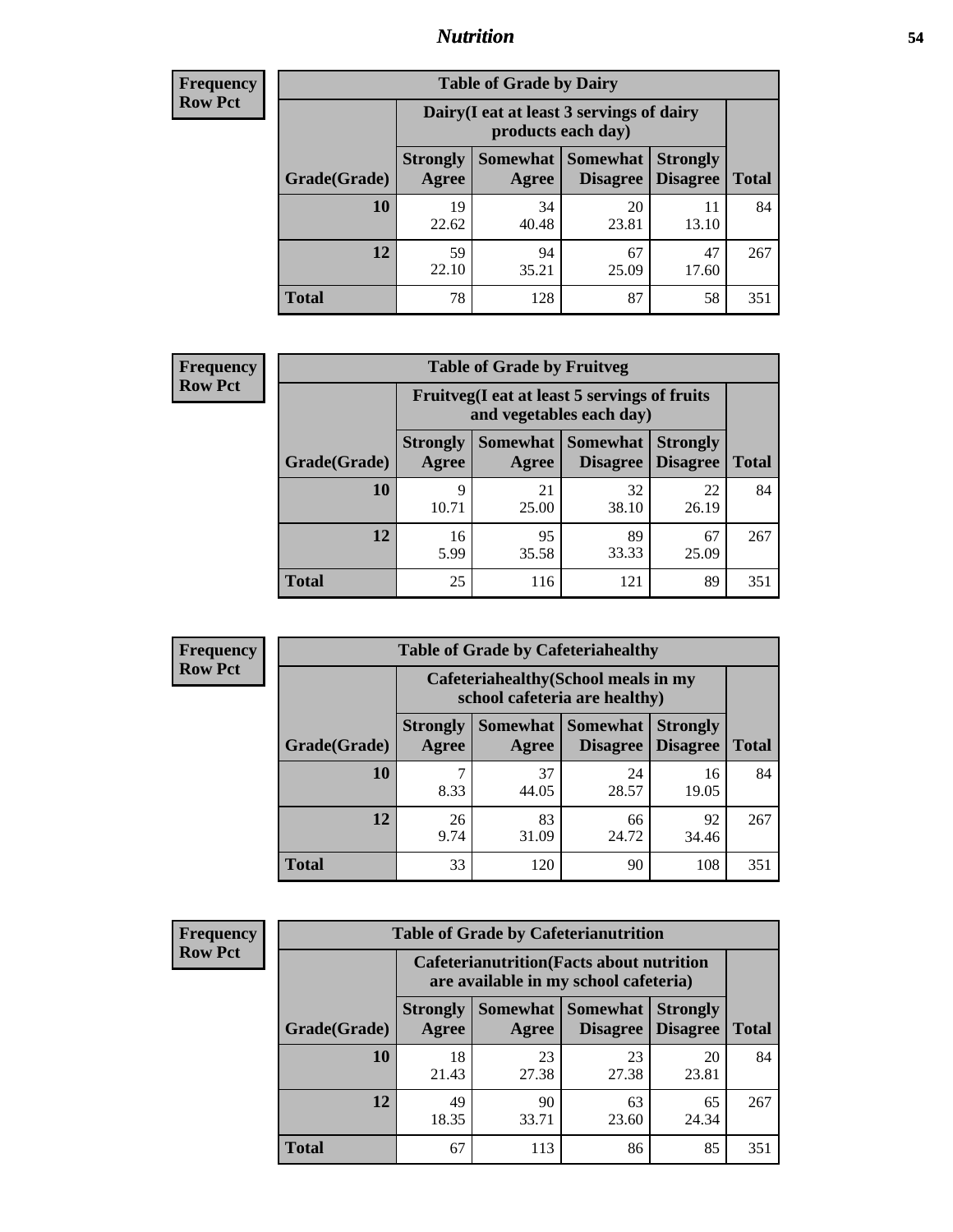## *Nutrition* **55**

| Frequency |
|-----------|
| Row Pct   |

| <b>Table of Grade by Schoollunch</b> |                          |                                                                 |                               |                                    |              |  |
|--------------------------------------|--------------------------|-----------------------------------------------------------------|-------------------------------|------------------------------------|--------------|--|
|                                      |                          | Schoollunch(I eat school lunch three or<br>more times per week) |                               |                                    |              |  |
| Grade(Grade)                         | <b>Strongly</b><br>Agree | Agree                                                           | Somewhat Somewhat<br>Disagree | <b>Strongly</b><br><b>Disagree</b> | <b>Total</b> |  |
| 10                                   | 43<br>51.19              | 14<br>16.67                                                     | 4<br>4.76                     | 23<br>27.38                        | 84           |  |
| 12                                   | 128<br>47.94             | 52<br>19.48                                                     | 21<br>7.87                    | 66<br>24.72                        | 267          |  |
| <b>Total</b>                         | 171                      | 66                                                              | 25                            | 89                                 | 351          |  |

| <b>Frequency</b> |  |
|------------------|--|
| <b>Row Pct</b>   |  |

| <b>Table of Grade by Foodchoices</b> |                          |                                                                            |                     |                                        |              |  |
|--------------------------------------|--------------------------|----------------------------------------------------------------------------|---------------------|----------------------------------------|--------------|--|
|                                      |                          | <b>Foodchoices</b> (I make healthy food choices in<br>my school cafeteria) |                     |                                        |              |  |
| Grade(Grade)                         | <b>Strongly</b><br>Agree | Agree                                                                      | Somewhat   Somewhat | <b>Strongly</b><br>Disagree   Disagree | <b>Total</b> |  |
| 10                                   | 11<br>13.10              | 30<br>35.71                                                                | 18<br>21.43         | 25<br>29.76                            | 84           |  |
| 12                                   | 42<br>15.73              | 80<br>29.96                                                                | 69<br>25.84         | 76<br>28.46                            | 267          |  |
| <b>Total</b>                         | 53                       | 110                                                                        | 87                  | 101                                    | 351          |  |

| <b>Frequency</b> |
|------------------|
| <b>Row Pct</b>   |

| <b>Table of Grade by Wholewheat</b> |                          |                                                                                                             |                                        |                                    |              |  |
|-------------------------------------|--------------------------|-------------------------------------------------------------------------------------------------------------|----------------------------------------|------------------------------------|--------------|--|
|                                     |                          | Wholewheat (There are whole wheat and<br>multigrain breads and cereals available in<br>my school cafeteria) |                                        |                                    |              |  |
| Grade(Grade)                        | <b>Strongly</b><br>Agree | Agree                                                                                                       | Somewhat   Somewhat<br><b>Disagree</b> | <b>Strongly</b><br><b>Disagree</b> | <b>Total</b> |  |
| 10                                  | 27<br>32.14              | 25<br>29.76                                                                                                 | 21<br>25.00                            | 11<br>13.10                        | 84           |  |
| 12                                  | 63<br>23.60              | 101<br>37.83                                                                                                | 51<br>19.10                            | 52<br>19.48                        | 267          |  |
| <b>Total</b>                        | 90                       | 126                                                                                                         | 72                                     | 63                                 | 351          |  |

٦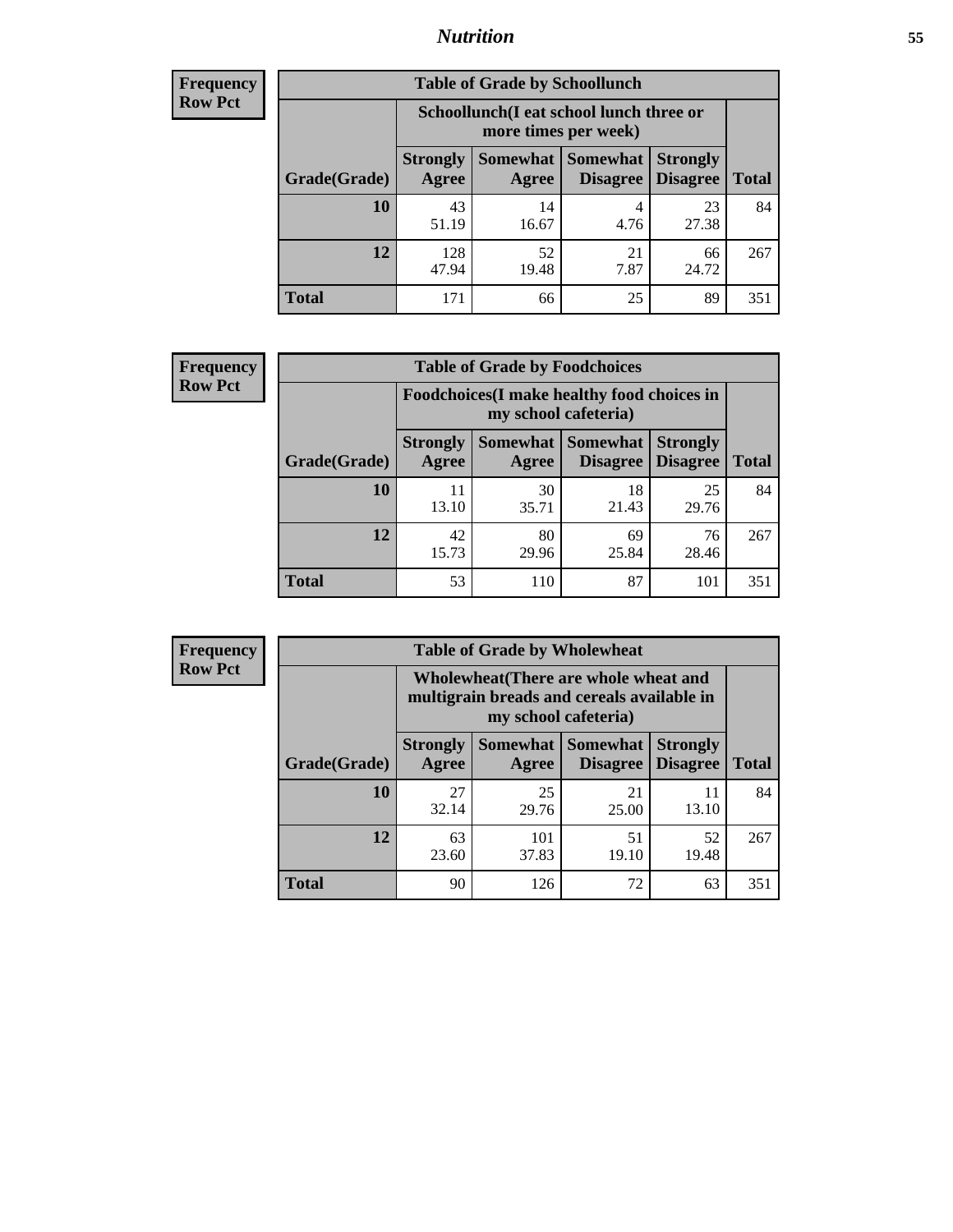## *Nutrition* **56**

**Frequency Row Pct**

| <b>Table of Grade by Healthyvending</b> |                                                                                                                                               |                          |                                    |                                    |              |  |  |
|-----------------------------------------|-----------------------------------------------------------------------------------------------------------------------------------------------|--------------------------|------------------------------------|------------------------------------|--------------|--|--|
|                                         | Healthyvending (If only healthy snacks and<br>beverages were available in the vending<br>machines during the school day,<br>I would buy them) |                          |                                    |                                    |              |  |  |
| Grade(Grade)                            | <b>Strongly</b><br>Agree                                                                                                                      | <b>Somewhat</b><br>Agree | <b>Somewhat</b><br><b>Disagree</b> | <b>Strongly</b><br><b>Disagree</b> | <b>Total</b> |  |  |
| 10                                      | 15<br>17.86                                                                                                                                   | 32<br>38.10              | 16<br>19.05                        | 21<br>25.00                        | 84           |  |  |
| 12                                      | 87<br>32.58                                                                                                                                   | 70<br>26.22              | 58<br>21.72                        | 52<br>19.48                        | 267          |  |  |
| <b>Total</b>                            | 102                                                                                                                                           | 102                      | 74                                 | 73                                 | 351          |  |  |

**Frequency Row Pct**

| <b>Table of Grade by Schoolbreakfast</b> |                                                                                                                                        |                     |                                    |                                    |              |  |  |
|------------------------------------------|----------------------------------------------------------------------------------------------------------------------------------------|---------------------|------------------------------------|------------------------------------|--------------|--|--|
|                                          | Schoolbreakfast(If breakfast were<br>available at school,<br>but outside the cafeteria,<br>I would eat breakfast at school more often) |                     |                                    |                                    |              |  |  |
| Grade(Grade)                             | <b>Strongly</b><br>Agree                                                                                                               | Somewhat  <br>Agree | <b>Somewhat</b><br><b>Disagree</b> | <b>Strongly</b><br><b>Disagree</b> | <b>Total</b> |  |  |
| 10                                       | 29<br>34.52                                                                                                                            | 25<br>29.76         | 17<br>20.24                        | 13<br>15.48                        | 84           |  |  |
| 12                                       | 99<br>37.08                                                                                                                            | 83<br>31.09         | 42<br>15.73                        | 43<br>16.10                        | 267          |  |  |
| <b>Total</b>                             | 128                                                                                                                                    | 108                 | 59                                 | 56                                 | 351          |  |  |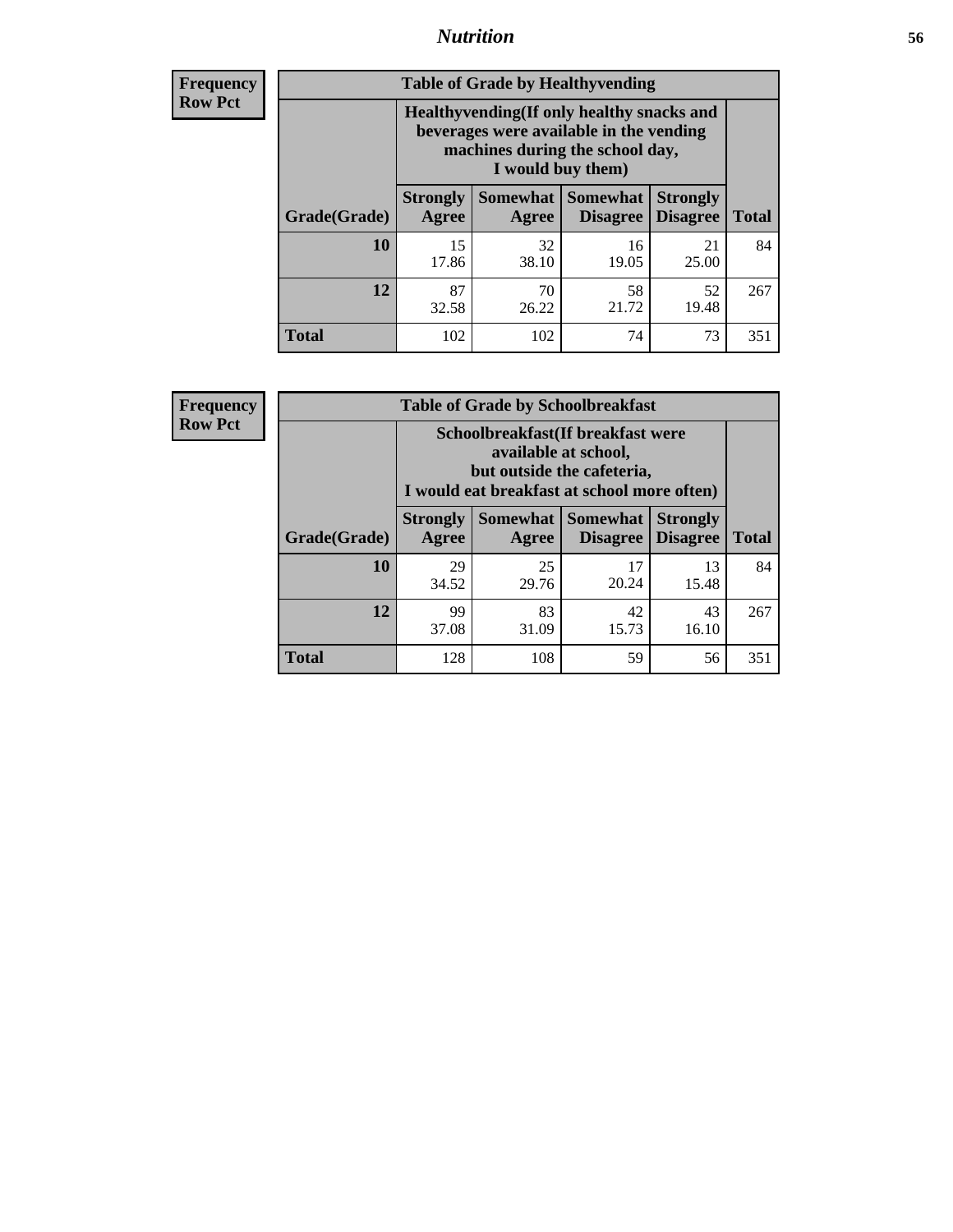| Frequency<br><b>Col Pct</b> | <b>Table of Educationaids by Grade</b>                                                                    |                    |              |              |
|-----------------------------|-----------------------------------------------------------------------------------------------------------|--------------------|--------------|--------------|
|                             | <b>Educationaids</b> (I<br>have been<br>taught about<br><b>HIV/AIDS</b> at<br>school in the<br>past year) | Grade(Grade)<br>10 | 12           | <b>Total</b> |
|                             | Yes                                                                                                       | 80<br>95.24        | 188<br>70.41 | 268          |
|                             | N <sub>0</sub>                                                                                            | 4<br>4.76          | 79<br>29.59  | 83           |
|                             | <b>Total</b>                                                                                              | 84                 | 267          | 351          |

| <b>Frequency</b> | <b>Table of Educationcharacter by Grade</b>                                                                     |              |              |              |
|------------------|-----------------------------------------------------------------------------------------------------------------|--------------|--------------|--------------|
| <b>Col Pct</b>   | <b>Educationcharacter</b> (I<br>have been taught<br>about character<br>education in the past<br>year at school) | Grade(Grade) |              |              |
|                  |                                                                                                                 | 10           | 12           | <b>Total</b> |
|                  | <b>Yes</b>                                                                                                      | 75<br>89.29  | 205<br>76.78 | 280          |
|                  | N <sub>0</sub>                                                                                                  | 9<br>10.71   | 62<br>23.22  | 71           |
|                  | <b>Total</b>                                                                                                    | 84           | 267          | 351          |

| Frequency | <b>Table of Gradcoach1 by Grade</b>              |              |              |              |
|-----------|--------------------------------------------------|--------------|--------------|--------------|
| Col Pct   | Gradcoach1(I<br>know who my<br><b>Graduation</b> | Grade(Grade) |              |              |
|           | Coach is)                                        | 10           | 12           | <b>Total</b> |
|           | <b>Yes</b>                                       | 23<br>27.38  | 167<br>62.55 | 190          |
|           | N <sub>0</sub>                                   | 61<br>72.62  | 100<br>37.45 | 161          |
|           | <b>Total</b>                                     | 84           | 267          | 351          |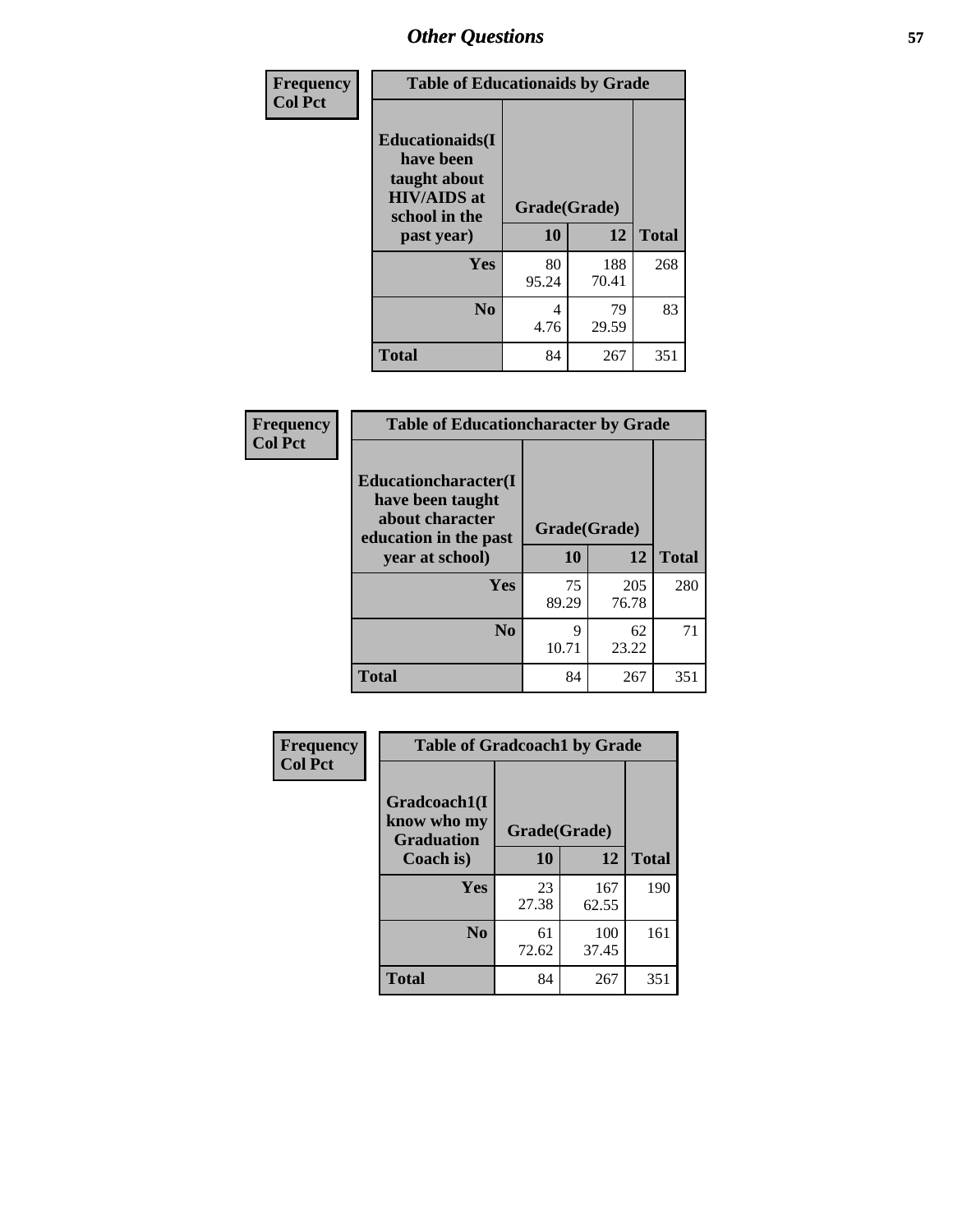| Frequency      | <b>Table of Gradcoach2 by Grade</b> |              |              |              |  |
|----------------|-------------------------------------|--------------|--------------|--------------|--|
| <b>Col Pct</b> |                                     |              |              |              |  |
|                | Gradcoach2(I<br>have                |              |              |              |  |
|                | contacted my<br><b>Graduation</b>   | Grade(Grade) |              |              |  |
|                | Coach)                              | 10           | 12           | <b>Total</b> |  |
|                | Yes                                 | 7<br>8.33    | 106<br>39.70 | 113          |  |
|                | N <sub>0</sub>                      | 77<br>91.67  | 161<br>60.30 | 238          |  |
|                | <b>Total</b>                        | 84           | 267          | 351          |  |

| <b>Frequency</b><br><b>Col Pct</b> | <b>Table of Gradcoach3 by Grade</b>                                         |              |              |              |  |
|------------------------------------|-----------------------------------------------------------------------------|--------------|--------------|--------------|--|
|                                    | Gradcoach3(I<br>have received<br>assistance<br>from my<br><b>Graduation</b> | Grade(Grade) |              |              |  |
|                                    | Coach)                                                                      | 10           | 12           | <b>Total</b> |  |
|                                    | Yes                                                                         | 5<br>5.95    | 97<br>36.33  | 102          |  |
|                                    | N <sub>0</sub>                                                              | 21<br>25.00  | 52<br>19.48  | 73           |  |
|                                    | Don't know                                                                  | 58<br>69.05  | 118<br>44.19 | 176          |  |
|                                    | <b>Total</b>                                                                | 84           | 267          | 351          |  |

| Frequency<br><b>Col Pct</b> | <b>Table of Selfharm by Grade</b>                                                                                                                                          |              |              |              |  |
|-----------------------------|----------------------------------------------------------------------------------------------------------------------------------------------------------------------------|--------------|--------------|--------------|--|
|                             | <b>Selfharm</b> (During<br>the past 12<br>months,<br>I harmed myself<br>on purpose<br><b>Suicideconsider</b><br>During the past<br>12 months,<br>I seriously<br>considered | Grade(Grade) |              |              |  |
|                             | suicide)                                                                                                                                                                   | 10           | 12           | <b>Total</b> |  |
|                             | Yes                                                                                                                                                                        | 5<br>5.95    | 12<br>4.49   | 17           |  |
|                             | N <sub>0</sub>                                                                                                                                                             | 79<br>94.05  | 255<br>95.51 | 334          |  |
|                             | <b>Total</b>                                                                                                                                                               | 84           | 267          | 351          |  |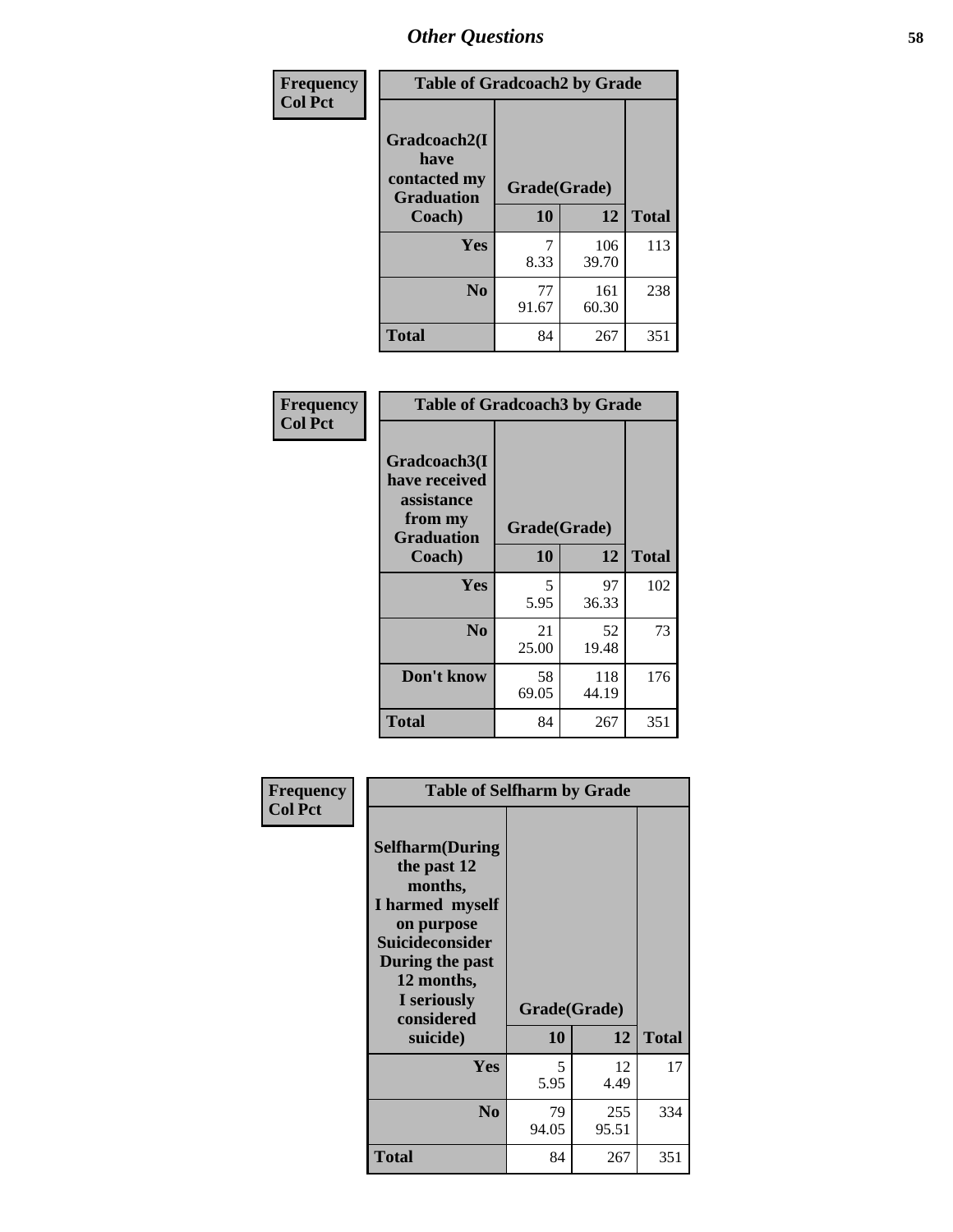| <b>Frequency</b> | <b>Table of Suicideconsider by Grade</b> |              |              |              |
|------------------|------------------------------------------|--------------|--------------|--------------|
| <b>Col Pct</b>   |                                          | Grade(Grade) |              |              |
|                  | <b>Suicideconsider</b>                   | <b>10</b>    | 12           | <b>Total</b> |
|                  | <b>Yes</b>                               | q<br>10.71   | 25<br>9.36   | 34           |
|                  | N <sub>0</sub>                           | 75<br>89.29  | 242<br>90.64 | 317          |
|                  | <b>Total</b>                             | 84           | 267          | 351          |

| Frequency      | <b>Table of Suicideattempt by Grade</b>              |              |              |              |
|----------------|------------------------------------------------------|--------------|--------------|--------------|
| <b>Col Pct</b> | Suicideattempt(I<br>have attempted<br>suicide in the | Grade(Grade) |              |              |
|                | last year)                                           | 10           | 12           | <b>Total</b> |
|                | Yes                                                  | 4            | 8<br>3.00    | 12           |
|                |                                                      | 4.76         |              |              |
|                | $\bf No$                                             | 80<br>95.24  | 259<br>97.00 | 339          |
|                | <b>Total</b>                                         | 84           | 267          | 351          |

| Frequency      | <b>Table of Instantmessaged by Grade</b>                       |              |              |              |  |
|----------------|----------------------------------------------------------------|--------------|--------------|--------------|--|
| <b>Col Pct</b> | <b>Instantmessaged</b> (I<br>have instant<br>messaged people I | Grade(Grade) |              |              |  |
|                | do not even know)                                              | 10           | 12           | <b>Total</b> |  |
|                | Yes                                                            | 29<br>34.52  | 88<br>32.96  | 117          |  |
|                | N <sub>0</sub>                                                 | 55<br>65.48  | 179<br>67.04 | 234          |  |
|                | <b>Total</b>                                                   | 84           | 267          | 351          |  |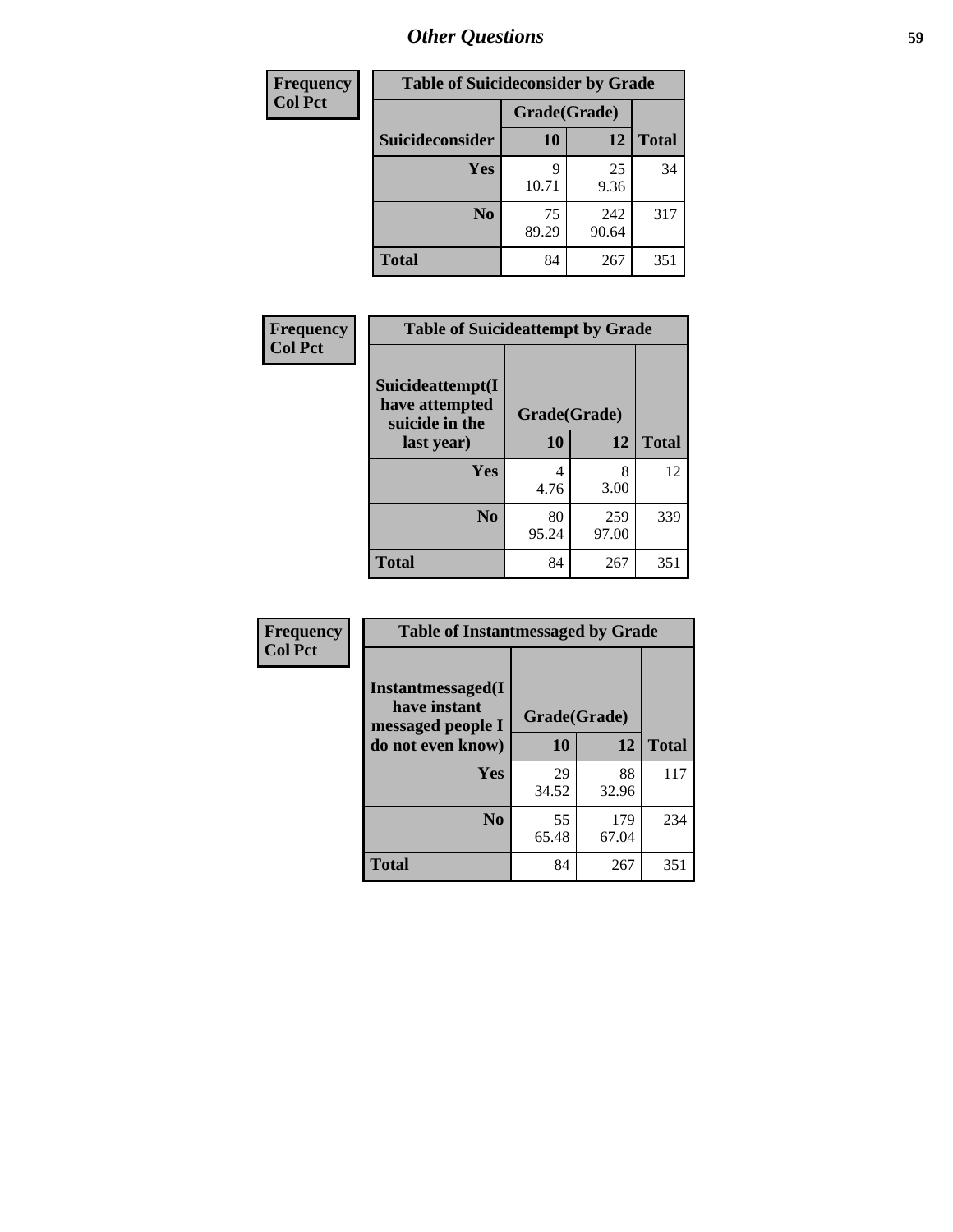| Frequency      | <b>Table of Getsalong by Grade</b>                          |                       |                        |                |  |  |  |
|----------------|-------------------------------------------------------------|-----------------------|------------------------|----------------|--|--|--|
| <b>Col Pct</b> | <b>Getsalong</b> (I get<br>along with other<br>students and | Grade(Grade)          |                        |                |  |  |  |
|                | adults)                                                     | 10                    | 12                     | <b>Total</b>   |  |  |  |
|                | <b>Strongly Agree</b>                                       | 43<br>51.19           | 143<br>53.56           | 186            |  |  |  |
|                | <b>Somewhat Agree</b>                                       | 39<br>46.43           | 105<br>39.33           | 144            |  |  |  |
|                | <b>Somewhat Disagree</b>                                    | $\mathcal{L}$<br>2.38 | 17<br>6.37             | 19             |  |  |  |
|                | <b>Strongly Disagree</b>                                    | 0<br>0.00             | $\mathfrak{D}$<br>0.75 | $\overline{c}$ |  |  |  |
|                | <b>Total</b>                                                | 84                    | 267                    | 351            |  |  |  |

| Frequency      | <b>Table of Safehome by Grade</b> |                    |              |                |  |  |  |
|----------------|-----------------------------------|--------------------|--------------|----------------|--|--|--|
| <b>Col Pct</b> | Safehome(I feel<br>safe at home)  | Grade(Grade)<br>10 | 12           | <b>Total</b>   |  |  |  |
|                | <b>Strongly Agree</b>             | 56<br>66.67        | 182<br>68.16 | 238            |  |  |  |
|                | <b>Somewhat Agree</b>             | 20<br>23.81        | 65<br>24.34  | 85             |  |  |  |
|                | <b>Somewhat Disagree</b>          | 8<br>9.52          | 16<br>5.99   | 24             |  |  |  |
|                | <b>Strongly Disagree</b>          | 0<br>0.00          | 4<br>1.50    | $\overline{4}$ |  |  |  |
|                | <b>Total</b>                      | 84                 | 267          | 351            |  |  |  |

| Frequency      | <b>Table of Adulttalk by Grade</b>                                                  |              |              |              |  |  |  |
|----------------|-------------------------------------------------------------------------------------|--------------|--------------|--------------|--|--|--|
| <b>Col Pct</b> | <b>Adulttalk(I</b><br>know an<br>adult at<br>school that<br>I can talk<br>with if I | Grade(Grade) |              |              |  |  |  |
|                | need help)                                                                          | 10           | 12           | <b>Total</b> |  |  |  |
|                | <b>Yes</b>                                                                          | 65<br>77.38  | 205<br>76.78 | 270          |  |  |  |
|                | N <sub>0</sub>                                                                      | 19<br>22.62  | 62<br>23.22  | 81           |  |  |  |
|                | <b>Total</b>                                                                        | 84           | 267          | 351          |  |  |  |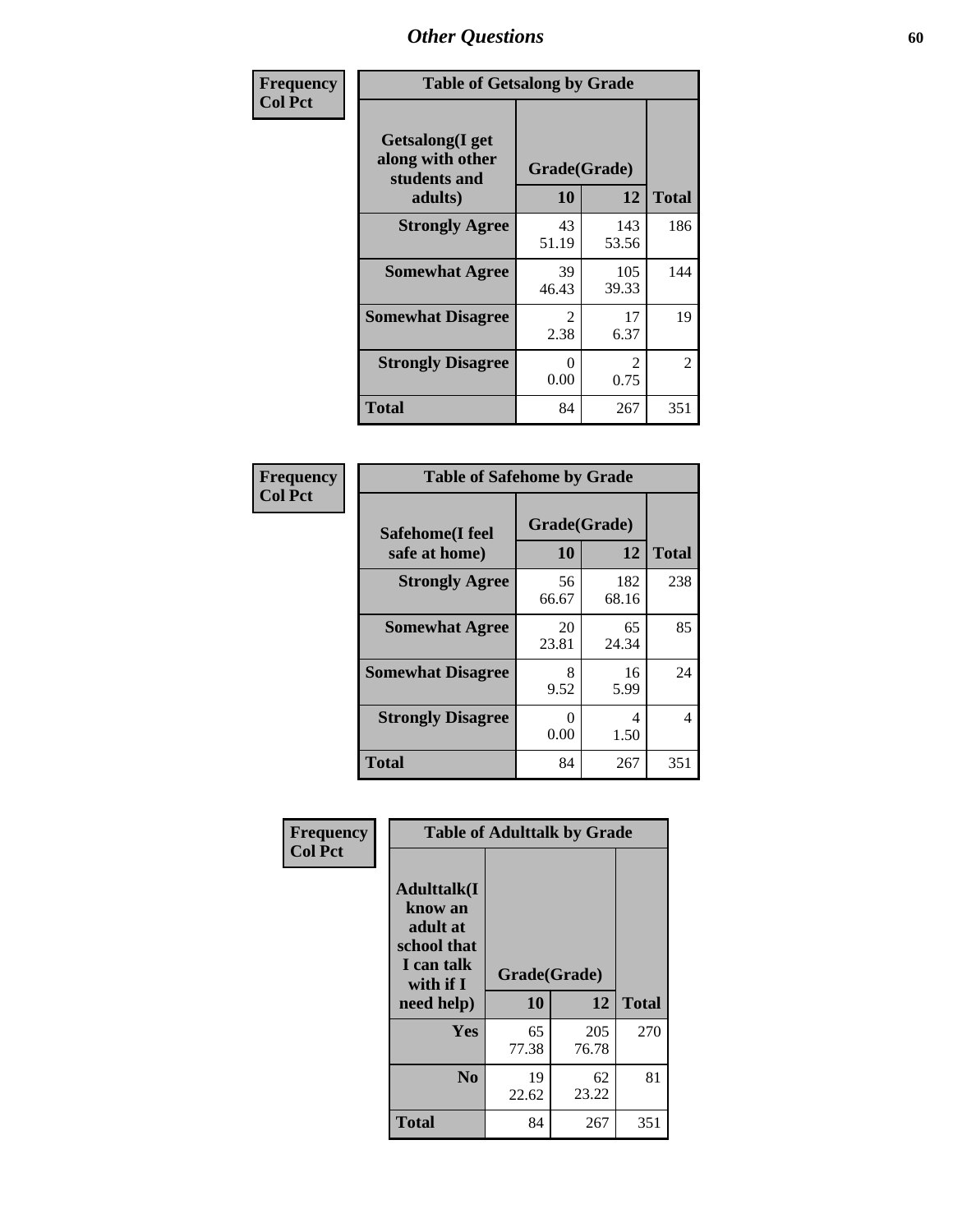**Frequency Row Pct**

| <b>Table of Grade by Tvtime</b> |             |                                                                                        |             |             |             |             |              |  |  |  |
|---------------------------------|-------------|----------------------------------------------------------------------------------------|-------------|-------------|-------------|-------------|--------------|--|--|--|
|                                 |             | Tvtime(On an average school day,<br>how much unsupervised time do I spend watching TV) |             |             |             |             |              |  |  |  |
|                                 |             | <b>Less that</b>                                                                       |             | $2 - 3$     | $4 - 5$     | $6+$        |              |  |  |  |
| Grade(Grade)   None             |             | hour/day                                                                               | hour/day    | hours/day   | hours/day   | hours/day   | <b>Total</b> |  |  |  |
| 10                              | 8<br>9.52   | 20<br>23.81                                                                            | 13<br>15.48 | 28<br>33.33 | 8.33        | 8<br>9.52   | 84           |  |  |  |
| 12                              | 50<br>18.73 | 58<br>21.72                                                                            | 38<br>14.23 | 61<br>22.85 | 32<br>11.99 | 28<br>10.49 | 267          |  |  |  |
| <b>Total</b>                    | 58          | 78                                                                                     | 51          | 89          | 39          | 36          | 351          |  |  |  |

**Frequency Row Pct**

| <b>Table of Grade by Computertime</b> |             |                                                                                                   |                     |             |           |           |              |  |  |  |
|---------------------------------------|-------------|---------------------------------------------------------------------------------------------------|---------------------|-------------|-----------|-----------|--------------|--|--|--|
|                                       |             | Computertime (On an average school day,<br>how much unsupervised time do I spend on the computer) |                     |             |           |           |              |  |  |  |
|                                       |             | <b>Less that</b>                                                                                  |                     | $2 - 3$     | $4 - 5$   | $6+$      |              |  |  |  |
| Grade(Grade)                          | None $ $    |                                                                                                   | hour/day   hour/day | hours/day   | hours/day | hours/day | <b>Total</b> |  |  |  |
| 10                                    | 8.33        | 32<br>38.10                                                                                       | 19<br>22.62         | 15<br>17.86 | 5.95      | 6<br>7.14 | 84           |  |  |  |
| 12                                    | 55<br>20.60 | 67<br>48<br>24<br>60<br>13<br>17.98<br>22.47<br>4.87<br>8.99<br>25.09                             |                     |             |           |           |              |  |  |  |
| <b>Total</b>                          | 62          | 99                                                                                                | 67                  | 75          | 18        | 30        | 351          |  |  |  |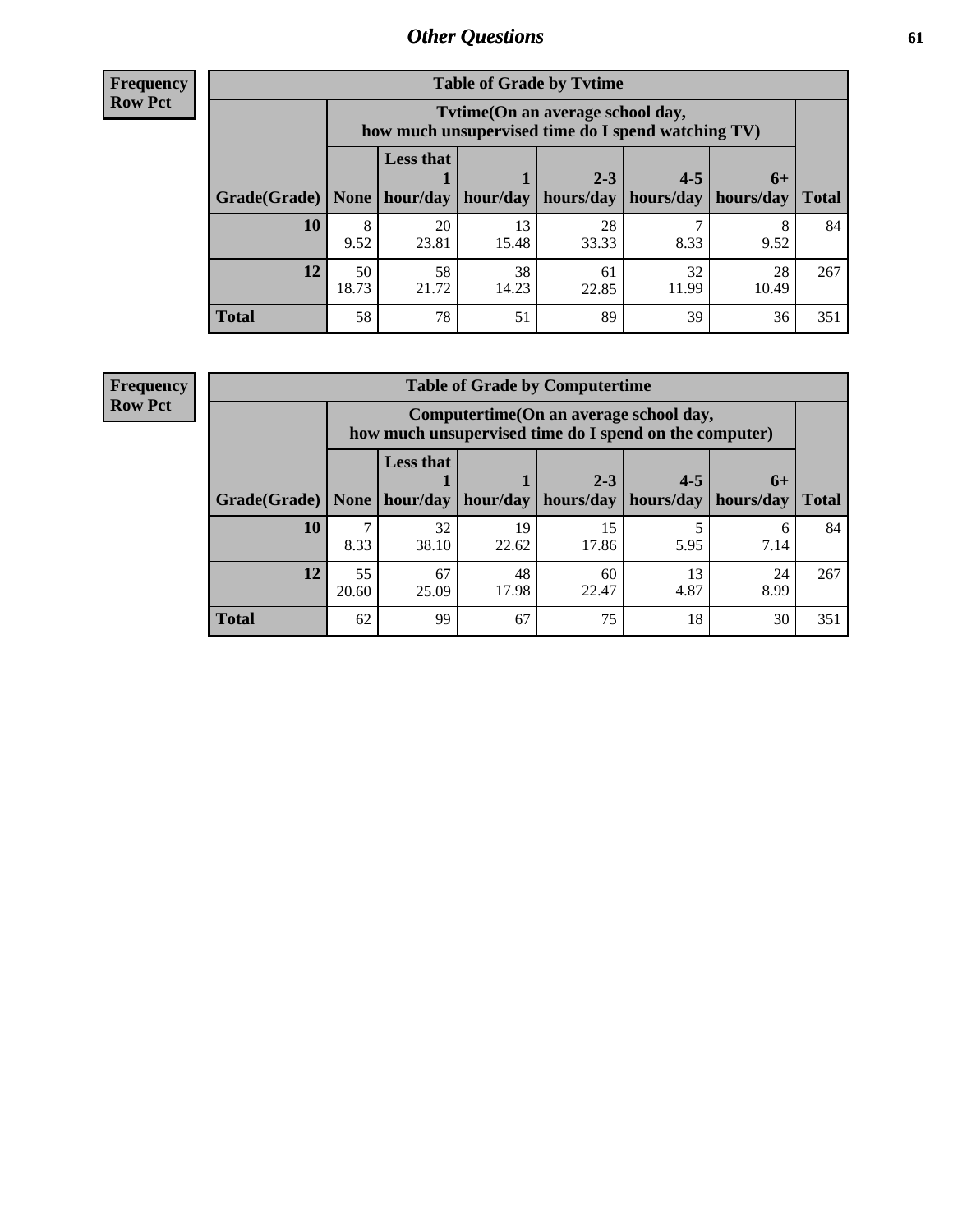## *Questions about Driving Laws* **62** *Driving Questions were asked only of high school students.*

| <b>Frequency</b> |
|------------------|
| <b>Row Pct</b>   |

| <b>Table of Grade by License1</b> |                  |                                                                                                                                           |                |               |               |              |  |  |  |  |
|-----------------------------------|------------------|-------------------------------------------------------------------------------------------------------------------------------------------|----------------|---------------|---------------|--------------|--|--|--|--|
|                                   |                  | License1(During the first 6 months of driving<br>with a provisional license,<br>the only passengers who can ride with the<br>driver are:) |                |               |               |              |  |  |  |  |
| Grade(Grade)                      | <b>Parent or</b> | Family<br><b>Guardian</b>   Members                                                                                                       | <b>Friends</b> | <b>Anyone</b> | Don't<br>Know | <b>Total</b> |  |  |  |  |
| 10                                | 22<br>26.19      | 57<br>67.86                                                                                                                               | 0.00           | 3<br>3.57     | 2<br>2.38     | 84           |  |  |  |  |
| 12                                | 86<br>32.21      | 10<br>131<br>19<br>21<br>7.12<br>7.87<br>49.06<br>3.75                                                                                    |                |               |               |              |  |  |  |  |
| <b>Total</b>                      | 108              | 188                                                                                                                                       | 10             | 22            | 23            | 351          |  |  |  |  |

| Frequency      |              | <b>Table of Grade by License2</b>                                                                        |                  |                  |                                                      |                      |              |  |
|----------------|--------------|----------------------------------------------------------------------------------------------------------|------------------|------------------|------------------------------------------------------|----------------------|--------------|--|
| <b>Row Pct</b> |              | License2(17 yr old drivers with a<br>provisional driver's license cannot<br>drive between the hours of:) |                  |                  |                                                      |                      |              |  |
|                | Grade(Grade) | <b>Midnight</b><br>to 6am                                                                                | 1am<br>to<br>5am | 1am<br>to<br>6am | N <sub>0</sub><br>curfew<br>for $17$<br>year<br>olds | Don't<br><b>Know</b> | <b>Total</b> |  |
|                | 10           | 57<br>67.86                                                                                              | 12<br>14.29      | 4<br>4.76        | 5<br>5.95                                            | 6<br>7.14            | 84           |  |
|                | 12           | 192<br>71.91                                                                                             | 19<br>7.12       | 21<br>7.87       | 10<br>3.75                                           | 25<br>9.36           | 267          |  |
|                | <b>Total</b> | 249                                                                                                      | 31               | 25               | 15                                                   | 31                   | 351          |  |

| <b>Frequency</b> |              | <b>Table of Grade by License3</b> |                                                                                        |             |             |             |               |              |  |
|------------------|--------------|-----------------------------------|----------------------------------------------------------------------------------------|-------------|-------------|-------------|---------------|--------------|--|
| <b>Row Pct</b>   |              |                                   | License3(For drivers under the age of 21,<br>what level of alcohol is considered DUI?) |             |             |             |               |              |  |
|                  | Grade(Grade) | Any<br><b>Amount</b>              | 0.02                                                                                   | 0.04        | 0.06        | 0.08        | Don't<br>know | <b>Total</b> |  |
|                  | <b>10</b>    | 9<br>10.71                        | 33<br>39.29                                                                            | 10<br>11.90 | 11<br>13.10 | 12<br>14.29 | 9<br>10.71    | 84           |  |
|                  | 12           | 51<br>19.10                       | 76<br>28.46                                                                            | 21<br>7.87  | 26<br>9.74  | 15<br>5.62  | 78<br>29.21   | 267          |  |
|                  | Total        | 60                                | 109                                                                                    | 31          | 37          | 27          | 87            | 351          |  |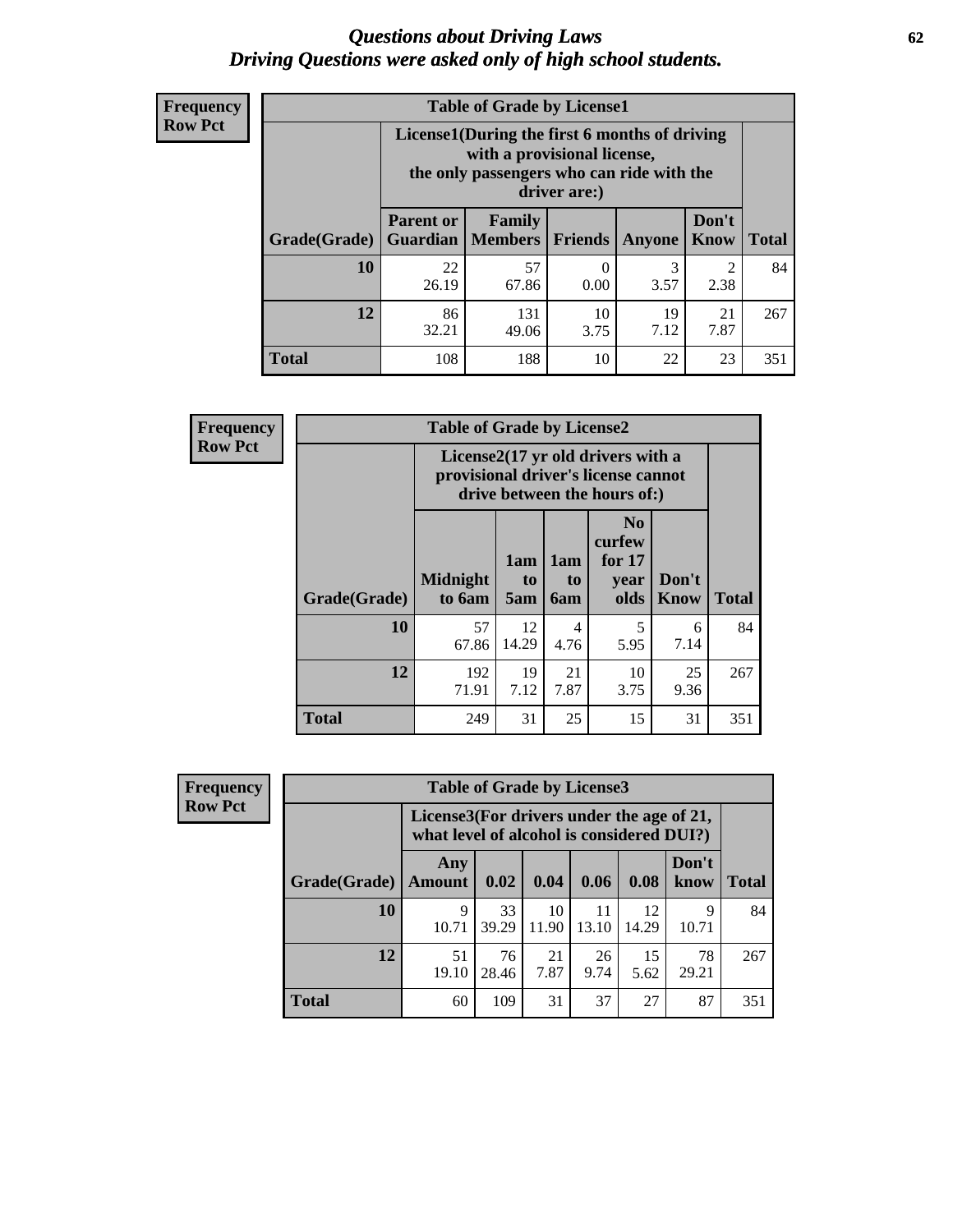## *Questions about Driving Laws* **63** *Driving Questions were asked only of high school students.*

**Frequency Row Pct**

|              |             |                                                                                                                                                                                                                                                                                |             | <b>Table of Grade by License4</b> |           |             |     |  |  |  |
|--------------|-------------|--------------------------------------------------------------------------------------------------------------------------------------------------------------------------------------------------------------------------------------------------------------------------------|-------------|-----------------------------------|-----------|-------------|-----|--|--|--|
|              |             | License4(A driver under 21 automatically<br>loses his/her license if caught exceeding the<br>posted speet limit by:)<br>Can't<br>lose<br><b>Depends</b><br>license<br>$15+$<br>$25+$<br>$35+$<br>Don't<br>for<br>on<br><b>Total</b><br>mph<br>speeding<br>know<br>mph<br>judge |             |                                   |           |             |     |  |  |  |
| Grade(Grade) | mph         |                                                                                                                                                                                                                                                                                |             |                                   |           |             |     |  |  |  |
| 10           | 23<br>27.38 | 27<br>32.14                                                                                                                                                                                                                                                                    | 14<br>16.67 | $\mathcal{R}$<br>3.57             | 3<br>3.57 | 14<br>16.67 | 84  |  |  |  |
| 12           | 44<br>16.48 | 77<br>31<br>28<br>14<br>73<br>11.61<br>10.49<br>28.84<br>5.24<br>27.34                                                                                                                                                                                                         |             |                                   |           |             |     |  |  |  |
| <b>Total</b> | 67          | 104                                                                                                                                                                                                                                                                            | 45          | 31                                | 17        | 87          | 351 |  |  |  |

| Frequency      | <b>Table of Grade by License5</b> |                                                                                                                                                             |                |               |       |
|----------------|-----------------------------------|-------------------------------------------------------------------------------------------------------------------------------------------------------------|----------------|---------------|-------|
| <b>Row Pct</b> |                                   | License5(A)<br>Georgia teenager<br>with family<br>connections or a<br>good lawyer can<br>break a teen<br>driving law and<br>keep their driver's<br>license) |                |               |       |
|                | Grade(Grade)                      | Yes                                                                                                                                                         | N <sub>0</sub> | Don't<br>know | Total |
|                | 10                                | 16<br>19.05                                                                                                                                                 | 43<br>51.19    | 25<br>29.76   | 84    |
|                | 12                                | 74<br>27.72                                                                                                                                                 | 107<br>40.07   | 86<br>32.21   | 267   |
|                | <b>Total</b>                      | 90                                                                                                                                                          | 150            | 111           | 351   |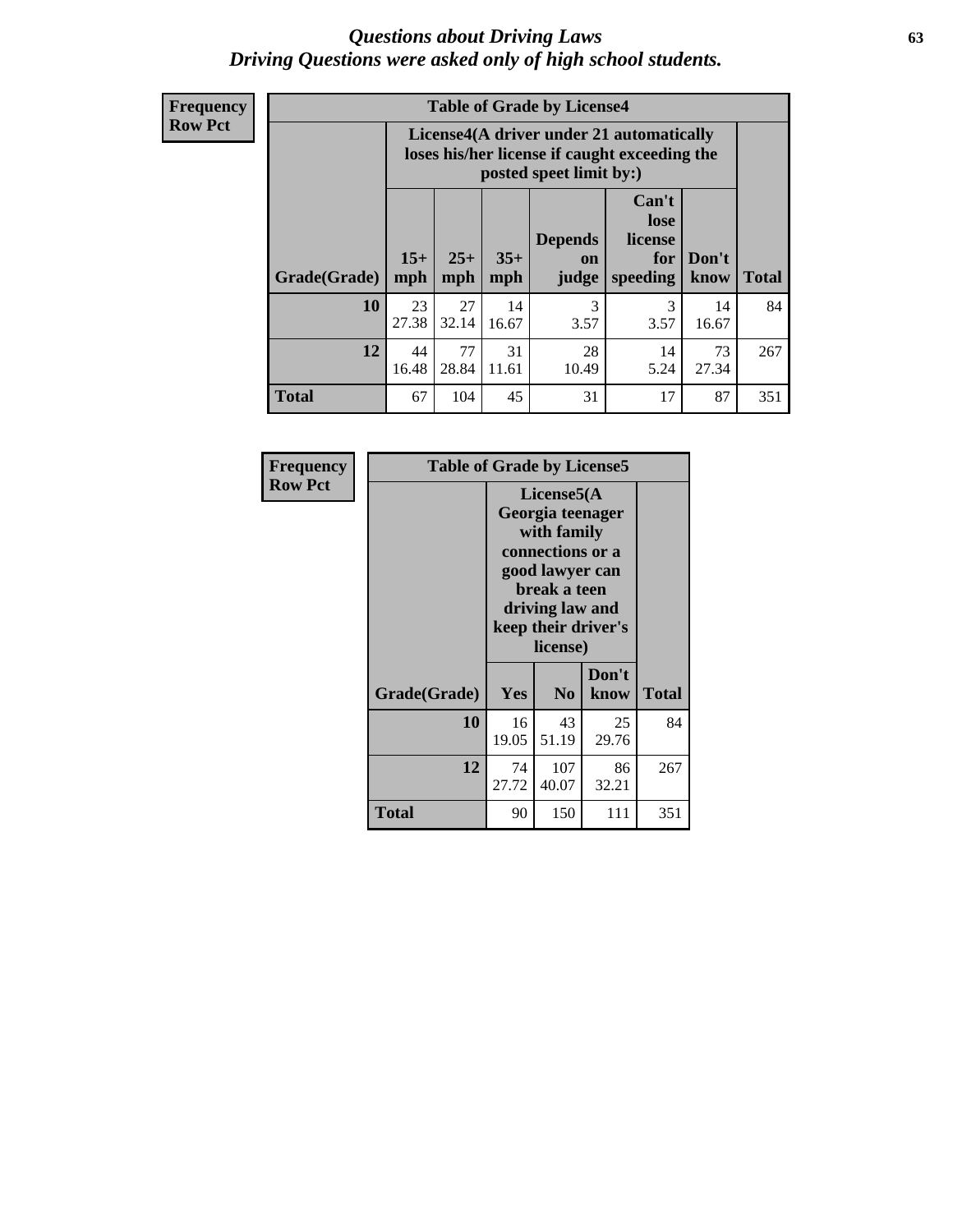## *Questions about Driving Laws* **64** *Driving Questions were asked only of high school students.*

| <b>Frequency</b> |              | <b>Table of Grade by License6</b> |                                                                                                                                                 |               |              |  |  |  |
|------------------|--------------|-----------------------------------|-------------------------------------------------------------------------------------------------------------------------------------------------|---------------|--------------|--|--|--|
| <b>Row Pct</b>   |              |                                   | License <sub>6</sub> (I know a<br>friend or<br>classmate that<br>broke a teen<br>driving law,<br>but was allowed to<br>keep his/her<br>license) |               |              |  |  |  |
|                  | Grade(Grade) | Yes                               | N <sub>0</sub>                                                                                                                                  | Don't<br>know | <b>Total</b> |  |  |  |
|                  | 10           | 37<br>44.05                       | 32<br>38.10                                                                                                                                     | 15<br>17.86   | 84           |  |  |  |
|                  | 12           | 104<br>38.95                      | 94<br>35.21                                                                                                                                     | 69<br>25.84   | 267          |  |  |  |
|                  | <b>Total</b> | 141                               | 126                                                                                                                                             | 84            | 351          |  |  |  |

| Frequency      |              |                                                                             | <b>Table of Grade by License7</b>                                                             |                                                   |                        |              |  |
|----------------|--------------|-----------------------------------------------------------------------------|-----------------------------------------------------------------------------------------------|---------------------------------------------------|------------------------|--------------|--|
| <b>Row Pct</b> |              |                                                                             | License7(A student under the age of 18 cam loser<br>his/her driving privileges if he or she:) |                                                   |                        |              |  |
|                | Grade(Grade) | <b>Have</b><br>more than<br>10<br>unexcused<br>absences<br>per school<br>yr | Drop out<br>without  <br>graduating                                                           | <b>Bring</b><br>alcohol/drugs/weapon<br>to school | All of<br>the<br>above | <b>Total</b> |  |
|                | 10           | 6<br>7.14                                                                   | 4<br>4.76                                                                                     | 6<br>7.14                                         | 68<br>80.95            | 84           |  |
|                | 12           | 32<br>11.99                                                                 | 25<br>9.36                                                                                    | 9<br>3.37                                         | 201<br>75.28           | 267          |  |
|                | <b>Total</b> | 38                                                                          | 29                                                                                            | 15                                                | 269                    | 351          |  |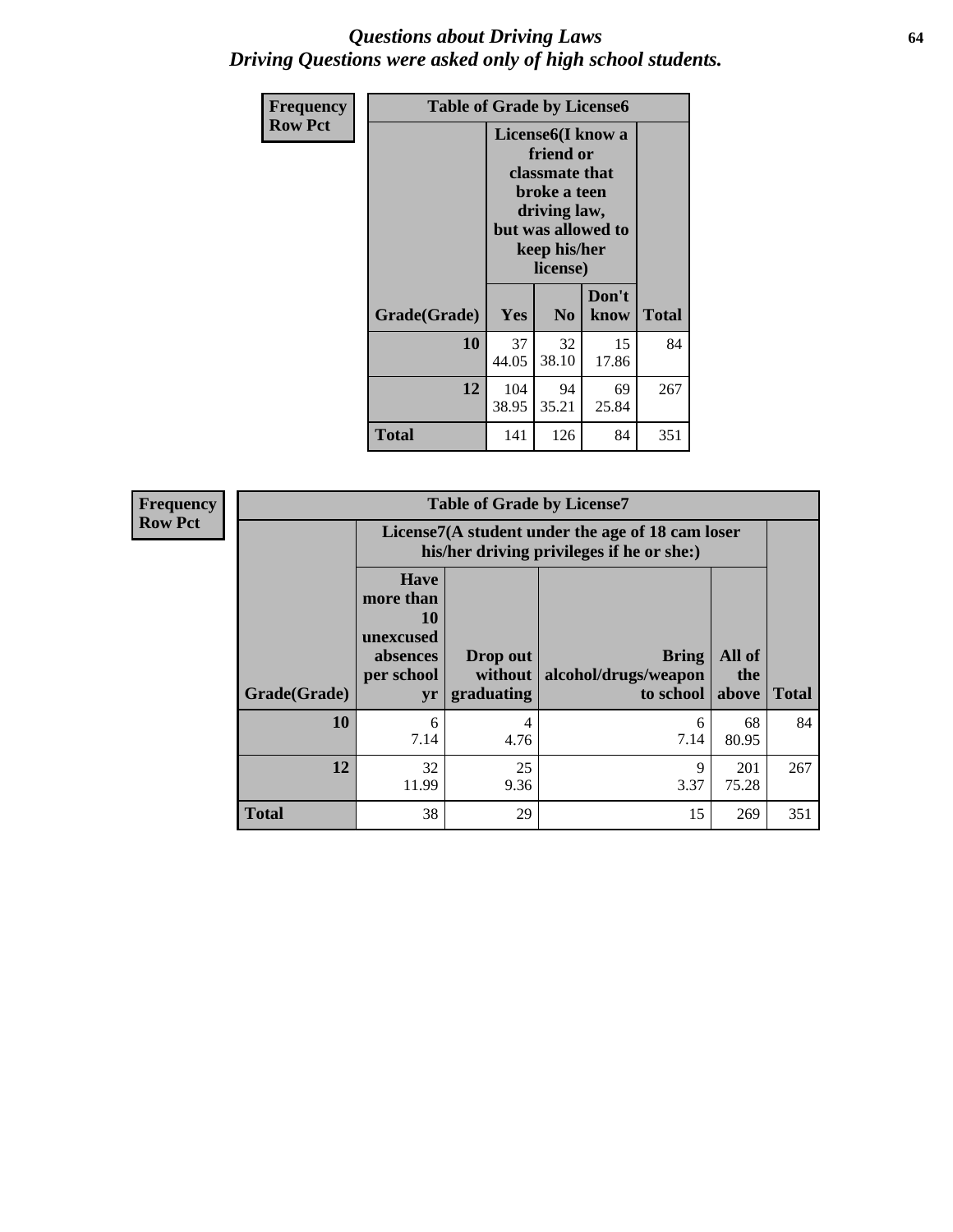# *Select Results by Gender* **65**

| Frequency      | <b>Table of SchoolClimate2 by Gender</b>          |                                 |             |              |
|----------------|---------------------------------------------------|---------------------------------|-------------|--------------|
| <b>Col Pct</b> | SchoolClimate2(I<br>feel successful at<br>school) | Gender(Gender)<br><b>Female</b> | <b>Male</b> | <b>Total</b> |
|                | <b>Strongly Agree</b>                             | 64<br>34.22                     | 48<br>29.27 | 112          |
|                | <b>Somewhat Agree</b>                             | 114<br>60.96                    | 96<br>58.54 | 210          |
|                | <b>Somewhat Disagree</b>                          | 7<br>3.74                       | 13<br>7.93  | 20           |
|                | <b>Strongly Disagree</b>                          | $\mathcal{L}$<br>1.07           | 7<br>4.27   | 9            |
|                | <b>Total</b>                                      | 187                             | 164         | 351          |

| Frequency      | <b>Table of SchoolClimate6 by Gender</b>                 |                                 |             |              |  |
|----------------|----------------------------------------------------------|---------------------------------|-------------|--------------|--|
| <b>Col Pct</b> | <b>SchoolClimate6(Teachers</b><br>treat me with respect) | Gender(Gender)<br><b>Female</b> | <b>Male</b> | <b>Total</b> |  |
|                | <b>Strongly Agree</b>                                    | 54<br>28.88                     | 53<br>32.32 | 107          |  |
|                | <b>Somewhat Agree</b>                                    | 97<br>51.87                     | 70<br>42.68 | 167          |  |
|                | <b>Somewhat Disagree</b>                                 | 29<br>15.51                     | 29<br>17.68 | 58           |  |
|                | <b>Strongly Disagree</b>                                 | 7<br>3.74                       | 12<br>7.32  | 19           |  |
|                | <b>Total</b>                                             | 187                             | 164         | 351          |  |

| Frequency      | <b>Table of SchoolClimate8 by Gender</b>                                             |                                 |             |              |
|----------------|--------------------------------------------------------------------------------------|---------------------------------|-------------|--------------|
| <b>Col Pct</b> | <b>SchoolClimate8(Students</b><br>are frequently<br>recognized for good<br>behavior) | Gender(Gender)<br><b>Female</b> | <b>Male</b> | <b>Total</b> |
|                | <b>Strongly Agree</b>                                                                | 73<br>39.04                     | 48<br>29.27 | 121          |
|                | <b>Somewhat Agree</b>                                                                | 73<br>39.04                     | 56<br>34.15 | 129          |
|                | <b>Somewhat Disagree</b>                                                             | 30<br>16.04                     | 38<br>23.17 | 68           |
|                | <b>Strongly Disagree</b>                                                             | 11<br>5.88                      | 22<br>13.41 | 33           |
|                | Total                                                                                | 187                             | 164         | 351          |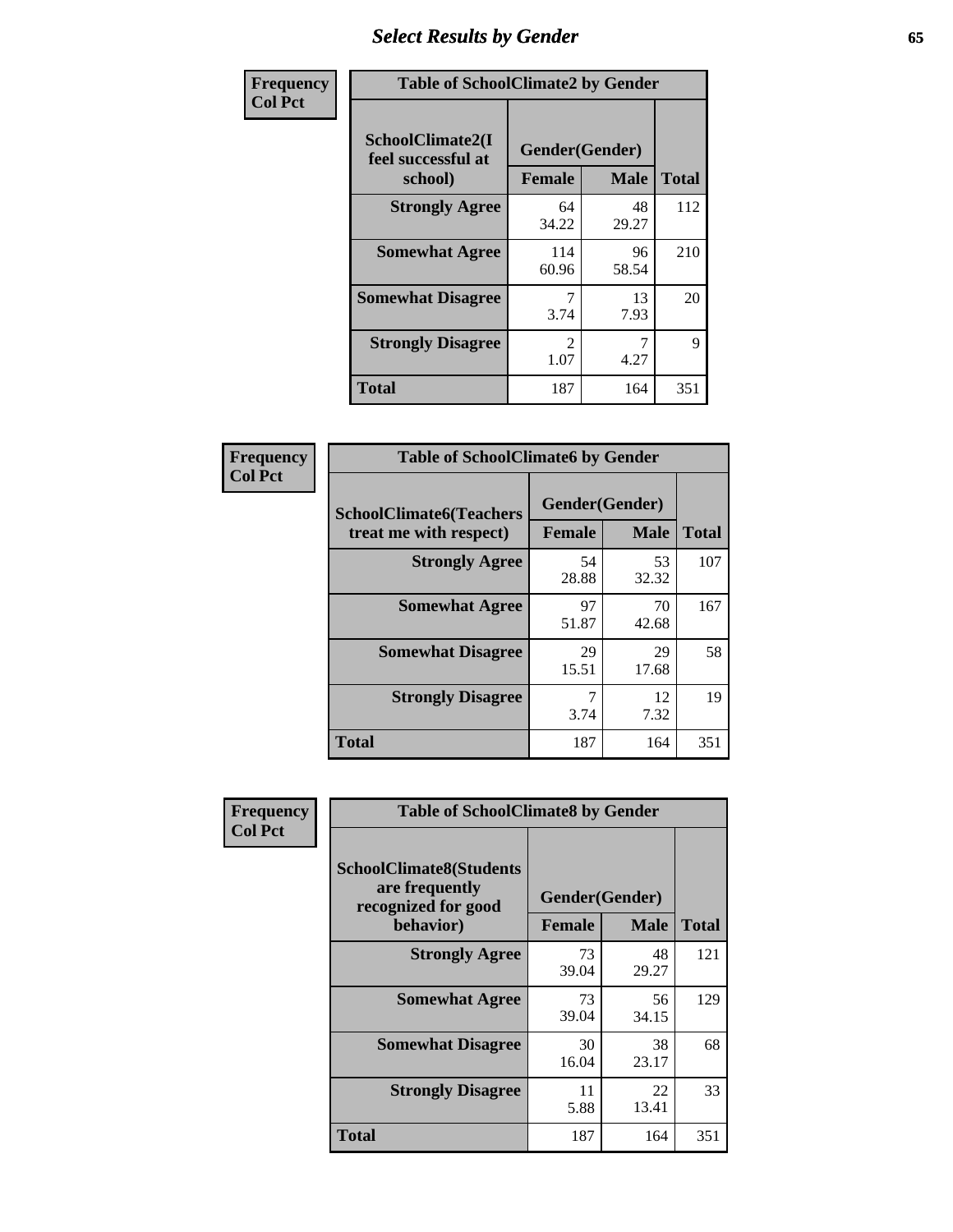# *Select Results by Gender* **66**

| Frequency      | <b>Table of Gender by Dropout</b> |                                                                        |                |              |
|----------------|-----------------------------------|------------------------------------------------------------------------|----------------|--------------|
| <b>Row Pct</b> |                                   | Dropout(I<br>have<br>thought<br>about<br>dropping<br>out of<br>school) |                |              |
|                | Gender(Gender)                    | Yes                                                                    | N <sub>0</sub> | <b>Total</b> |
|                | <b>Female</b>                     | 69<br>36.90                                                            | 118<br>63.10   | 187          |
|                | <b>Male</b>                       | 67<br>40.85                                                            | 97<br>59.15    | 164          |
|                | <b>Total</b>                      | 136                                                                    | 215            | 351          |

| <b>Frequency</b> | <b>Table of Gender by Dropoutreason</b> |                                                                    |              |                          |                                |              |              |
|------------------|-----------------------------------------|--------------------------------------------------------------------|--------------|--------------------------|--------------------------------|--------------|--------------|
| <b>Row Pct</b>   |                                         | Dropoutreason(If I dropped out the<br>reason would most likely be) |              |                          |                                |              |              |
|                  | Gender(Gender)                          | Won't<br><b>Drop</b><br>out                                        | <b>Bored</b> | Family<br><b>Reasons</b> | <b>Being</b><br><b>Bullied</b> | <b>Other</b> | <b>Total</b> |
|                  | <b>Female</b>                           | 105<br>56.15                                                       | 33<br>17.65  | 12<br>6.42               | $\overline{4}$<br>2.14         | 33<br>17.65  | 187          |
|                  | <b>Male</b>                             | 86<br>52.44                                                        | 37<br>22.56  | 11<br>6.71               | 0<br>0.00                      | 30<br>18.29  | 164          |
|                  | <b>Total</b>                            | 191                                                                | 70           | 23                       | $\overline{4}$                 | 63           | 351          |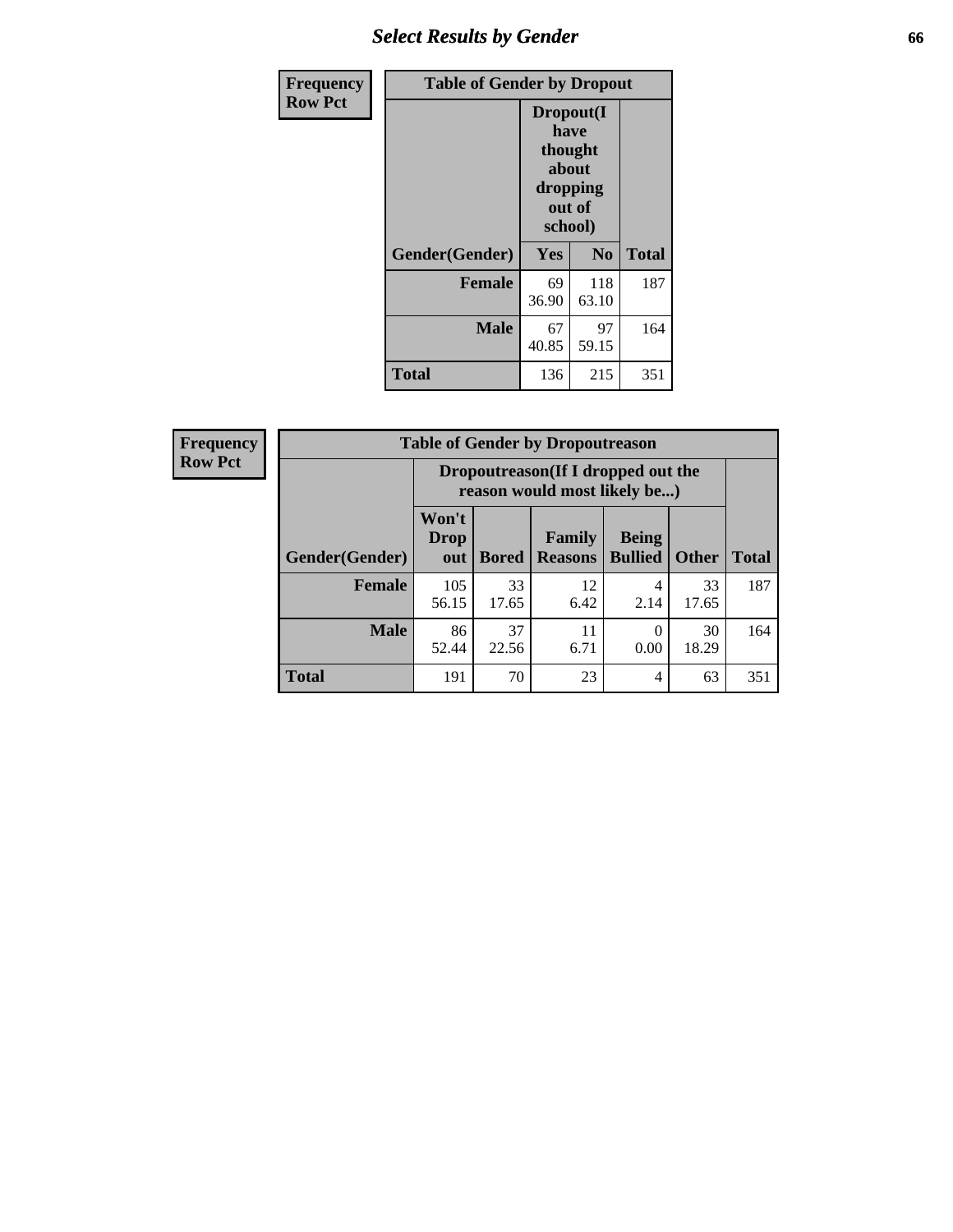*School Safety* **67**

| Frequency      | <b>Table of Gender by Bullied2</b> |                 |                |              |
|----------------|------------------------------------|-----------------|----------------|--------------|
| <b>Row Pct</b> |                                    | <b>Bullied2</b> |                |              |
|                | Gender(Gender)                     | Yes             | N <sub>0</sub> | <b>Total</b> |
|                | <b>Female</b>                      | 17<br>9.09      | 170<br>90.91   | 187          |
|                | <b>Male</b>                        | 10<br>6.10      | 154<br>93.90   | 164          |
|                | <b>Total</b>                       | 27              | 324            | 351          |

| Frequency      | <b>Table of Gender by Bulliedothers2</b> |                       |                |              |
|----------------|------------------------------------------|-----------------------|----------------|--------------|
| <b>Row Pct</b> |                                          | <b>Bulliedothers2</b> |                |              |
|                | Gender(Gender)                           | <b>Yes</b>            | N <sub>0</sub> | <b>Total</b> |
|                | <b>Female</b>                            | 14<br>7.49            | 173<br>92.51   | 187          |
|                | <b>Male</b>                              | 12<br>7.32            | 152<br>92.68   | 164          |
|                | <b>Total</b>                             | 26                    | 325            | 351          |

| Frequency      | <b>Table of Gender by Weaponschool2</b> |                      |                |              |
|----------------|-----------------------------------------|----------------------|----------------|--------------|
| <b>Row Pct</b> |                                         | <b>Weaponschool2</b> |                |              |
|                | Gender(Gender)                          | Yes                  | N <sub>0</sub> | <b>Total</b> |
|                | <b>Female</b>                           | 1.60                 | 184<br>98.40   | 187          |
|                | <b>Male</b>                             | 3.05                 | 159<br>96.95   | 164          |
|                | <b>Total</b>                            | 8                    | 343            | 351          |

| Frequency      | <b>Table of Gender by Absentunsafe2</b> |               |                |              |
|----------------|-----------------------------------------|---------------|----------------|--------------|
| <b>Row Pct</b> |                                         | Absentunsafe2 |                |              |
|                | Gender(Gender)                          | Yes           | N <sub>0</sub> | <b>Total</b> |
|                | <b>Female</b>                           | 0.53          | 186<br>99.47   | 187          |
|                | <b>Male</b>                             | 4<br>2.44     | 160<br>97.56   | 164          |
|                | <b>Total</b>                            |               | 346            | 351          |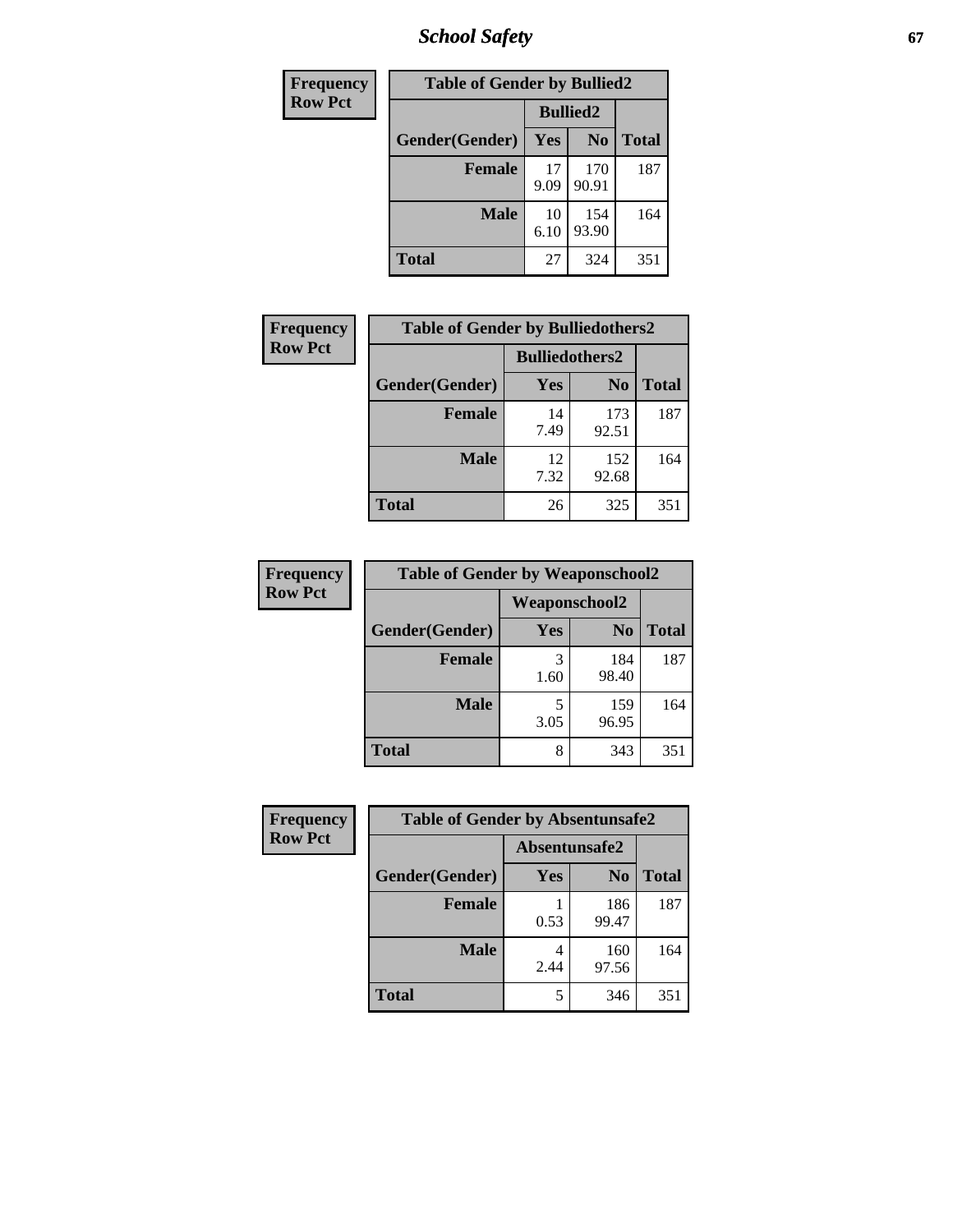*School Safety* **68**

| Frequency      | <b>Table of Gender by Gangself</b> |                                                                                                        |                |              |
|----------------|------------------------------------|--------------------------------------------------------------------------------------------------------|----------------|--------------|
| <b>Row Pct</b> |                                    | <b>Gangself</b> (I<br>have<br>participated<br>in illegal gang<br>activities in<br>the past 30<br>days) |                |              |
|                | Gender(Gender)                     | Yes                                                                                                    | N <sub>0</sub> | <b>Total</b> |
|                | <b>Female</b>                      | 7<br>3.74                                                                                              | 180<br>96.26   | 187          |
|                | <b>Male</b>                        | 13<br>7.93                                                                                             | 151<br>92.07   | 164          |
|                | <b>Total</b>                       | 20                                                                                                     | 331            | 351          |

| Frequency      | <b>Table of Gender by Gangpeers</b> |                                                                                                                             |                |              |
|----------------|-------------------------------------|-----------------------------------------------------------------------------------------------------------------------------|----------------|--------------|
| <b>Row Pct</b> |                                     | <b>Gangpeers</b> (I<br>have friends<br>who have<br>participated<br>in illegal gang<br>activities in<br>the past 30<br>days) |                |              |
|                | Gender(Gender)                      | <b>Yes</b>                                                                                                                  | N <sub>0</sub> | <b>Total</b> |
|                | <b>Female</b>                       | 46<br>24.60                                                                                                                 | 141<br>75.40   | 187          |
|                | Male                                | 53<br>32.32                                                                                                                 | 111<br>67.68   | 164          |
|                | Total                               | 99                                                                                                                          | 252            | 351          |

| Frequency      | <b>Table of Gender by Pickedon2</b> |             |                |              |
|----------------|-------------------------------------|-------------|----------------|--------------|
| <b>Row Pct</b> |                                     | Pickedon2   |                |              |
|                | Gender(Gender)                      | Yes         | N <sub>0</sub> | <b>Total</b> |
|                | <b>Female</b>                       | 51<br>27.27 | 136<br>72.73   | 187          |
|                | <b>Male</b>                         | 42<br>25.61 | 122<br>74.39   | 164          |
|                | <b>Total</b>                        | 93          | 258            | 351          |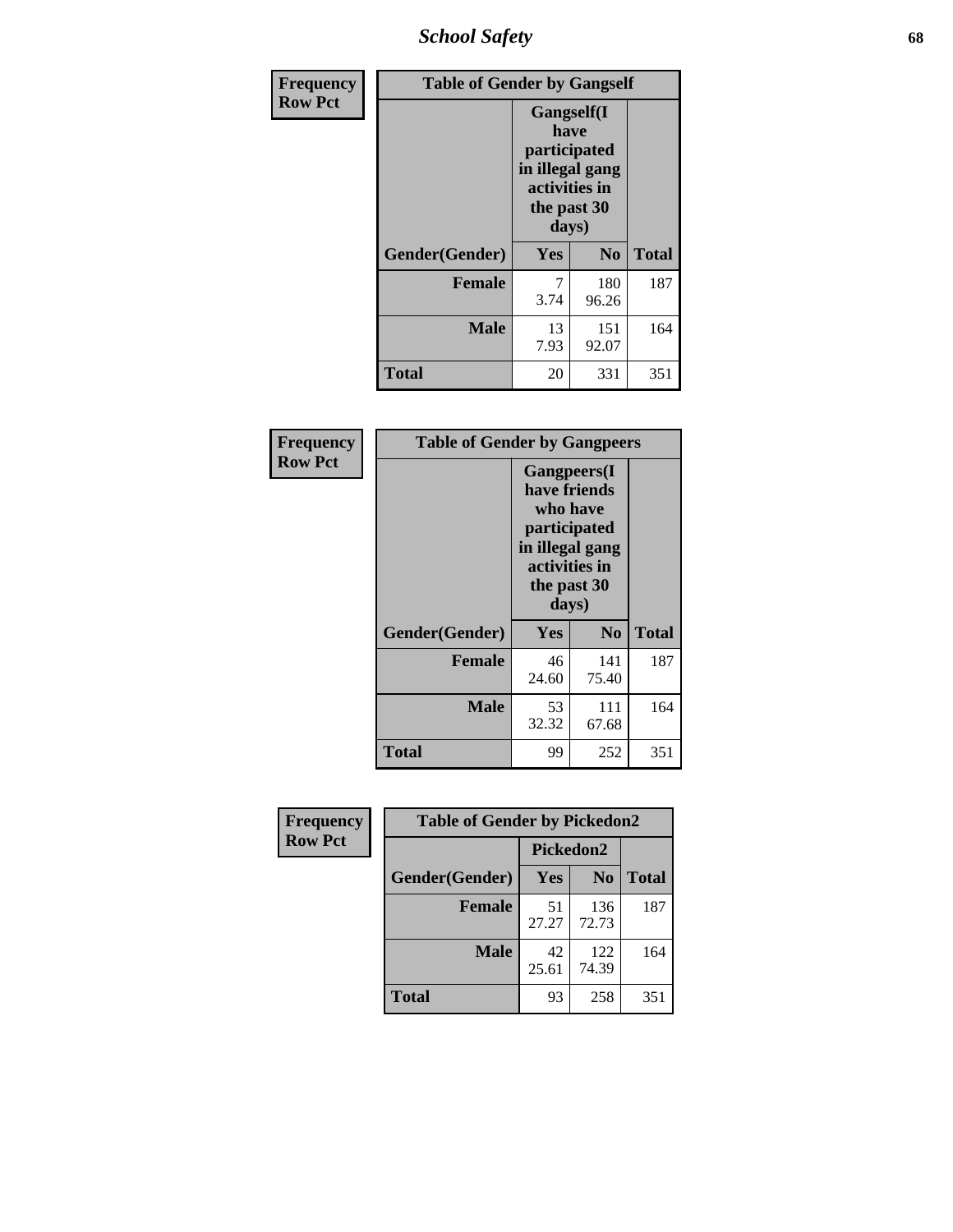*School Safety* **69**

| Frequency      | <b>Table of Gender by Safeschool2</b> |              |                |              |
|----------------|---------------------------------------|--------------|----------------|--------------|
| <b>Row Pct</b> |                                       | Safeschool2  |                |              |
|                | Gender(Gender)                        | <b>Yes</b>   | N <sub>0</sub> | <b>Total</b> |
|                | <b>Female</b>                         | 134<br>71.66 | 53<br>28.34    | 187          |
|                | Male                                  | 114<br>69.51 | 50<br>30.49    | 164          |
|                | <b>Total</b>                          | 248          | 103            | 351          |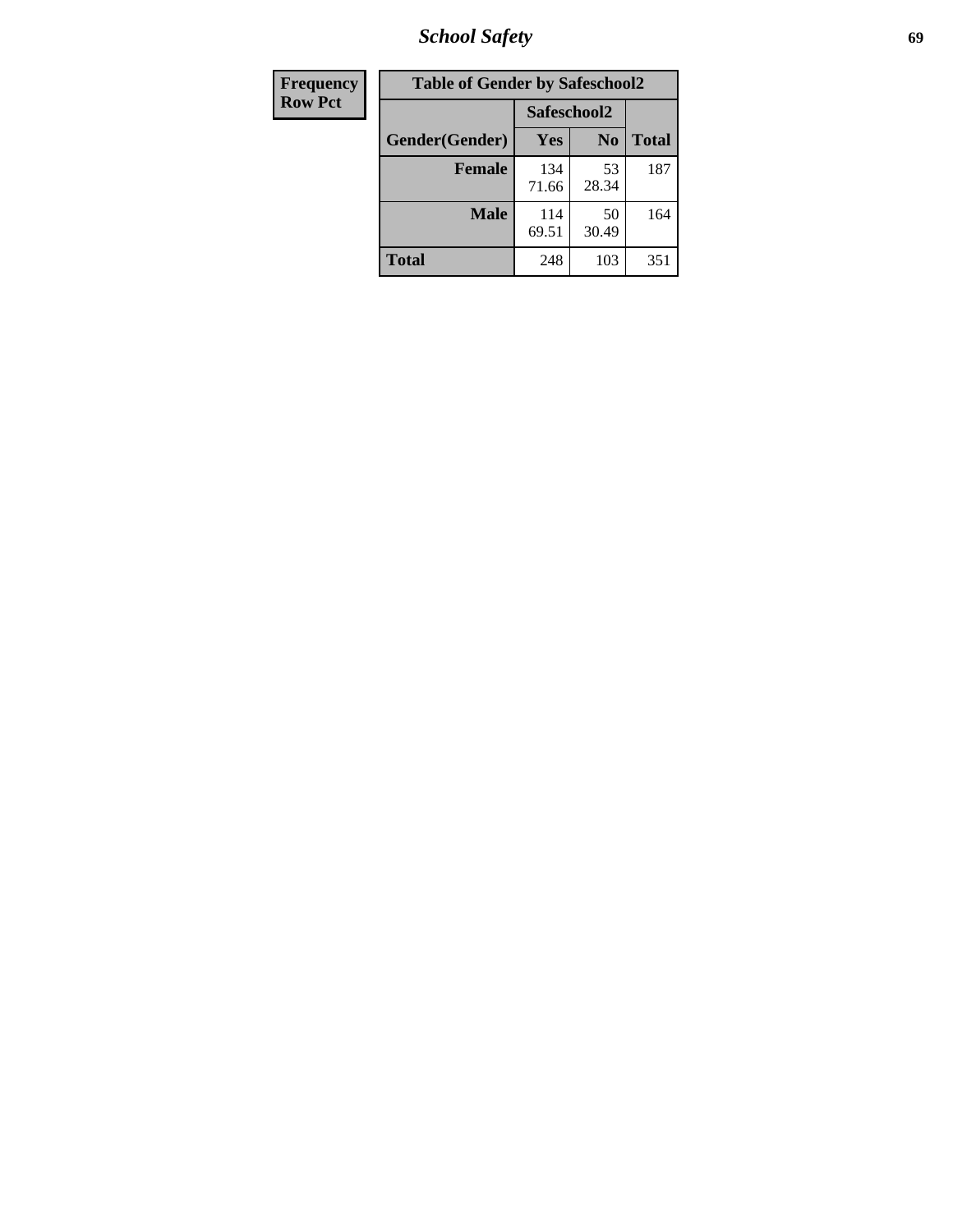# *Incidence of Drug Use* **70**

| <b>Frequency</b> | <b>Table of Gender by AlcoholAlt</b>     |             |                |              |
|------------------|------------------------------------------|-------------|----------------|--------------|
| <b>Row Pct</b>   | AlcoholAlt(Alcohol<br>use, past 30 days) |             |                |              |
|                  | Gender(Gender)                           | Yes         | N <sub>0</sub> | <b>Total</b> |
|                  | <b>Female</b>                            | 50<br>26.74 | 137<br>73.26   | 187          |
|                  | <b>Male</b>                              | 48<br>29.27 | 116<br>70.73   | 164          |
|                  | <b>Total</b>                             | 98          | 253            | 351          |

| <b>Frequency</b> | <b>Table of Gender by TobaccoAny</b> |                                          |                |              |
|------------------|--------------------------------------|------------------------------------------|----------------|--------------|
| <b>Row Pct</b>   |                                      | TobaccoAny(Tobacco<br>use, past 30 days) |                |              |
|                  | Gender(Gender)                       | Yes                                      | N <sub>0</sub> | <b>Total</b> |
|                  | <b>Female</b>                        | 39<br>20.86                              | 148<br>79.14   | 187          |
|                  | <b>Male</b>                          | 49<br>29.88                              | 115<br>70.12   | 164          |
|                  | <b>Total</b>                         | 88                                       | 263            | 351          |

| <b>Frequency</b> | <b>Table of Gender by MarijuanaAlt</b> |                    |                        |       |
|------------------|----------------------------------------|--------------------|------------------------|-------|
| <b>Row Pct</b>   |                                        | use, past 30 days) | MarijuanaAlt(Marijuana |       |
|                  | Gender(Gender)                         | <b>Yes</b>         | N <sub>0</sub>         | Total |
|                  | <b>Female</b>                          | 19<br>10.16        | 168<br>89.84           | 187   |
|                  | <b>Male</b>                            | 32<br>19.51        | 132<br>80.49           | 164   |
|                  | <b>Total</b>                           | 51                 | 300                    | 351   |

| <b>Frequency</b> | <b>Table of Gender by OtherDrugAny</b> |                         |                           |              |
|------------------|----------------------------------------|-------------------------|---------------------------|--------------|
| <b>Row Pct</b>   |                                        | drug use, past 30 days) | <b>OtherDrugAny(Other</b> |              |
|                  | <b>Gender</b> (Gender)                 | <b>Yes</b>              | N <sub>0</sub>            | <b>Total</b> |
|                  | <b>Female</b>                          | 3.74                    | 180<br>96.26              | 187          |
|                  | <b>Male</b>                            | 16<br>9.76              | 148<br>90.24              | 164          |
|                  | <b>Total</b>                           | 23                      | 328                       | 351          |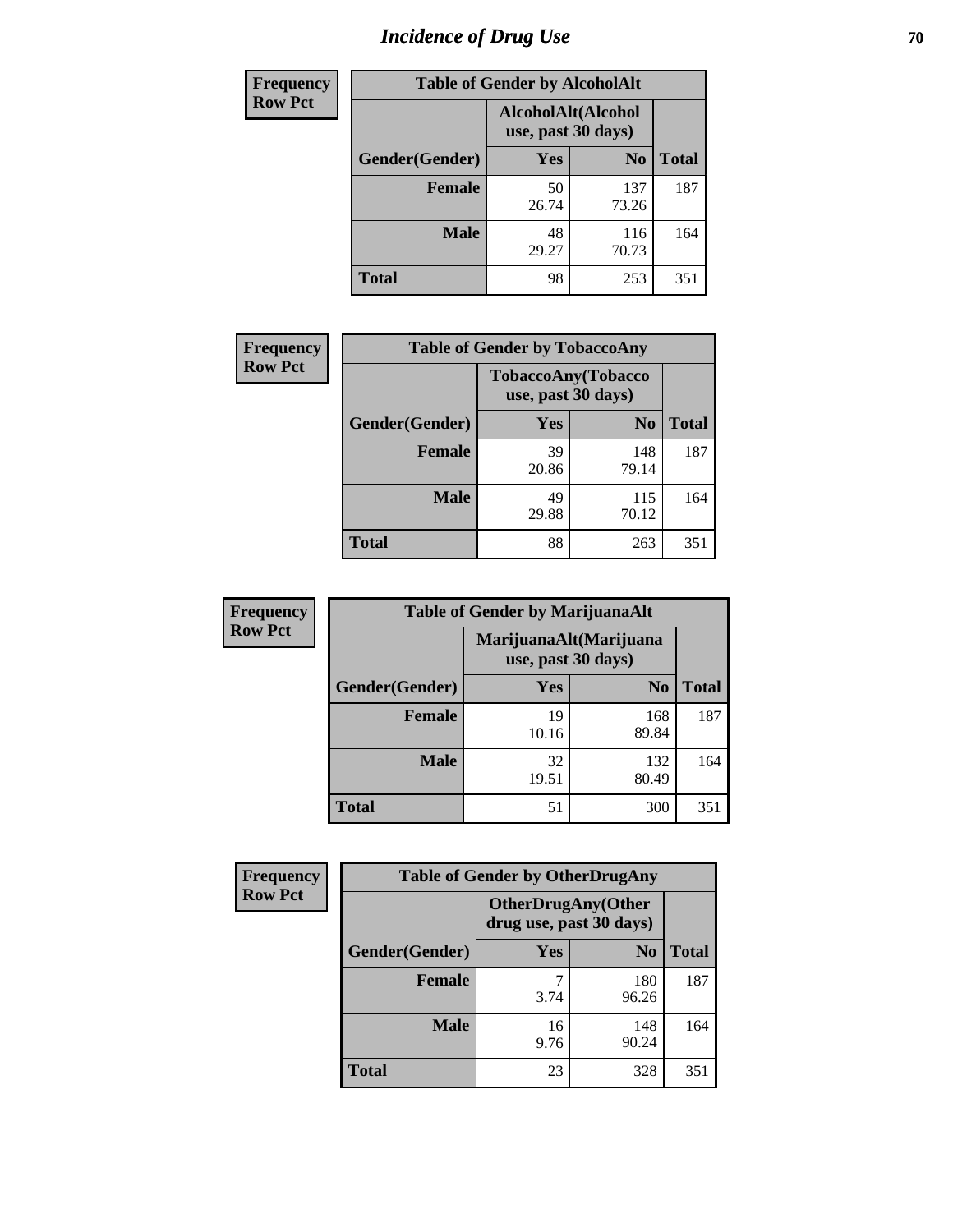## *Average Age at Onset of Use* **71** *Results for "Average Age at Onset of Use" questions exclude students who said they did not use that substance*

## **Gender=Female**

| <b>Variable</b>    | <b>Label</b>                                                       | <b>Mean</b> |
|--------------------|--------------------------------------------------------------------|-------------|
| Alcoholinit2       | I started using alcohol when I was                                 | 14.69       |
| Cigarettesinit2    | I started smoking tobacco when I was                               | 14.85       |
| Smokelessinit2     | I started chewing tobacco when I was                               | 13.89       |
| Marijuanainit2     | I started using marijuana when I was                               | 14.84       |
| Cocaineinit2       | I started using cocaine when I was                                 | 16.00       |
| Inhalantsinit2     | I started using inhalants when I was                               | 15.00       |
| Steroidsinit2      | I started using steroids when I was                                | 15.00       |
| Ecstasyinit2       | I started using ecstasy when I was                                 | 15.33       |
| Methinit2          | I started using methamphetamines when I was                        | 13.00       |
| Hallucinogensinit2 | I started using hallucinogens when I was                           |             |
| Prescription in t2 | I started using prescription drugs not prescribed to me when I was | 14.56       |

### **Gender=Male**

| <b>Variable</b>    | Label                                                              | <b>Mean</b> |
|--------------------|--------------------------------------------------------------------|-------------|
| Alcoholinit2       | I started using alcohol when I was                                 | 13.95       |
| Cigarettesinit2    | I started smoking tobacco when I was                               | 14.40       |
| Smokelessinit2     | I started chewing tobacco when I was                               | 14.15       |
| Marijuanainit2     | I started using marijuana when I was                               | 14.45       |
| Cocaineinit2       | I started using cocaine when I was                                 | 14.50       |
| Inhalantsinit2     | I started using inhalants when I was                               | 13.60       |
| Steroidsinit2      | I started using steroids when I was                                | 16.00       |
| Ecstasyinit2       | I started using ecstasy when I was                                 | 16.83       |
| Methinit2          | I started using methamphetamines when I was                        | 14.33       |
| Hallucinogensinit2 | I started using hallucinogens when I was                           | 16.17       |
| Prescriptioninit2  | I started using prescription drugs not prescribed to me when I was | 13.92       |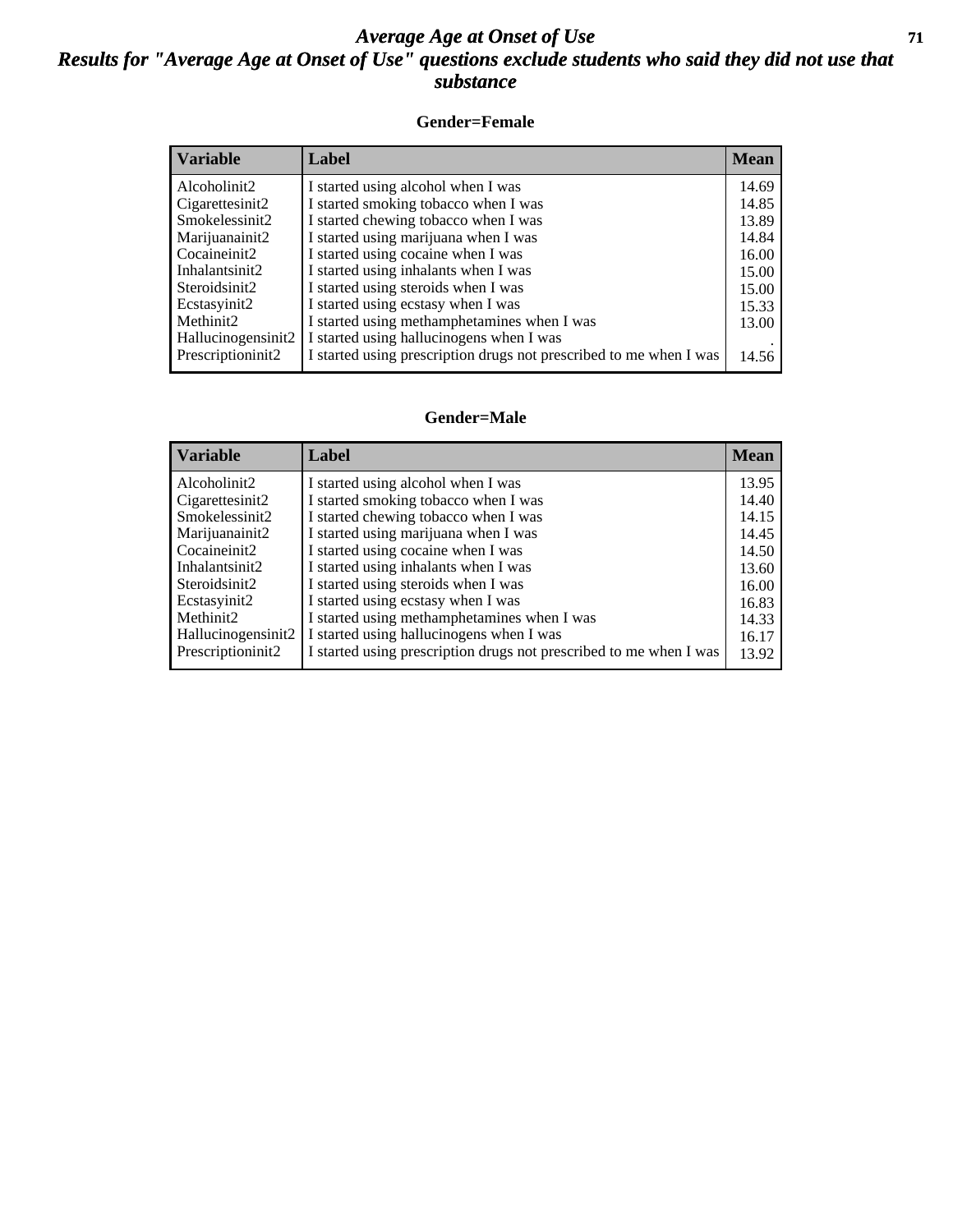# *I Think These Drugs are Harmful* **72**

| Frequency      | <b>Table of Gender by Alcoholharmdich</b> |                  |                               |              |
|----------------|-------------------------------------------|------------------|-------------------------------|--------------|
| <b>Row Pct</b> |                                           | think alcohol is | Alcoholharmdich(I<br>harmful) |              |
|                | Gender(Gender)                            | <b>Yes</b>       | N <sub>0</sub>                | <b>Total</b> |
|                | <b>Female</b>                             | 157<br>83.96     | 30<br>16.04                   | 187          |
|                | <b>Male</b>                               | 120<br>73.17     | 44<br>26.83                   | 164          |
|                | <b>Total</b>                              | 277              | 74                            | 351          |

| <b>Frequency</b> | <b>Table of Gender by Tobaccoharmdich</b> |                                                   |                |              |
|------------------|-------------------------------------------|---------------------------------------------------|----------------|--------------|
| <b>Row Pct</b>   |                                           | Tobaccoharmdich(I<br>think tobacco is<br>harmful) |                |              |
|                  | Gender(Gender)                            | Yes                                               | N <sub>0</sub> | <b>Total</b> |
|                  | <b>Female</b>                             | 180<br>96.26                                      | 7<br>3.74      | 187          |
|                  | <b>Male</b>                               | 150<br>91.46                                      | 14<br>8.54     | 164          |
|                  | <b>Total</b>                              | 330                                               | 21             | 351          |

| Frequency      | <b>Table of Gender by Marijuanaharmdich</b> |                                                       |                |              |  |
|----------------|---------------------------------------------|-------------------------------------------------------|----------------|--------------|--|
| <b>Row Pct</b> |                                             | Marijuanaharmdich(I<br>think marijuana is<br>harmful) |                |              |  |
|                | Gender(Gender)                              | <b>Yes</b>                                            | N <sub>0</sub> | <b>Total</b> |  |
|                | <b>Female</b>                               | 153<br>81.82                                          | 34<br>18.18    | 187          |  |
|                | <b>Male</b>                                 | 117<br>71.34                                          | 47<br>28.66    | 164          |  |
|                | <b>Total</b>                                | 270                                                   | 81             | 351          |  |

| Frequency      | <b>Table of Gender by Otherdrugharmdich</b> |                                                          |                |              |  |
|----------------|---------------------------------------------|----------------------------------------------------------|----------------|--------------|--|
| <b>Row Pct</b> |                                             | Otherdrugharmdich(I<br>think other drugs are<br>harmful) |                |              |  |
|                | Gender(Gender)                              | <b>Yes</b>                                               | N <sub>0</sub> | <b>Total</b> |  |
|                | <b>Female</b>                               | 181<br>96.79                                             | 6<br>3.21      | 187          |  |
|                | <b>Male</b>                                 | 156<br>95.12                                             | 8<br>4.88      | 164          |  |
|                | <b>Total</b>                                | 337                                                      | 14             | 351          |  |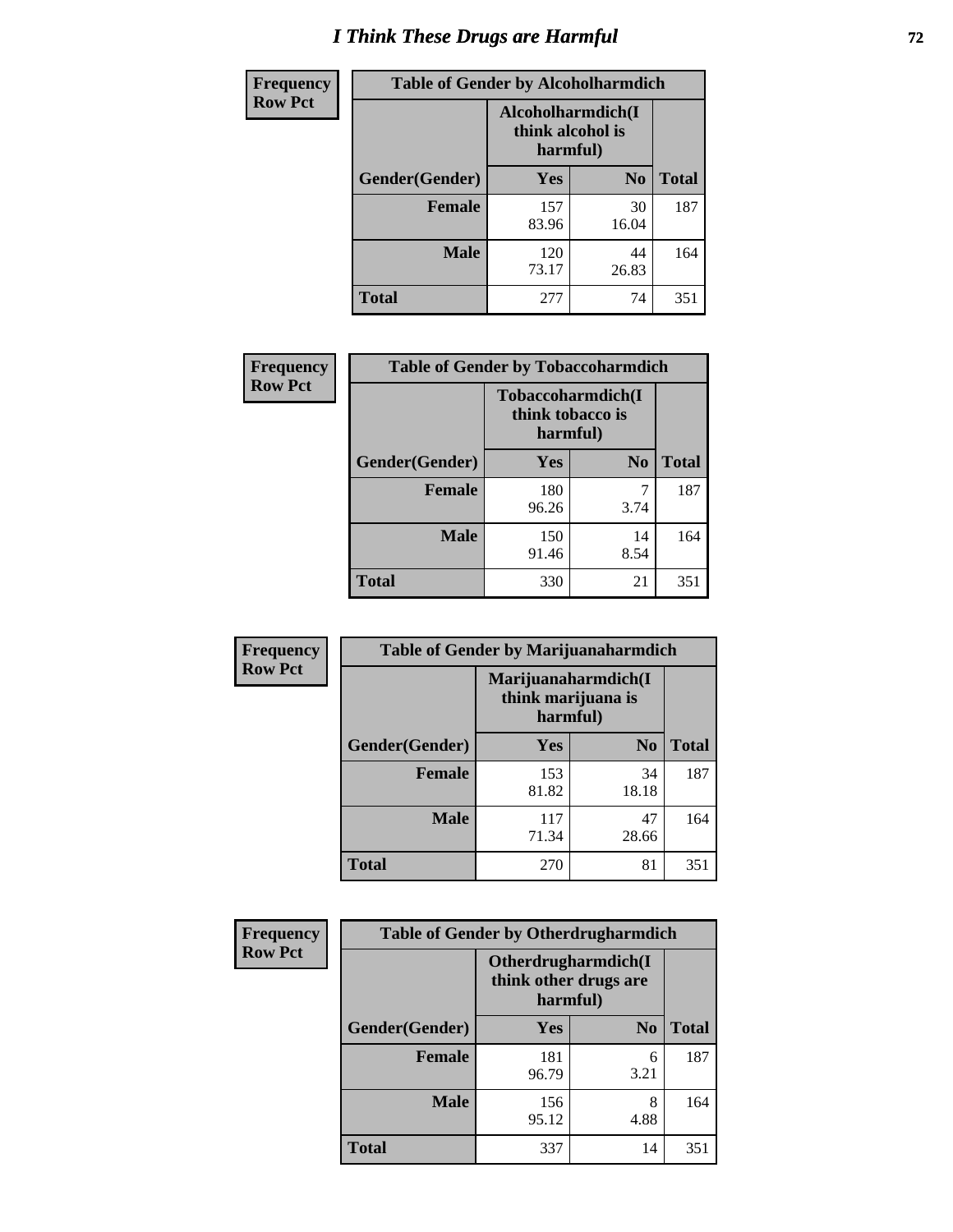| <b>Frequency</b> | <b>Table of Gender by Alcohollocation1</b> |                                                               |             |              |
|------------------|--------------------------------------------|---------------------------------------------------------------|-------------|--------------|
| <b>Row Pct</b>   |                                            | <b>Alcohollocation1(Places</b><br><b>Friends Use Alcohol)</b> |             |              |
|                  | Gender(Gender)                             |                                                               | Do Not Use  | <b>Total</b> |
|                  | <b>Female</b>                              | 134<br>71.66                                                  | 53<br>28.34 | 187          |
|                  | <b>Male</b>                                | 115<br>70.12                                                  | 49<br>29.88 | 164          |
|                  | Total                                      | 249                                                           | 102         | 351          |

| <b>Frequency</b> | <b>Table of Gender by Alcohollocation2</b> |              |                                                               |              |
|------------------|--------------------------------------------|--------------|---------------------------------------------------------------|--------------|
| <b>Row Pct</b>   |                                            |              | <b>Alcohollocation2(Places</b><br><b>Friends Use Alcohol)</b> |              |
|                  | Gender(Gender)                             |              | Home                                                          | <b>Total</b> |
|                  | <b>Female</b>                              | 107<br>57.22 | 80<br>42.78                                                   | 187          |
|                  | <b>Male</b>                                | 86<br>52.44  | 78<br>47.56                                                   | 164          |
|                  | <b>Total</b>                               | 193          | 158                                                           | 351          |

| Frequency      | <b>Table of Gender by Alcohollocation3</b> |              |                                                               |              |
|----------------|--------------------------------------------|--------------|---------------------------------------------------------------|--------------|
| <b>Row Pct</b> |                                            |              | <b>Alcohollocation3(Places</b><br><b>Friends Use Alcohol)</b> |              |
|                | Gender(Gender)                             |              | <b>School</b>                                                 | <b>Total</b> |
|                | <b>Female</b>                              | 174<br>93.05 | 13<br>6.95                                                    | 187          |
|                | <b>Male</b>                                | 146<br>89.02 | 18<br>10.98                                                   | 164          |
|                | <b>Total</b>                               | 320          | 31                                                            | 351          |

| Frequency      | <b>Table of Gender by Alcohollocation4</b> |              |                                                               |              |
|----------------|--------------------------------------------|--------------|---------------------------------------------------------------|--------------|
| <b>Row Pct</b> |                                            |              | <b>Alcohollocation4(Places</b><br><b>Friends Use Alcohol)</b> |              |
|                | Gender(Gender)                             |              | Car                                                           | <b>Total</b> |
|                | <b>Female</b>                              | 167<br>89.30 | 20<br>10.70                                                   | 187          |
|                | <b>Male</b>                                | 132<br>80.49 | 32<br>19.51                                                   | 164          |
|                | <b>Total</b>                               | 299          | 52                                                            | 351          |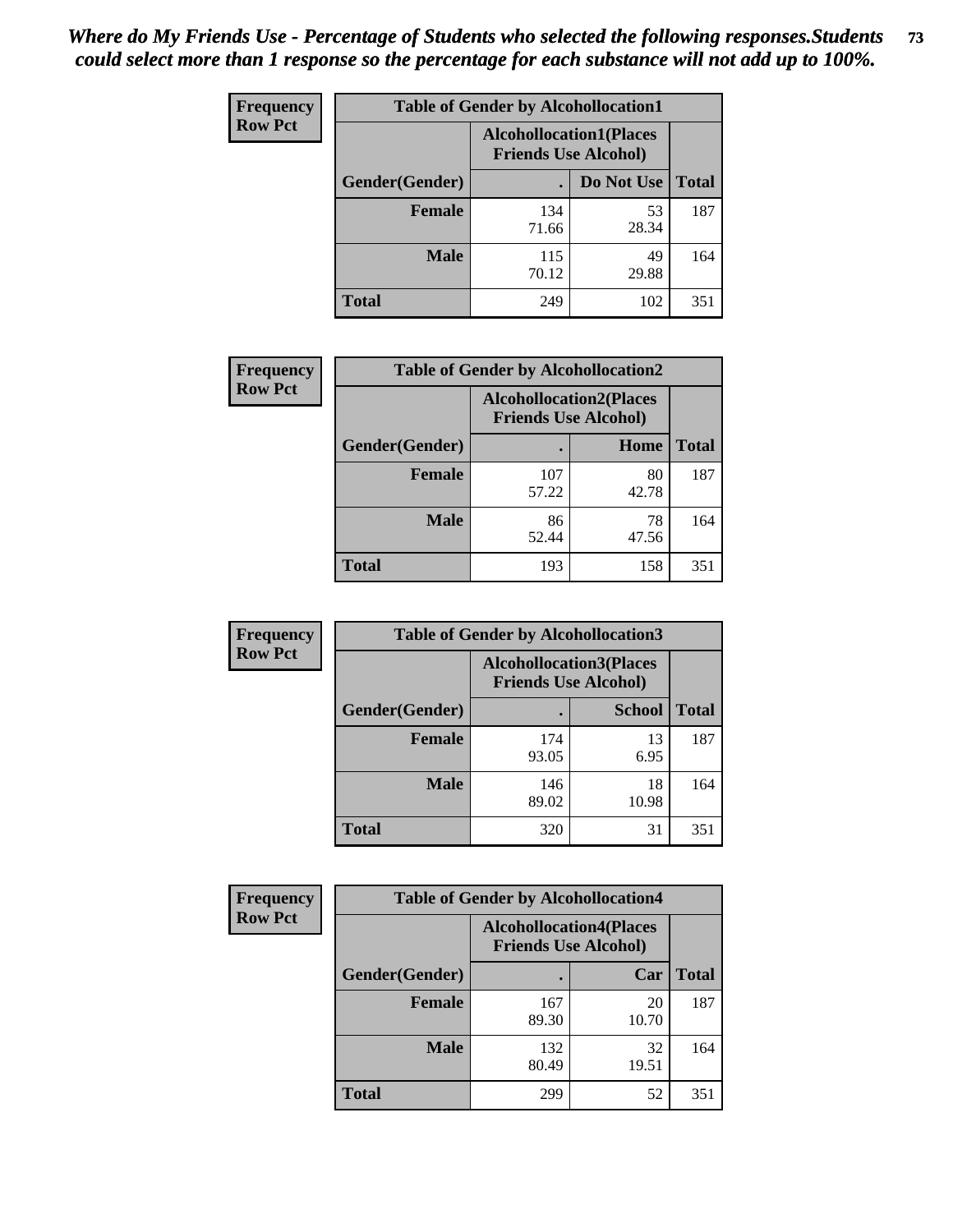| <b>Frequency</b> |                | <b>Table of Gender by Alcohollocation5</b>                    |                                 |              |
|------------------|----------------|---------------------------------------------------------------|---------------------------------|--------------|
| <b>Row Pct</b>   |                | <b>Alcohollocation5(Places</b><br><b>Friends Use Alcohol)</b> |                                 |              |
|                  | Gender(Gender) | $\bullet$                                                     | <b>Friend's</b><br><b>House</b> | <b>Total</b> |
|                  | <b>Female</b>  | 80<br>42.78                                                   | 107<br>57.22                    | 187          |
|                  | <b>Male</b>    | 84<br>51.22                                                   | 80<br>48.78                     | 164          |
|                  | <b>Total</b>   | 164                                                           | 187                             | 351          |

| Frequency      | <b>Table of Gender by Alcohollocation6</b> |                                                               |              |              |  |
|----------------|--------------------------------------------|---------------------------------------------------------------|--------------|--------------|--|
| <b>Row Pct</b> |                                            | <b>Alcohollocation6(Places</b><br><b>Friends Use Alcohol)</b> |              |              |  |
|                | <b>Gender</b> (Gender)                     |                                                               | <b>Other</b> | <b>Total</b> |  |
|                | <b>Female</b>                              | 121<br>64.71                                                  | 66<br>35.29  | 187          |  |
|                | <b>Male</b>                                | 112<br>68.29                                                  | 52<br>31.71  | 164          |  |
|                | <b>Total</b>                               | 233                                                           | 118          | 351          |  |

| Frequency      | <b>Table of Gender by Tobaccolocation1</b> |                                                               |             |              |  |
|----------------|--------------------------------------------|---------------------------------------------------------------|-------------|--------------|--|
| <b>Row Pct</b> |                                            | <b>Tobaccolocation1(Places</b><br><b>Friends Use Tobacco)</b> |             |              |  |
|                | Gender(Gender)                             |                                                               | Do Not Use  | <b>Total</b> |  |
|                | <b>Female</b>                              | 104<br>55.61                                                  | 83<br>44.39 | 187          |  |
|                | <b>Male</b>                                | 94<br>57.32                                                   | 70<br>42.68 | 164          |  |
|                | <b>Total</b>                               | 198                                                           | 153         | 351          |  |

| <b>Frequency</b> | <b>Table of Gender by Tobaccolocation2</b> |                                                               |             |              |  |
|------------------|--------------------------------------------|---------------------------------------------------------------|-------------|--------------|--|
| <b>Row Pct</b>   |                                            | <b>Tobaccolocation2(Places</b><br><b>Friends Use Tobacco)</b> |             |              |  |
|                  | Gender(Gender)                             |                                                               | Home        | <b>Total</b> |  |
|                  | Female                                     | 111<br>59.36                                                  | 76<br>40.64 | 187          |  |
|                  | <b>Male</b>                                | 88<br>53.66                                                   | 76<br>46.34 | 164          |  |
|                  | <b>Total</b>                               | 199                                                           | 152         | 351          |  |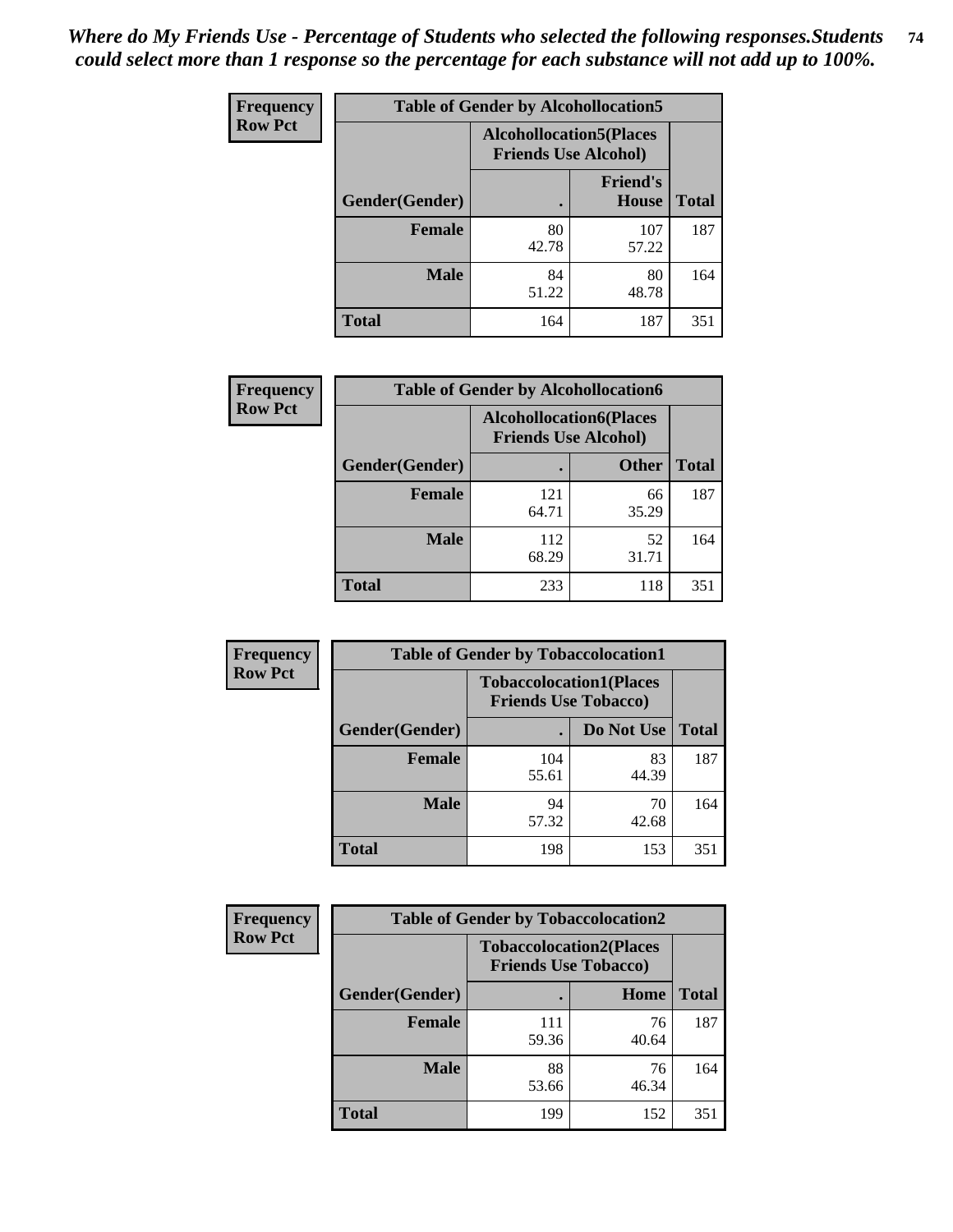| <b>Frequency</b> | <b>Table of Gender by Tobaccolocation3</b> |              |                                                               |              |
|------------------|--------------------------------------------|--------------|---------------------------------------------------------------|--------------|
| <b>Row Pct</b>   |                                            |              | <b>Tobaccolocation3(Places</b><br><b>Friends Use Tobacco)</b> |              |
|                  | Gender(Gender)                             |              | <b>School</b>                                                 | <b>Total</b> |
|                  | <b>Female</b>                              | 154<br>82.35 | 33<br>17.65                                                   | 187          |
|                  | <b>Male</b>                                | 125<br>76.22 | 39<br>23.78                                                   | 164          |
|                  | <b>Total</b>                               | 279          | 72                                                            | 351          |

| <b>Frequency</b> | <b>Table of Gender by Tobaccolocation4</b> |                             |                                |              |
|------------------|--------------------------------------------|-----------------------------|--------------------------------|--------------|
| <b>Row Pct</b>   |                                            | <b>Friends Use Tobacco)</b> | <b>Tobaccolocation4(Places</b> |              |
|                  | Gender(Gender)                             |                             | Car                            | <b>Total</b> |
|                  | <b>Female</b>                              | 115<br>61.50                | 72<br>38.50                    | 187          |
|                  | <b>Male</b>                                | 99<br>60.37                 | 65<br>39.63                    | 164          |
|                  | <b>Total</b>                               | 214                         | 137                            | 351          |

| <b>Frequency</b> | <b>Table of Gender by Tobaccolocation5</b> |                             |                                 |              |
|------------------|--------------------------------------------|-----------------------------|---------------------------------|--------------|
| <b>Row Pct</b>   |                                            | <b>Friends Use Tobacco)</b> | <b>Tobaccolocation5(Places</b>  |              |
|                  | Gender(Gender)                             |                             | <b>Friend's</b><br><b>House</b> | <b>Total</b> |
|                  | <b>Female</b>                              | 107<br>57.22                | 80<br>42.78                     | 187          |
|                  | <b>Male</b>                                | 94<br>57.32                 | 70<br>42.68                     | 164          |
|                  | <b>Total</b>                               | 201                         | 150                             | 351          |

| <b>Frequency</b> | <b>Table of Gender by Tobaccolocation6</b> |                                                               |              |              |  |
|------------------|--------------------------------------------|---------------------------------------------------------------|--------------|--------------|--|
| <b>Row Pct</b>   |                                            | <b>Tobaccolocation6(Places</b><br><b>Friends Use Tobacco)</b> |              |              |  |
|                  | Gender(Gender)                             |                                                               | <b>Other</b> | <b>Total</b> |  |
|                  | Female                                     | 129<br>68.98                                                  | 58<br>31.02  | 187          |  |
|                  | <b>Male</b>                                | 107<br>65.24                                                  | 57<br>34.76  | 164          |  |
|                  | <b>Total</b>                               | 236                                                           | 115          | 351          |  |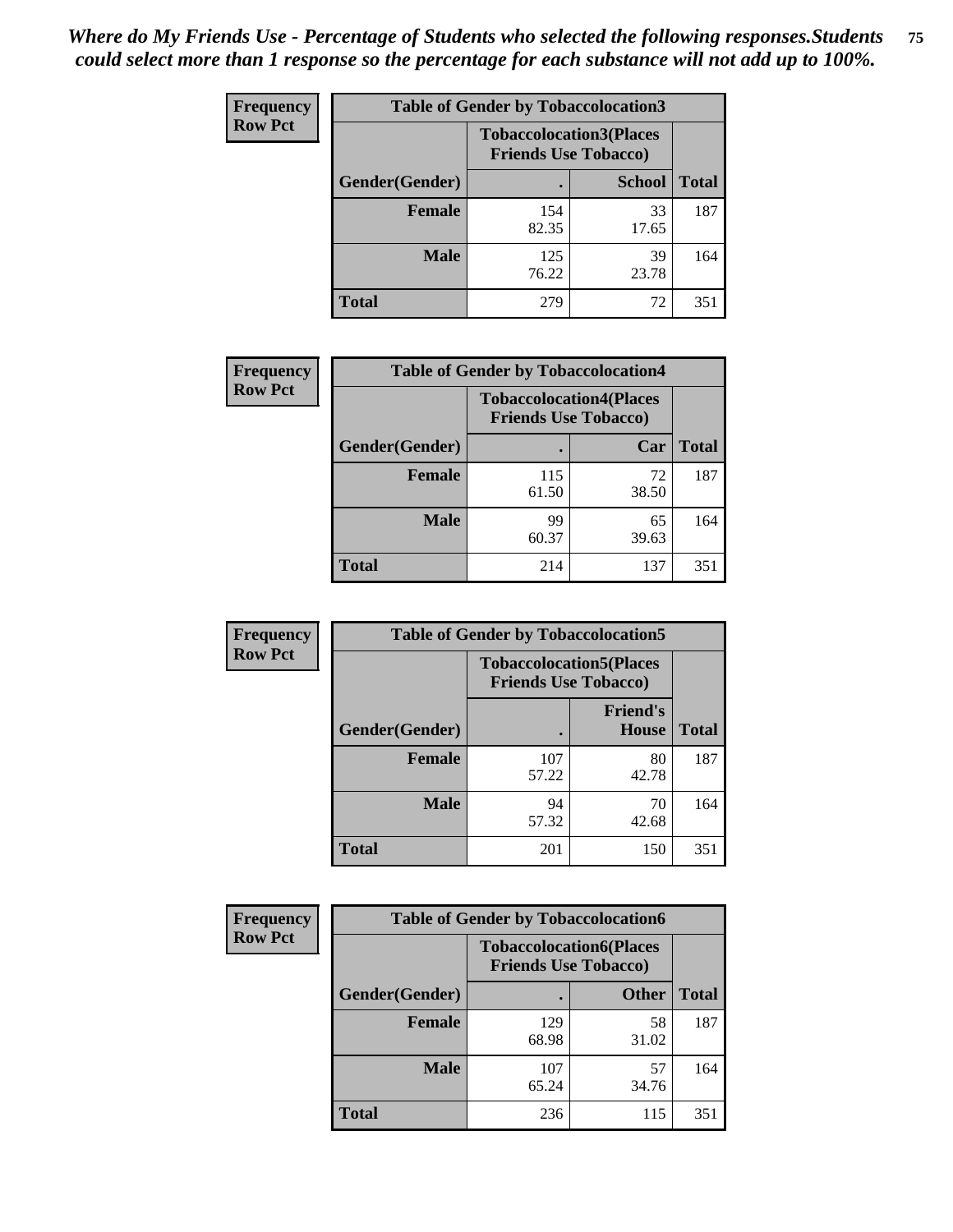| <b>Frequency</b> | <b>Table of Gender by Marijuanalocation1</b> |                                                                    |             |              |
|------------------|----------------------------------------------|--------------------------------------------------------------------|-------------|--------------|
| <b>Row Pct</b>   |                                              | <b>Marijuanalocation1(Places</b><br><b>Friends Use Marijuana</b> ) |             |              |
|                  | Gender(Gender)                               |                                                                    | Do Not Use  | <b>Total</b> |
|                  | <b>Female</b>                                | 102<br>54.55                                                       | 85<br>45.45 | 187          |
|                  | <b>Male</b>                                  | 89<br>54.27                                                        | 75<br>45.73 | 164          |
|                  | <b>Total</b>                                 | 191                                                                | 160         | 351          |

| <b>Frequency</b> | <b>Table of Gender by Marijuanalocation2</b> |                                                                    |             |              |
|------------------|----------------------------------------------|--------------------------------------------------------------------|-------------|--------------|
| <b>Row Pct</b>   |                                              | <b>Marijuanalocation2(Places</b><br><b>Friends Use Marijuana</b> ) |             |              |
|                  | <b>Gender</b> (Gender)                       |                                                                    | Home        | <b>Total</b> |
|                  | <b>Female</b>                                | 126<br>67.38                                                       | 61<br>32.62 | 187          |
|                  | <b>Male</b>                                  | 106<br>64.63                                                       | 58<br>35.37 | 164          |
|                  | <b>Total</b>                                 | 232                                                                | 119         | 351          |

| Frequency      | <b>Table of Gender by Marijuanalocation3</b> |              |                                                                    |              |
|----------------|----------------------------------------------|--------------|--------------------------------------------------------------------|--------------|
| <b>Row Pct</b> |                                              |              | <b>Marijuanalocation3(Places</b><br><b>Friends Use Marijuana</b> ) |              |
|                | Gender(Gender)                               |              | <b>School</b>                                                      | <b>Total</b> |
|                | Female                                       | 170<br>90.91 | 17<br>9.09                                                         | 187          |
|                | <b>Male</b>                                  | 146<br>89.02 | 18<br>10.98                                                        | 164          |
|                | <b>Total</b>                                 | 316          | 35                                                                 | 351          |

| Frequency      | <b>Table of Gender by Marijuanalocation4</b> |                                |                                  |              |
|----------------|----------------------------------------------|--------------------------------|----------------------------------|--------------|
| <b>Row Pct</b> |                                              | <b>Friends Use Marijuana</b> ) | <b>Marijuanalocation4(Places</b> |              |
|                | Gender(Gender)                               |                                | Car                              | <b>Total</b> |
|                | Female                                       | 129<br>68.98                   | 58<br>31.02                      | 187          |
|                | <b>Male</b>                                  | 107<br>65.24                   | 57<br>34.76                      | 164          |
|                | <b>Total</b>                                 | 236                            | 115                              | 351          |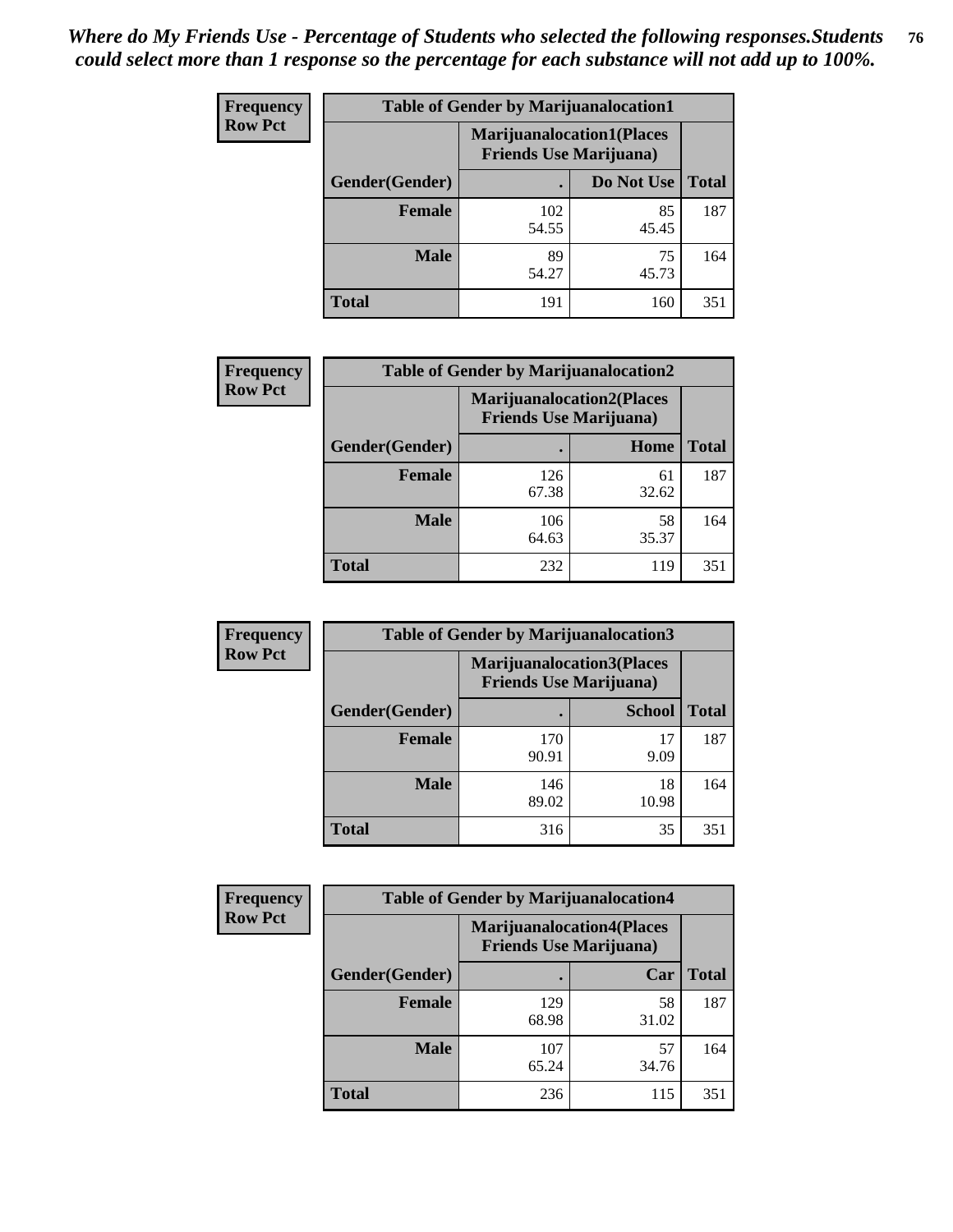| <b>Frequency</b> | <b>Table of Gender by Marijuanalocation5</b> |                                                                    |                          |              |
|------------------|----------------------------------------------|--------------------------------------------------------------------|--------------------------|--------------|
| <b>Row Pct</b>   |                                              | <b>Marijuanalocation5(Places</b><br><b>Friends Use Marijuana</b> ) |                          |              |
|                  | Gender(Gender)                               |                                                                    | <b>Friend's</b><br>House | <b>Total</b> |
|                  | <b>Female</b>                                | 109<br>58.29                                                       | 78<br>41.71              | 187          |
|                  | <b>Male</b>                                  | 96<br>58.54                                                        | 68<br>41.46              | 164          |
|                  | <b>Total</b>                                 | 205                                                                | 146                      | 351          |

| <b>Frequency</b> | <b>Table of Gender by Marijuanalocation6</b> |                                                                    |              |              |
|------------------|----------------------------------------------|--------------------------------------------------------------------|--------------|--------------|
| <b>Row Pct</b>   |                                              | <b>Marijuanalocation6(Places</b><br><b>Friends Use Marijuana</b> ) |              |              |
|                  | <b>Gender</b> (Gender)                       |                                                                    | <b>Other</b> | <b>Total</b> |
|                  | Female                                       | 124<br>66.31                                                       | 63<br>33.69  | 187          |
|                  | <b>Male</b>                                  | 109<br>66.46                                                       | 55<br>33.54  | 164          |
|                  | Total                                        | 233                                                                | 118          | 351          |

| Frequency      | <b>Table of Gender by Otherdruglocation1</b> |                                                                                |              |              |
|----------------|----------------------------------------------|--------------------------------------------------------------------------------|--------------|--------------|
| <b>Row Pct</b> |                                              | <b>Otherdruglocation1(Places</b><br><b>Friends Use Other Illegal</b><br>Drugs) |              |              |
|                | Gender(Gender)                               |                                                                                | Do Not Use   | <b>Total</b> |
|                | <b>Female</b>                                | 65<br>34.76                                                                    | 122<br>65.24 | 187          |
|                | <b>Male</b>                                  | 42<br>25.61                                                                    | 122<br>74.39 | 164          |
|                | <b>Total</b>                                 | 107                                                                            | 244          | 351          |

| <b>Frequency</b> | <b>Table of Gender by Otherdruglocation2</b> |                                            |                                  |              |
|------------------|----------------------------------------------|--------------------------------------------|----------------------------------|--------------|
| <b>Row Pct</b>   |                                              | <b>Friends Use Other Illegal</b><br>Drugs) | <b>Otherdruglocation2(Places</b> |              |
|                  | Gender(Gender)                               |                                            | Home                             | <b>Total</b> |
|                  | <b>Female</b>                                | 149<br>79.68                               | 38<br>20.32                      | 187          |
|                  | <b>Male</b>                                  | 135<br>82.32                               | 29<br>17.68                      | 164          |
|                  | <b>Total</b>                                 | 284                                        | 67                               | 351          |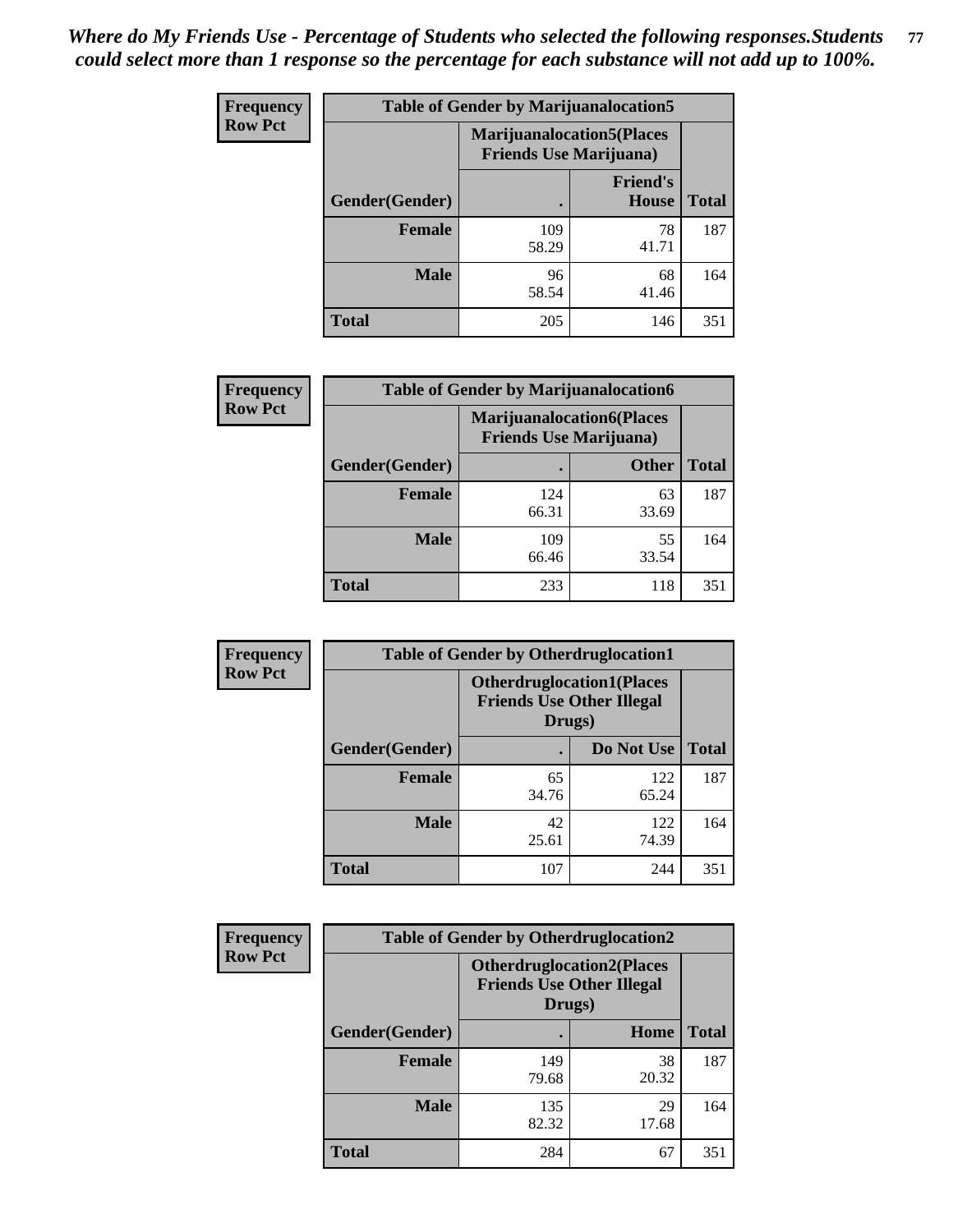| <b>Frequency</b> | <b>Table of Gender by Otherdruglocation3</b> |                                                                                |               |              |
|------------------|----------------------------------------------|--------------------------------------------------------------------------------|---------------|--------------|
| <b>Row Pct</b>   |                                              | <b>Otherdruglocation3(Places</b><br><b>Friends Use Other Illegal</b><br>Drugs) |               |              |
|                  | Gender(Gender)                               |                                                                                | <b>School</b> | <b>Total</b> |
|                  | <b>Female</b>                                | 171<br>91.44                                                                   | 16<br>8.56    | 187          |
|                  | <b>Male</b>                                  | 149<br>90.85                                                                   | 15<br>9.15    | 164          |
|                  | <b>Total</b>                                 | 320                                                                            | 31            | 351          |

| <b>Frequency</b> | <b>Table of Gender by Otherdruglocation4</b> |                                                                                |             |              |
|------------------|----------------------------------------------|--------------------------------------------------------------------------------|-------------|--------------|
| <b>Row Pct</b>   |                                              | <b>Otherdruglocation4(Places</b><br><b>Friends Use Other Illegal</b><br>Drugs) |             |              |
|                  | Gender(Gender)                               |                                                                                | Car         | <b>Total</b> |
|                  | <b>Female</b>                                | 161<br>86.10                                                                   | 26<br>13.90 | 187          |
|                  | <b>Male</b>                                  | 138<br>84.15                                                                   | 26<br>15.85 | 164          |
|                  | <b>Total</b>                                 | 299                                                                            | 52          | 351          |

| Frequency      | <b>Table of Gender by Otherdruglocation5</b>                                   |              |                                 |              |
|----------------|--------------------------------------------------------------------------------|--------------|---------------------------------|--------------|
| <b>Row Pct</b> | <b>Otherdruglocation5(Places</b><br><b>Friends Use Other Illegal</b><br>Drugs) |              |                                 |              |
|                | Gender(Gender)                                                                 |              | <b>Friend's</b><br><b>House</b> | <b>Total</b> |
|                | <b>Female</b>                                                                  | 149<br>79.68 | 38<br>20.32                     | 187          |
|                | <b>Male</b>                                                                    | 136<br>82.93 | 28<br>17.07                     | 164          |
|                | <b>Total</b>                                                                   | 285          | 66                              | 351          |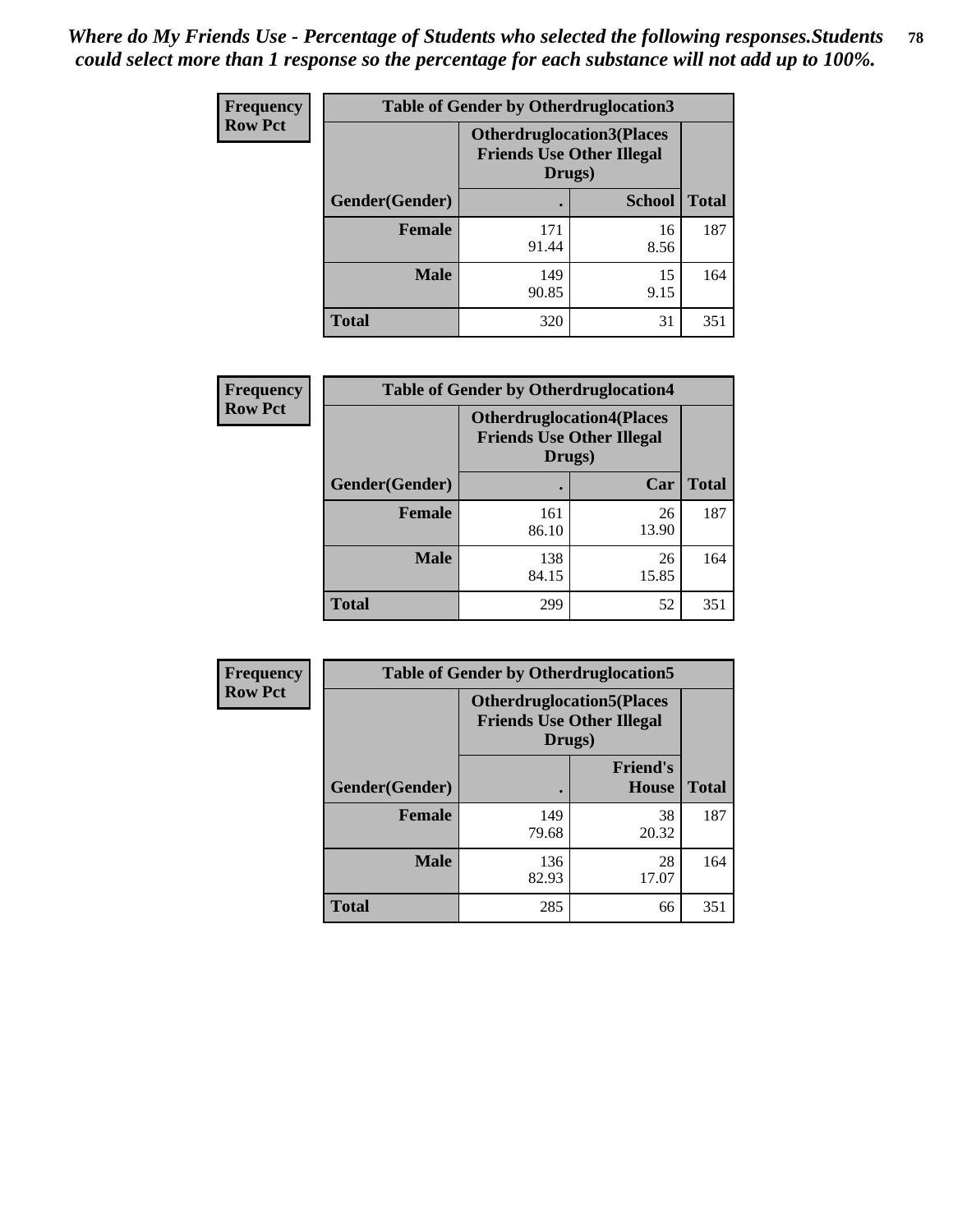| Frequency      | <b>Table of Gender by Otherdruglocation6</b> |                                            |                                  |              |
|----------------|----------------------------------------------|--------------------------------------------|----------------------------------|--------------|
| <b>Row Pct</b> |                                              | <b>Friends Use Other Illegal</b><br>Drugs) | <b>Otherdruglocation6(Places</b> |              |
|                | Gender(Gender)                               |                                            | <b>Other</b>                     | <b>Total</b> |
|                | <b>Female</b>                                | 144<br>77.01                               | 43<br>22.99                      | 187          |
|                | <b>Male</b>                                  | 137<br>83.54                               | 27<br>16.46                      | 164          |
|                | <b>Total</b>                                 | 281                                        | 70                               | 351          |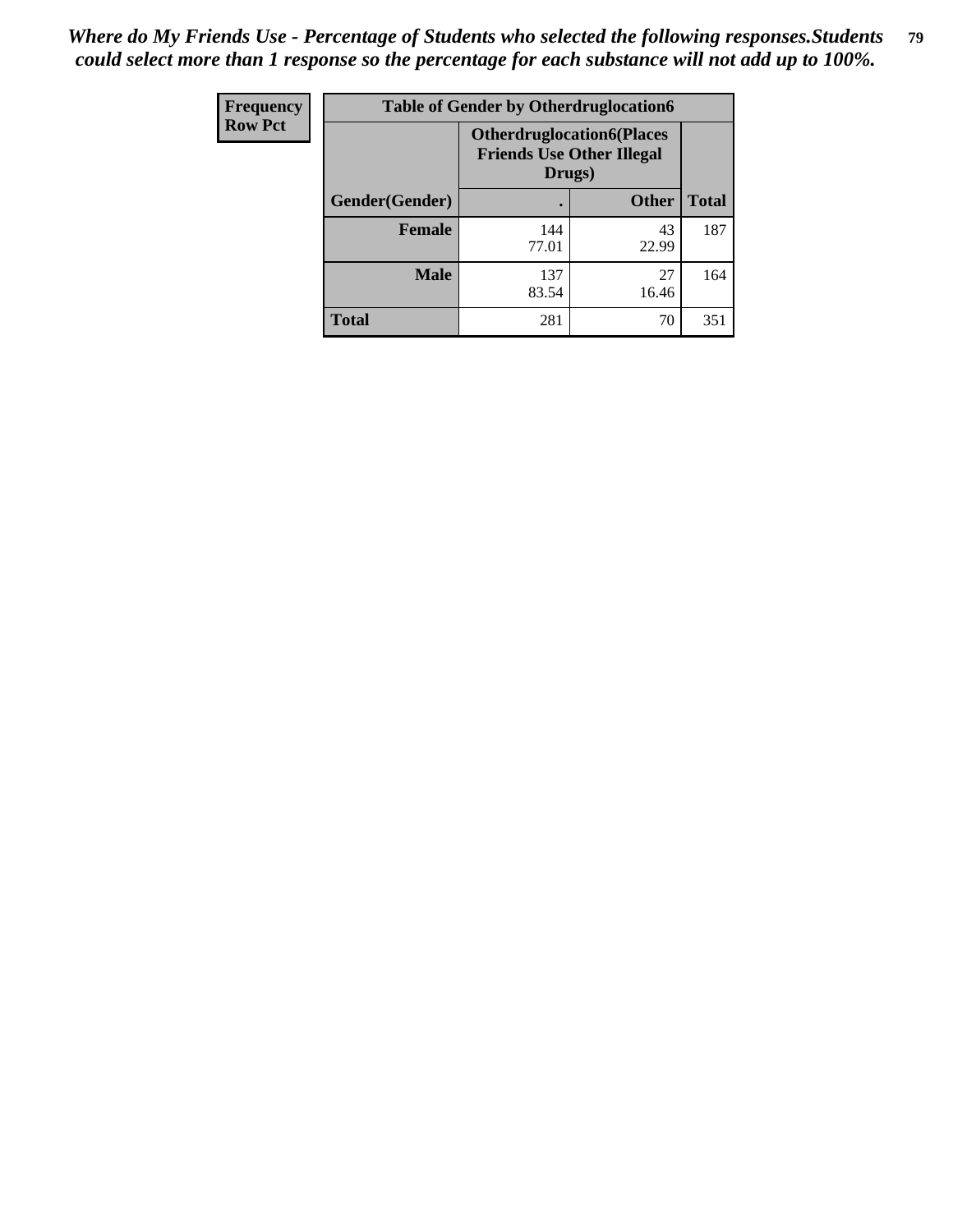| <b>Frequency</b> | <b>Table of Gender by Alcoholtime1</b> |                                                   |                      |              |
|------------------|----------------------------------------|---------------------------------------------------|----------------------|--------------|
| <b>Row Pct</b>   |                                        | Alcoholtime1(Times<br><b>Friends Use Alcohol)</b> |                      |              |
|                  | Gender(Gender)                         |                                                   | Do Not<br><b>Use</b> | <b>Total</b> |
|                  | <b>Female</b>                          | 135<br>72.19                                      | 52<br>27.81          | 187          |
|                  | <b>Male</b>                            | 107<br>65.24                                      | 57<br>34.76          | 164          |
|                  | <b>Total</b>                           | 242                                               | 109                  | 351          |

| Frequency      | <b>Table of Gender by Alcoholtime2</b> |                                                          |                            |              |
|----------------|----------------------------------------|----------------------------------------------------------|----------------------------|--------------|
| <b>Row Pct</b> |                                        | <b>Alcoholtime2(Times</b><br><b>Friends Use Alcohol)</b> |                            |              |
|                | Gender(Gender)                         |                                                          | <b>On Way</b><br>to School | <b>Total</b> |
|                | <b>Female</b>                          | 177<br>94.65                                             | 10<br>5.35                 | 187          |
|                | <b>Male</b>                            | 144<br>87.80                                             | 20<br>12.20                | 164          |
|                | <b>Total</b>                           | 321                                                      | 30                         | 351          |

| Frequency      | <b>Table of Gender by Alcoholtime3</b> |                                                          |                                |              |
|----------------|----------------------------------------|----------------------------------------------------------|--------------------------------|--------------|
| <b>Row Pct</b> |                                        | <b>Alcoholtime3(Times</b><br><b>Friends Use Alcohol)</b> |                                |              |
|                | Gender(Gender)                         |                                                          | <b>During</b><br><b>School</b> | <b>Total</b> |
|                | <b>Female</b>                          | 180<br>96.26                                             | 3.74                           | 187          |
|                | <b>Male</b>                            | 150<br>91.46                                             | 14<br>8.54                     | 164          |
|                | <b>Total</b>                           | 330                                                      | 21                             | 351          |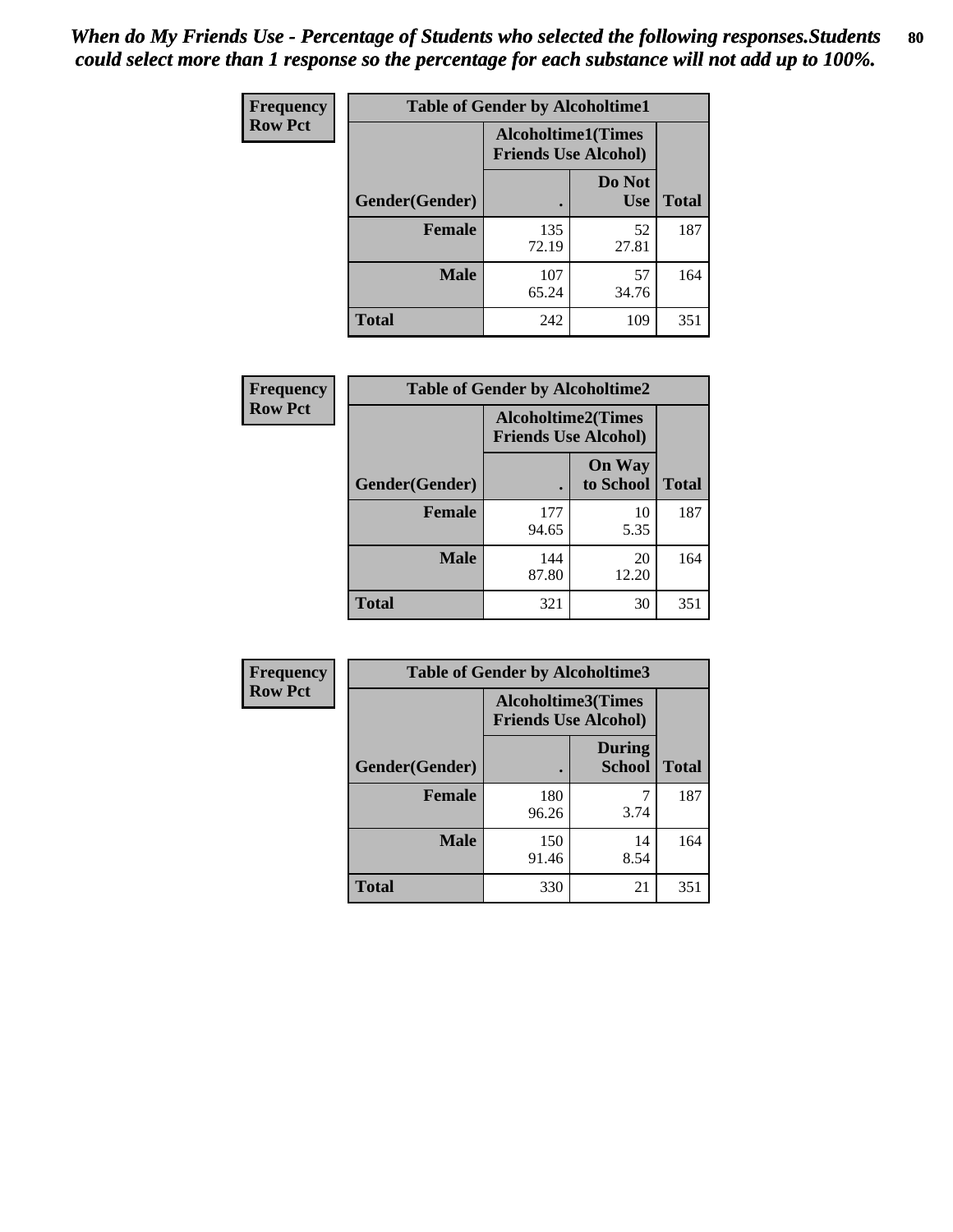*When do My Friends Use - Percentage of Students who selected the following responses.Students could select more than 1 response so the percentage for each substance will not add up to 100%.* **81**

| <b>Frequency</b> | <b>Table of Gender by Alcoholtime4</b> |                                                          |                                                |              |
|------------------|----------------------------------------|----------------------------------------------------------|------------------------------------------------|--------------|
| <b>Row Pct</b>   |                                        | <b>Alcoholtime4(Times</b><br><b>Friends Use Alcohol)</b> |                                                |              |
|                  | Gender(Gender)                         |                                                          | <b>On Way</b><br>Home<br>From<br><b>School</b> | <b>Total</b> |
|                  | <b>Female</b>                          | 175<br>93.58                                             | 12<br>6.42                                     | 187          |
|                  | <b>Male</b>                            | 145<br>88.41                                             | 19<br>11.59                                    | 164          |
|                  | <b>Total</b>                           | 320                                                      | 31                                             | 351          |

| <b>Frequency</b> | <b>Table of Gender by Alcoholtime5</b> |                                                           |             |              |
|------------------|----------------------------------------|-----------------------------------------------------------|-------------|--------------|
| <b>Row Pct</b>   |                                        | <b>Alcoholtime5</b> (Times<br><b>Friends Use Alcohol)</b> |             |              |
|                  | Gender(Gender)                         |                                                           | Weeknights  | <b>Total</b> |
|                  | <b>Female</b>                          | 141<br>75.40                                              | 46<br>24.60 | 187          |
|                  | <b>Male</b>                            | 122<br>74.39                                              | 42<br>25.61 | 164          |
|                  | <b>Total</b>                           | 263                                                       | 88          | 351          |

| <b>Frequency</b> | <b>Table of Gender by Alcoholtime6</b> |             |                                                           |              |
|------------------|----------------------------------------|-------------|-----------------------------------------------------------|--------------|
| <b>Row Pct</b>   |                                        |             | <b>Alcoholtime6</b> (Times<br><b>Friends Use Alcohol)</b> |              |
|                  | Gender(Gender)                         |             | <b>Weekends</b>                                           | <b>Total</b> |
|                  | <b>Female</b>                          | 44<br>23.53 | 143<br>76.47                                              | 187          |
|                  | <b>Male</b>                            | 52<br>31.71 | 112<br>68.29                                              | 164          |
|                  | Total                                  | 96          | 255                                                       | 351          |

| <b>Frequency</b> | <b>Table of Gender by Tobaccotime1</b> |                             |                           |              |
|------------------|----------------------------------------|-----------------------------|---------------------------|--------------|
| <b>Row Pct</b>   |                                        | <b>Friends Use Tobacco)</b> | <b>Tobaccotime1(Times</b> |              |
|                  | Gender(Gender)                         |                             | Do Not<br><b>Use</b>      | <b>Total</b> |
|                  | <b>Female</b>                          | 108<br>57.75                | 79<br>42.25               | 187          |
|                  | <b>Male</b>                            | 93<br>56.71                 | 71<br>43.29               | 164          |
|                  | <b>Total</b>                           | 201                         | 150                       | 351          |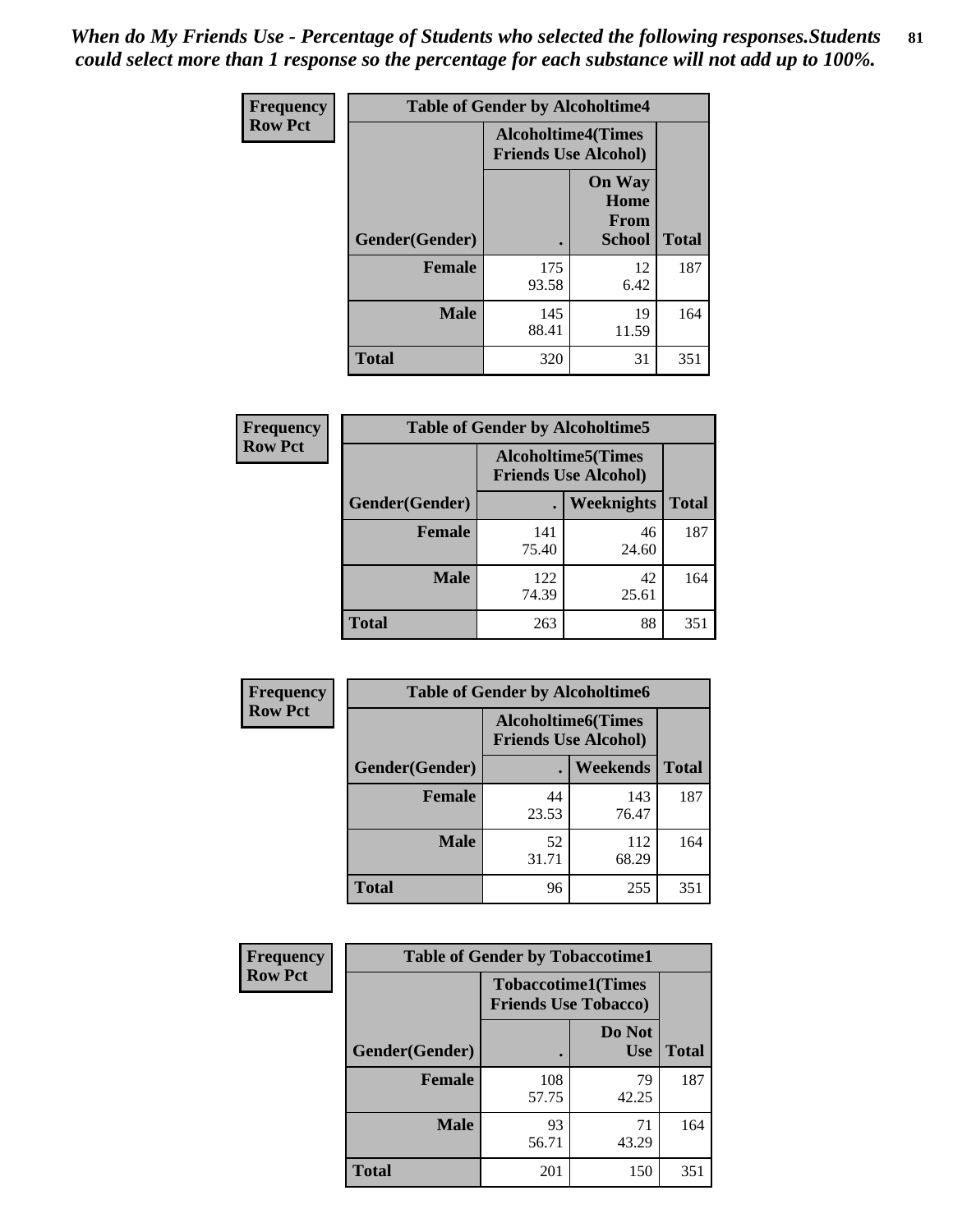| <b>Frequency</b> | <b>Table of Gender by Tobaccotime2</b> |                                                          |                            |              |
|------------------|----------------------------------------|----------------------------------------------------------|----------------------------|--------------|
| <b>Row Pct</b>   |                                        | <b>Tobaccotime2(Times</b><br><b>Friends Use Tobacco)</b> |                            |              |
|                  | Gender(Gender)                         |                                                          | <b>On Way</b><br>to School | <b>Total</b> |
|                  | <b>Female</b>                          | 124<br>66.31                                             | 63<br>33.69                | 187          |
|                  | <b>Male</b>                            | 104<br>63.41                                             | 60<br>36.59                | 164          |
|                  | <b>Total</b>                           | 228                                                      | 123                        | 351          |

| Frequency      | <b>Table of Gender by Tobaccotime3</b> |                             |                                |              |
|----------------|----------------------------------------|-----------------------------|--------------------------------|--------------|
| <b>Row Pct</b> |                                        | <b>Friends Use Tobacco)</b> | <b>Tobaccotime3(Times</b>      |              |
|                | Gender(Gender)                         |                             | <b>During</b><br><b>School</b> | <b>Total</b> |
|                | Female                                 | 166<br>88.77                | 21<br>11.23                    | 187          |
|                | <b>Male</b>                            | 131<br>79.88                | 33<br>20.12                    | 164          |
|                | <b>Total</b>                           | 297                         | 54                             | 351          |

| Frequency      | <b>Table of Gender by Tobaccotime4</b> |                                                          |                                                       |              |
|----------------|----------------------------------------|----------------------------------------------------------|-------------------------------------------------------|--------------|
| <b>Row Pct</b> |                                        | <b>Tobaccotime4(Times</b><br><b>Friends Use Tobacco)</b> |                                                       |              |
|                | Gender(Gender)                         |                                                          | <b>On Way</b><br>Home<br><b>From</b><br><b>School</b> | <b>Total</b> |
|                | <b>Female</b>                          | 175<br>93.58                                             | 12<br>6.42                                            | 187          |
|                | <b>Male</b>                            | 145<br>88.41                                             | 19<br>11.59                                           | 164          |
|                | <b>Total</b>                           | 320                                                      | 31                                                    | 351          |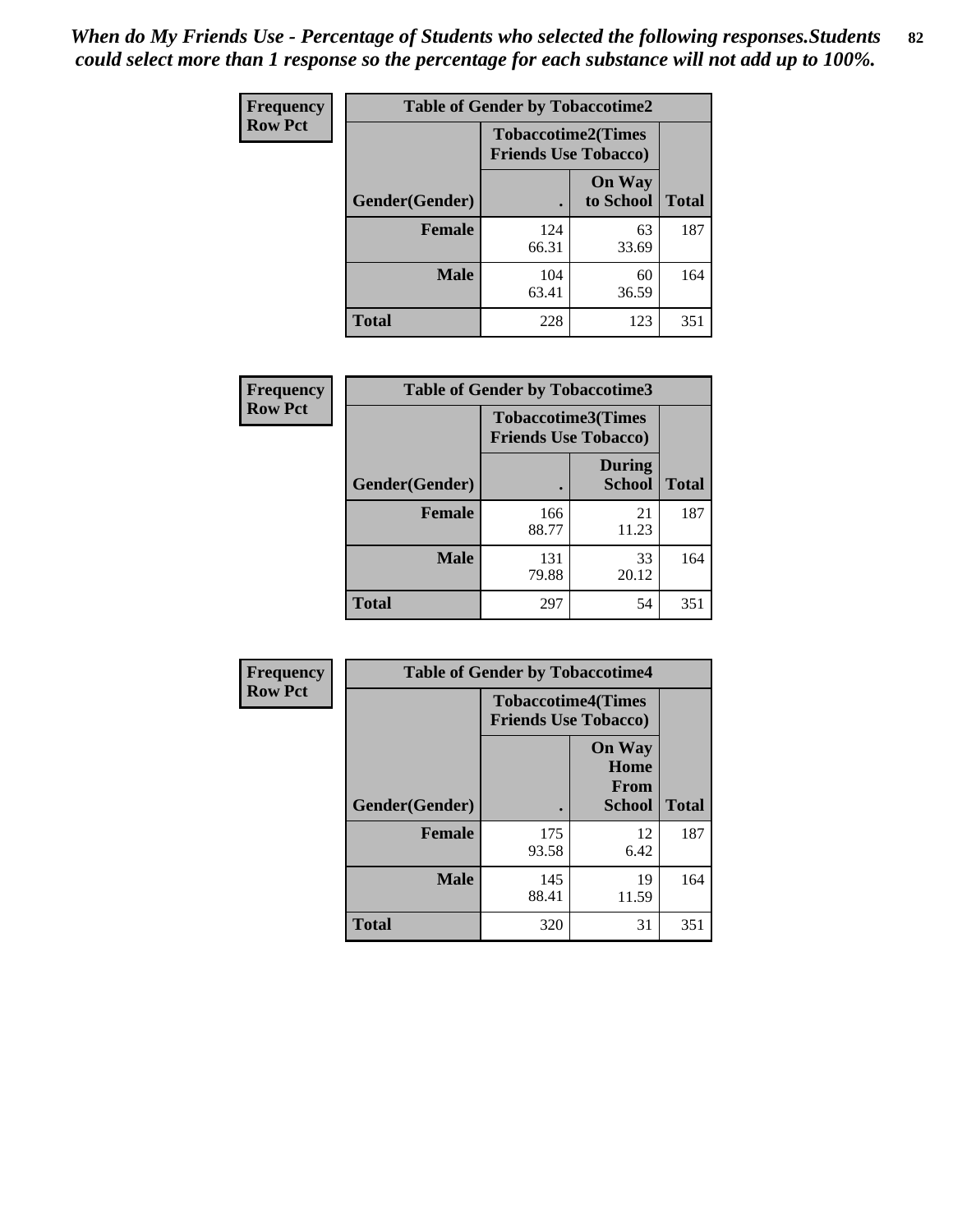| <b>Frequency</b> | <b>Table of Gender by Tobaccotime5</b> |                                                          |                   |              |  |
|------------------|----------------------------------------|----------------------------------------------------------|-------------------|--------------|--|
| <b>Row Pct</b>   |                                        | <b>Tobaccotime5(Times</b><br><b>Friends Use Tobacco)</b> |                   |              |  |
|                  | <b>Gender</b> (Gender)                 |                                                          | <b>Weeknights</b> | <b>Total</b> |  |
|                  | <b>Female</b>                          | 109<br>58.29                                             | 78<br>41.71       | 187          |  |
|                  | <b>Male</b>                            | 85<br>51.83                                              | 79<br>48.17       | 164          |  |
|                  | <b>Total</b>                           | 194                                                      | 157               | 351          |  |

| <b>Frequency</b> | <b>Table of Gender by Tobaccotime6</b> |                                                          |                 |              |
|------------------|----------------------------------------|----------------------------------------------------------|-----------------|--------------|
| <b>Row Pct</b>   |                                        | <b>Tobaccotime6(Times</b><br><b>Friends Use Tobacco)</b> |                 |              |
|                  | Gender(Gender)                         |                                                          | <b>Weekends</b> | <b>Total</b> |
|                  | Female                                 | 90<br>48.13                                              | 97<br>51.87     | 187          |
|                  | <b>Male</b>                            | 73<br>44.51                                              | 91<br>55.49     | 164          |
|                  | <b>Total</b>                           | 163                                                      | 188             | 351          |

| <b>Frequency</b> | <b>Table of Gender by Marijuanatime1</b> |                                                               |             |              |
|------------------|------------------------------------------|---------------------------------------------------------------|-------------|--------------|
| <b>Row Pct</b>   |                                          | <b>Marijuanatime1(Times</b><br><b>Friends Use Marijuana</b> ) |             |              |
|                  | Gender(Gender)                           |                                                               | Do Not Use  | <b>Total</b> |
|                  | <b>Female</b>                            | 103<br>55.08                                                  | 84<br>44.92 | 187          |
|                  | <b>Male</b>                              | 84<br>51.22                                                   | 80<br>48.78 | 164          |
|                  | <b>Total</b>                             | 187                                                           | 164         | 351          |

| <b>Frequency</b> | <b>Table of Gender by Marijuanatime2</b> |                                                               |                            |              |
|------------------|------------------------------------------|---------------------------------------------------------------|----------------------------|--------------|
| <b>Row Pct</b>   |                                          | <b>Marijuanatime2(Times</b><br><b>Friends Use Marijuana</b> ) |                            |              |
|                  | Gender(Gender)                           |                                                               | On Way to<br><b>School</b> | <b>Total</b> |
|                  | Female                                   | 144<br>77.01                                                  | 43<br>22.99                | 187          |
|                  | <b>Male</b>                              | 118<br>71.95                                                  | 46<br>28.05                | 164          |
|                  | <b>Total</b>                             | 262                                                           | 89                         | 351          |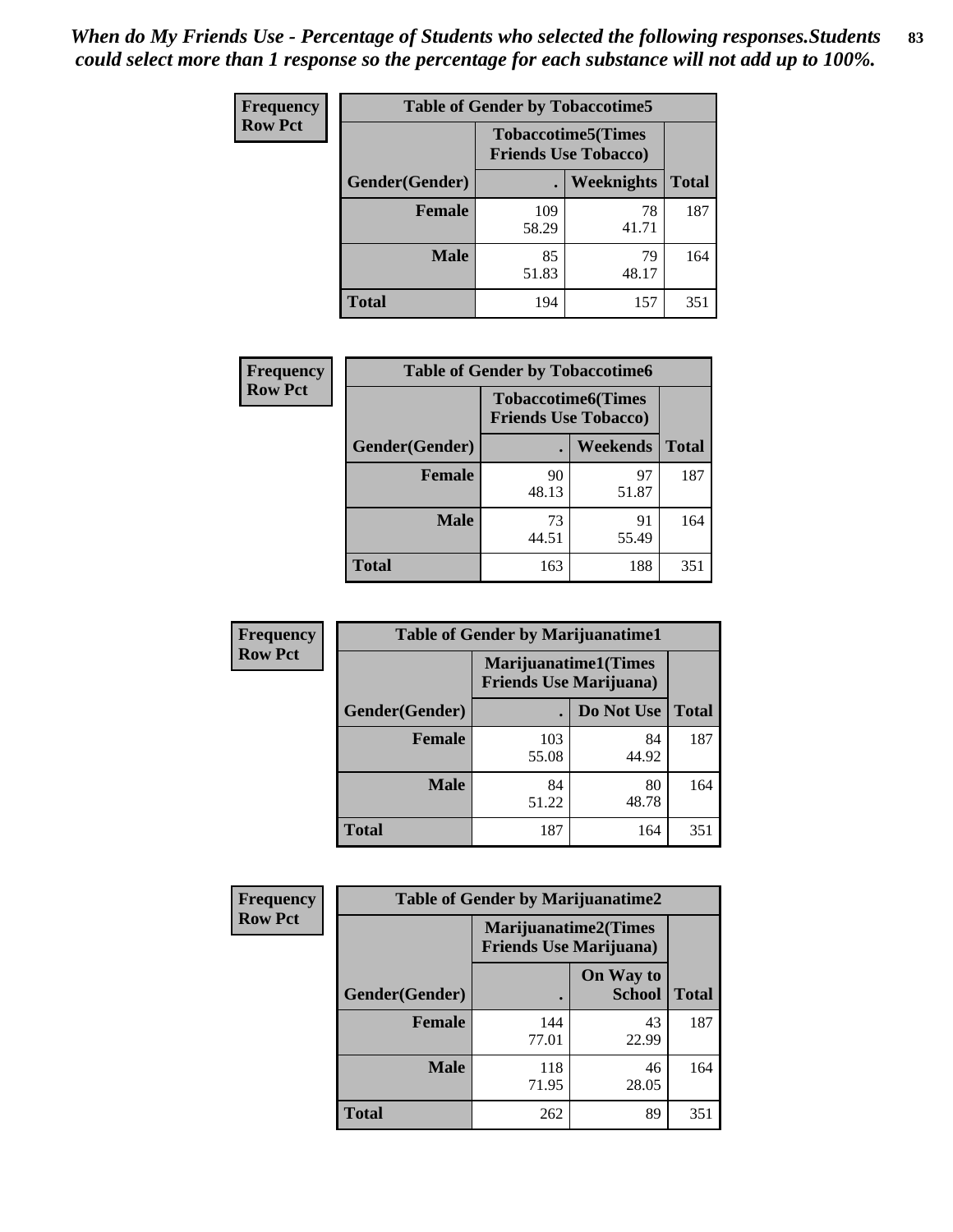*When do My Friends Use - Percentage of Students who selected the following responses.Students could select more than 1 response so the percentage for each substance will not add up to 100%.* **84**

| <b>Frequency</b> | <b>Table of Gender by Marijuanatime3</b> |                                                        |                                |              |
|------------------|------------------------------------------|--------------------------------------------------------|--------------------------------|--------------|
| <b>Row Pct</b>   |                                          | Marijuanatime3(Times<br><b>Friends Use Marijuana</b> ) |                                |              |
|                  | Gender(Gender)                           |                                                        | <b>During</b><br><b>School</b> | <b>Total</b> |
|                  | Female                                   | 170<br>90.91                                           | 17<br>9.09                     | 187          |
|                  | <b>Male</b>                              | 144<br>87.80                                           | 20<br>12.20                    | 164          |
|                  | <b>Total</b>                             | 314                                                    | 37                             | 351          |

| Frequency      | <b>Table of Gender by Marijuanatime4</b> |                                                               |                                                |              |
|----------------|------------------------------------------|---------------------------------------------------------------|------------------------------------------------|--------------|
| <b>Row Pct</b> |                                          | <b>Marijuanatime4(Times</b><br><b>Friends Use Marijuana</b> ) |                                                |              |
|                | Gender(Gender)                           |                                                               | <b>On Way</b><br>Home<br>From<br><b>School</b> | <b>Total</b> |
|                | <b>Female</b>                            | 148<br>79.14                                                  | 39<br>20.86                                    | 187          |
|                | <b>Male</b>                              | 117<br>71.34                                                  | 47<br>28.66                                    | 164          |
|                | <b>Total</b>                             | 265                                                           | 86                                             | 351          |

| <b>Frequency</b> | <b>Table of Gender by Marijuanatime5</b> |              |                                                                |              |
|------------------|------------------------------------------|--------------|----------------------------------------------------------------|--------------|
| <b>Row Pct</b>   |                                          |              | <b>Marijuanatime5</b> (Times<br><b>Friends Use Marijuana</b> ) |              |
|                  | Gender(Gender)                           | ٠            | Weeknights                                                     | <b>Total</b> |
|                  | <b>Female</b>                            | 116<br>62.03 | 71<br>37.97                                                    | 187          |
|                  | <b>Male</b>                              | 102<br>62.20 | 62<br>37.80                                                    | 164          |
|                  | <b>Total</b>                             | 218          | 133                                                            | 351          |

| Frequency      | <b>Table of Gender by Marijuanatime6</b> |                                                               |              |              |  |
|----------------|------------------------------------------|---------------------------------------------------------------|--------------|--------------|--|
| <b>Row Pct</b> |                                          | <b>Marijuanatime6(Times</b><br><b>Friends Use Marijuana</b> ) |              |              |  |
|                | Gender(Gender)                           |                                                               | Weekends     | <b>Total</b> |  |
|                | <b>Female</b>                            | 82<br>43.85                                                   | 105<br>56.15 | 187          |  |
|                | <b>Male</b>                              | 77<br>46.95                                                   | 87<br>53.05  | 164          |  |
|                | <b>Total</b>                             | 159                                                           | 192          | 351          |  |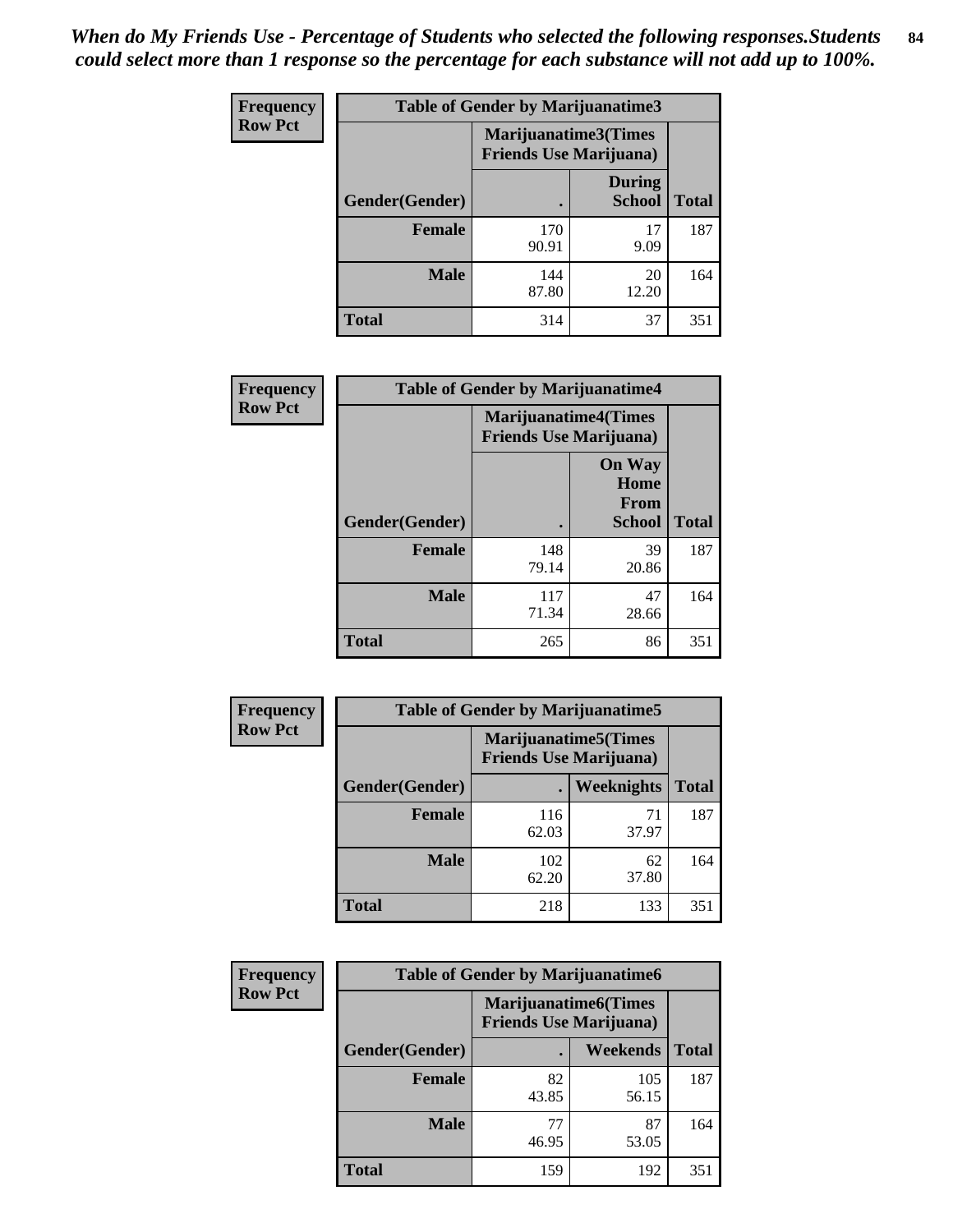| <b>Frequency</b> | <b>Table of Gender by Otherdrugtime1</b> |                                                                                   |              |              |
|------------------|------------------------------------------|-----------------------------------------------------------------------------------|--------------|--------------|
| <b>Row Pct</b>   |                                          | <b>Otherdrugtime1(Times</b><br><b>Friends Use Other</b><br><b>Illegal Drugs</b> ) |              |              |
|                  | Gender(Gender)                           |                                                                                   | Do Not Use   | <b>Total</b> |
|                  | <b>Female</b>                            | 57<br>30.48                                                                       | 130<br>69.52 | 187          |
|                  | <b>Male</b>                              | 29<br>17.68                                                                       | 135<br>82.32 | 164          |
|                  | <b>Total</b>                             | 86                                                                                | 265          | 351          |

| Frequency      | <b>Table of Gender by Otherdrugtime2</b> |                                                                                   |                            |              |
|----------------|------------------------------------------|-----------------------------------------------------------------------------------|----------------------------|--------------|
| <b>Row Pct</b> |                                          | <b>Otherdrugtime2(Times</b><br><b>Friends Use Other</b><br><b>Illegal Drugs</b> ) |                            |              |
|                | Gender(Gender)                           |                                                                                   | On Way to<br><b>School</b> | <b>Total</b> |
|                | <b>Female</b>                            | 167<br>89.30                                                                      | 20<br>10.70                | 187          |
|                | <b>Male</b>                              | 148<br>90.24                                                                      | 16<br>9.76                 | 164          |
|                | <b>Total</b>                             | 315                                                                               | 36                         | 351          |

| Frequency      | <b>Table of Gender by Otherdrugtime3</b> |                        |                                                  |              |
|----------------|------------------------------------------|------------------------|--------------------------------------------------|--------------|
| <b>Row Pct</b> |                                          | <b>Illegal Drugs</b> ) | Otherdrugtime3(Times<br><b>Friends Use Other</b> |              |
|                | Gender(Gender)                           |                        | <b>During</b><br><b>School</b>                   | <b>Total</b> |
|                | <b>Female</b>                            | 172<br>91.98           | 15<br>8.02                                       | 187          |
|                | <b>Male</b>                              | 148<br>90.24           | 16<br>9.76                                       | 164          |
|                | <b>Total</b>                             | 320                    | 31                                               | 351          |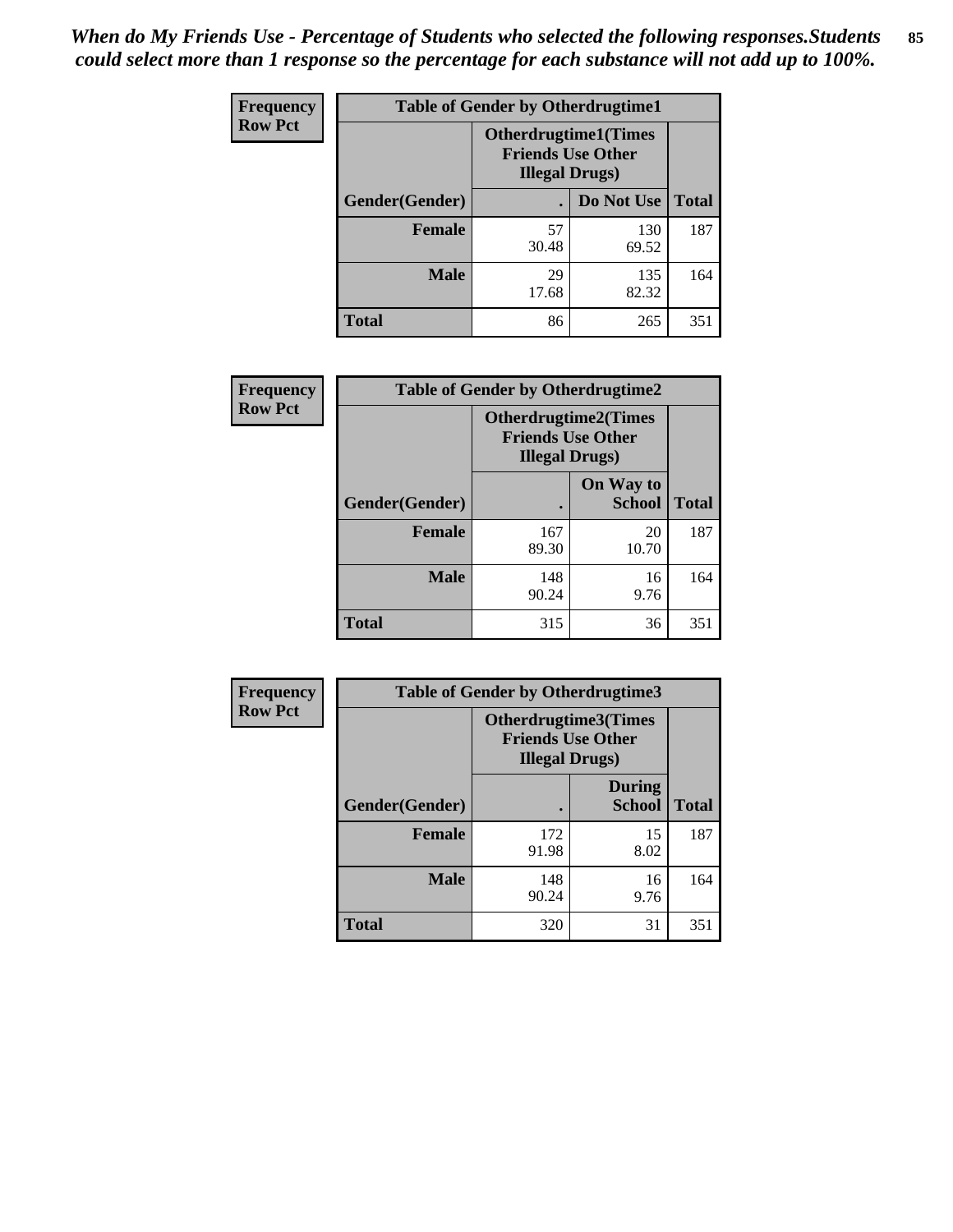*When do My Friends Use - Percentage of Students who selected the following responses.Students could select more than 1 response so the percentage for each substance will not add up to 100%.* **86**

| <b>Frequency</b> | <b>Table of Gender by Otherdrugtime4</b> |                                                                                   |                                                |              |
|------------------|------------------------------------------|-----------------------------------------------------------------------------------|------------------------------------------------|--------------|
| <b>Row Pct</b>   |                                          | <b>Otherdrugtime4(Times</b><br><b>Friends Use Other</b><br><b>Illegal Drugs</b> ) |                                                |              |
|                  | Gender(Gender)                           |                                                                                   | <b>On Way</b><br>Home<br>From<br><b>School</b> | <b>Total</b> |
|                  | Female                                   | 164<br>87.70                                                                      | 23<br>12.30                                    | 187          |
|                  | <b>Male</b>                              | 147<br>89.63                                                                      | 17<br>10.37                                    | 164          |
|                  | <b>Total</b>                             | 311                                                                               | 40                                             | 351          |

| Frequency      | <b>Table of Gender by Otherdrugtime5</b> |                                                                                    |             |              |
|----------------|------------------------------------------|------------------------------------------------------------------------------------|-------------|--------------|
| <b>Row Pct</b> |                                          | <b>Otherdrugtime5</b> (Times<br><b>Friends Use Other</b><br><b>Illegal Drugs</b> ) |             |              |
|                | Gender(Gender)                           |                                                                                    | Weeknights  | <b>Total</b> |
|                | <b>Female</b>                            | 148<br>79.14                                                                       | 39<br>20.86 | 187          |
|                | <b>Male</b>                              | 140<br>85.37                                                                       | 24<br>14.63 | 164          |
|                | <b>Total</b>                             | 288                                                                                | 63          | 351          |

| <b>Frequency</b> | <b>Table of Gender by Otherdrugtime6</b> |                                                                                    |             |              |  |
|------------------|------------------------------------------|------------------------------------------------------------------------------------|-------------|--------------|--|
| <b>Row Pct</b>   |                                          | <b>Otherdrugtime6</b> (Times<br><b>Friends Use Other</b><br><b>Illegal Drugs</b> ) |             |              |  |
|                  | Gender(Gender)                           |                                                                                    | Weekends    | <b>Total</b> |  |
|                  | <b>Female</b>                            | 131<br>70.05                                                                       | 56<br>29.95 | 187          |  |
|                  | <b>Male</b>                              | 131<br>79.88                                                                       | 33<br>20.12 | 164          |  |
|                  | <b>Total</b>                             | 262                                                                                | 89          | 351          |  |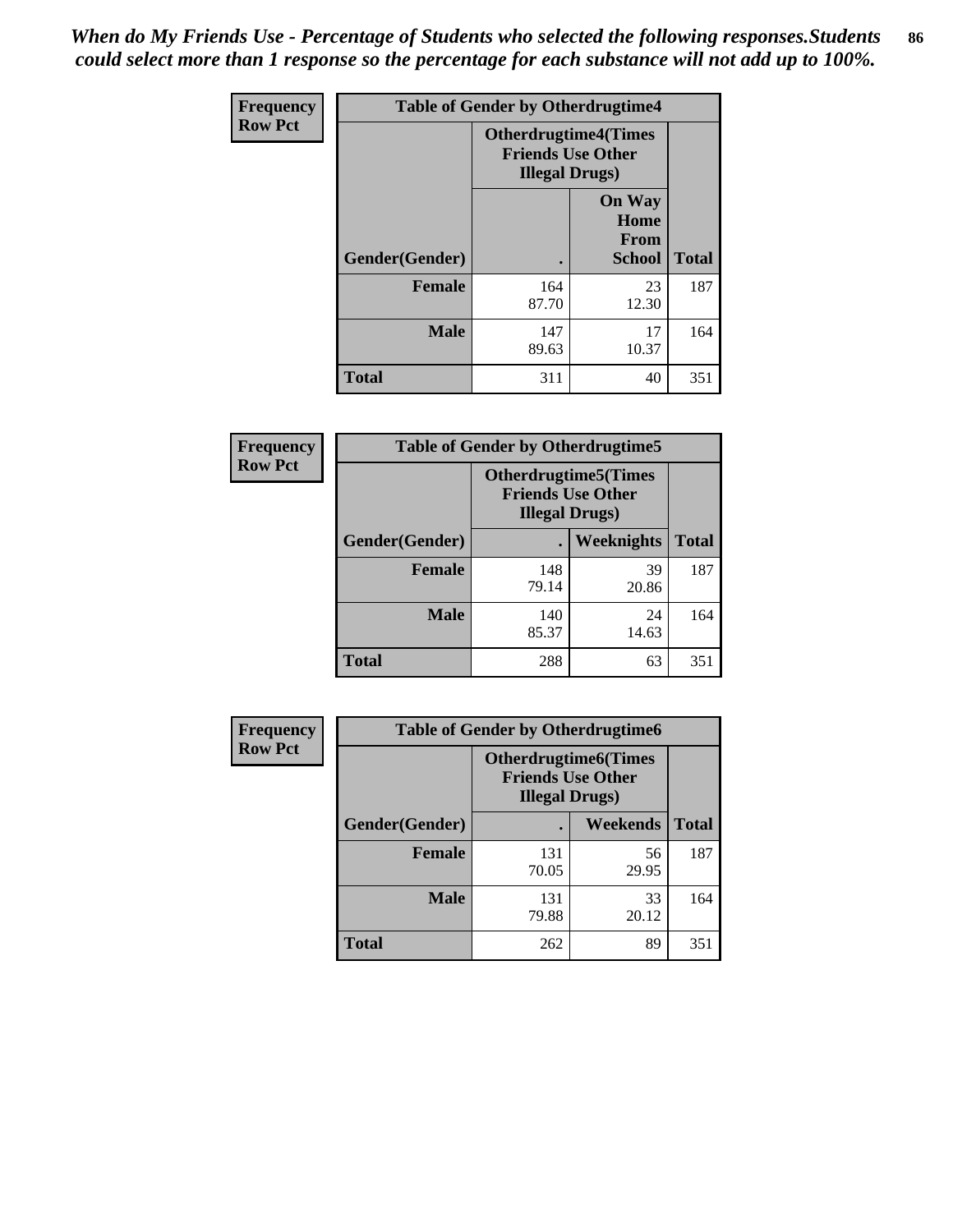# *Other Questions* **87**

| <b>Frequency</b> | <b>Table of Gender by Educationalcohol</b> |                                                                                                                                       |                |              |  |
|------------------|--------------------------------------------|---------------------------------------------------------------------------------------------------------------------------------------|----------------|--------------|--|
| <b>Row Pct</b>   |                                            | <b>Educationalcohol</b> (I<br>have been taught<br>about alcohol,<br>tobacco,<br>and other drugs<br>within the last year<br>at school) |                |              |  |
|                  | Gender(Gender)                             | <b>Yes</b>                                                                                                                            | N <sub>0</sub> | <b>Total</b> |  |
|                  | <b>Female</b>                              | 136<br>72.73                                                                                                                          | 51<br>27.27    | 187          |  |
|                  | <b>Male</b>                                | 111<br>67.68                                                                                                                          | 53<br>32.32    | 164          |  |
|                  | <b>Total</b>                               | 247                                                                                                                                   | 104            | 351          |  |

| Frequency      | <b>Table of Gender by Rodedrinking</b> |                                                                                                                     |                |              |  |
|----------------|----------------------------------------|---------------------------------------------------------------------------------------------------------------------|----------------|--------------|--|
| <b>Row Pct</b> |                                        | Rodedrinking(In<br>the past 30 days I<br>have ridden in a<br>car with a driver<br>who had been<br>drinking alcohol) |                |              |  |
|                | Gender(Gender)                         | Yes                                                                                                                 | N <sub>0</sub> | <b>Total</b> |  |
|                | <b>Female</b>                          | 32<br>17.11                                                                                                         | 155<br>82.89   | 187          |  |
|                | <b>Male</b>                            | 25<br>15.24                                                                                                         | 139<br>84.76   | 164          |  |
|                | <b>Total</b>                           | 57                                                                                                                  | 294            | 351          |  |

| Frequency      | <b>Table of Gender by Drugsschool</b> |                                                                                                                                     |                |              |  |
|----------------|---------------------------------------|-------------------------------------------------------------------------------------------------------------------------------------|----------------|--------------|--|
| <b>Row Pct</b> |                                       | <b>Drugsschool</b> (During<br>the past 12 months,<br>I have been offered,<br>sold,<br>or given illegal drugs<br>on school property) |                |              |  |
|                | Gender(Gender)                        | Yes                                                                                                                                 | N <sub>0</sub> | <b>Total</b> |  |
|                | <b>Female</b>                         | 27<br>14.44                                                                                                                         | 160<br>85.56   | 187          |  |
|                | <b>Male</b>                           | 45<br>27.44                                                                                                                         | 119<br>72.56   | 164          |  |
|                | <b>Total</b>                          | 72                                                                                                                                  | 279            | 351          |  |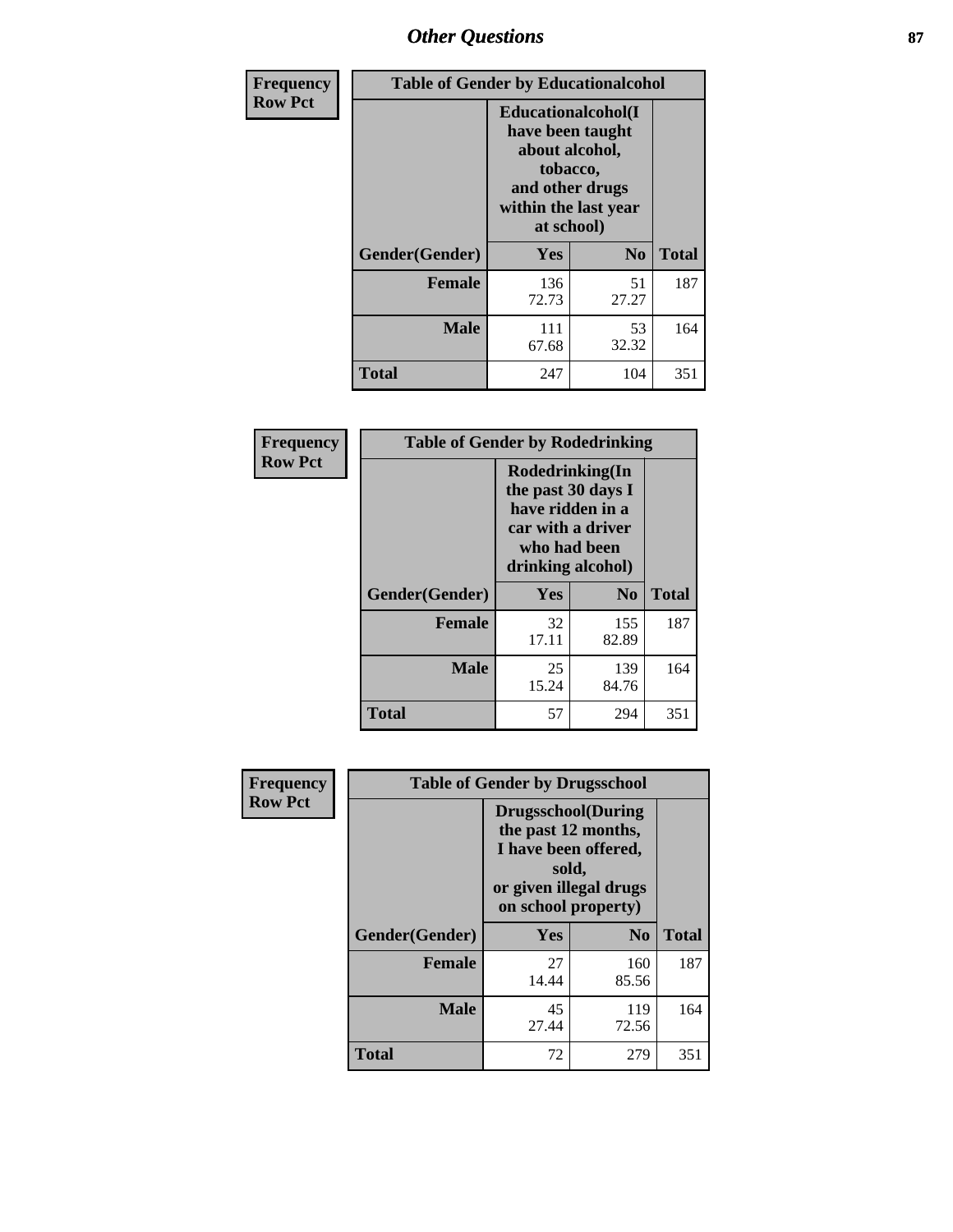*Other Questions* **88**

**Frequency Row Pct**

| <b>Table of Gender by Bingedrinking</b> |                  |                                                                                                                 |                              |                          |                        |                   |              |
|-----------------------------------------|------------------|-----------------------------------------------------------------------------------------------------------------|------------------------------|--------------------------|------------------------|-------------------|--------------|
|                                         |                  | <b>Bingedrinking</b> (I have drunk five or<br>more drinks of alcohol at one sitting<br>during the last 30 days) |                              |                          |                        |                   |              |
| Gender(Gender)                          | 0<br><b>Days</b> | 1 or<br>days                                                                                                    | 3 <sub>to</sub><br>5<br>days | <b>6 to</b><br>9<br>days | 10<br>to<br>19<br>days | All<br>30<br>days | <b>Total</b> |
| <b>Female</b>                           | 168<br>89.84     | 6<br>3.21                                                                                                       | 7<br>3.74                    | 2<br>1.07                | 4<br>2.14              | 0<br>0.00         | 187          |
| <b>Male</b>                             | 134<br>81.71     | 11<br>6.71                                                                                                      | 10<br>6.10                   | 4<br>2.44                | 3<br>1.83              | 2<br>1.22         | 164          |
| <b>Total</b>                            | 302              | 17                                                                                                              | 17                           | 6                        |                        | $\mathfrak{D}$    | 351          |

| Frequency      | <b>Table of Gender by Educationaids</b> |                                                                                                 |             |              |  |
|----------------|-----------------------------------------|-------------------------------------------------------------------------------------------------|-------------|--------------|--|
| <b>Row Pct</b> |                                         | <b>Educationaids</b> (I<br>have been taught<br>about HIV/AIDS<br>at school in the<br>past year) |             |              |  |
|                | Gender(Gender)                          | Yes                                                                                             | $\bf N_0$   | <b>Total</b> |  |
|                | <b>Female</b>                           | 156<br>83.42                                                                                    | 31<br>16.58 | 187          |  |
|                | <b>Male</b>                             | 112<br>68.29                                                                                    | 52<br>31.71 | 164          |  |
|                | <b>Total</b>                            | 268                                                                                             | 83          | 351          |  |

| <b>Frequency</b> | <b>Table of Gender by Suicideconsider</b> |                 |                |              |  |
|------------------|-------------------------------------------|-----------------|----------------|--------------|--|
| <b>Row Pct</b>   |                                           | Suicideconsider |                |              |  |
|                  | Gender(Gender)                            | Yes             | N <sub>0</sub> | <b>Total</b> |  |
|                  | <b>Female</b>                             | 14<br>7.49      | 173<br>92.51   | 187          |  |
|                  | <b>Male</b>                               | 20<br>12.20     | 144<br>87.80   | 164          |  |
|                  | <b>Total</b>                              | 34              | 317            | 351          |  |